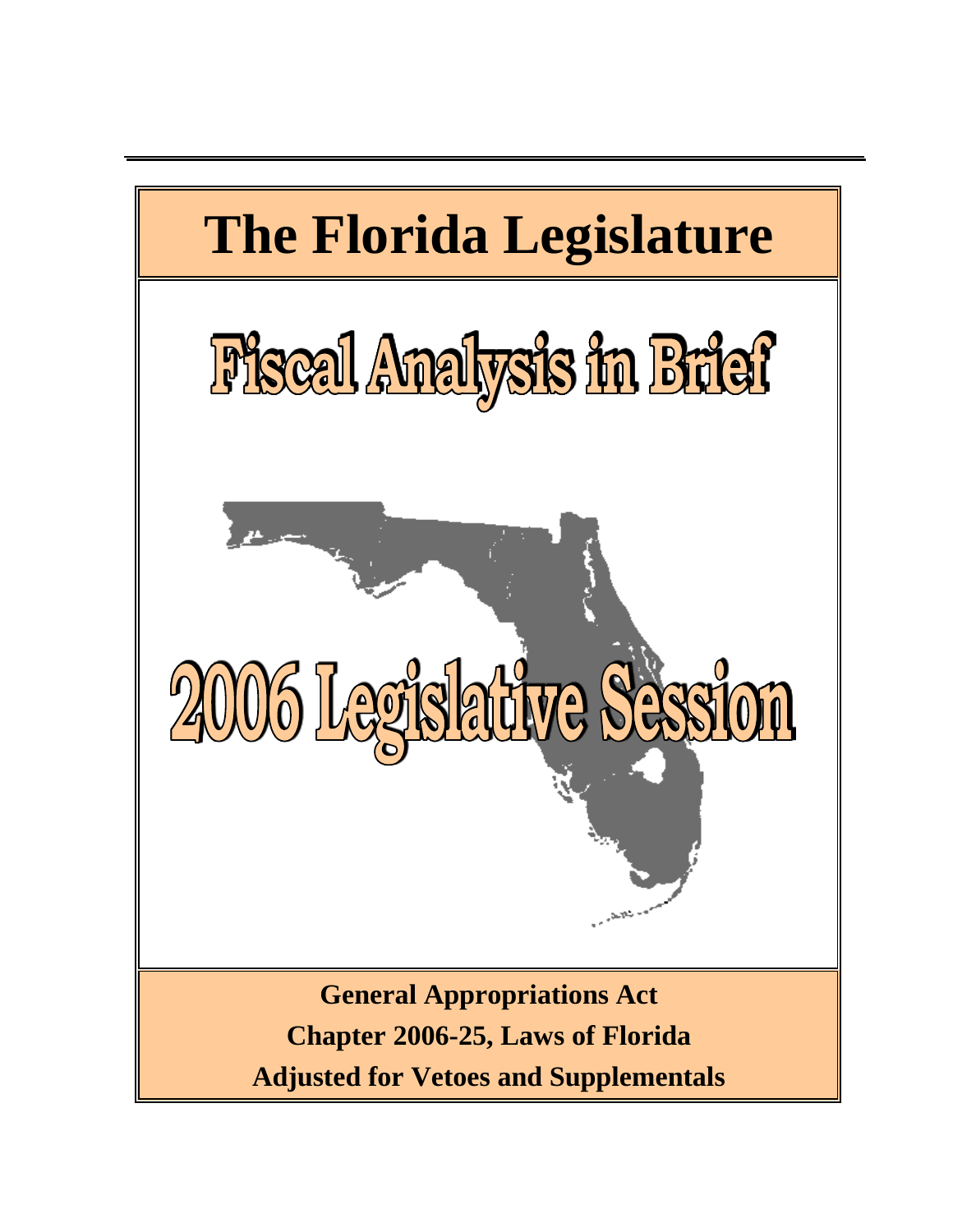### **FISCAL ANALYSIS IN BRIEF**

For Fiscal Year 2006-07

The Fiscal Analysis in Brief is an annual report prepared by the Florida Legislature to summarize fiscal and budgetary information affecting the 2006-2007 fiscal year.

The document contains graphical depictions and detailed listings of appropriations, fund sources, nonrecurring issues, vetoed items, financial outlooks, and legislation affecting revenues. It also includes the Truth in Bonding Statement used to support the General Appropriations Act.

Various sources were used to prepare this document. Among the most important were data from the Legislative Appropriations System / Planning and Budgeting Subsystem (LAS/PBS), multiple consensus estimating conferences, the General Appropriations Act and other fiscal-related legislation, the Governor's Veto Message and explanatory information used during the appropriations process.

*Published August 2006*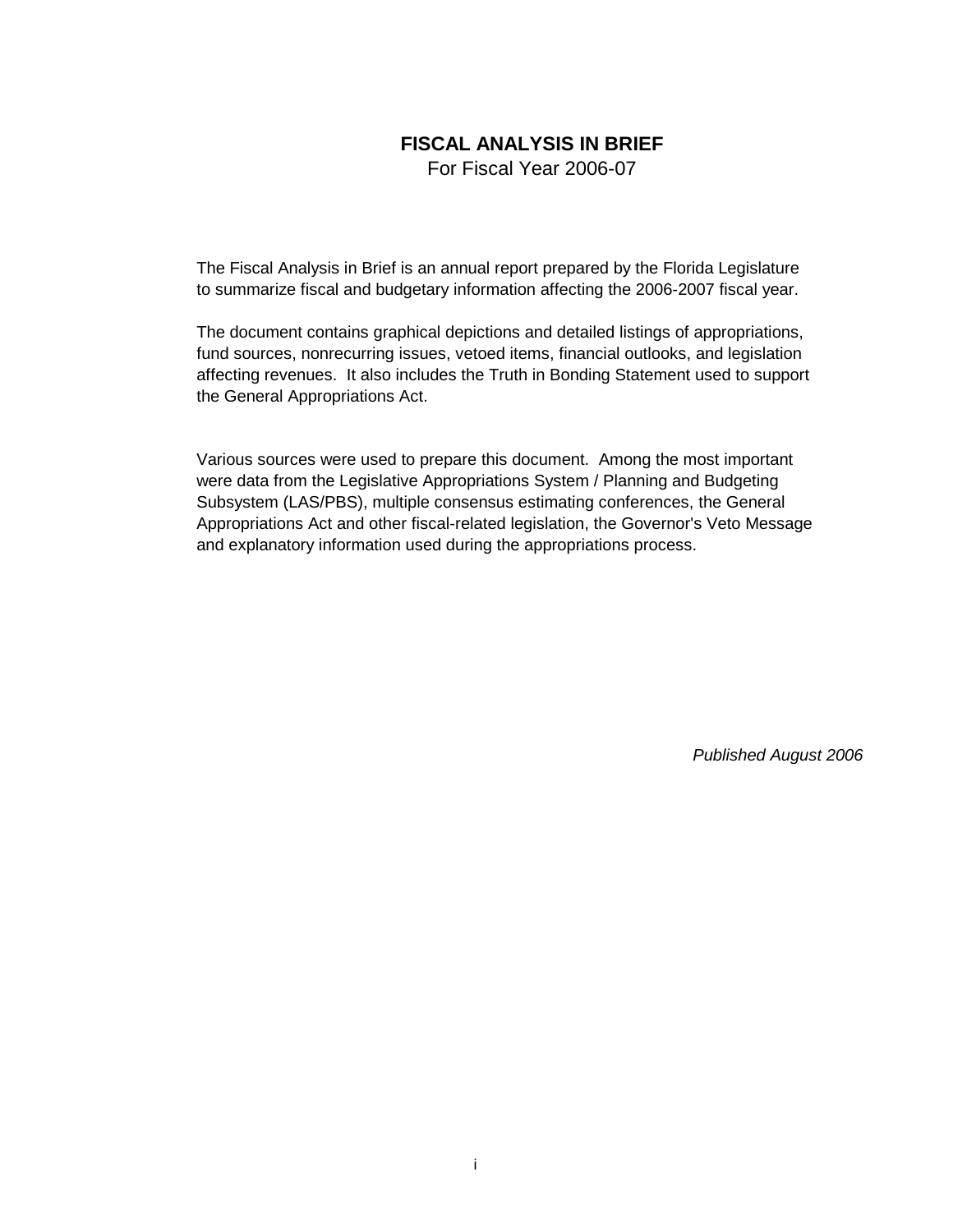# **TABLE OF CONTENTS**

**Chapter 2006-25 Laws of Florida (HB 5001) and all Supplemental Appropriations For Fiscal Year 2006-2007**

### **Overview and Summaries**

|                                                                                                                       | $\mathbf 1$     |
|-----------------------------------------------------------------------------------------------------------------------|-----------------|
| Chart 2 - Appropriations by Program Area (Sections of the Appropriations Bill)                                        | $\mathbf{2}$    |
|                                                                                                                       | 3               |
| Chart 4 and Chart 5 - Appropriations History: Combined Total, Percent                                                 | 4               |
|                                                                                                                       | 5               |
|                                                                                                                       | $6\phantom{1}6$ |
|                                                                                                                       | $\overline{7}$  |
|                                                                                                                       | 8               |
| Adjusted for Vetoes and Supplementals                                                                                 | 12              |
|                                                                                                                       | 31              |
| <b>Revenue Sources and Financial Outlooks</b><br>Chart 9 - Projected Recurring General Revenue Sources, FY 2006-2007. | 40              |
| <b>General Revenue Fund Consensus Revenue Estimating</b>                                                              | 41              |
| <b>General Revenue Fund Financial Outlook Statement</b>                                                               | 42              |
| Florida Tobacco Settlement Trust Fund -                                                                               | 44              |
| Florida Tobacco Settlement Trust Fund Financial Outlook Statement                                                     | 45              |
| Educational Enhancement (Lottery) Trust Fund Consensus Revenue Estimating                                             | 46              |
| Educational Enhancement (Lottery) Trust Fund Financial Outlook Statement                                              | 47              |
| Principal State School Trust Fund Consensus Revenue Estimating                                                        | 48              |
| Principal State School Trust Fund Financial Outlook Statement                                                         | 49              |
| <b>Other Related Information</b><br><b>Impact of Legislation Affecting Revenues</b>                                   | 50              |
| Measures Affecting Revenue and Tax Administration -                                                                   | 51              |
|                                                                                                                       | 53              |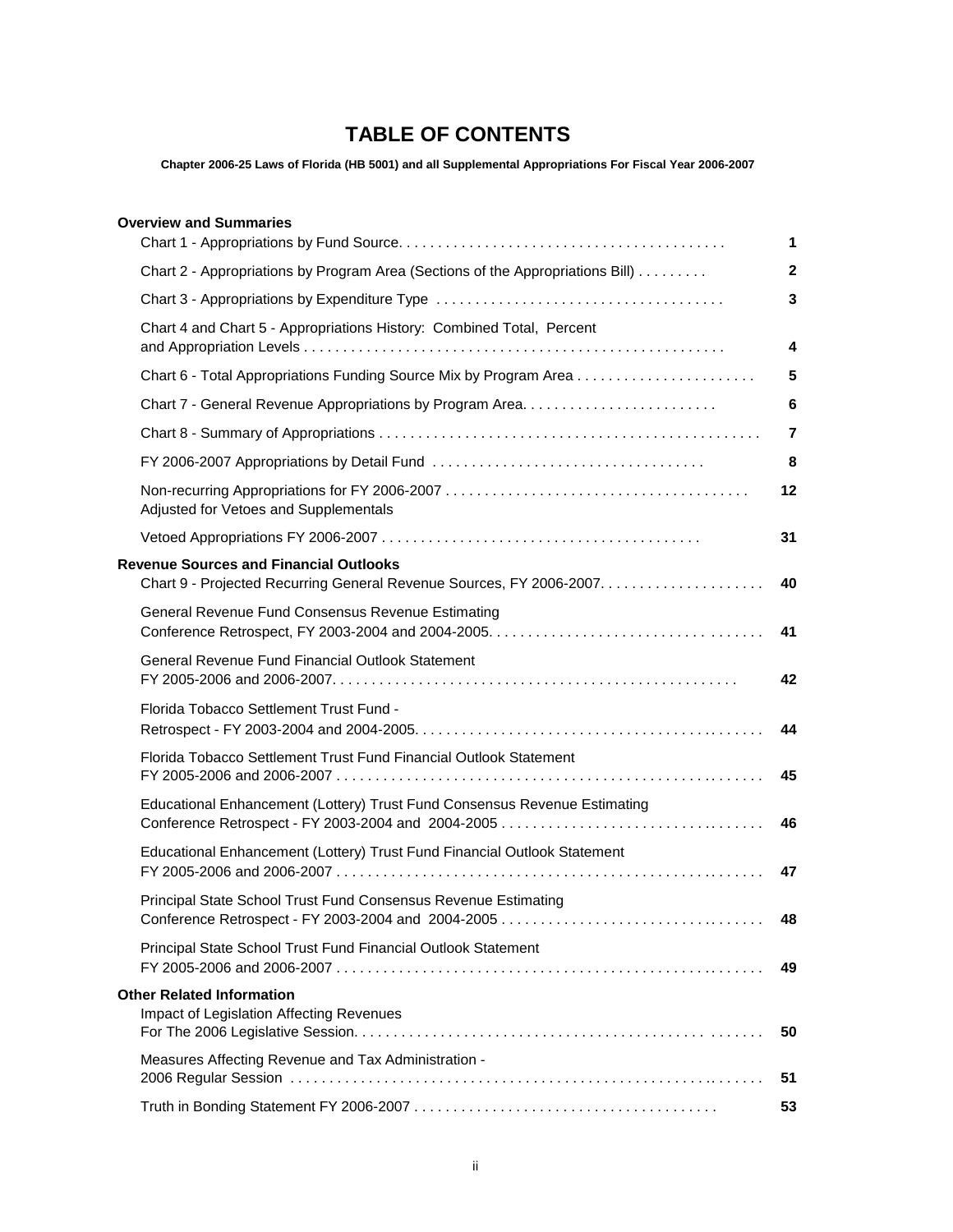## **Chapter 2006-25, Laws of Florida (HB 5001) Chart 1 Total - \$73,636.9 Appropriations For Fiscal Year 2006-07 Adjusted for Vetoes & Supplementals**

| <b>Funding Source</b>       | <b>Dollars</b> | <b>Percent</b> |
|-----------------------------|----------------|----------------|
| General Revenue             | 29,135.2       | 39.6%          |
| Tobacco Trust Fund          | 435.1          | 0.6%           |
| Other Trust Funds (Federal) | 20,199.5       | 27.4%          |
| Other Trust Funds (State)   | 22,428.0       | 30.5%          |
| Lottery Trust Fund          | 1,439.1        | 2.0%           |
| $\blacksquare$ Total        | 73,636.9       | <b>100%</b>    |

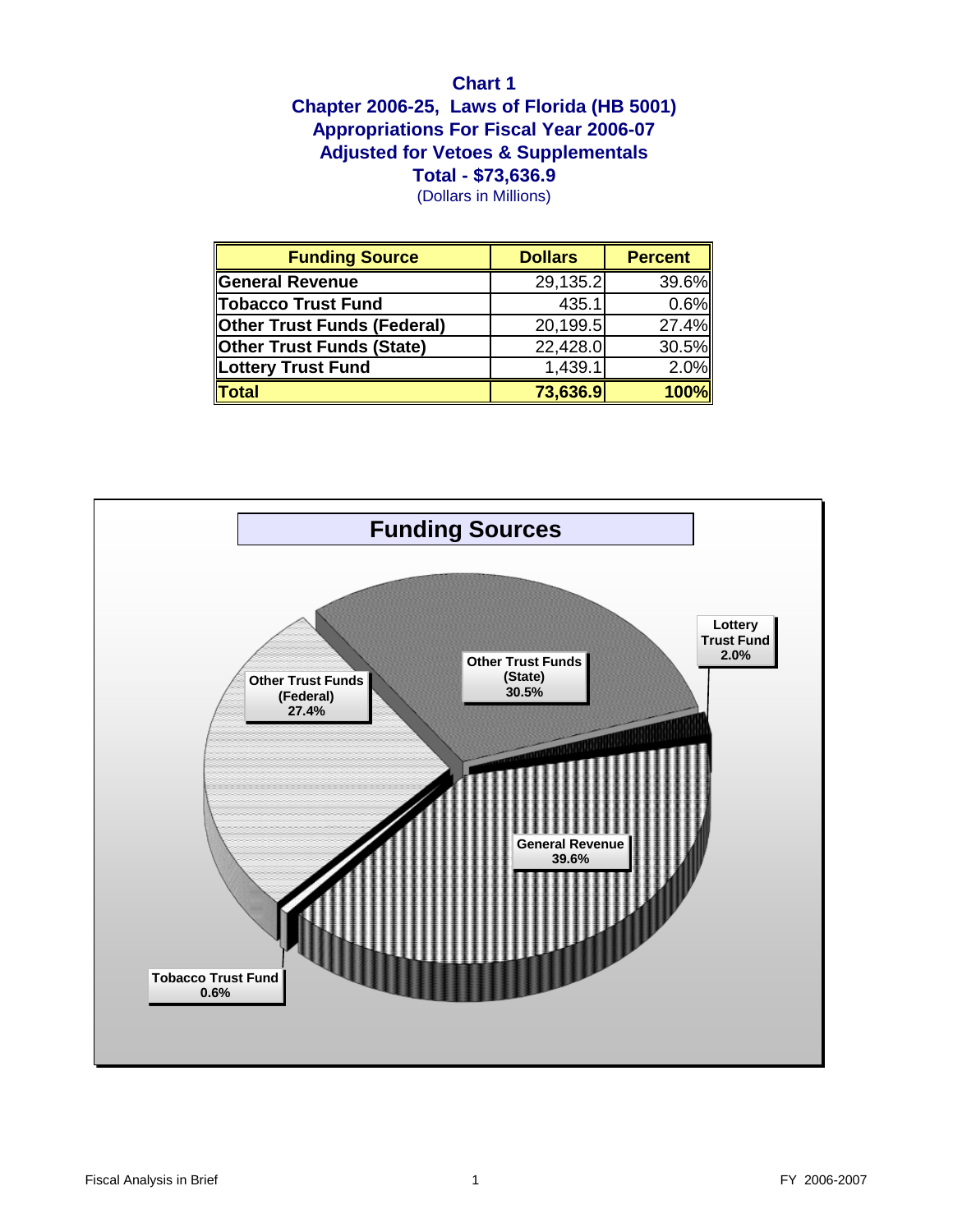## **Chart 2 Chapter 2006-25, Laws of Florida (HB 5001) Appropriations For Fiscal Year 2006-07 Adjusted for Vetoes & Supplementals Total - \$73,636.9**

| <b>Program Area</b><br>(Section of General Appropriations Act) | <b>Dollars</b> | <b>Percent</b> |
|----------------------------------------------------------------|----------------|----------------|
| <b>Education</b>                                               | 23,089.0       | 31.4%          |
| Health/Human Services                                          | 23,596.1       | 32.0%          |
| Judicial/Courts                                                | 457.7          | 0.6%           |
| Public Safety/Corrections                                      | 4,159.9        | 5.6%           |
| Natural Resources/Transportation/                              |                |                |
| <b>Economic Development</b>                                    | 15,284.4       | 20.8%          |
| General Government                                             | 7,049.8        | 9.6%           |
| <b>Total All Funds</b>                                         | 73,636.9       | 100.0%         |

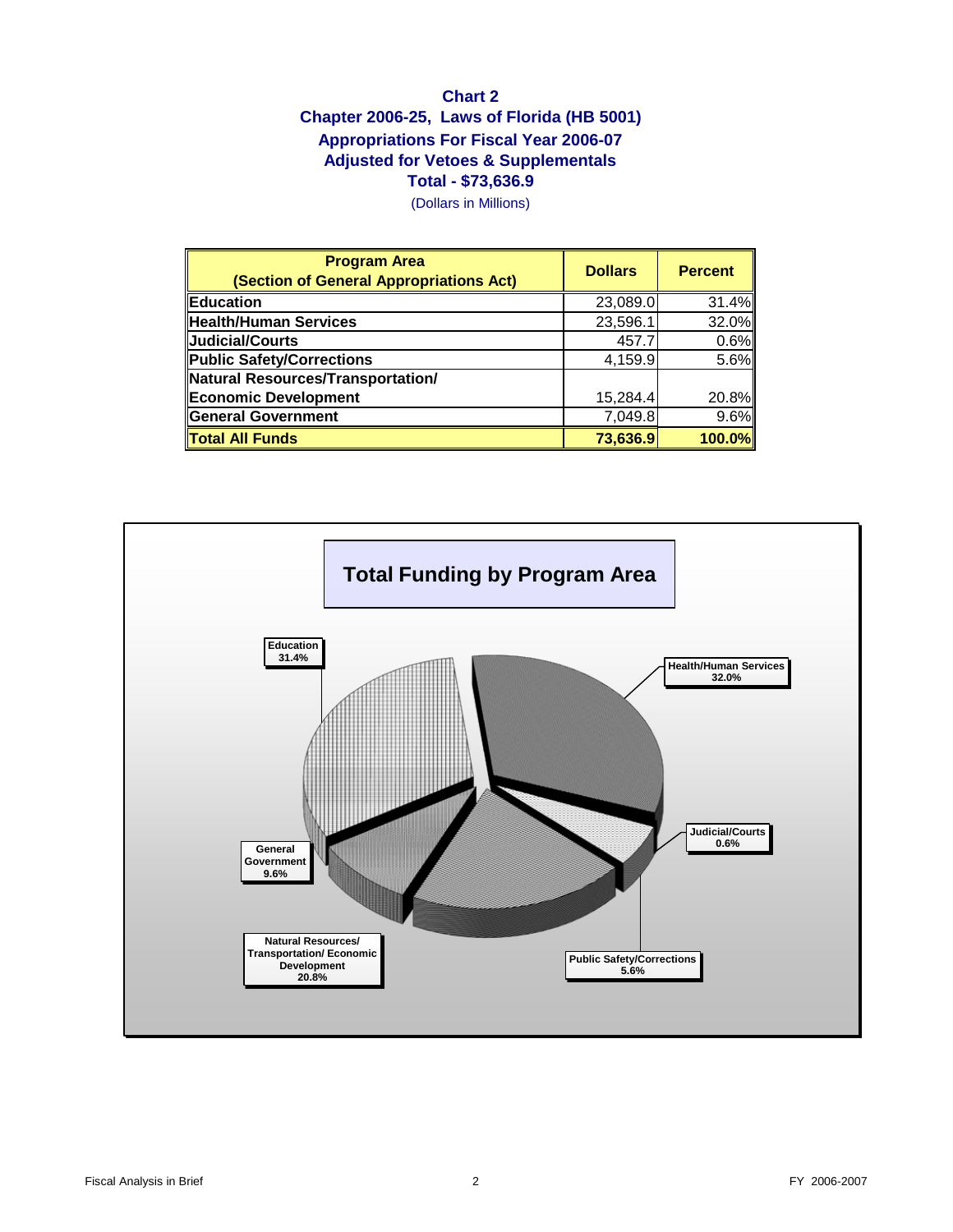## **Chart 3 Chapter 2006-25, Laws of Florida (HB 5001) Total - \$73,636.9 Appropriations For Fiscal Year 2006-07 Adjusted for Vetoes & Supplementals**

| <b>Expenditure Type</b>                   | <b>Dollars</b> | <b>Percent</b> |
|-------------------------------------------|----------------|----------------|
| <b>General Operations</b>                 | 22,636.3       | 30.7%          |
| <b>Medicaid/TANF</b>                      | 16,108.0       | 21.9%          |
| <b>Aid to Local Governments</b>           | 21,444.8       | 29.1%          |
| <b>General Fixed Capital Outlay (FCO)</b> | 2,942.6        | 4.0%           |
| <b>DOT Work Program</b>                   | 8,109.7        | 11.0%          |
| <b>Debt Service</b>                       | 1,707.2        | 2.3%           |
| <b>Financial Assistance/Claims</b>        | 688.3          | 0.9%           |
| <b>Total</b>                              | 73,636.9       | 100.0%         |

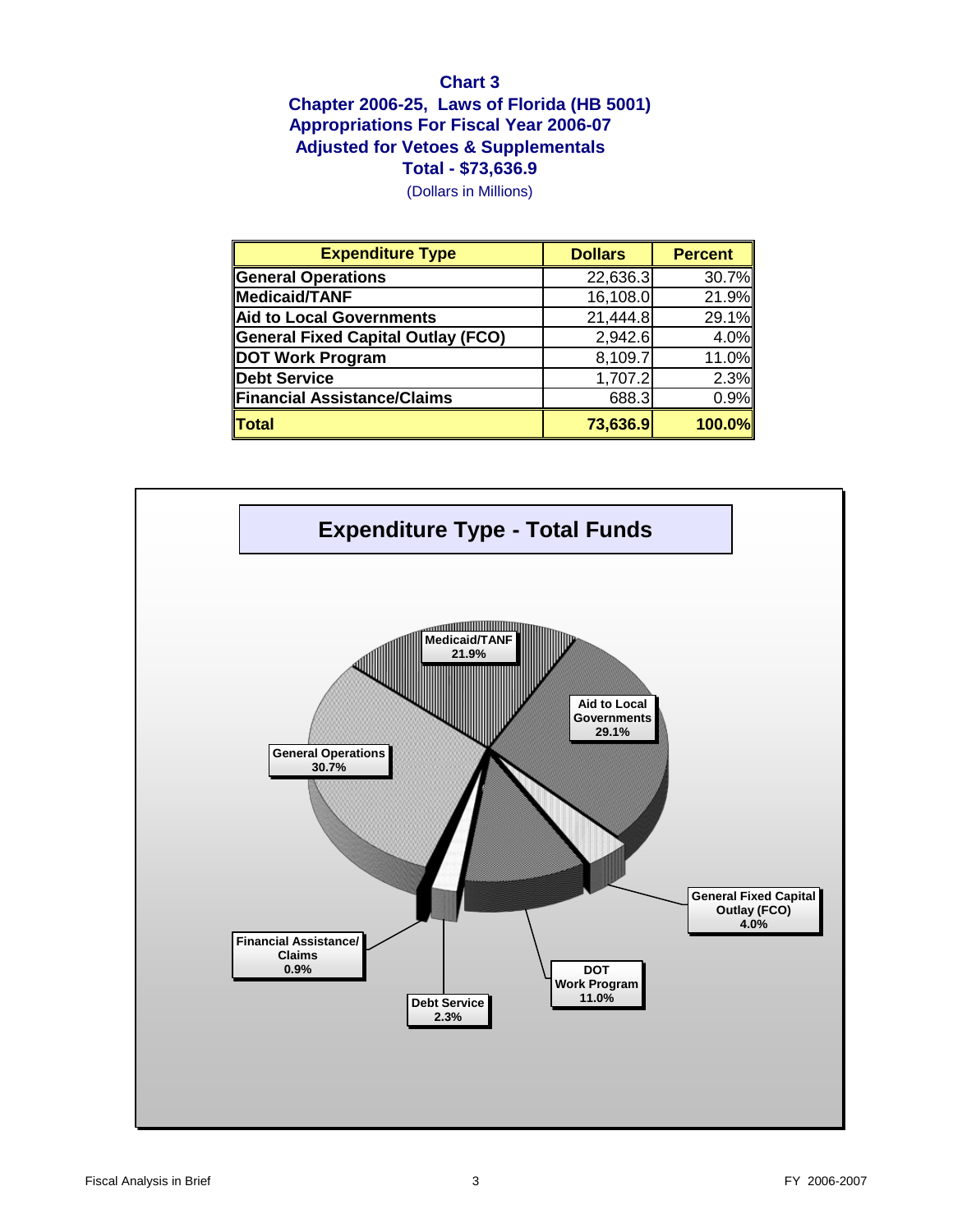### **Chapter 2006-25, Laws of Florida (HB 5001) Appropriations For Fiscal Year 2006-07 Adjusted for Vetoes & Supplementals** (Dollars in Millions)





Fiscal Year 2001-02 Adjusted for December Special Session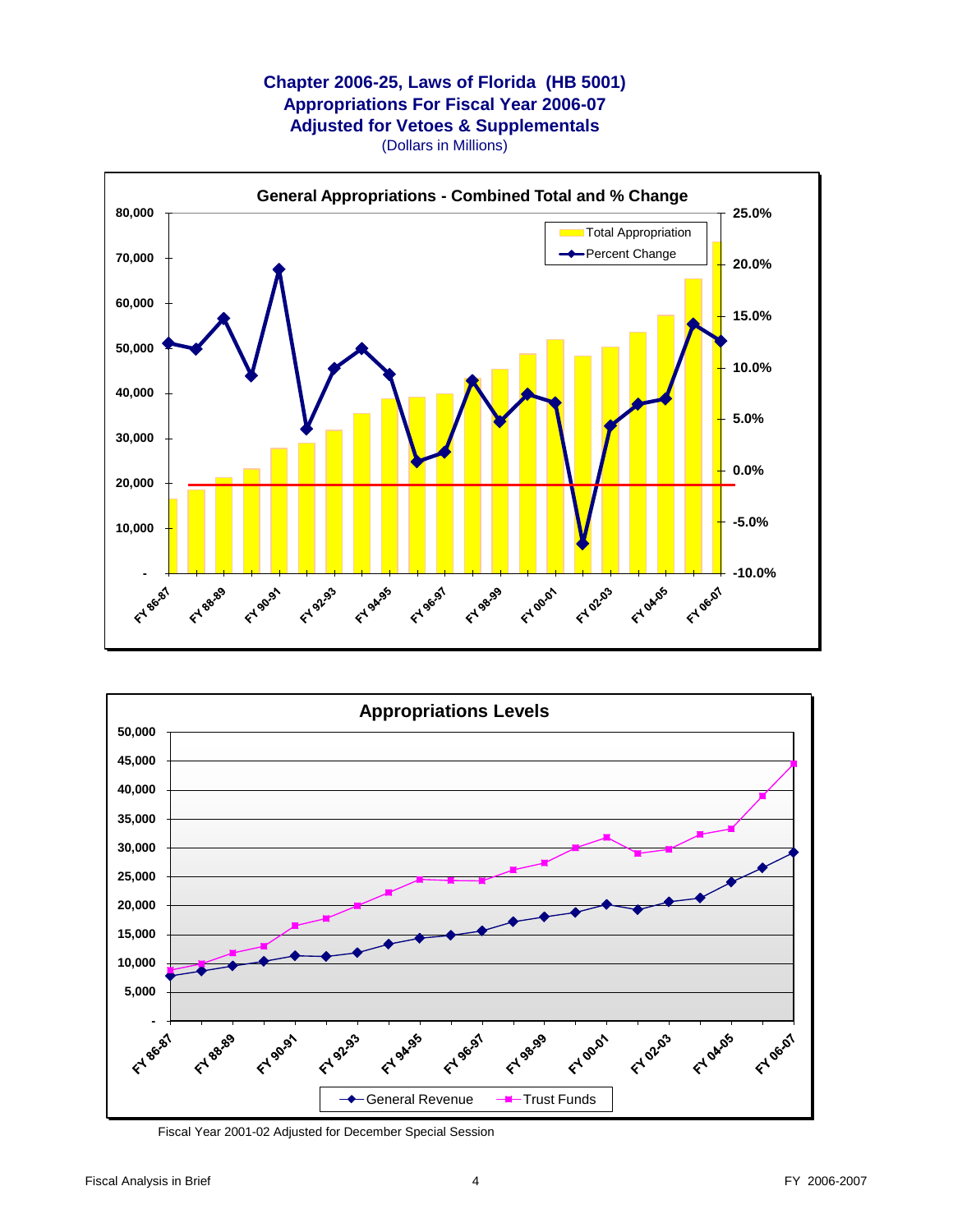## **Chart 6 Chapter 2006-25, Laws of Florida (HB 5001) Appropriations For Fiscal Year 2006-07 Adjusted for Vetoes & Supplementals Total - \$73,636.9**

| <b>Program Area (Bill Section)</b>                         | <b>General</b><br><b>Revenue</b> | <b>Lottery</b> | <b>Tobacco</b> | <b>State Trust</b><br><b>Funds</b> | <b>Federal Trust</b><br><b>Funds</b> | <b>All Funds</b> |
|------------------------------------------------------------|----------------------------------|----------------|----------------|------------------------------------|--------------------------------------|------------------|
| Education                                                  | 14,233.0                         | 1,439.1        |                | 4,746.9                            | 2,670.0                              | 23,089.0         |
| <b>Health/ Human Services</b>                              | 7,509.4                          |                | 435.1          | 3,140.6                            | 12,511.0                             | 23,596.1         |
| <b>Judicial/ Courts</b>                                    | 436.3                            |                |                | 16.0                               | 5.4                                  | 457.7            |
| Public Safety/ Corrections                                 | 3,560.9                          |                |                | 365.8                              | 233.2                                | 4,159.9          |
| Natural Resources/ Transportation/<br>Economic Development | 572.4                            |                |                | 11,426.6                           | 3,285.4                              | 15,284.4         |
| General Government                                         | 2,823.2                          |                |                | 2,732.1                            | 1,494.5                              | 7,049.8          |
| <b>Total by Fund</b>                                       | 29,135.2                         | 1,439.1        | 435.1          | 22,428.0                           | 20,199.5                             | 73,636.9         |

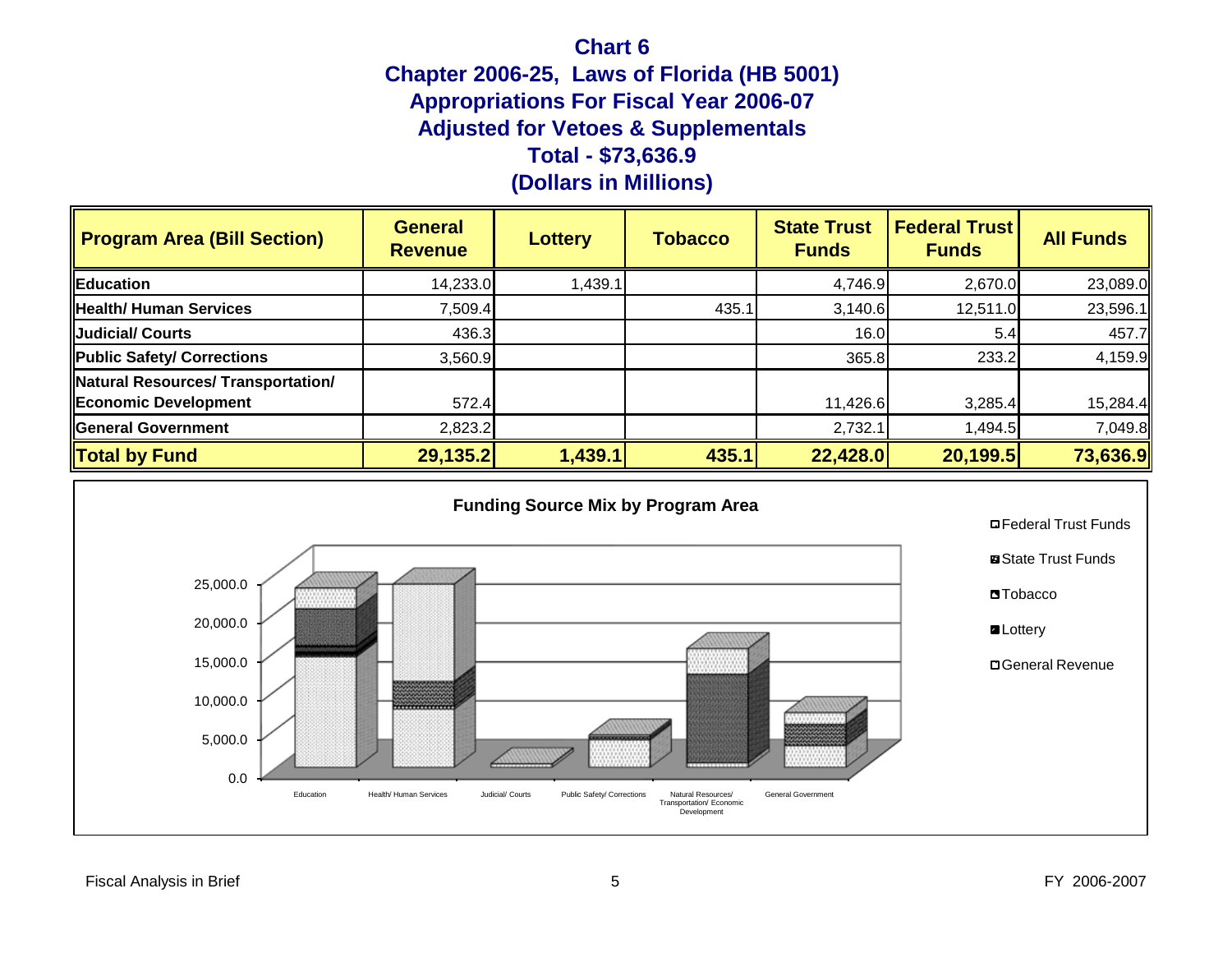## **Chart 7 Chapter 2006-25, Laws of Florida (HB 5001) Appropriations For Fiscal Year 2006-07 Adjusted for Vetoes & Supplementals General Revenue by Program Area: Total - \$29,135.2** (Dollars in Millions)

| <b>Program Area</b><br>(Section of General Appropriations Act) | <b>Dollars</b> | <b>Percent</b> |
|----------------------------------------------------------------|----------------|----------------|
| Education                                                      | 14,233.0       | 48.9%          |
| Health/Human Services                                          | 7,509.4        | 25.8%          |
| Judicial/Courts                                                | 436.3          | 1.5%           |
| Public Safety/Corrections                                      | 3,560.9        | 12.2%          |
| Natural Resources/Transportation/                              |                |                |
| Economic Development                                           | 572.4          | 2.0%           |
| General Government                                             | 2,823.2        | 9.7%           |
| $\ $ Total                                                     | 29,135.2       | $100.0\%$      |

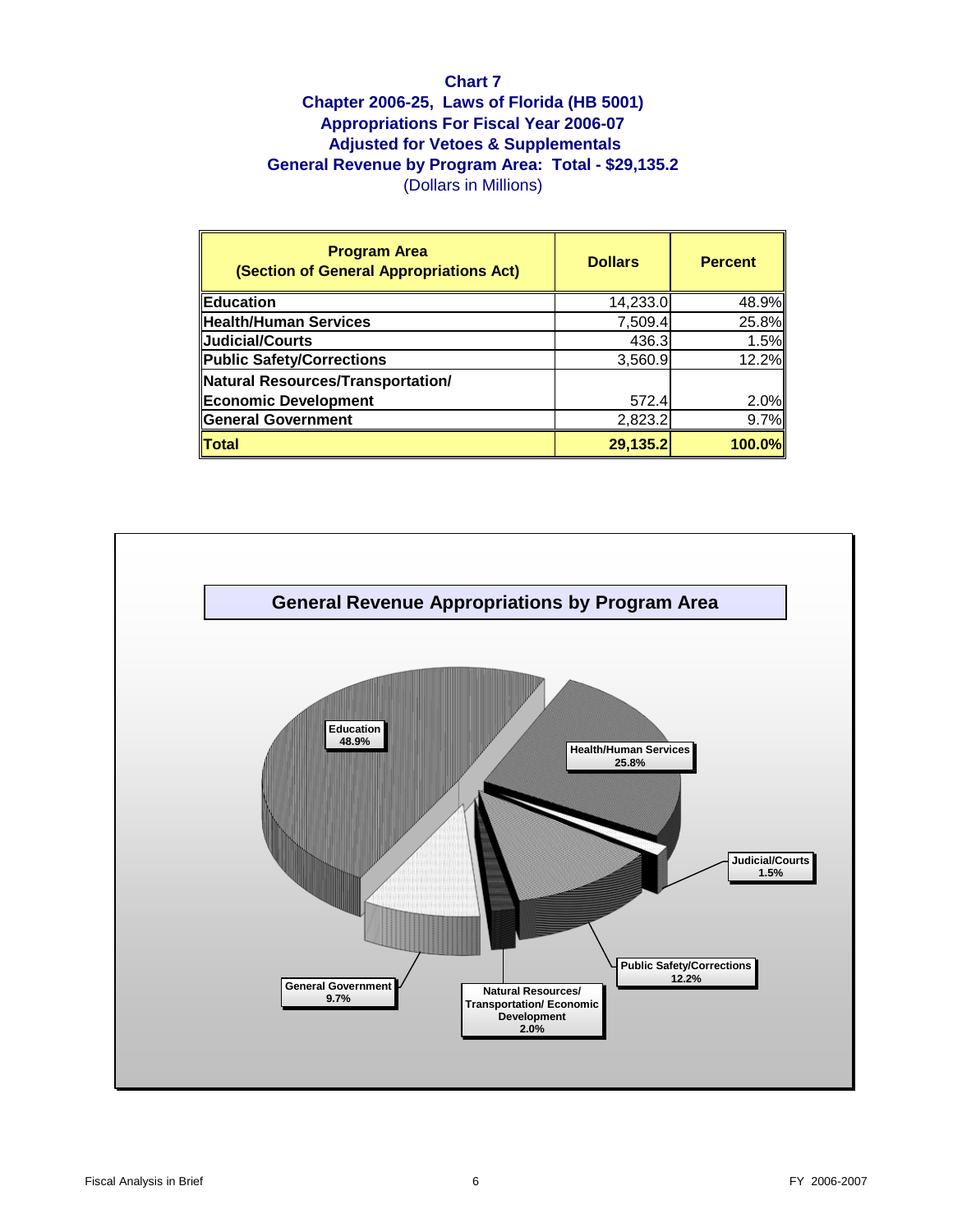# **Chart 8 Summary of Appropriations Chapter 2006-25, Laws of Florida (HB 5001) and other Legislative Actions**

|                                                                                                                                  | <b>FUNDING SOURCE</b>            |                |             |                |                                              |                  |
|----------------------------------------------------------------------------------------------------------------------------------|----------------------------------|----------------|-------------|----------------|----------------------------------------------|------------------|
| <b>LEGISLATION - Bill Number</b><br>(Laws of Florida Number)                                                                     | <b>GENERAL</b><br><b>REVENUE</b> | <b>LOTTERY</b> | <b>PECO</b> | <b>TOBACCO</b> | <b>OTHER</b><br><b>TRUST</b><br><b>FUNDS</b> | <b>ALL FUNDS</b> |
| II. Conference Report on HB 5001 General<br><b>Appropriations Act for Fiscal Year 2006-2007</b><br><b>Chapter 2006-25, L.O.F</b> |                                  |                |             |                |                                              |                  |
| <b>Sections 1-7</b>                                                                                                              | 27,848.1                         | 1,439.1        | 2,713.8     | 442.0          | 38,883.3                                     | 71,326.3         |
| <b>Sections 8 - 53</b>                                                                                                           | 11.0                             |                |             |                | 333.5                                        | 344.5            |
| Less Vetoed Items*<br>Less Failed Contingencies*<br>Net 2006-07 Appropriations in the General                                    | (198.6)                          |                | (26.2)      | (6.9)          | (216.2)<br>(271.5)                           | (447.9)          |
| <b>Appropriations Act</b>                                                                                                        | 27,660.5                         | 1,439.1        | 2,687.6     | 435.1          | 38,729.1                                     | 70,951.4         |
| III. 2006-07 Special Appropriations Acts and<br><b>Claims Bills</b><br>Special Appropriations Acts and Claims Bills (Net of      |                                  |                |             |                |                                              |                  |
| Vetoes)*                                                                                                                         | 1,474.7                          |                |             |                | 1,210.8                                      | 2,685.5          |
| <b>SUBTOTAL</b>                                                                                                                  | 29,135.2                         | 1,439          | 2,687.6     | 435.1          | 39,939.9                                     | 73,636.9         |
| <b>IIII. Other 2006-07 Appropriations and Transfers</b>                                                                          |                                  |                |             |                |                                              |                  |
| Transfer to the Budget Stabilization Fund                                                                                        | 157.3                            |                |             |                |                                              | 157.3            |
| <b>Total Effective Appropriations</b>                                                                                            | 29,292.5                         | 1,439.1        | 2,687.6     | 435.1          | 39,939.9                                     | 73,794.2         |

\* Amounts listed may include double budget authority not included in the General Revenue

Financial Outlook Statement on Pages 42 and 43 of this Fiscal Analysis in Brief.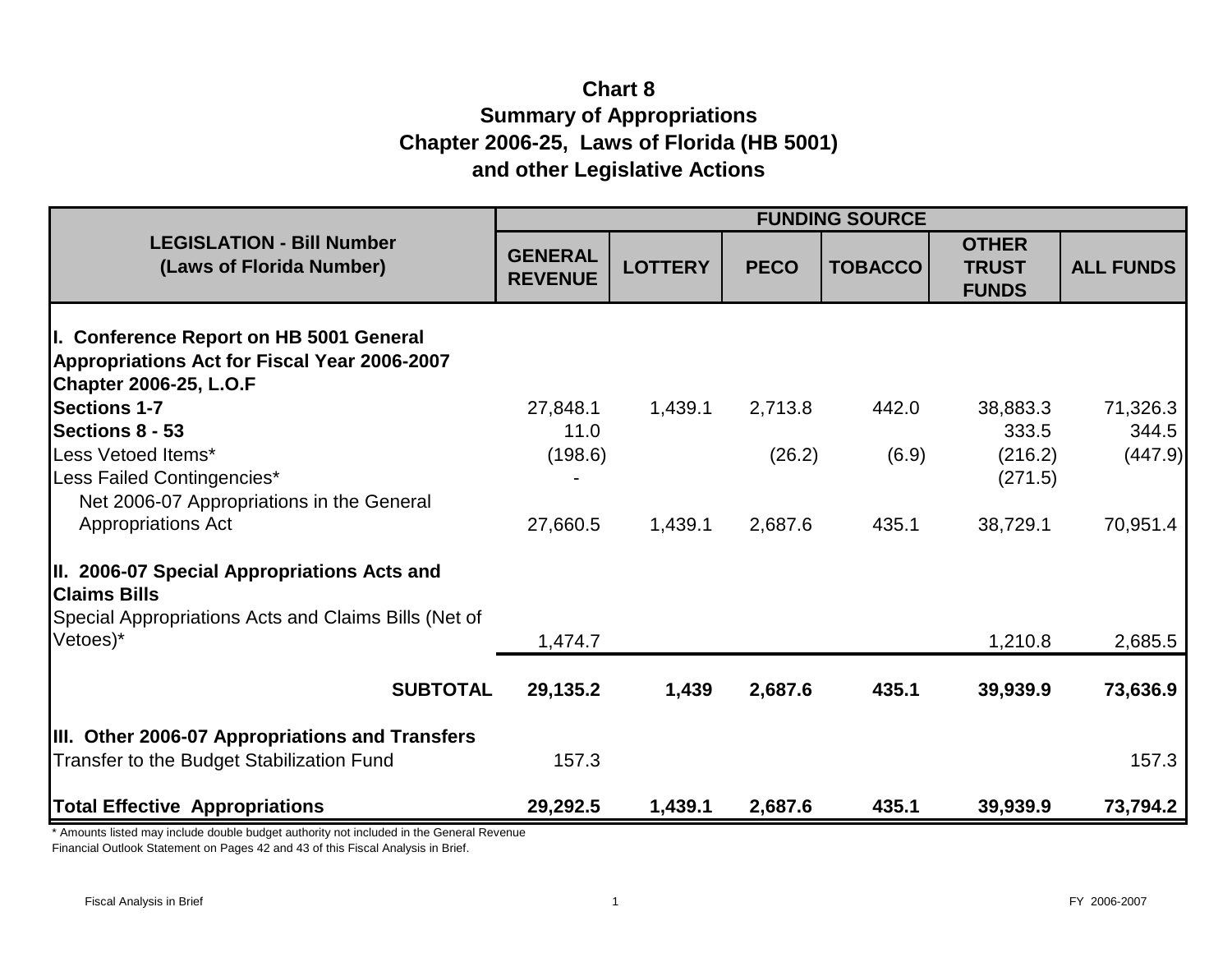|                                                              | <b>FUNDING SOURCE</b>     |                |             |                    |                                              |                  |
|--------------------------------------------------------------|---------------------------|----------------|-------------|--------------------|----------------------------------------------|------------------|
| <b>LEGISLATION - Bill Number</b><br>(Laws of Florida Number) | GENERAL<br><b>REVENUE</b> | <b>LOTTERY</b> | <b>PECO</b> | <b>  TOBACCO  </b> | <b>OTHER</b><br><b>TRUST</b><br><b>FUNDS</b> | <b>ALL FUNDS</b> |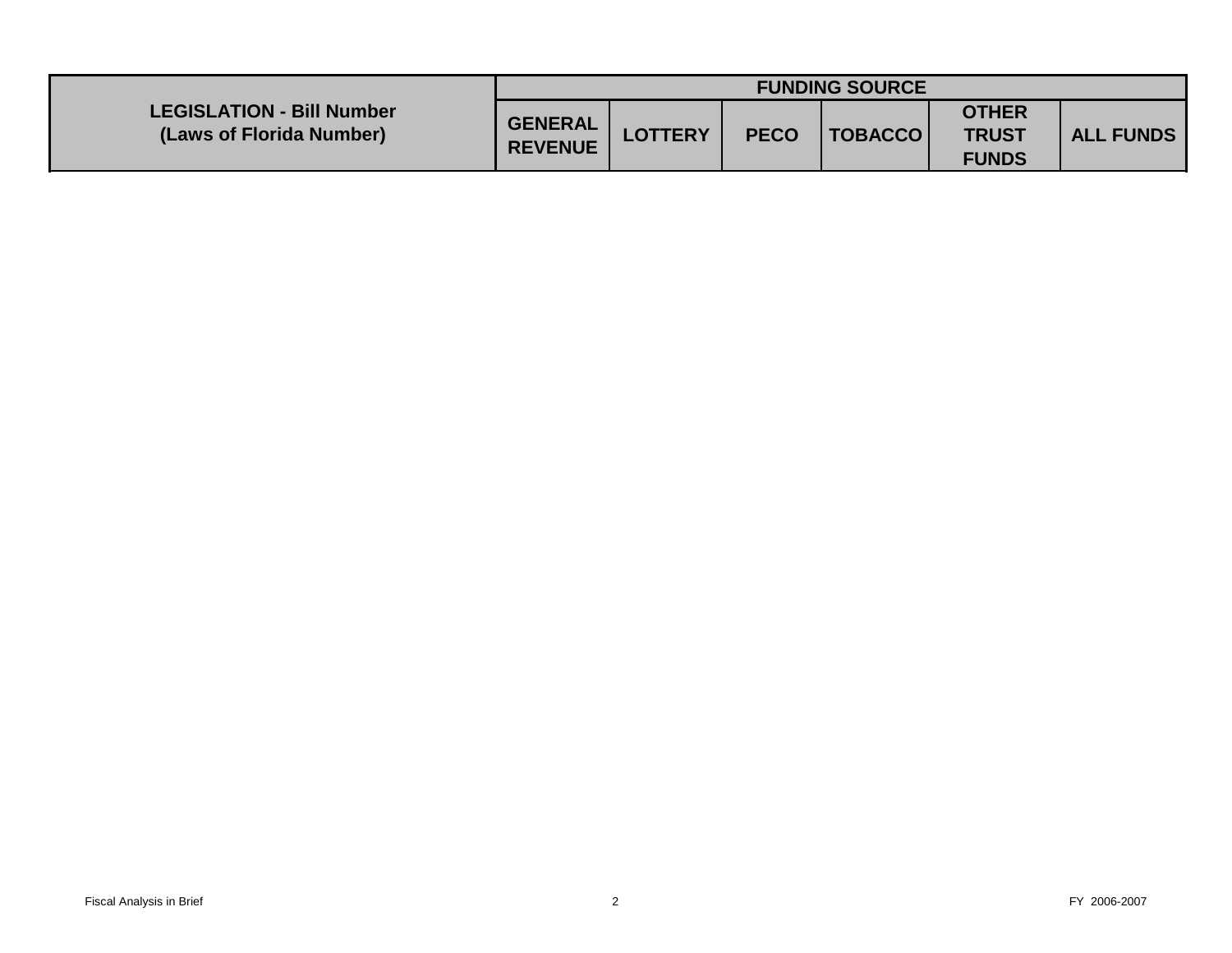|                                      | 2006-07 APPROPRIATIONS BY DETAIL FUND |                                              |                |                |  |  |  |  |
|--------------------------------------|---------------------------------------|----------------------------------------------|----------------|----------------|--|--|--|--|
|                                      |                                       | <b>Adjusted for Vetoes and Supplementals</b> |                |                |  |  |  |  |
|                                      |                                       | <b>STATE</b>                                 | <b>FEDERAL</b> | <b>TOTAL</b>   |  |  |  |  |
| <b>FUND TITLE</b>                    | <b>FUND#</b>                          | <b>DOLLARS</b>                               | <b>DOLLARS</b> | <b>DOLLARS</b> |  |  |  |  |
| ADMINISTRATIVE TRUST FUND            | 2021                                  | 388,828,907                                  | 255, 195, 258  | 644,024,165    |  |  |  |  |
| AG EMERGENCY ERAD TF                 | 2360                                  | 10,045,948                                   |                | 10,045,948     |  |  |  |  |
| AG LAW ENFORCEMENT TF                | 2025                                  | 23,035                                       |                | 23,035         |  |  |  |  |
| AIR POLLUTION CONTROL TF             | 2035                                  | 26,043,797                                   | 1,658,250      | 27,702,047     |  |  |  |  |
| ALCOHOL/DRUGABU/MEN HLH TF           | 2027                                  |                                              | 124,960,514    | 124,960,514    |  |  |  |  |
| ALCOHOLIC, BEV, TOBACCO TF           | 2022                                  | 26,339,671                                   |                | 26,339,671     |  |  |  |  |
| <b>ANTI-FRAUD TRUST FUND</b>         | 2038                                  | 338,280                                      |                | 338,280        |  |  |  |  |
| <b>ARCHITECTS INCIDENTAL TF</b>      | 2033                                  | 1,880,634                                    |                | 1,880,634      |  |  |  |  |
| <b>BIOMEDICAL RESEARCH TF</b>        | 2245                                  | 18,500,000                                   |                | 18,500,000     |  |  |  |  |
| BRAIN & SPINAL CORD INJ/TF           | 2390                                  | 11,876,578                                   | 11,696,891     | 23,573,469     |  |  |  |  |
| <b>BUREAU OF AIRCRAFT TF</b>         | 2066                                  | 2,942,205                                    |                | 2,942,205      |  |  |  |  |
| CAMP BLANDING MANAGEMNT TF           | 2069                                  | 2,188,879                                    |                | 2,188,879      |  |  |  |  |
| CAP IMPROVEMENTS FEE TF              | 2071                                  | 25,000,000                                   |                | 25,000,000     |  |  |  |  |
| <b>CERTIFICATION PROGRAM TF</b>      | 2092                                  | 450,000                                      |                | 450,000        |  |  |  |  |
| CHILD CARE/DEV BLK GRNT TF           | 2098                                  |                                              | 369,017,092    | 369,017,092    |  |  |  |  |
| CHILD SUPPORT INCENTIVE TF           | 2075                                  | 32,899,239                                   |                | 32,899,239     |  |  |  |  |
| CHILD SUPPORT TRUST FUND             | 2084                                  | 7,179,107                                    | 14,669,233     | 21,848,340     |  |  |  |  |
| CHILD WELFARE TRAINING TF            | 2083                                  | 4,000,000                                    |                | 4,000,000      |  |  |  |  |
| CHILD/ADOL SUBSTANCE AB TF           | 2088                                  | 11,362,645                                   |                | 11,362,645     |  |  |  |  |
| <b>CITRUS ADVERTISING TF</b>         | 2090                                  | 52,881,365                                   | 14,657,755     | 67,539,120     |  |  |  |  |
| <b>CITRUS INSPECTION TF</b>          | 2093                                  | 14,848,322                                   |                | 14,848,322     |  |  |  |  |
| <b>CIVIL RICO TRUST FUND</b>         | 2095                                  | 484,486                                      | 60,000         | 544,486        |  |  |  |  |
| COASTAL PROTECTION TF                | 2099                                  | 8,239,721                                    |                | 8,239,721      |  |  |  |  |
| COMMUN SVCS BLOCK GRANT TF           | 2118                                  |                                              | 18,879,969     | 18,879,969     |  |  |  |  |
| <b>COMMUNICATIONS WKG CAP TF</b>     | 2105                                  | 137,308,750                                  |                | 137,308,750    |  |  |  |  |
| CONS/REC LANDS PROGRAM TF            | 2931                                  | 42,097,404                                   |                | 42,097,404     |  |  |  |  |
| <b>CONSERVATION/REC LANDS TF</b>     | 2131                                  | 126,360,210                                  |                | 126,360,210    |  |  |  |  |
| CONTRACTS AND GRANTS TF              | 2133                                  |                                              | 74,890,476     | 74,890,476     |  |  |  |  |
| <b>COOP AGREEMENT TF</b>             | 2039                                  | 501,884                                      | 30,292,143     | 30,794,027     |  |  |  |  |
| <b>CORRECTION WORK PROGRAM TF</b>    | 2151                                  | 27,929,153                                   |                | 27,929,153     |  |  |  |  |
| <b>COUNTY HEALTH DEPT TF</b>         | 2141                                  | 681,018,887                                  | 143,162,461    | 824,181,348    |  |  |  |  |
| <b>COURT EDUCATION TRUST FUND</b>    | 2146                                  | 3,147,643                                    |                | 3,147,643      |  |  |  |  |
| COURT/CSE COLL SYS TF                | 2115                                  | 1,810,022                                    |                | 1,810,022      |  |  |  |  |
| CRIM JUST STAND & TRAIN TF           | 2148                                  | 18,455,359                                   |                | 18,455,359     |  |  |  |  |
| <b>CRIME STOPPERS TF</b>             | 2202                                  | 4,551,429                                    |                | 4,551,429      |  |  |  |  |
| <b>CRIMES COMPENSATION TF</b>        | 2149                                  | 24,857,198                                   | 32,554,719     | 57,411,917     |  |  |  |  |
| CSE APP FEE & PROG REV TF            | 2104                                  | 1,798,354                                    |                | 1,798,354      |  |  |  |  |
| <b>DISPLACED HOMEMAKER TF</b>        | 2160                                  | 2,566,758                                    |                | 2,566,758      |  |  |  |  |
| DIV OF LICENSING TF                  | 2163                                  | 12,503,064                                   |                | 12,503,064     |  |  |  |  |
| DIV UNIV FAC CONST ADM TF            | 2222                                  | 5,011,156                                    |                | 5,011,156      |  |  |  |  |
| DOMESTIC VIOLENCE TF                 | 2157                                  | 9,746,805                                    |                | 9,746,805      |  |  |  |  |
| DONATIONS TRUST FUND                 | 2168                                  | 25,653,643                                   | 48,410,166     | 74,063,809     |  |  |  |  |
| DOR CLERKS OF THE COURT TF           | 2588                                  | 31,500,000                                   |                | 31,500,000     |  |  |  |  |
| DRINKING WATER REV LOAN TF           | 2044                                  |                                              | 60,700,000     | 60,700,000     |  |  |  |  |
| DRUGS/DEVICES/COSMETIC TF            | 2173                                  | 2,030,738                                    |                | 2,030,738      |  |  |  |  |
| DUI SCHOOL COORDINATION TF           | 2172                                  | 815,290                                      |                | 815,290        |  |  |  |  |
| <b>ECON DEVELOP TRANSPORT TF</b>     | 2175                                  | 14,300,000                                   |                | 14,300,000     |  |  |  |  |
| <b>ECONOMIC DEVELOPMENT TF</b>       | 2177                                  | 206,098,750                                  |                | 206,098,750    |  |  |  |  |
| <b>ECOSYSTEM MGT &amp; RESTOR TF</b> | 2193                                  | 232,215,256                                  |                | 232,215,256    |  |  |  |  |
| ED CERTIFICATION/SVC TF              | 2176                                  | 6,147,833                                    |                | 6,147,833      |  |  |  |  |
| ED MEDIA & TECHNOLOGY TF             | 2183                                  | 400,000                                      |                | 400,000        |  |  |  |  |
| ED/GEN STUD & OTHR FEES TF           | 2164                                  | 942,633,318                                  |                | 942,633,318    |  |  |  |  |
| <b>EDUCATIONAL AIDS TF</b>           | 2180                                  | 24,130                                       | 1,900,803,480  | 1,900,827,610  |  |  |  |  |
| <b>EDUCATIONAL ENHANCEMENT TF</b>    | 2178                                  | 1,439,065,540                                |                | 1,439,065,540  |  |  |  |  |
| <b>ELECTIONS COMMISSION TF</b>       | 2511                                  | 1,277,164                                    |                | 1,277,164      |  |  |  |  |
| <b>EMER MGMG PREP/ASST TF</b>        | 2191                                  | 17,077,106                                   |                | 17,077,106     |  |  |  |  |
| <b>EMERGENCY MED SVC TF</b>          | 2192                                  | 16,140,444                                   |                | 16,140,444     |  |  |  |  |
| <b>EMPLOYMENT SECURITY ADM TF</b>    | 2195                                  | 390,817,120                                  | 350,305,937    | 741,123,057    |  |  |  |  |
| <b>ENERGY CONSUMPTION TF</b>         | 2174                                  |                                              | 384,094        | 384,094        |  |  |  |  |
|                                      |                                       |                                              |                |                |  |  |  |  |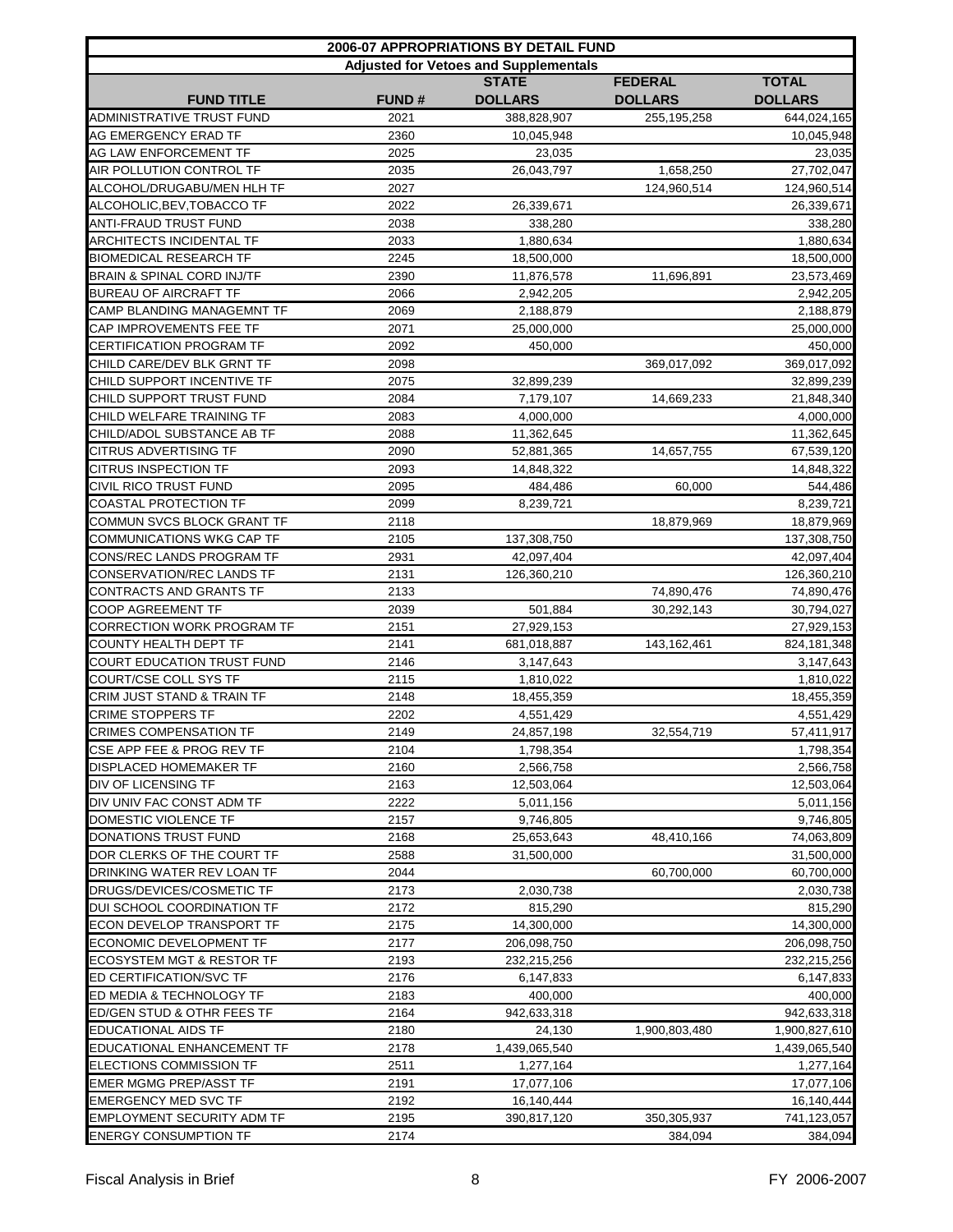|                                   |              | 2006-07 APPROPRIATIONS BY DETAIL FUND        |                |                |
|-----------------------------------|--------------|----------------------------------------------|----------------|----------------|
|                                   |              | <b>Adjusted for Vetoes and Supplementals</b> |                |                |
|                                   |              | <b>STATE</b>                                 | <b>FEDERAL</b> | <b>TOTAL</b>   |
| <b>FUND TITLE</b>                 | <b>FUND#</b> | <b>DOLLARS</b>                               | <b>DOLLARS</b> | <b>DOLLARS</b> |
| <b>ENVIRONMENTAL LAB TF</b>       | 2050         | 9,240,938                                    |                | 9,240,938      |
| <b>EPILEPSY SERVICES TF</b>       | 2197         | 1,431,556                                    |                | 1,431,556      |
| <b>EXCELLENT TEACH PROGRAM TF</b> | 2206         | 18,971,814                                   |                | 18,971,814     |
| <b>EXEC BR LOBBY REGIS TF</b>     | 2203         | 127,843                                      |                | 127,843        |
| FED EM MGT PROG SUPT TF           | 2525         |                                              | 22,295,682     | 22,295,682     |
| FED EQUITABLE SHARING TF          | 2719         | 180,000                                      | 4,615,966      | 4,795,966      |
| FEDERAL GRANTS TRUST FUND         | 2261         | 1,327,250                                    | 1,411,877,076  | 1,413,204,326  |
| FEDERAL REHABILITATION TF         | 2270         |                                              | 178,018,361    | 178,018,361    |
| FINANCIAL INST REG TF             | 2275         | 10,087,401                                   |                | 10,087,401     |
| FINE ARTS COUNCIL TF              | 2279         |                                              | 812,581        | 812,581        |
| FL AGRIC PROM CAMPAIGN TF         | 2920         | 166,740                                      |                | 166,740        |
| FL FACILITIES POOL CLR TF         | 2313         | 29,906,673                                   |                | 29,906,673     |
| FL FOREVER PROGRAM TF             | 2349         | 75,000,000                                   |                | 75,000,000     |
| FL INTER TRADE & PROM TF          | 2338         | 5,458,758                                    |                | 5,458,758      |
| FL LAND SALES/CONDO/MBL TF        | 2289         | 7,756,413                                    |                | 7,756,413      |
| FL MOBILE HOME RELOCATN TF        | 2865         | 1,400,000                                    |                | 1,400,000      |
| FL.CRIME PREV TR IN REV TF        | 2302         | 777,565                                      |                | 777,565        |
| FL.PANTHER RESCH & MAN TF         | 2299         | 1,946,420                                    |                | 1,946,420      |
| FLORIDA CENTER FOR NURSING        | 2283         | 23,946                                       |                | 23,946         |
| <b>FLORIDA COMMUNITIES TF</b>     | 2244         | 1,268,249                                    |                | 1,268,249      |
| <b>FLORIDA FOREVER TF</b>         | 2348         | 535,000,000                                  |                | 535,000,000    |
| FOOD & NUTRITION SVCS TF          | 2315         | 3,532                                        | 555,187,102    | 555,190,634    |
| FORFEIT/INVES SUPPORT TF          | 2316         | 3,292,891                                    | 151,104        | 3,443,995      |
| <b>GAS TAX COLLECTION TF</b>      | 2319         | 3,919,574                                    |                | 3,919,574      |
| <b>GENERAL INSPECTION TF</b>      | 2321         | 82,682,186                                   |                | 82,682,186     |
| <b>GRANTS AND DONATIONS TF</b>    | 2339         | 1,269,610,505                                | 616,299,295    | 1,885,909,800  |
| HEALTH CARE TRUST FUND            | 2003         | 40,598,380                                   | 20,093,866     | 60,692,246     |
| HIGHWAY PATROL INS TF             | 2364         | 325,995                                      |                | 325,995        |
| HIGHWAY SAFETY OPER TF            | 2009         | 264,569,354                                  | 2,430,693      | 267,000,047    |
| HOTEL AND RESTAURANT TF           | 2375         | 16,995,160                                   |                | 16,995,160     |
| IFAS SUPPL RETIREMENT TF          | 2379         | 14,766                                       |                | 14,766         |
| <b>INCIDENTAL TRUST FUND</b>      | 2381         | 14,843,601                                   |                | 14,843,601     |
| INDIGENT CRIM DEFENSE TF          | 2974         | 11,654,586                                   |                | 11,654,586     |
| <b>INLAND PROTECTION TF</b>       | 2212         | 233,423,459                                  |                | 233,423,459    |
| INSTITUTE ASSESSMENT TF           | 2380         | 3,395,972                                    |                | 3,395,972      |
| <b>INSURANCE REG TF</b>           | 2393         | 383,856,754                                  |                | 383,856,754    |
| INTERNAL IMPROVEMENT TF           | 2408         | 22,689,374                                   |                | 22,689,374     |
| <b>INVASIVE PLANT CONTROL TF</b>  | 2030         | 43,761,602                                   |                | 43,761,602     |
| JUV CRIME PREV/ERLY INT TF        | 2415         | 802,000                                      |                | 802,000        |
| JUVENILE JUSTICE TRNG TF          | 2417         | 2,686,610                                    |                | 2,686,610      |
| L/G HF-CT SALES TAX CL TF         | 2455         | 17,500,000                                   |                | 17,500,000     |
| <b>LAND ACQUISITION TF</b>        | 2423         | 965,721,430                                  |                | 965,721,430    |
| LAW ENFORCEMENT RADIO TF          | 2432         | 19,489,178                                   |                | 19,489,178     |
| LAW ENFORCEMENT TF                | 2434         | 952,977                                      |                | 952,977        |
| LEGAL AFFAIRS REVOLVING TF        | 2439         | 10,688,553                                   |                | 10,688,553     |
| LEGAL SERVICES TRUST FUND         | 2438         | 29,064,439                                   |                | 29,064,439     |
| LEGIS LOBBYIST REGIS TF           | 2442         | 293,858                                      |                | 293,858        |
| LIBRARY SERVICES TF               | 2450         | 1,200,946                                    | 8,185,320      | 9,386,266      |
| LICENSE TAX COLLECTION TF         | 2452         | 21,500,000                                   |                | 21,500,000     |
| LOCAL GOV HOUSING TF              | 2250         | 300,400,000                                  |                | 300,400,000    |
| LOTT CAP OUT/DEBT SVCS TF         | 2004         | 654,697,990                                  |                | 654,697,990    |
| LOW INC HOME ENRGY ASST TF        | 2451         |                                              | 49,878,012     | 49,878,012     |
| MARINE RESOURCES CONSV TF         | 2467         | 43,938,038                                   | 4,587,908      | 48,525,946     |
| MARKET IMP WKG CAP TF             | 2473         | 3,215,040                                    |                | 3,215,040      |
| <b>MARKET TRADE SHOW TF</b>       | 2466         | 180,711                                      |                | 180,711        |
| MAT/CH HLTH BLOCK GRANT TF        | 2475         |                                              | 26,457,566     | 26,457,566     |
| MEDIATION/ARBITRATION TF          | 2213         | 3,524,402                                    |                | 3,524,402      |
| MEDICAL CARE TRUST FUND           | 2474         | 517,580,860                                  | 9,198,388,731  | 9,715,969,591  |
| MEDICAL QLTY ASSURANCE TF         |              |                                              |                |                |
|                                   | 2352         | 55,361,075                                   |                | 55,361,075     |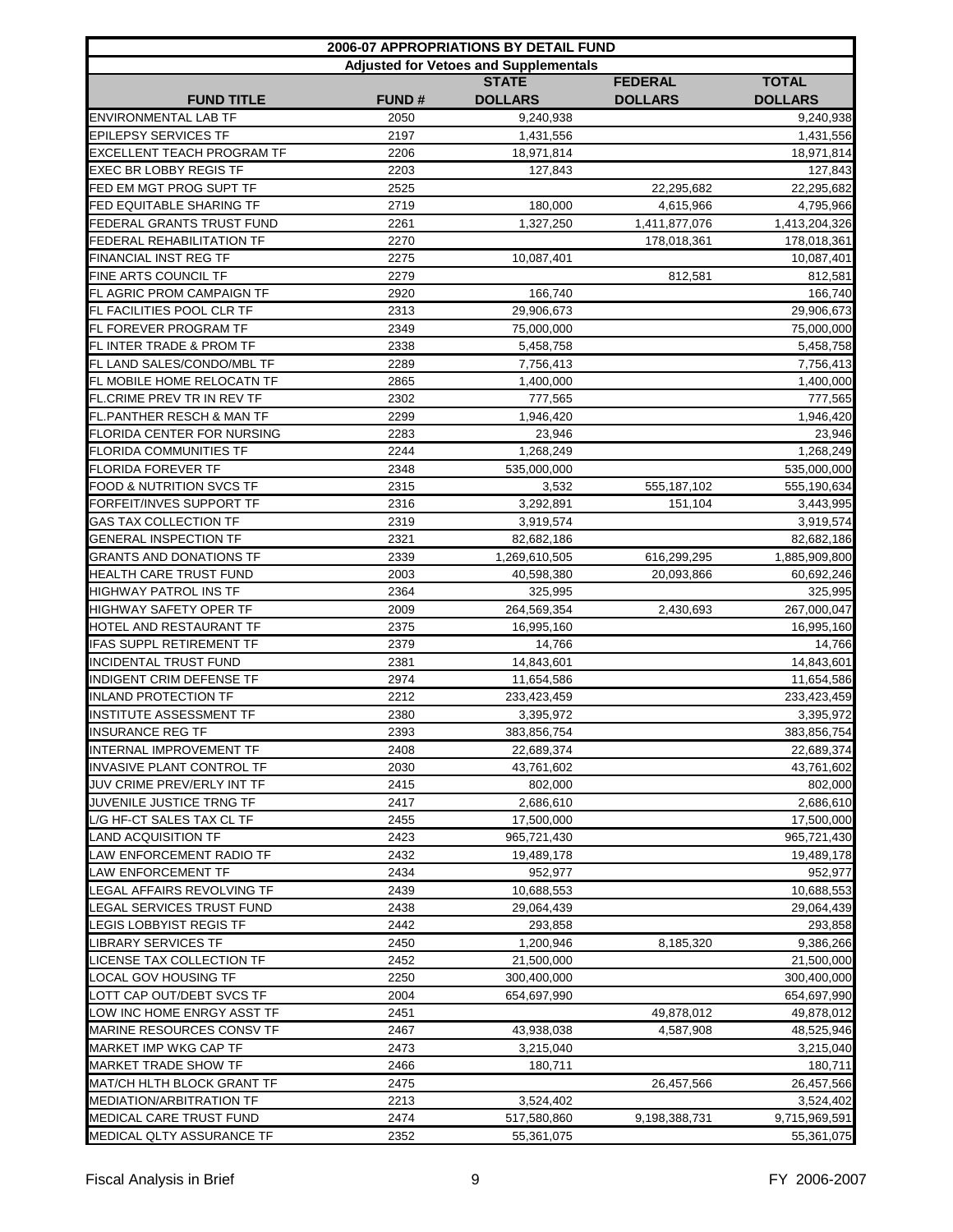|                                                 |              | 2006-07 APPROPRIATIONS BY DETAIL FUND        |                |                        |
|-------------------------------------------------|--------------|----------------------------------------------|----------------|------------------------|
|                                                 |              | <b>Adjusted for Vetoes and Supplementals</b> |                |                        |
|                                                 |              | <b>STATE</b>                                 | <b>FEDERAL</b> | <b>TOTAL</b>           |
| <b>FUND TITLE</b>                               | <b>FUND#</b> | <b>DOLLARS</b>                               | <b>DOLLARS</b> | <b>DOLLARS</b>         |
| MINERALS TRUST FUND                             | 2499         | 5,329,079                                    |                | 5,329,079              |
| MOTOR VEHICLE WARRANTY TF                       | 2492         | 1,998,221                                    |                | 1,998,221              |
| NON-GAME WILDLIFE TF                            | 2504         | 5,979,356                                    | 222,953        | 6,202,309              |
| NON-MANDATORY LAND RECL TF                      | 2506         | 5,616,775                                    |                | 5,616,775              |
| NURS STDNT LOAN FORGIVE TF                      | 2505         | 1,858,177                                    |                | 1,858,177              |
| OPERATING TRUST FUND                            | 2510         | 88,830,690                                   | 431,534        | 89,262,224             |
| OPERATIONS AND MAINT TF                         | 2516         | 80,719,608                                   | 698,443,443    | 779,163,051            |
| OPTIONAL RETIREMENT PRG TF                      | 2517         | 149,022                                      |                | 149,022                |
| ORG/TISSUE DONR ED/PROC TF                      | 2509         | 377,645                                      |                | 377,645                |
| PARI-MUTUEL WAGERING TF                         | 2520         | 17,529,076                                   |                | 17,529,076             |
| PERC TRUST FUND                                 | 2558         | 1,678,275                                    |                | 1,678,275              |
| <b>PERMIT FEE TRUST FUND</b>                    | 2526         | 12,210,472                                   |                | 12,210,472             |
| PEST CONTROL TRUST FUND                         | 2528         | 3,067,027                                    |                | 3,067,027              |
| PHOSPHATE RESEARCH TF                           | 2530         | 7,024,183                                    |                | 7,024,183              |
| PLAN AND BUDGET SYSTEM TF                       | 2535         | 5,103,060                                    |                | 5,103,060              |
| PLANNING AND EVALUATION TF                      | 2531         | 21,270,901                                   | 1,071,026      | 22,341,927             |
| PLANT INDUSTRY TF                               | 2507         | 5,877,552                                    |                | 5,877,552              |
| POL/FIREMEN PREMIUM TAX TF                      | 2532         | 772,478                                      |                | 772,478                |
| PRETAX BENEFITS TRUST FUND                      | 2570         | 1,191,620                                    |                | 1,191,620              |
| PREVENT HLTH SVCS BL GR TF                      | 2539         |                                              | 2,251,090      | 2,251,090              |
| PRINCIPAL STATE SCHOOL TF                       | 2543         | 236,456,340                                  |                | 236,456,340            |
| <b>PRISON INDUSTRIES TF</b>                     | 2385         | 750,000                                      |                | 750,000                |
| PRIVATE INMATE WELFARE TF                       | 2623         | 2,093,348                                    |                | 2,093,348              |
| PROFESSIONAL REGULATION TF                      | 2547         | 39,574,573                                   | 434,043        | 40,008,616             |
| PROFESSIONAL SPORTS DEV TF                      | 2551         | 2,750,000                                    |                | 2,750,000              |
| PROJCTS/CONTRCTS/GRANTS TF                      | 2552         | 1,619,534                                    |                | 1,619,534              |
| PUB MEDICAL ASST TF                             | 2565         | 474,880,000                                  |                | 474,880,000            |
| PUBL FACILITIES FINANCE TF                      | 2495         | 96,000,000                                   |                | 96,000,000             |
| PUBLIC ED CO&DS TRUST FUND                      | 2555         | 2,687,583,164                                |                | 2,687,583,164          |
| <b>QUALITY LONG-TERM CARE TF</b>                | 2126         |                                              | 1,000,000      | 1,000,000              |
| R-O-W ACQ/BRIDGE CONST TF                       | 2586         | 374,034,131                                  |                | 374,034,131            |
| <b>RADIATION PROTECTION TF</b>                  | 2569         | 7,520,694                                    | 388,888        | 7,909,582              |
| RAPE CRISIS PROGRAM TF                          | 2089         | 1,517,000                                    |                |                        |
| RECORDS MANAGEMENT TF                           | 2572         | 2,016,717                                    |                | 1,517,000<br>2,016,717 |
| REFUGEE ASSISTANCE TF                           | 2579         |                                              | 25,437,409     | 25,437,409             |
| <b>REGULATORY TRUST FUND</b>                    |              |                                              |                |                        |
| <b>RELOCATION &amp; CONST TF</b>                | 2573         | 48,418,972                                   |                | 48,418,972<br>875,000  |
| <b>RESIDENT PROTECTION TF</b>                   | 2584<br>2522 | 875,000<br>776,720                           |                | 776,720                |
|                                                 |              |                                              |                |                        |
| RET HLTH INS SUBSIDY TF<br>REVOLVING TRUST FUND | 2583         | 74,473                                       |                | 74,473                 |
|                                                 | 2600         | 1,000,000                                    | 4,855,028      | 5,855,028              |
| SALE/GOODS & SERVICES TF                        | 2606         | 1,500,000                                    |                | 1,500,000              |
| SALTWTR PRODUCTS PROM TF                        | 2609         | 1,106,831                                    |                | 1,106,831              |
| SAVE OUR EVERGLADES TF                          | 2221         | 143,797,685                                  |                | 143,797,685            |
| SAVE THE MANATEE TF                             | 2611         | 3,587,675                                    |                | 3,587,675              |
| <b>SCH/DIS &amp; CC/DIS CO&amp;DS TF</b>        | 2612         | 121,100,000                                  |                | 121,100,000            |
| SHARED CO/STATE JUV DET TF                      | 2685         | 95,677,501                                   |                | 95,677,501             |
| SMALL CITIES COMM BLK GRNT                      | 2109         | 82,904,000                                   | 36,801,583     | 119,705,583            |
| SOCIAL SVCS BLK GRT TF                          | 2639         | 5,250,000                                    | 182,143,338    | 187,393,338            |
| <b>SOLID WASTE MGMT TF</b>                      | 2644         | 17,923,438                                   |                | 17,923,438             |
| SOPHOMORE LEVEL TEST TF                         | 2646         | 544,691                                      |                | 544,691                |
| SPEC EMPLOYMNT SECU ADM TF                      | 2648         | 6,078,772                                    |                | 6,078,772              |
| ST ST FIN ASSIST TF                             | 2240         | 3,461,777                                    |                | 3,461,777              |
| ST TRANSPORT (PRIMARY) TF                       | 2540         | 5,723,771,365                                | 1,654,674,236  | 7,378,445,601          |
| STATE EMPLOYEES DIS INS TF                      | 2671         | 46,425                                       |                | 46,425                 |
| STATE EMPLY HEALTH INS TF                       | 2668         | 42,170,017                                   |                | 42,170,017             |
| STATE EMPLY LIFE INS TF                         | 2667         | 32,202                                       |                | 32,202                 |
| STATE GAME TRUST FUND                           | 2672         | 49,158,111                                   | 3,819,123      | 52,977,234             |
| STATE HOMES/VETERANS TF                         | 2692         | 2,381,175                                    |                | 2,381,175              |
| STATE HOUSING TF                                | 2255         | 132,600,000                                  |                | 132,600,000            |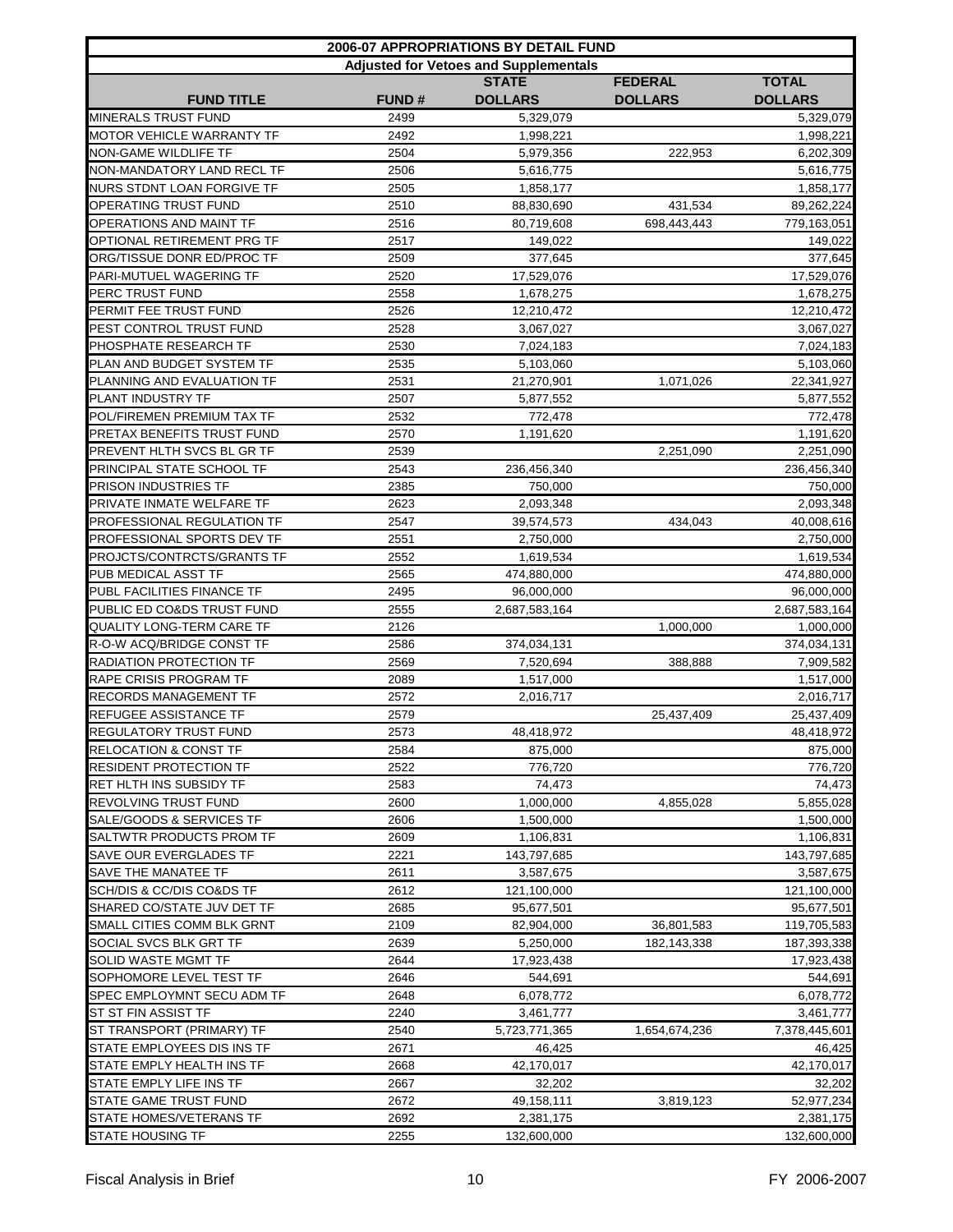|                                   |                                              | 2006-07 APPROPRIATIONS BY DETAIL FUND |                |                |  |  |  |  |  |
|-----------------------------------|----------------------------------------------|---------------------------------------|----------------|----------------|--|--|--|--|--|
|                                   | <b>Adjusted for Vetoes and Supplementals</b> |                                       |                |                |  |  |  |  |  |
|                                   |                                              | <b>STATE</b>                          | <b>FEDERAL</b> | <b>TOTAL</b>   |  |  |  |  |  |
| <b>FUND TITLE</b>                 | <b>FUND#</b>                                 | <b>DOLLARS</b>                        | <b>DOLLARS</b> | <b>DOLLARS</b> |  |  |  |  |  |
| <b>STATE PARK TRUST FUND</b>      | 2675                                         | 71,076,205                            |                | 71,076,205     |  |  |  |  |  |
| STATE PERSONNEL SYSTEM TF         | 2678                                         | 48,420,213                            |                | 48,420,213     |  |  |  |  |  |
| STATE RISK MGMT TF                | 2078                                         | 17,106,419                            |                | 17,106,419     |  |  |  |  |  |
| STUDENT LOAN OPERATING TF         | 2397                                         |                                       | 34,576,316     | 34,576,316     |  |  |  |  |  |
| SUPERVISION TRUST FUND            | 2696                                         | 60,738,772                            |                | 60,738,772     |  |  |  |  |  |
| SURPLUS PROPERTY REVOLV TF        | 2699                                         | 308,382                               |                | 308,382        |  |  |  |  |  |
| TEACHER CERT EXAM TF              | 2727                                         | 8,647,610                             |                | 8,647,610      |  |  |  |  |  |
| TOBACCO SETTLEMENT TF             | 2122                                         | 435,117,000                           |                | 435,117,000    |  |  |  |  |  |
| TOLL FAC REVOLVING TF             | 2729                                         | 33,980,000                            |                | 33,980,000     |  |  |  |  |  |
| TOURISM PROMOTION TF              | 2722                                         | 20,840,508                            |                | 20,840,508     |  |  |  |  |  |
| <b>TRANSPORT DISADVANTAGED TF</b> | 2731                                         | 40,585,162                            | 73,422,505     | 114,007,667    |  |  |  |  |  |
| TREASURY ADM/INVEST TF            | 2725                                         | 5,729,487                             |                | 5,729,487      |  |  |  |  |  |
| <b>TRUST FUNDS</b>                | 2732                                         | 137,309,815                           | 255,061,772    | 392,371,587    |  |  |  |  |  |
| <b>TURNPIKE GEN RESERVE TF</b>    | 2326                                         | 1,096,649,877                         |                | 1,096,649,877  |  |  |  |  |  |
| TURNPIKE RENEW/REPLACE TF         | 2324                                         | 117,258,165                           |                | 117,258,165    |  |  |  |  |  |
| <b>U.S. CONTRIBUTIONS TF</b>      | 2750                                         |                                       | 1,054,688,889  | 1,054,688,889  |  |  |  |  |  |
| <b>U.S. TRUST FUND</b>            | 2738                                         |                                       | 96,879,744     | 96,879,744     |  |  |  |  |  |
| UNCLAIMED PROPERTY TF             | 2007                                         | 4,305,381                             |                | 4,305,381      |  |  |  |  |  |
| <b>VITICULTURE TRUST FUND</b>     | 2773                                         | 432,832                               |                | 432,832        |  |  |  |  |  |
| WASTEWTR/STORMWTR REVOL TF        | 2661                                         |                                       | 87,300,000     | 87,300,000     |  |  |  |  |  |
| <b>WATER MANAGEMENT LANDS TF</b>  | 2776                                         | 305,656,106                           |                | 305,656,106    |  |  |  |  |  |
| <b>WATER PROTECT/SUSTAIN TF</b>   | 2603                                         | 80,000,000                            |                | 80,000,000     |  |  |  |  |  |
| WATER QUALITY ASSURANCE TF        | 2780                                         | 80,831,311                            |                | 80,831,311     |  |  |  |  |  |
| WELFARE TRANSITION TF             | 2401                                         |                                       | 433,827,589    | 433,827,589    |  |  |  |  |  |
| <b>WIRELESS EMRGCY PHONE TF</b>   | 2344                                         | 81,821,952                            |                | 81,821,952     |  |  |  |  |  |
| WORKERS' COMP ADMIN TF            | 2795                                         | 36,059,066                            | 170,575        | 36,229,641     |  |  |  |  |  |
| <b>WORKERS'COMP SPEC DISAB TF</b> | 2798                                         | 1,843,033                             |                | 1,843,033      |  |  |  |  |  |
| <b>WORKING CAPITAL TRUST FUND</b> | 2792                                         | 123,217,934                           |                | 123,217,934    |  |  |  |  |  |
| <b>TOTAL TRUST FUNDS</b>          |                                              | 24.302.271.369                        | 20.199.478.785 | 44.501.750.154 |  |  |  |  |  |
| <b>GENERAL REVENUE FUND</b>       | 1000                                         | 29.135.180.197                        |                | 29.135.180.197 |  |  |  |  |  |
| <b>TOTAL ALL FUNDS</b>            |                                              | 53.437.451.566                        | 20.199.478.785 | 73.636.930.351 |  |  |  |  |  |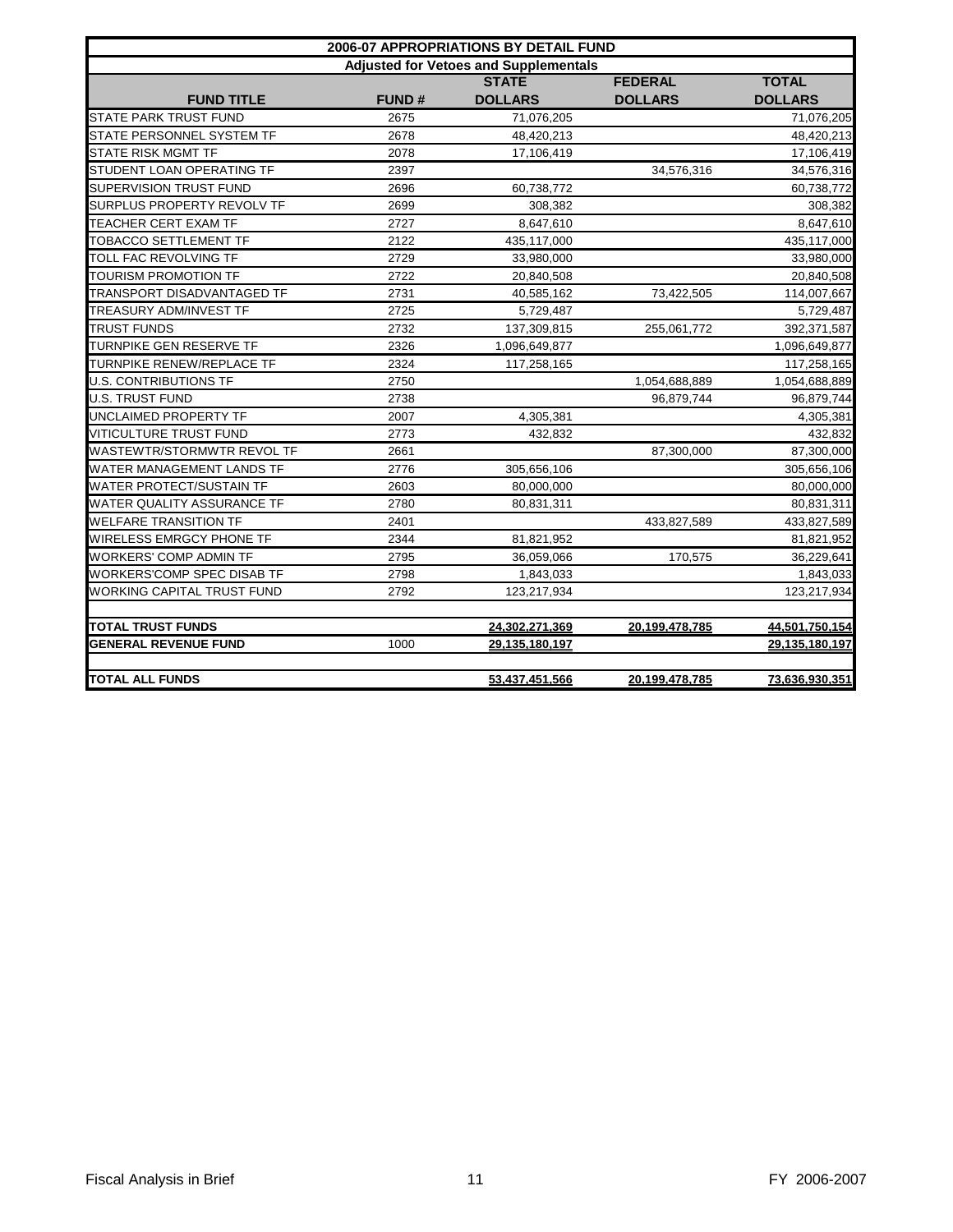# **NON-RECURRING APPROPRIATIONS FISCAL YEAR 2006-2007**

| <b>Adjusted for Vetoes and Supplementals</b>                                      |                        |                                    |                                      |  |
|-----------------------------------------------------------------------------------|------------------------|------------------------------------|--------------------------------------|--|
| <b>ISSUE TITLE</b>                                                                | <b>GENERAL REVENUE</b> | <b>STATE TRUST</b><br><b>FUNDS</b> | <b>FEDERAL TRUST</b><br><b>FUNDS</b> |  |
|                                                                                   |                        |                                    |                                      |  |
| <b>ADMINISTERED FUNDS</b>                                                         |                        |                                    |                                      |  |
| DOMESTIC SECURITY                                                                 |                        |                                    | 230,061,772                          |  |
| HURRICANE ASSISTANCE GRANTS                                                       | 5,850,000              |                                    | 25,000,000                           |  |
| <b>IT OPTIMIZATION</b>                                                            | 1,257,000              |                                    |                                      |  |
| STATE MATCH FOR FEDERALLY DECLARED<br><b>DISASTERS</b>                            | 113,000,000            |                                    |                                      |  |
| TAXATION AND BUDGET REFORM COMMISSION                                             | 500,000                |                                    |                                      |  |
| TRANSITION ASSISTANCE FOR THE EXECUTIVE<br><b>BRANCH</b>                          | 2,500,000              |                                    |                                      |  |
| <b>ADMINISTERED FUNDS TOTAL</b>                                                   | 123,107,000            | 0                                  | 230,061,772                          |  |
|                                                                                   |                        |                                    |                                      |  |
| <b>AGENCY/HEALTH CARE ADMIN</b>                                                   |                        |                                    |                                      |  |
| <b>ACADEMIC DETAILING</b>                                                         | 4,800                  |                                    | 4,800                                |  |
| BEHAVIORAL HEALTH MANAGED CARE STAFF<br><b>INCREASE</b>                           |                        |                                    |                                      |  |
| CENTER FOR HEALTH CARE RACIAL DISPARITIES                                         | 3,915                  |                                    | 3,915                                |  |
| DOCUMENT MANAGEMENT SYSTEM                                                        |                        | 200,000                            |                                      |  |
|                                                                                   |                        | 304,975                            |                                      |  |
| FLORIDA HEALTH INFORMATION NETWORK                                                | 2,005,220              |                                    |                                      |  |
| INCREASE STAFF IN MEDICAID HEALTH SYSTEMS<br><b>DEVELOPMENT</b>                   | 4,010                  |                                    | 4,010                                |  |
| KIDCARE OUTREACH MATCHING GRANT PROGRAM                                           | 1,000,000              |                                    |                                      |  |
| MEDICAID FISCAL AGENT TRANSITION                                                  |                        |                                    | 9,100,451                            |  |
| PRESCRIPTION BENEFITS FOR LOW AND MODERATE<br><b>INCOME MEDICARE RECIPIENTS</b>   | 851,984                |                                    |                                      |  |
| REPLACEMENT OF AGING NETWORK SWITCHES                                             |                        | 354,843                            |                                      |  |
| RURAL HEALTH NETWORKS                                                             | 600,000                |                                    |                                      |  |
| <b>AGENCY/HEALTH CARE ADMIN TOTAL</b>                                             | 4,469,929              | 859,818                            | 9,113,176                            |  |
|                                                                                   |                        |                                    |                                      |  |
| <b>AGENCY/PERSONS WITH DISABL</b>                                                 |                        |                                    |                                      |  |
| <b>BUSINESS PROCESS ALIGNMENT - FIXED CAPITAL</b>                                 |                        |                                    |                                      |  |
| <b>OUTLAY</b>                                                                     |                        | 8,167,559                          |                                      |  |
| CONSUMER DIRECTED CARE PLUS (CDC+)<br><b>APPLICATION MIGRATION</b>                |                        | 1,905,805                          |                                      |  |
| <b>CREATE PROGRAM BUDGET - ADD</b>                                                |                        | 9,056,315                          | 250,000                              |  |
| <b>CREATE PROGRAM BUDGET - DEDUCT</b>                                             |                        | (9,056,315)                        | (250,000)                            |  |
| DEVELOPMENTAL SERVICES                                                            |                        | 2,935,738                          |                                      |  |
| <b>GRANTS AND AIDS - FIXED CAPITAL OUTLAY</b>                                     |                        | 50,000                             |                                      |  |
| MAINTENANCE AND REPAIR                                                            |                        | 8,117,559                          |                                      |  |
| MEDICAID INFRASTRUCTURE GRANT (MIG)                                               |                        |                                    | 250,000                              |  |
| SYSTEM REWRITE AND INFRASTRUCTURE                                                 |                        |                                    |                                      |  |
| <b>ENHANCEMENTS</b>                                                               |                        | 4,214,772                          |                                      |  |
| TRANSFER TO NEW BUDGET STRUCTURE                                                  |                        | (8, 167, 559)                      |                                      |  |
| <b>AGENCY/PERSONS WITH DISABL TOTAL</b>                                           | 0                      | 17,223,874                         | 250,000                              |  |
|                                                                                   |                        |                                    |                                      |  |
| <b>AGENCY/WORKFORCE INNOVATN</b>                                                  |                        |                                    |                                      |  |
| ASSESSMENT-BASED TRAINING/BUSINESS                                                |                        |                                    |                                      |  |
| <b>PARTNERSHIP</b>                                                                | 4,000,000              |                                    |                                      |  |
| <b>DEBT SERVICE</b>                                                               |                        |                                    | 373,258                              |  |
| DISPLACED HOMEMAKERS PROGRAM - EXPAND                                             |                        |                                    |                                      |  |
| SERVICES TO ADDITIONAL PARTICIPANTS                                               |                        | 506,734                            |                                      |  |
| <b>FLORIDA REBUILDS</b>                                                           | 12,000,000             |                                    |                                      |  |
| INCUMBENT WORKER TRAINING PROGRAM - EXPAND<br>SERVICES TO ADDITIONAL PARTICIPANTS | 1,652,385              |                                    |                                      |  |
| INCUMBENT WORKER TRAINING PROGRAM -                                               |                        |                                    |                                      |  |
| TRANSFER BUDGET AUTHORITY FROM PROGRAM                                            |                        |                                    |                                      |  |
| SUPPORT TO WORKFORCE FLORIDA, INC. - ADD                                          |                        |                                    | 2,000,000                            |  |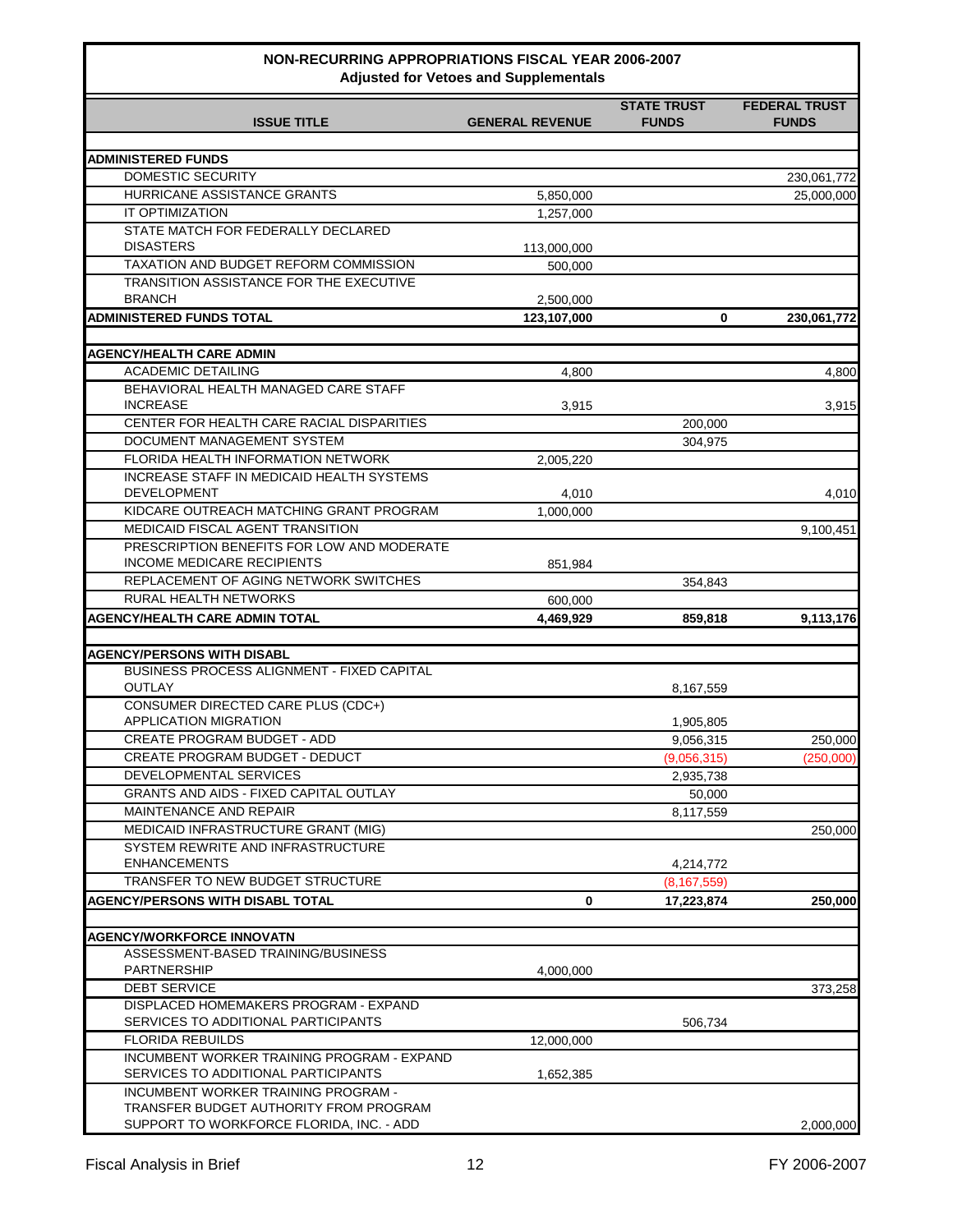# **NON-RECURRING APPROPRIATIONS FISCAL YEAR 2006-2007**

| <b>ISSUE TITLE</b>                                                                      | <b>GENERAL REVENUE</b> | <b>STATE TRUST</b><br><b>FUNDS</b> | <b>FEDERAL TRUST</b><br><b>FUNDS</b> |
|-----------------------------------------------------------------------------------------|------------------------|------------------------------------|--------------------------------------|
| INFORMATION TECHNOLOGY OPERATIONS -                                                     |                        |                                    |                                      |
| ADDITIONAL BUDGET AUTHORITY FOR ON- GOING                                               |                        |                                    |                                      |
| APPLICATION DEVELOPMENT AND SYSTEM<br>MAINTENANCE AND SUPPORT                           |                        |                                    |                                      |
| <b>MAINTENANCE AND REPAIR</b>                                                           |                        |                                    | 2,900,000                            |
| MILITARY FAMILIES PROGRAM                                                               |                        |                                    | 1,113,000                            |
|                                                                                         | 200,000                |                                    |                                      |
| ONE STOP MANAGEMENT INFORMATION SYSTEM<br>(OSMIS) - ADDITIONAL BUDGET AUTHORITY FOR ON- |                        |                                    |                                      |
| GOING SYSTEM MAINTENANCE AND SUPPORT                                                    |                        |                                    | 341,832                              |
| ONE STOP MANAGEMENT INFORMATION SYSTEM                                                  |                        |                                    |                                      |
| (OSMIS) - ADDITIONAL BUDGET AUTHORITY TO                                                |                        |                                    |                                      |
| COMPLETE SYSTEM DEVELOPMENT AND                                                         |                        |                                    |                                      |
| <b>IMPLEMENTATION</b>                                                                   |                        | 2,017,120                          |                                      |
| <b>RESTORE NONRECURRING CHILD CARE</b>                                                  |                        |                                    |                                      |
| DEVELOPMENT BLOCK GRANT TRUST FUND                                                      |                        |                                    | 22,286,449                           |
| <b>WORKFORCE CLUSTER FUNDING</b>                                                        | 4,000,000              |                                    |                                      |
| <b>WORKFORCE PROJECTS</b>                                                               | 1,000,000              | 450,000                            |                                      |
| <b>AGENCY/WORKFORCE INNOVATN TOTAL</b>                                                  | 22,852,385             | 2,973,854                          | 29,014,539                           |
|                                                                                         |                        |                                    |                                      |
| <b>AGRIC/CONSUMER SVCS/COMMR</b>                                                        |                        |                                    |                                      |
| ADDITIONAL STAFF FOR FOOD INSPECTION<br><b>PROGRAM</b>                                  |                        |                                    |                                      |
| AGRICULTURAL BEST MANAGEMENT PRACTICES                                                  | 123,565                |                                    |                                      |
| DEVELOPMENT AND IMPLEMENTATION                                                          |                        | 12,930,082                         |                                      |
| AGRICULTURAL MARKETING ORDERS                                                           |                        | 237,000                            |                                      |
| AGRICULTURE BEST MANAGEMENT PRACTICES                                                   |                        |                                    |                                      |
| DEVELOPMENT AND IMPLEMENTATION PARTNERSHIP                                              |                        |                                    |                                      |
| <b>AGREEMENTS</b>                                                                       |                        | 1,327,156                          |                                      |
| AIRCRAFT ACQUISITION AND MODIFICATION                                                   |                        | 750,000                            |                                      |
| ANIMAL DISEASE CONTROL ASSISTANCE                                                       |                        |                                    | 700,000                              |
| APIARY PEST CONTROL DEVELOPMENT                                                         | 300,000                |                                    |                                      |
| AQUACULTURE INDUSTRY ASSISTANCE                                                         | 1.500.000              |                                    |                                      |
| AQUACULTURE LEASES - CLEANUP AND CLAM                                                   |                        |                                    |                                      |
| <b>RESEEDING</b>                                                                        | 225,000                |                                    |                                      |
| AQUACULTURE PROGRAM                                                                     | 1,152,841              |                                    |                                      |
| BOVINE SPONGIFORM ENCEPHALOPATHY (BSE)                                                  |                        |                                    |                                      |
| PREVENTION PROGRAM                                                                      |                        |                                    | 264,481                              |
| CITRUS CANKER - HEALTH RESPONSE PLAN                                                    |                        | 10,021,986                         | 16,706,310                           |
| CITRUS CANKER TREE COMPENSATION PROGRAM                                                 | 1,100,000              |                                    |                                      |
| COMMUNITY WILDFIRE MITIGATION PROGRAM                                                   |                        |                                    | 61,272                               |
| COMPREHENSIVE PLANT INSPECTION SYSTEM                                                   | 280,000                |                                    |                                      |
| DOMESTIC MARIJUANA ERADICATION PROGRAM                                                  |                        |                                    | 110,000                              |
| EMERGENCY FOOD DISTRIBUTION PROGRAM                                                     |                        |                                    | 100,000                              |
| FARM SHARE PROGRAM                                                                      | 500,000                |                                    |                                      |
| FARMERS MARKET NUTRITION PROGRAM                                                        |                        | 220,000                            | 510,000                              |
| FEDERAL FOOD SAFETY AND SECURITY GRANTS                                                 |                        |                                    | 466,440                              |
| FEDERAL FOREST LEGACY PROGRAM                                                           |                        |                                    | 25,000                               |
| FEDERAL GRANTS                                                                          |                        |                                    | 383,000                              |
| FEDERAL SUPPORT FOR CONSERVATION PLANS AND                                              |                        |                                    |                                      |
| POLLUTION PREVENTION PROJECTS                                                           |                        |                                    | 1,620,520                            |
| FISH FOR LIFE - FOOD BANK                                                               | 300,000                |                                    |                                      |
| FLORIDA AGRICULTURAL WORKER SAFETY ACT -<br><b>ADDITIONAL STAFF</b>                     |                        |                                    |                                      |
| FLORIDA AGRICULTURE PROMOTION CAMPAIGN                                                  | 52,078                 |                                    |                                      |
|                                                                                         | 3,500,000              |                                    |                                      |
| FORESTRY WILDFIRE EQUIPMENT                                                             | 3,000,000              | 3,000,000                          |                                      |
| HARDLOCK COTTON RESEARCH-IFAS                                                           | 200,000                |                                    |                                      |
| HURRICANE DAMAGE - FOREST RECOVERY                                                      |                        |                                    | 19,205,743                           |
| INCREASED BACKGROUND CHECK - FINGERPRINTING                                             |                        | 219,408                            |                                      |
| <b>Fiscal Analysis in Brief</b>                                                         | 13                     |                                    | FY 2006-2007                         |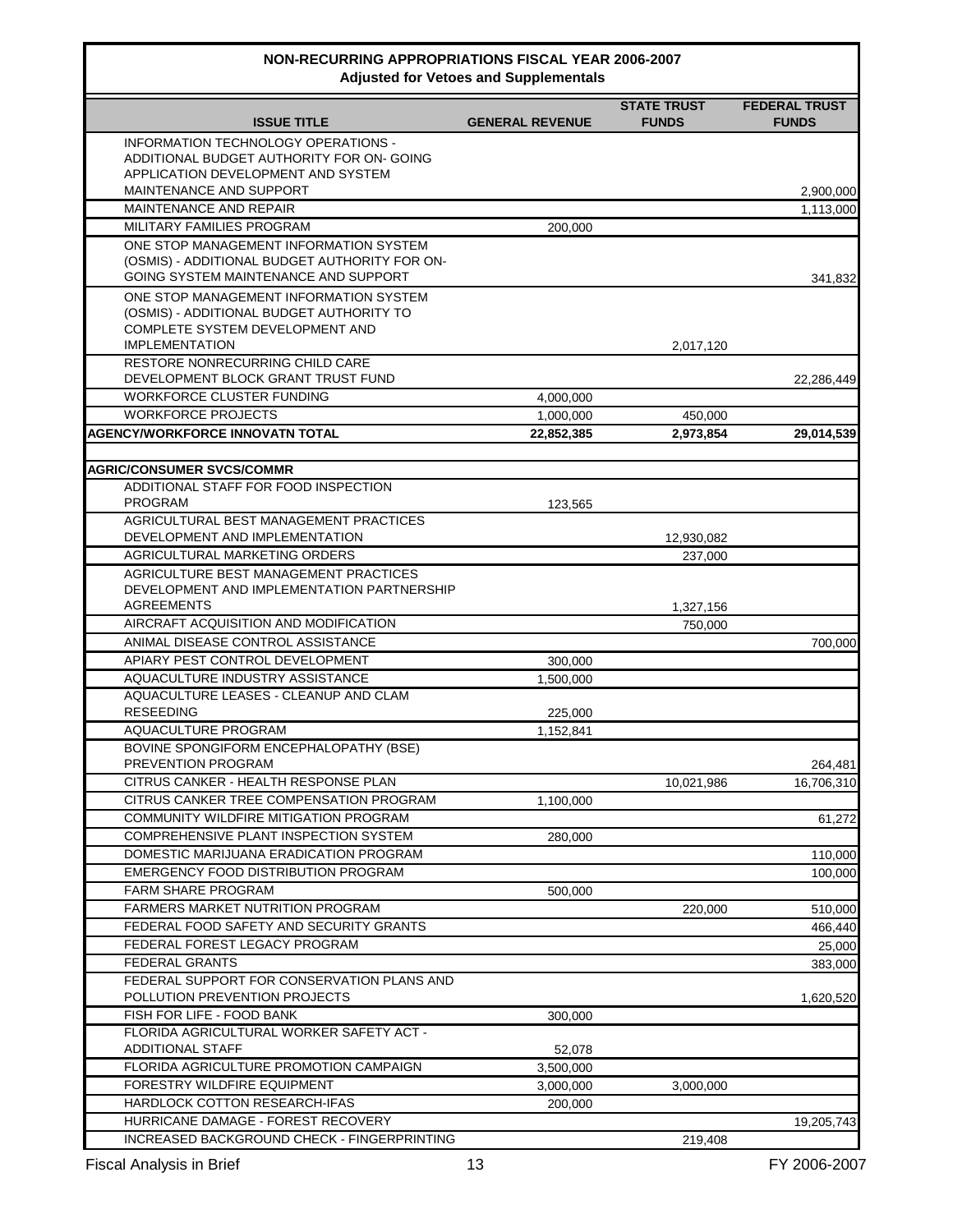| Aujusted for velocs and oupplementals                                            |                         |                                    |                                      |  |  |
|----------------------------------------------------------------------------------|-------------------------|------------------------------------|--------------------------------------|--|--|
| <b>ISSUE TITLE</b>                                                               | <b>GENERAL REVENUE</b>  | <b>STATE TRUST</b><br><b>FUNDS</b> | <b>FEDERAL TRUST</b><br><b>FUNDS</b> |  |  |
| INFORMATION TECHNOLOGY INFRASTRUCTURE<br><b>REPLACEMENT</b>                      | 700,000                 |                                    |                                      |  |  |
| <b>INVASIVE EXOTIC SPECIES PROGRAM</b>                                           |                         |                                    | 250,132                              |  |  |
| LABORATORY INFORMATION MANAGEMENT SYSTEM                                         |                         |                                    |                                      |  |  |
| <b>UPGRADE</b>                                                                   |                         | 248,076                            |                                      |  |  |
| LAKE OKEECHOBEE RESTORATION                                                      |                         | 3,928,051                          |                                      |  |  |
| <b>LAND ACQUISITION</b>                                                          | 140,000                 | 4,610,000                          | 3,500,000                            |  |  |
| MAINTENANCE AND REPAIR                                                           | 306,350                 | 12,715,420                         |                                      |  |  |
| MANAGEMENT OF CONSERVATION AND RECREATION                                        |                         |                                    |                                      |  |  |
| LANDS (CARL)<br>OYSTER PLANTING / RELAYING PROGRAM                               |                         | 903,291                            |                                      |  |  |
|                                                                                  | 300,000                 |                                    |                                      |  |  |
| OYSTER REEF REHABILITATION AND RESTORATION<br>REPLACE CURRENT BAR CODE INVENTORY |                         |                                    | 458,000                              |  |  |
| APPLICATION AND HARDWARE                                                         |                         | 235,000                            |                                      |  |  |
| REPLACEMENT OF MOTOR VEHICLES                                                    | 2,790,453               | 2,160,596                          | 1,056,630                            |  |  |
| SHADE FLORIDA                                                                    | 2,400,000               |                                    |                                      |  |  |
| SPECIAL PURPOSE                                                                  | 3,600,000               | 1,155,000                          | 2,594,690                            |  |  |
| SUPPORT FOR FOOD BANK                                                            | 500.000                 |                                    |                                      |  |  |
| TELEMARKETING PROGRAM - ADDITIONAL STAFF                                         |                         | 5,249                              |                                      |  |  |
| TREASURE COAST FOOD BANKS                                                        | 250,000                 |                                    |                                      |  |  |
| URBAN AND COMMUNITY FORESTRY GRANT                                               |                         |                                    | 731,250                              |  |  |
| <b>VITICULTURE PROGRAM</b>                                                       |                         |                                    |                                      |  |  |
| <b>WATER CONSERVATION PROGRAMS</b>                                               |                         | 125,000                            |                                      |  |  |
| WILDFIRE PREDICTION AND DETECTION SYSTEM                                         | 500,000                 |                                    |                                      |  |  |
| AGRIC/CONSUMER SVCS/COMMR TOTAL                                                  | 3,800,000<br>27,520,287 | 54,791,315                         |                                      |  |  |
|                                                                                  |                         |                                    | 48,743,468                           |  |  |
| <b>BUSINESS/PROFESSIONAL REG</b>                                                 |                         |                                    |                                      |  |  |
| ANNUALIZATION OF SLOT MACHINE REGULATION                                         |                         | 680,000                            |                                      |  |  |
| DOCUMENT MANAGEMENT                                                              |                         | 2,400,000                          |                                      |  |  |
| <b>ELEVATOR SAFETY</b>                                                           |                         | 10,486                             |                                      |  |  |
| REAL ESTATE STAFF FOR INDUSTRY GROWTH                                            |                         | 63,615                             |                                      |  |  |
| REPLACEMENT OF MOTOR VEHICLES                                                    |                         | 328,000                            |                                      |  |  |
| SAMPLE POSITIONS                                                                 |                         | 221,496                            |                                      |  |  |
| SHIFT COMMUNITY ASSOCIATION INSTITUTE                                            |                         |                                    |                                      |  |  |
| FUNDING TO CONDOMINIUM OMBUDSMAN OFFICE -                                        |                         |                                    |                                      |  |  |
| ADD                                                                              |                         | 10,486                             |                                      |  |  |
| <b>BUSINESS/PROFESSIONAL REG TOTAL</b>                                           | 0                       | 3,714,083                          | υ                                    |  |  |
|                                                                                  |                         |                                    |                                      |  |  |
| <b>CHILDREN &amp; FAMILIES</b>                                                   |                         |                                    |                                      |  |  |
| ADULT MENTAL HEALTH                                                              | 2,949,819               | 4,050,000                          |                                      |  |  |
| ADULT SUBSTANCE ABUSE                                                            | 400,000                 | 150,000                            |                                      |  |  |
| CHILD MENTAL HEALTH                                                              |                         | 100,000                            |                                      |  |  |
| CHILD SUBSTANCE ABUSE                                                            | 550,000                 | 150,000                            |                                      |  |  |
| CHILD WELFARE INITIATIVES                                                        | 525,000                 | 350,000                            |                                      |  |  |
| CITRUS COUNTY SHERIFF START-UP FUNDING                                           | 500,000                 |                                    |                                      |  |  |
| COMMUNITY BASED CARE - SHARED INSURANCE                                          |                         |                                    |                                      |  |  |
| PROGRAM                                                                          |                         |                                    | 3,000,000                            |  |  |
| <b>FLORIDA SACWIS SYSTEM</b>                                                     | 994,784                 | 3,421,296                          | 945,192                              |  |  |
| GRANTS AND AIDS - FIXED CAPITAL OUTLAY                                           | 5,500,000               | 1,000,000                          |                                      |  |  |
| HB 7173 - CREATES THE OFFICE OF CHILD ABUSE                                      |                         |                                    |                                      |  |  |
| PREVENTION WITHINTHE EXECUTIVE OFFICE OF THE                                     |                         |                                    |                                      |  |  |
| <b>GOVERNOR</b><br>HILLSBOROUGH COUNTY SHERIFF FULL                              | 20,972                  |                                    |                                      |  |  |
| <b>IMPLEMENTATION</b>                                                            | 2,411,495               |                                    |                                      |  |  |
| <b>HOMELESS</b>                                                                  | 100,000                 |                                    |                                      |  |  |
| HOMELESS COALITIONS                                                              | 319,019                 |                                    |                                      |  |  |
| HOMELESS HOUSING ASSISTANCE                                                      |                         | 2,000,000                          |                                      |  |  |
|                                                                                  |                         |                                    |                                      |  |  |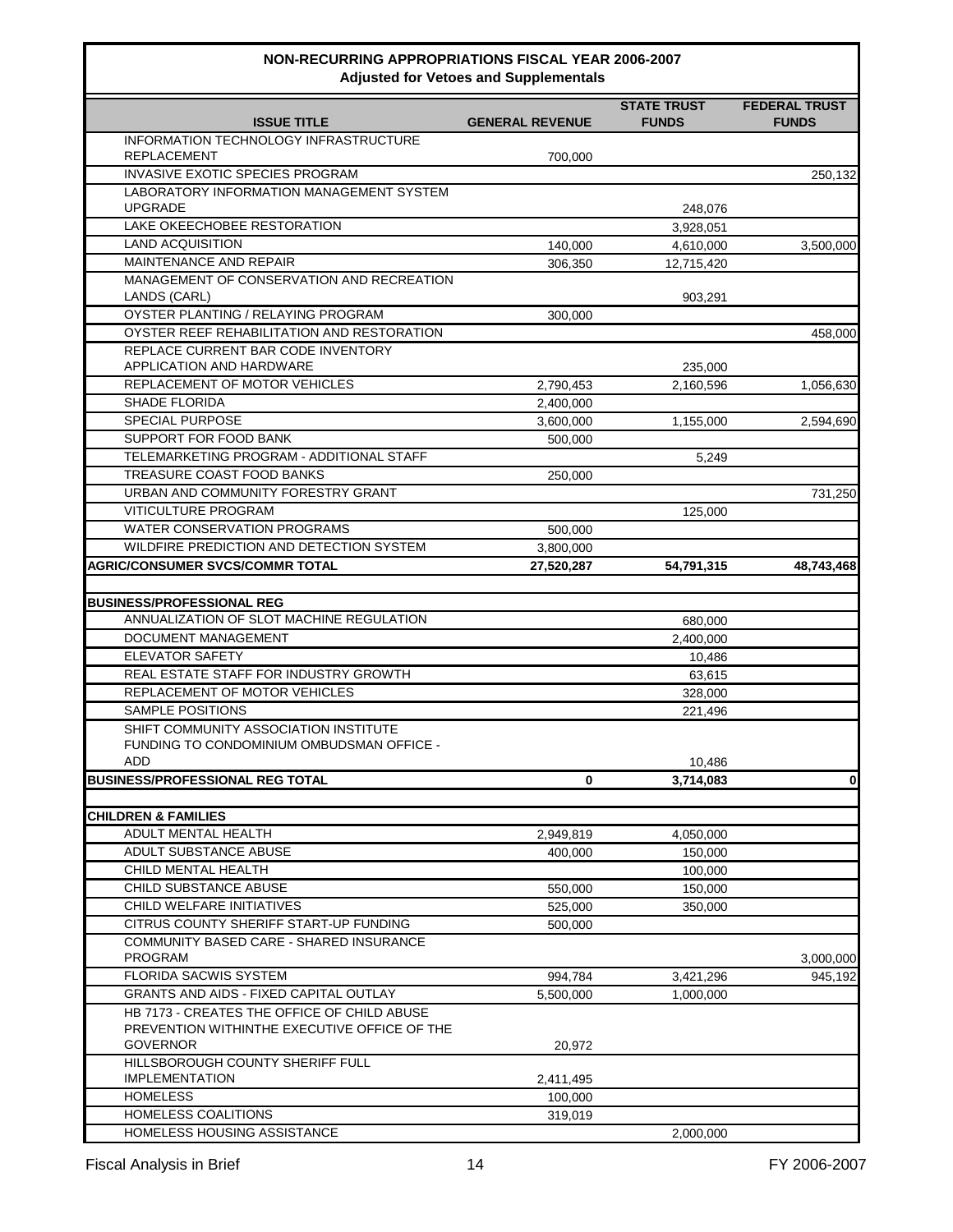# **NON-RECURRING APPROPRIATIONS FISCAL YEAR 2006-2007**

| <b>Adjusted for Vetoes and Supplementals</b>                                                                                      |                        |                                    |                                      |
|-----------------------------------------------------------------------------------------------------------------------------------|------------------------|------------------------------------|--------------------------------------|
| <b>ISSUE TITLE</b>                                                                                                                | <b>GENERAL REVENUE</b> | <b>STATE TRUST</b><br><b>FUNDS</b> | <b>FEDERAL TRUST</b><br><b>FUNDS</b> |
| <b>HURRICANES 2005</b>                                                                                                            |                        | 4,250,000                          |                                      |
| <b>MAINTENANCE AND REPAIR</b>                                                                                                     | 8,588,832              |                                    |                                      |
| MENTAL HEALTH FEDERAL GRANT AWARDS                                                                                                |                        |                                    | 14,316,459                           |
| <b>MENTAL HEALTH FORENSIC BEDS</b>                                                                                                | 645,333                |                                    |                                      |
| PERSONAL CARE ATTENDANT PILOT PROGRAM                                                                                             | 400,000                |                                    |                                      |
| <b>REALIGN CATEGORIES AND POSITIONS WITHIN</b>                                                                                    |                        |                                    |                                      |
| ECONOMIC SELF-SUFFICIENCY PROGRAM - ADD                                                                                           |                        |                                    | 4,420,516                            |
| REPLACE ALCOHOL DRUG ABUSE AND MENTAL                                                                                             |                        |                                    |                                      |
| HEALTH TRUST FUND WITH GENERAL REVENUE - ADD                                                                                      | 1,399,245              |                                    |                                      |
| <b>SHARED RISK PROGRAM</b>                                                                                                        |                        |                                    | 7,500,000                            |
| SOUTH FLORIDA EVALUATION AND TREATMENT<br>CENTER INCREASED BED CAPACITY                                                           |                        |                                    |                                      |
| SUNCOAST REGION LEAVE PAY-OUT FOR                                                                                                 |                        | 2,000,000                          |                                      |
| HILLSBOROUGH SHERIFF TRANSFER                                                                                                     | 655,755                |                                    |                                      |
| SUPPLEMENTAL SOCIAL SERVICES BLOCK GRANT<br>FUNDING FOR REPAIRS TO HEALTH AND MENTAL<br>HEALTH FACILITIES AS A RESULT OF THE 2005 |                        |                                    |                                      |
| <b>STORMS</b>                                                                                                                     |                        |                                    | 23,508,916                           |
| CHILDREN & FAMILIES TOTAL                                                                                                         | 25,960,254             | 17,471,296                         | 53,691,083                           |
| <b>CITRUS, DEPT OF</b>                                                                                                            |                        |                                    |                                      |
| INFORMATION TECHNOLOGY INFRASTRUCTURE                                                                                             |                        |                                    |                                      |
| <b>REPLACEMENT</b>                                                                                                                |                        | 83,000                             |                                      |
| <b>CITRUS, DEPT OF TOTAL</b>                                                                                                      | $\bf{0}$               | 83,000                             | $\mathbf 0$                          |
|                                                                                                                                   |                        |                                    |                                      |
|                                                                                                                                   |                        |                                    |                                      |
| <b>COMMUNITY AFFAIRS, DEPT OF</b><br>AFFORDABLE HOUSING HURRICANE RECOVERY -                                                      |                        |                                    |                                      |
| <b>SHTF</b>                                                                                                                       |                        | 32,100,000                         |                                      |
| AFFORDABLE HOUSING INITIATIVES - LGHTF                                                                                            |                        | 50,000,000                         |                                      |
| AFFORDABLE HOUSING INITIATIVES - SHTF                                                                                             |                        | 30,000,000                         |                                      |
| CIVIL LEGAL ASSISTANCE                                                                                                            | 2,500,000              |                                    |                                      |
| COMMUNITY DEVELOPMENT BLOCK GRANT                                                                                                 |                        |                                    |                                      |
| DISASTER SUPPLEMENTAL-ADMIN AND TECHNICAL                                                                                         |                        |                                    |                                      |
| <b>ASSISTANCE</b>                                                                                                                 |                        |                                    | 570,689                              |
| COMPREHENSIVE PLANNING ADVERTISING COSTS                                                                                          |                        |                                    |                                      |
| INCREASE FOR SCHOOLS-SB 360 IMPLEMENTATION                                                                                        | 61,770                 |                                    |                                      |
| DIVISION OF COMMUNITY PLANNING TECHNICAL AND                                                                                      |                        |                                    |                                      |
| <b>PLANNING ASSISTANCE</b>                                                                                                        | 400,000                | 1,600,000                          |                                      |
| ECONOMIC IMPACT STUDY FOR RUSKIN                                                                                                  |                        |                                    |                                      |
| <b>INCORPORATION</b>                                                                                                              | 50,000                 |                                    |                                      |
| EMERGENCY MANAGEMENT PERFORMANCE GRANT<br><b>FUNDING INCREASE</b>                                                                 |                        |                                    | 2,417,561                            |
| EMERGENCY POWER CAPABILITY FOR STATE<br>EMERGENCY OPERATIONS CENTER FACILITIES                                                    |                        |                                    |                                      |
| FEDERAL DECLARED DISASTER FUNDING                                                                                                 |                        | 175,000<br>115,343,495             | 937,873,217                          |
| <b>FINANCE &amp; ACCOUNTING STAFF FOR MANAGEMENT</b>                                                                              |                        |                                    |                                      |
| OF DISASTER REIMBURSEMENT WORKLOAD                                                                                                |                        | 82,181                             |                                      |
| FLORIDA BUILDING CODE OUTREACH                                                                                                    |                        | 300,000                            |                                      |
| <b>FRONT PORCH FLORIDA INITIATIVE</b>                                                                                             | 3,250,000              |                                    |                                      |
| GRANT FUNDING FROM THE NATIONAL OCEANIC AND                                                                                       |                        |                                    |                                      |
| ATMOSPHERIC ADMINISTRATION-WATERFRONTS                                                                                            |                        |                                    |                                      |
| <b>FLORIDA PROGRAM</b>                                                                                                            |                        |                                    | 75,000                               |
| <b>GRANTS AND AIDS - FIXED CAPITAL OUTLAY</b>                                                                                     | 21,148,575             |                                    | 50,342,589                           |
| HURRICANE HOUSING RECOVERY - LOCAL                                                                                                |                        |                                    |                                      |
| GOVERNMENT HOUSING TRUST FUND (LGHTF)                                                                                             |                        | 75,900,000                         |                                      |
| HURRICANE SHELTER RETROFITS                                                                                                       |                        | 3,000,000                          |                                      |
|                                                                                                                                   |                        |                                    |                                      |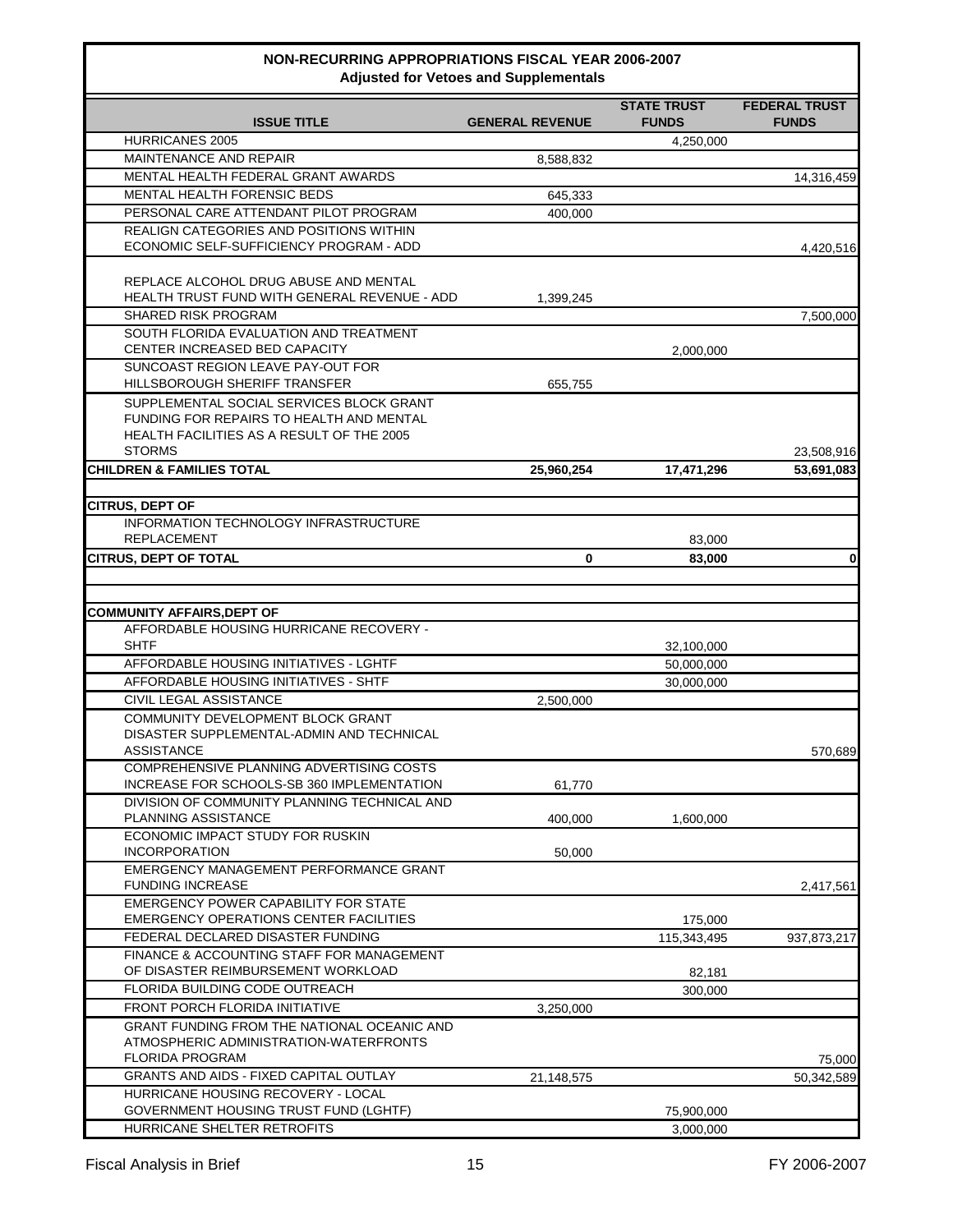| Aujusted IVI vetocs and oupplementals                                                   |                        |                                    |                                      |  |
|-----------------------------------------------------------------------------------------|------------------------|------------------------------------|--------------------------------------|--|
| <b>ISSUE TITLE</b>                                                                      | <b>GENERAL REVENUE</b> | <b>STATE TRUST</b><br><b>FUNDS</b> | <b>FEDERAL TRUST</b><br><b>FUNDS</b> |  |
| INCREASE EXPENSE FOR TRAVEL RELATED TO<br>FLORIDA BUILDING COMMISSION                   |                        | 100,000                            |                                      |  |
| INCREASE FEDERAL GRANT AWARD - LOW INCOME                                               |                        |                                    |                                      |  |
| HOME ENERGY ASSISTANCE PROGRAM                                                          |                        |                                    | 19,200,000                           |  |
| INCREASED FUNDING FOR HOMELESSNESS                                                      |                        | 2,000,000                          |                                      |  |
| <b>INCREASED LEGAL EXPENSES</b><br><b>LAND ACQUISITION</b>                              | 225,000                | 66,000,000                         |                                      |  |
| PRE-DISASTER MITIGATION PROGRAM                                                         |                        |                                    | 8,200,000                            |  |
| REGIONAL PLANNING COUNCILS                                                              | 3,300,000              |                                    |                                      |  |
| RESIDENTIAL CONSTRUCTION MITIGATION PROGRAM                                             |                        | 6,938,391                          |                                      |  |
| SPRINGS PROTECTION INITIATIVE                                                           |                        |                                    | 200,000                              |  |
| STATEWIDE HURRICANE PREPAREDNESS AND                                                    |                        |                                    |                                      |  |
| <b>PLANNING</b>                                                                         | 76,150                 | 4,400,000                          | 32,400,000                           |  |
| SUPPLEMENTAL APPROPRIATIONS                                                             | 33,200,000             | 82,904,000                         | 79,600,000                           |  |
| SUPPLEMENTAL APPROPRIATIONS/CENTURY<br><b>COMMISSION</b>                                |                        | 300,000                            |                                      |  |
| WINDBORNE DEBRIS PROTECTION IN NORTH                                                    |                        |                                    |                                      |  |
| <b>FLORIDA</b>                                                                          |                        | 250,000                            |                                      |  |
| <b>COMMUNITY AFFAIRS, DEPT OF TOTAL</b>                                                 | 64,211,495             | 471,393,067                        | 1,130,879,056                        |  |
| <b>CORRECTIONS, DEPT OF</b>                                                             |                        |                                    |                                      |  |
| ADJUST PROJECT FUNDING TO NONRECURRING -                                                |                        |                                    |                                      |  |
| ADD                                                                                     | 1,090,000              |                                    |                                      |  |
| ASSERTIVE COMMUNITY TREATMENT (ACT) PILOT                                               |                        |                                    |                                      |  |
| PROGRAM                                                                                 | 100,000                |                                    |                                      |  |
| BRIDGES OF AMERICA POST-RELEASE TRANSITIONAL<br><b>HOUSING PROGRAM</b>                  | 730,000                |                                    |                                      |  |
| BRIDGES OF AMERICA'S 25 DRUG AND ALCOHOL<br>BEDS FOR WOMEN AT THE ST. PETERSBURG BRIDGE | 425,000                |                                    |                                      |  |
| COMMUNITY TREATMENT FOR MENTALLY ILL EX-                                                |                        |                                    |                                      |  |
| <b>OFFENDERS</b>                                                                        | 650,000                |                                    |                                      |  |
| ENHANCED COMMUNITY SUBSTANCE ABUSE                                                      |                        |                                    |                                      |  |
| <b>TREATMENT</b><br><b>ENVIRONMENTAL PROJECTS</b>                                       | 600,000<br>16,359,332  |                                    |                                      |  |
| INCREASE FUNDING FOR SUBSTANCE ABUSE                                                    |                        |                                    |                                      |  |
| <b>TREATMENT IN PRISONS</b>                                                             | 1,000,000              |                                    |                                      |  |
| INCREASE IN CRIMINAL JUSTICE ESTIMATING                                                 |                        |                                    |                                      |  |
| CONFERENCE INMATE POPULATION                                                            | 2,297,655              |                                    |                                      |  |
| INCREASED CAPACITY                                                                      | 71,500,000             | 1,500,000                          | 1,500,000                            |  |
| JESSICA LUNSFORD ACT                                                                    | 111,555                |                                    |                                      |  |
| MAINTENANCE AND REPAIR                                                                  | 6,840,000              |                                    |                                      |  |
| OFFENDER BASED INFORMATION SYSTEM RE-<br><b>ENGINEERING</b>                             | 300,000                |                                    |                                      |  |
| OPERATION NEW HOPE RE-ENTRY INITIATIVE                                                  |                        |                                    |                                      |  |
| <b>PROGRAM</b>                                                                          | 200,000                |                                    |                                      |  |
| PHOENIX HOUSE                                                                           | 375,000                |                                    |                                      |  |
| REINVEST IN PRISON EDUCATION AND PROGRAMS -                                             |                        |                                    |                                      |  |
| HORIZON COMMUNITIES IN PRISON                                                           | 140.000                |                                    |                                      |  |
| <b>SPECIAL PURPOSE</b>                                                                  | 169,880                |                                    |                                      |  |
| <b>SUPPORT FACILITIES</b>                                                               | 1,615,000              |                                    |                                      |  |
| TAYLOR ANNEX SUPPORT COSTS                                                              | 188,360                |                                    |                                      |  |
| <b>WASHINGTON ANNEX SUPPORT COSTS</b><br><b>CORRECTIONS, DEPT OF TOTAL</b>              | 363,730<br>105,055,512 |                                    |                                      |  |
|                                                                                         |                        | 1,500,000                          | 1,500,000                            |  |
| <b>EDUCATION, DEPT OF</b>                                                               |                        |                                    |                                      |  |
| ACCESS TO BETTER LEARNING AND EDUCATION                                                 |                        |                                    |                                      |  |
| (ABLE) - AWARD INCREASE                                                                 | 393,954                |                                    |                                      |  |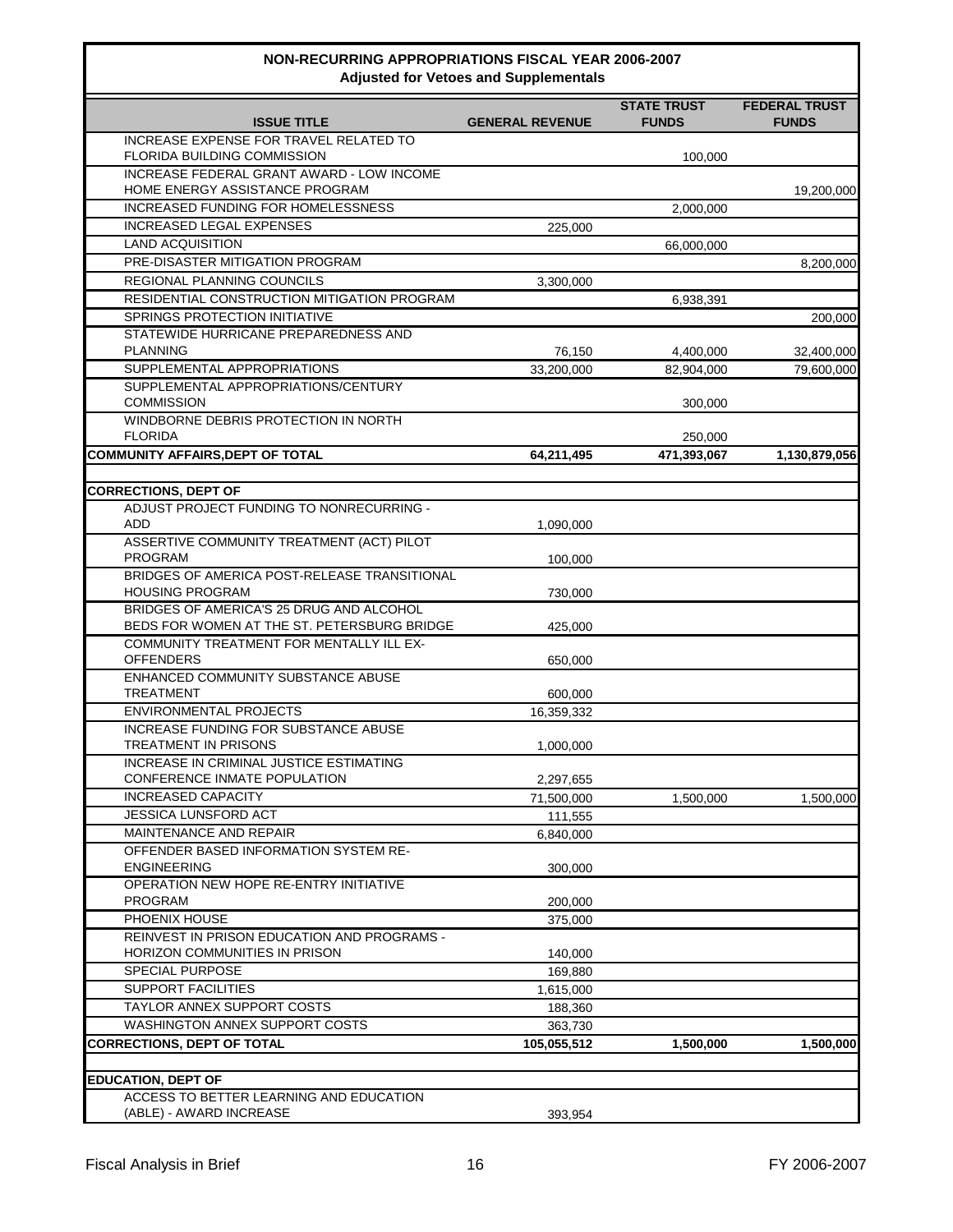| <b>STATE TRUST</b><br><b>FEDERAL TRUST</b><br><b>ISSUE TITLE</b><br><b>GENERAL REVENUE</b><br><b>FUNDS</b><br><b>FUNDS</b><br>ALTAMONTE SPRINGS OPERATIONAL SUPPORT -<br><b>SEMINOLE CC</b><br>500,000<br><b>APPLETON MUSEUM</b><br>100,000<br>ARTS FOR A COMPLETE EDUCATION<br>100,000<br>ASSESSMENT-BASED WORKFORCE EDUCATION<br>PROGRAM<br>13,000,000<br>ATTRACTING AFRICAN-AMERICAN STUDENTS TO<br>HIGHER EDUCATION THROUGH ATHLETICS<br>375,000<br><b>AUTISM PROGRAM</b><br>2,300,000<br>AUTOMOTIVE TRAINING CENTER AT BROWARD<br><b>COMMUNITY COLLEGE</b><br>500,000<br><b>BEST BUDDIES</b><br>175,000<br>BIG BROTHERS-BIG SISTERS - WORKLOAD<br>400,000<br>BIG BROTHERS/BIG SISTERS - RESTORATION OF NON-<br><b>RECURRING</b><br>100,000<br><b>BLACK MALE EXPLORERS</b><br>100,000 |
|-------------------------------------------------------------------------------------------------------------------------------------------------------------------------------------------------------------------------------------------------------------------------------------------------------------------------------------------------------------------------------------------------------------------------------------------------------------------------------------------------------------------------------------------------------------------------------------------------------------------------------------------------------------------------------------------------------------------------------------------------------------------------------------------|
|                                                                                                                                                                                                                                                                                                                                                                                                                                                                                                                                                                                                                                                                                                                                                                                           |
|                                                                                                                                                                                                                                                                                                                                                                                                                                                                                                                                                                                                                                                                                                                                                                                           |
|                                                                                                                                                                                                                                                                                                                                                                                                                                                                                                                                                                                                                                                                                                                                                                                           |
|                                                                                                                                                                                                                                                                                                                                                                                                                                                                                                                                                                                                                                                                                                                                                                                           |
|                                                                                                                                                                                                                                                                                                                                                                                                                                                                                                                                                                                                                                                                                                                                                                                           |
|                                                                                                                                                                                                                                                                                                                                                                                                                                                                                                                                                                                                                                                                                                                                                                                           |
|                                                                                                                                                                                                                                                                                                                                                                                                                                                                                                                                                                                                                                                                                                                                                                                           |
|                                                                                                                                                                                                                                                                                                                                                                                                                                                                                                                                                                                                                                                                                                                                                                                           |
|                                                                                                                                                                                                                                                                                                                                                                                                                                                                                                                                                                                                                                                                                                                                                                                           |
|                                                                                                                                                                                                                                                                                                                                                                                                                                                                                                                                                                                                                                                                                                                                                                                           |
|                                                                                                                                                                                                                                                                                                                                                                                                                                                                                                                                                                                                                                                                                                                                                                                           |
|                                                                                                                                                                                                                                                                                                                                                                                                                                                                                                                                                                                                                                                                                                                                                                                           |
|                                                                                                                                                                                                                                                                                                                                                                                                                                                                                                                                                                                                                                                                                                                                                                                           |
|                                                                                                                                                                                                                                                                                                                                                                                                                                                                                                                                                                                                                                                                                                                                                                                           |
|                                                                                                                                                                                                                                                                                                                                                                                                                                                                                                                                                                                                                                                                                                                                                                                           |
| BOYS AND GIRLS CLUBS                                                                                                                                                                                                                                                                                                                                                                                                                                                                                                                                                                                                                                                                                                                                                                      |
| 100,000<br>CAPITALIZATION INCENTIVE PROGRAM SUCCEED,                                                                                                                                                                                                                                                                                                                                                                                                                                                                                                                                                                                                                                                                                                                                      |
| <b>FLORIDA</b><br>7,000,000<br>3,460,927                                                                                                                                                                                                                                                                                                                                                                                                                                                                                                                                                                                                                                                                                                                                                  |
| CAPITALIZATION INCENTIVE PROGRAM SUCCEED,                                                                                                                                                                                                                                                                                                                                                                                                                                                                                                                                                                                                                                                                                                                                                 |
| FLORIDA DEPARTMENT OF EDUCATION (DOE)                                                                                                                                                                                                                                                                                                                                                                                                                                                                                                                                                                                                                                                                                                                                                     |
| <b>ADMINISTRATIVE COSTS</b><br>50,000                                                                                                                                                                                                                                                                                                                                                                                                                                                                                                                                                                                                                                                                                                                                                     |
| CAPITALIZATION INCENTIVE PROGRAM SUCCEED,                                                                                                                                                                                                                                                                                                                                                                                                                                                                                                                                                                                                                                                                                                                                                 |
| FLORIDA - NURSING<br>5,350,000                                                                                                                                                                                                                                                                                                                                                                                                                                                                                                                                                                                                                                                                                                                                                            |
| CAPITALIZATION INCENTIVE PROGRAM SUCCEED,                                                                                                                                                                                                                                                                                                                                                                                                                                                                                                                                                                                                                                                                                                                                                 |
| <b>FLORIDA - TEACHING</b><br>5,350,000<br>CAPITALIZATION INCENTIVE PROGRAM SUCCEED,                                                                                                                                                                                                                                                                                                                                                                                                                                                                                                                                                                                                                                                                                                       |
| FLORIDA CONTINUATION OF INITIATIVES<br>7,000,000                                                                                                                                                                                                                                                                                                                                                                                                                                                                                                                                                                                                                                                                                                                                          |
| CATTLE WEANING RATE STUDY<br>100,000                                                                                                                                                                                                                                                                                                                                                                                                                                                                                                                                                                                                                                                                                                                                                      |
| CCPF ELECTRONIC LIBRARY RESOURCES<br>1,462,113                                                                                                                                                                                                                                                                                                                                                                                                                                                                                                                                                                                                                                                                                                                                            |
| CENTER FOR DISASTER AND EMERGENCY HEALTH                                                                                                                                                                                                                                                                                                                                                                                                                                                                                                                                                                                                                                                                                                                                                  |
| CARE - FLORIDA ATLANTIC UNIVERSITY<br>750,000                                                                                                                                                                                                                                                                                                                                                                                                                                                                                                                                                                                                                                                                                                                                             |
| <b>CHALLENGE GRANTS PROGRAMS</b><br>64, 167, 915                                                                                                                                                                                                                                                                                                                                                                                                                                                                                                                                                                                                                                                                                                                                          |
| <b>CHARTER SCHOOLS</b><br>3,000,000                                                                                                                                                                                                                                                                                                                                                                                                                                                                                                                                                                                                                                                                                                                                                       |
| CHILDREN'S LITERACY CENTER - CHARTER SCHOOL                                                                                                                                                                                                                                                                                                                                                                                                                                                                                                                                                                                                                                                                                                                                               |
| LEVEL 1 READER INTENSIVE IMPROVEMENT                                                                                                                                                                                                                                                                                                                                                                                                                                                                                                                                                                                                                                                                                                                                                      |
| PROGRAM<br>248,079                                                                                                                                                                                                                                                                                                                                                                                                                                                                                                                                                                                                                                                                                                                                                                        |
| CHIPOLA COLLEGE OPERATIONAL SUPPORT<br>50,000<br>50,000                                                                                                                                                                                                                                                                                                                                                                                                                                                                                                                                                                                                                                                                                                                                   |
| CHOICE OFFICE - OPERATING CAPITAL<br>3,800                                                                                                                                                                                                                                                                                                                                                                                                                                                                                                                                                                                                                                                                                                                                                |
| COLLEGE OF MEDICINE - JACKSONVILLE EXPANSION -<br>UF/HSC<br>1,000,000                                                                                                                                                                                                                                                                                                                                                                                                                                                                                                                                                                                                                                                                                                                     |
| COLLEGE OF PUBLIC HEALTH AND HEALTH                                                                                                                                                                                                                                                                                                                                                                                                                                                                                                                                                                                                                                                                                                                                                       |
| PROFESSIONS DISTANCE LEARNING PROGRAM - UF<br>200,000                                                                                                                                                                                                                                                                                                                                                                                                                                                                                                                                                                                                                                                                                                                                     |
| COLLEGE REACH OUT PROGRAM<br>200,000                                                                                                                                                                                                                                                                                                                                                                                                                                                                                                                                                                                                                                                                                                                                                      |
| COMMUNITIES IN SCHOOLS<br>250,000                                                                                                                                                                                                                                                                                                                                                                                                                                                                                                                                                                                                                                                                                                                                                         |
| CREOLE LITERACY PROGRAM AT MIAMI DADE                                                                                                                                                                                                                                                                                                                                                                                                                                                                                                                                                                                                                                                                                                                                                     |
| COLLEGE<br>50,000                                                                                                                                                                                                                                                                                                                                                                                                                                                                                                                                                                                                                                                                                                                                                                         |
| DENTISTRY SERVICE LEARNING IN LEON AND                                                                                                                                                                                                                                                                                                                                                                                                                                                                                                                                                                                                                                                                                                                                                    |
| <b>GADSDEN COUNTIES</b><br>200,000                                                                                                                                                                                                                                                                                                                                                                                                                                                                                                                                                                                                                                                                                                                                                        |
| DEPARTMENT OF EDUCATION (DOE)<br>ADMINISTRATIVE COSTS - SUCCEED, FLORIDA                                                                                                                                                                                                                                                                                                                                                                                                                                                                                                                                                                                                                                                                                                                  |
| 50,000<br>DIGITAL DIVIDE TECHNOLOGY GAP PROGRAMS                                                                                                                                                                                                                                                                                                                                                                                                                                                                                                                                                                                                                                                                                                                                          |
| 300,000<br>DISTRICT LOTTERY AND SCHOOL RECOGNITION                                                                                                                                                                                                                                                                                                                                                                                                                                                                                                                                                                                                                                                                                                                                        |
| PROGRAM<br>8,267,849                                                                                                                                                                                                                                                                                                                                                                                                                                                                                                                                                                                                                                                                                                                                                                      |
| DIVERSIFIED AGRISCIENCE SYSTEMS<br>500,000                                                                                                                                                                                                                                                                                                                                                                                                                                                                                                                                                                                                                                                                                                                                                |
| <b>EDUCATION CAPITAL PROJECTS</b><br>24,250,000<br>2,297,477,617                                                                                                                                                                                                                                                                                                                                                                                                                                                                                                                                                                                                                                                                                                                          |
| <b>EDUCATION INITIATIVES</b><br>1,786,006<br>16,213,994                                                                                                                                                                                                                                                                                                                                                                                                                                                                                                                                                                                                                                                                                                                                   |
| <b>EDUCATION PARTNERSHIPS</b><br>1,100,000<br>900,000                                                                                                                                                                                                                                                                                                                                                                                                                                                                                                                                                                                                                                                                                                                                     |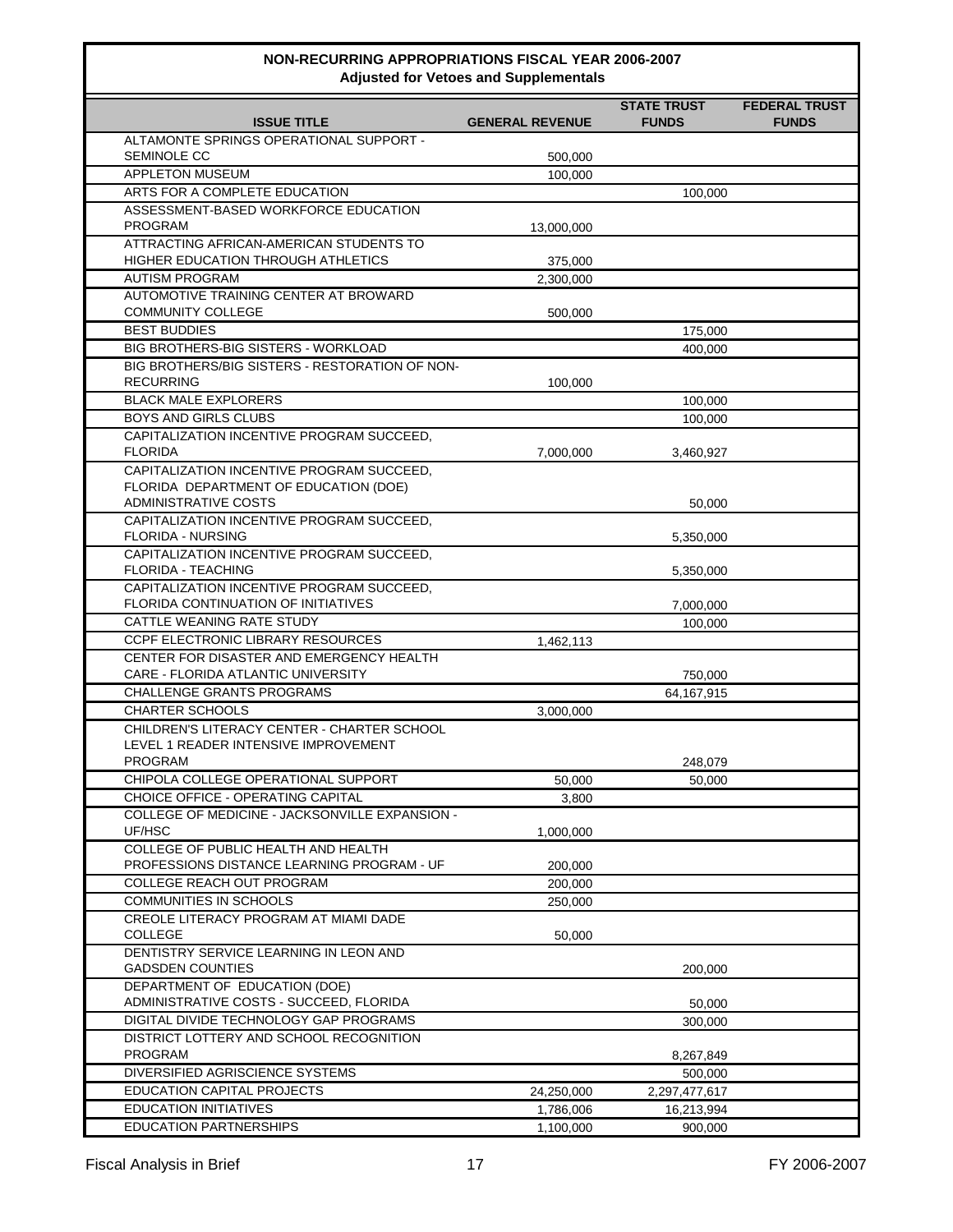| Adjusted for veloes and supplementals                                                     |                        |                                    |                                      |  |
|-------------------------------------------------------------------------------------------|------------------------|------------------------------------|--------------------------------------|--|
| <b>ISSUE TITLE</b>                                                                        | <b>GENERAL REVENUE</b> | <b>STATE TRUST</b><br><b>FUNDS</b> | <b>FEDERAL TRUST</b><br><b>FUNDS</b> |  |
| <b>EMERGING PATHOGENS</b>                                                                 | 1,468,000              | 1,175,000                          |                                      |  |
| EXCELLENT TEACHING - RESTORATION OF NON-                                                  |                        |                                    |                                      |  |
| <b>REUCURRING</b>                                                                         |                        | 8,200,000                          |                                      |  |
| EXCELLENT TEACHING PROGRAM - WORKLOAD                                                     |                        | 14,295,524                         |                                      |  |
| EXPANDED LIBRARY SERVICES - USF                                                           |                        | 53,000                             |                                      |  |
| <b>EXPANSION OF STUDENT ACCESS IN FT. WALTON -</b>                                        |                        |                                    |                                      |  |
| UNIVERSITY OF WEST FLORIDA                                                                | 2,258,104              |                                    |                                      |  |
| FEDERAL EQUIPMENT MATCHING GRANTS                                                         | 943,775                |                                    |                                      |  |
| <b>FGCI-MATCHING GRANT PROGRAM</b>                                                        | 5,000,000              |                                    |                                      |  |
| FIRST ACCREDITED MEDICAL SCHOOL                                                           | 1,000,000              |                                    |                                      |  |
| FLORIDA COUNCIL ON ECONOMIC EDUCATION                                                     |                        | 500,000                            |                                      |  |
| FLORIDA HOLOCAUST MUSEUM                                                                  |                        | 400,000                            |                                      |  |
| FLORIDA ISRAEL INSTITUTE AT FAU                                                           |                        | 200,000                            |                                      |  |
| FLORIDA KEYS OPERATIONAL SUPPORT                                                          |                        | 300,000                            |                                      |  |
| FLORIDA LEARNING ALLIANCE OPERATIONS -                                                    |                        |                                    |                                      |  |
| NORTHEAST FLORIDA EDUCATION CONSORTIUM                                                    |                        |                                    |                                      |  |
| (NEFEC)                                                                                   |                        | 300,000                            |                                      |  |
| FLORIDA RESIDENT ACCESS GRANT (FRAG)<br><b>INCREASE IN AWARD AMOUNT</b>                   |                        |                                    |                                      |  |
|                                                                                           | 5,130,150              |                                    |                                      |  |
| FLORIDA STUDENTS USING MATH SKILLFULLY (SUMS)<br>- NORTHEAST FLORIDA EDUCATION CONSORTIUM |                        |                                    |                                      |  |
| (NEFEC)                                                                                   |                        | 500,000                            |                                      |  |
| FOOD SERVICE INDUSTRY SCHOOL-TO-CAREER                                                    |                        |                                    |                                      |  |
| <b>TRANSITION PROGRAM</b>                                                                 | 500,000                |                                    |                                      |  |
| FOREIGN TRAINED DENTIST PROGRAM AT THE                                                    |                        |                                    |                                      |  |
| UNIVERSITY OF FLORIDA HEALTH CENTER                                                       |                        | 300,000                            |                                      |  |
| FRESHMAN FINANCIAL LAB AT BREVARD COMMUNITY                                               |                        |                                    |                                      |  |
| <b>COLLEGE</b>                                                                            |                        | 150,000                            |                                      |  |
| FRESHMAN FINANCIAL LAB AT ST. PETE COLLEGE                                                | 100,000                |                                    |                                      |  |
| FSU MEDICAL SCHOOL EXPANSION - DAYTONA                                                    |                        |                                    |                                      |  |
| <b>BEACH</b>                                                                              | 1,483,982              |                                    |                                      |  |
| FSU MEDICAL SCHOOL EXPANSION - FORT PIERCE                                                | 1,483,982              |                                    |                                      |  |
| FSU MEDICAL SCHOOL EXPANSION - IMMOKALEE                                                  | 967,337                |                                    |                                      |  |
| FSU MEDICAL SCHOOL EXPANSION - PANAMA CITY                                                | 439,699                |                                    |                                      |  |
| FUNDING FOR DISTRICT COST DISTRICT COST                                                   |                        |                                    |                                      |  |
| DIFFERENTIAL (DCD) TRANSITION SUPPLEMENT                                                  |                        | 22,700,000                         |                                      |  |
| G/A - READING INITIATIVES - RESTORATION OF NON-                                           |                        |                                    |                                      |  |
| <b>RECURRING</b>                                                                          |                        | 10,000,000                         |                                      |  |
| <b>GEOMATICS EDUCATION</b>                                                                | 400,000                |                                    |                                      |  |
| GIFFORD YOUTH ACTIVITIES CENTER                                                           |                        | 400,000                            |                                      |  |
| <b>GIRL SCOUTS OF FLORIDA</b>                                                             |                        | 100,000                            |                                      |  |
| <b>GOVERNOR'S MENTORING INITIATIVE</b>                                                    | 359,416                | 525,000                            |                                      |  |
| <b>GREEN INDUSTRIES INSTITUTE</b>                                                         | 1,000,000              |                                    |                                      |  |
| HB 1237 - CENTERS OF EXCELLENCE PROGRAM                                                   | 30,000,000             |                                    |                                      |  |
| HB 1237 - ENHANCEMENT OF GRADUATE PROGRAMS -                                              |                        |                                    |                                      |  |
| UNIVERSITY OF SOUTH FLORIDA                                                               | 8,000,000              |                                    |                                      |  |
| HB 1237 - STATE UNIVERSITY SYSTEM RESEARCH &                                              |                        |                                    |                                      |  |
| ECONOMIC DEVELOPMENT INVESTMENT PROGRAM -                                                 |                        |                                    |                                      |  |
| LEVEL 1                                                                                   | 36,500,000             |                                    |                                      |  |
| <b>HB 1237 - STATE UNIVERSITY SYSTEM RESEARCH &amp;</b>                                   |                        |                                    |                                      |  |
| ECONOMIC DEVELOPMENT INVESTMENT PROGRAM -<br>LEVEL 2                                      |                        |                                    |                                      |  |
| HB 1237 - 21ST CENTURY WORLD CLASS SCHOLARS                                               | 8,500,000              |                                    |                                      |  |
| PROGRAM                                                                                   | 20,000,000             |                                    |                                      |  |
| HIGH TECH MATCHING FUNDS                                                                  |                        | 1,000,000                          |                                      |  |
|                                                                                           |                        |                                    |                                      |  |
| HIGH TECHNOLOGY WORKFORCE - SIMULATION AND                                                |                        |                                    |                                      |  |
| TRAINING, LIFE SCIENCES AND BIOPHOTONICS - UCF                                            |                        | 3,000,000                          |                                      |  |
|                                                                                           |                        |                                    |                                      |  |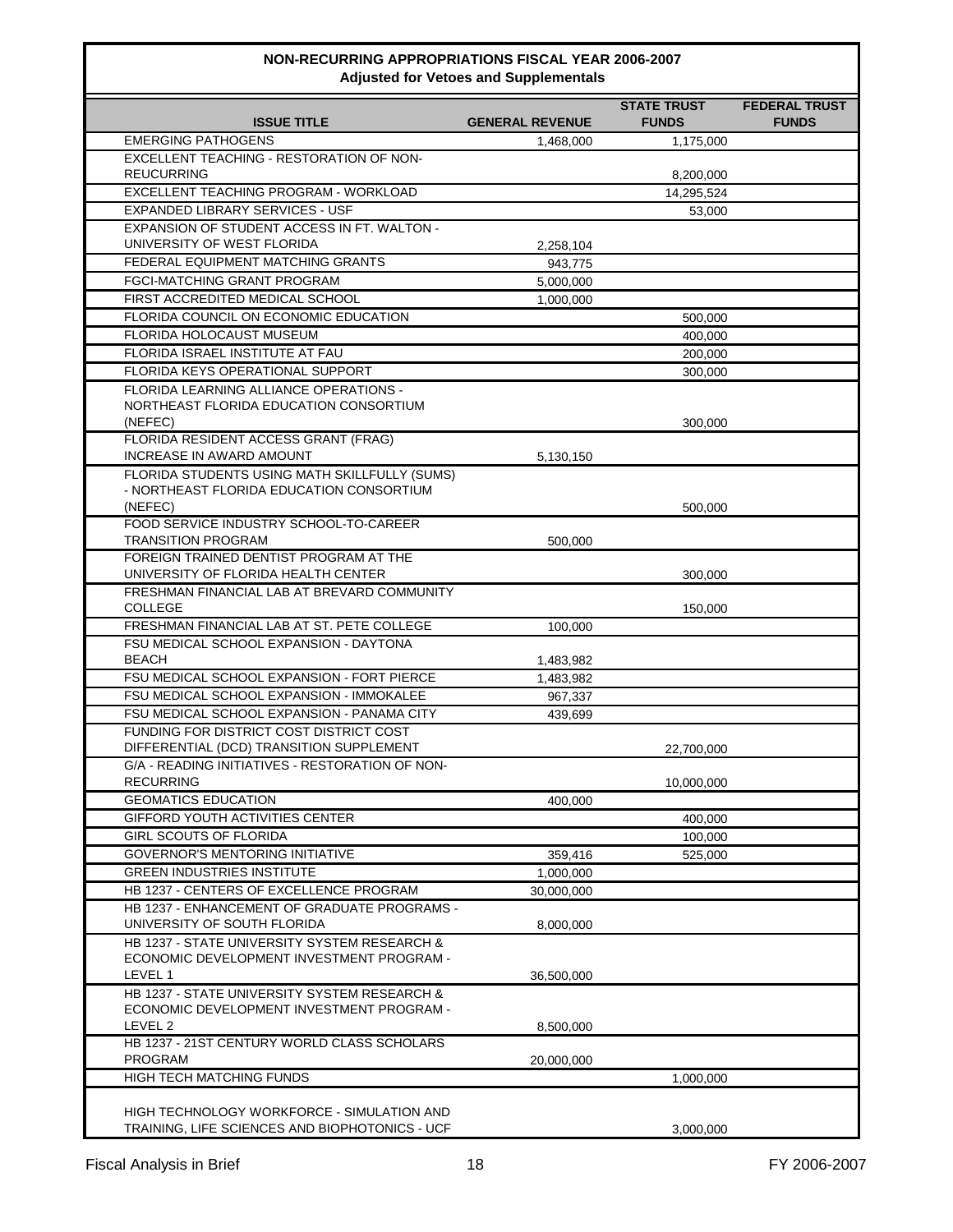| <b>ISSUE TITLE</b>                                              | <b>GENERAL REVENUE</b> | <b>STATE TRUST</b><br><b>FUNDS</b> | <b>FEDERAL TRUST</b><br><b>FUNDS</b> |
|-----------------------------------------------------------------|------------------------|------------------------------------|--------------------------------------|
| <b>HILLSBOROUGH BRANDON CAMPUS</b>                              |                        | 450,000                            |                                      |
| <b>HISPANIC RECRUITMENT</b>                                     | 500,000                |                                    |                                      |
| HOLOCAUST MEMORIAL COMMITTEE                                    |                        | 75,000                             |                                      |
| HOLOCAUST REFERENCE/RESEARCH LIBRARY                            |                        | 300,000                            |                                      |
| <b>IFAS CATTLE FEED EFFICIENCY/ NUTRIENT</b>                    |                        |                                    |                                      |
| MANAGEMENT                                                      | 300,000                |                                    |                                      |
| INCREASE FUNDING FOR SCHOOL DISTRICT                            |                        |                                    |                                      |
| <b>MATCHING GRANTS PROGRAM</b>                                  |                        | 1.000.000                          |                                      |
| INFRASTRUCTURE SERVER REPLACEMENT - DOE                         | 180,000                |                                    |                                      |
| INSTITUTE FOR HUMAN AND COGNITION MACHINE                       | 990,000                |                                    |                                      |
| INSTRUCTIONAL MATERIALS FOR PARTIALLY                           |                        |                                    |                                      |
| SIGHTED PUPILS                                                  | 100,000                |                                    |                                      |
| INTEREST FREE LOAN FUNDS FOR TEMPORARY                          |                        |                                    |                                      |
| REPLACEMENT OF LOCAL REVENUES SUBJECT TO                        |                        |                                    |                                      |
| TAX ROLL LITIGATION-SANTA ROSA AND ESCAMBIA                     |                        | 3,200,000                          |                                      |
| JUVENILES INCOMPETENT TO PROCEED (JITP)                         |                        |                                    |                                      |
| <b>PROGRAM</b>                                                  |                        | 244,315                            |                                      |
| KARATE AND KIDS AT FLORIDA COMMUNITY COLLEGE                    |                        |                                    |                                      |
| AT JACKSONVILLE                                                 |                        | 50,000                             |                                      |
| LAWTON AND REAH CHILES CENTER FOR HEALTHY<br>MOTHERS AND BABIES | 400,000                |                                    |                                      |
| <b>LEARNING FOR LIFE</b>                                        | 100,000                | 400,000                            |                                      |
| LEARNING THROUGH LISTENING                                      |                        |                                    |                                      |
| LIFE SCIENCES AND PUBLIC HEALTH - FIU                           | 500,000                |                                    |                                      |
| MAINTENANCE AND REPAIR                                          | 705,915                | 794,085                            |                                      |
|                                                                 |                        | 302,000,000                        |                                      |
| MARION COUNTY RESEARCH AND EXTENSION                            | 500,000                |                                    |                                      |
| MEDICAL PARTNERSHIP - FAU/UM                                    | 5,000,000              |                                    |                                      |
| MIAMI-DADE DISTRICT TEENAGE PARENT PROGRAM                      |                        | 250,000                            |                                      |
| MINORITY TEACHERS SCHOLARSHIP PROGRAM                           | 700,000                |                                    |                                      |
| MUSIC ASSESSMENT PROJECT - GRADE 4                              |                        | 100,000                            |                                      |
| NEED-BASED STUDENT FINANCIAL AID                                | 117,375                |                                    |                                      |
| NORRIS LANGSTON TUTORING AND MENTORING                          |                        | 250,000                            |                                      |
| NORTH FLORIDA OPERATIONAL SUPPORT                               |                        | 125,000                            |                                      |
| OPERATING FUNDS TO SUPPORT THE BASIC                            |                        |                                    |                                      |
| OPERATIONS OF THE COMMUNITY COLLEGES                            |                        | 1,500,000                          |                                      |
| ORANGE COUNTY YMCA PROJECT FYT                                  |                        | 350,000                            |                                      |
| ORANGE PARK CENTER FOR THE ARTS                                 | 350,000                |                                    |                                      |
| PARKINSON'S RESEARCH - UF                                       | 1,000,000              | 1,000,000                          |                                      |
| ED                                                              |                        | 4,000,000                          |                                      |
| PERFORMANCE PAY - STAR PLAN                                     |                        | 16.982.778                         |                                      |
| PREPAID TUITION SCHOLARSHIPS- PROJECT STARS                     | 2,000,000              |                                    |                                      |
| PROGRAM CHALLENGE GRANTS - COMMUNITY                            |                        |                                    |                                      |
| <b>COLLEGES</b>                                                 | 39,137,887             |                                    |                                      |
| PROGRAM ENHANCEMENTS - UNIVERSITY OF                            |                        |                                    |                                      |
| <b>CENTRAL FLORIDA</b>                                          | 1,000,000              |                                    |                                      |
| PROJECT TO ADVANCE SCHOOL SUCCESS                               |                        | 500,000                            |                                      |
| PUBLIC BROADCASTING GRANTS/ STATEWIDE<br>PROGRAMMING            |                        |                                    |                                      |
| <b>QUALITY INITIATIVES FOR VOLUNTARY</b>                        | 472,952                |                                    |                                      |
| PREKINDERGARTEN PROGRAM                                         | 500,000                |                                    |                                      |
| READING INITIATIVES - WORKLOAD                                  |                        | 8,500,000                          |                                      |
| READY TO WORK - DEPARTMENT OF EDUCATION                         |                        |                                    |                                      |
| (DOE) ADMINISTATIVE COSTS                                       | 250,000                |                                    |                                      |
| REIMBURSE COMMUNITY COLLEGE HURRICANE                           |                        |                                    |                                      |
| <b>DEDUCTIBLE</b>                                               | 1,325,000              |                                    |                                      |
| RESTORE NONRECURRING FOR PANHANDLE AREA                         |                        |                                    |                                      |
| EDUCATION CONSORTIUM                                            |                        | 1,000,000                          |                                      |
| RURAL AND URBAN TECHNOLOGY INITIATIVE                           | 300,000                |                                    |                                      |
| <b>Fiscal Analysis in Brief</b>                                 | 19                     |                                    | FY 2006-2007                         |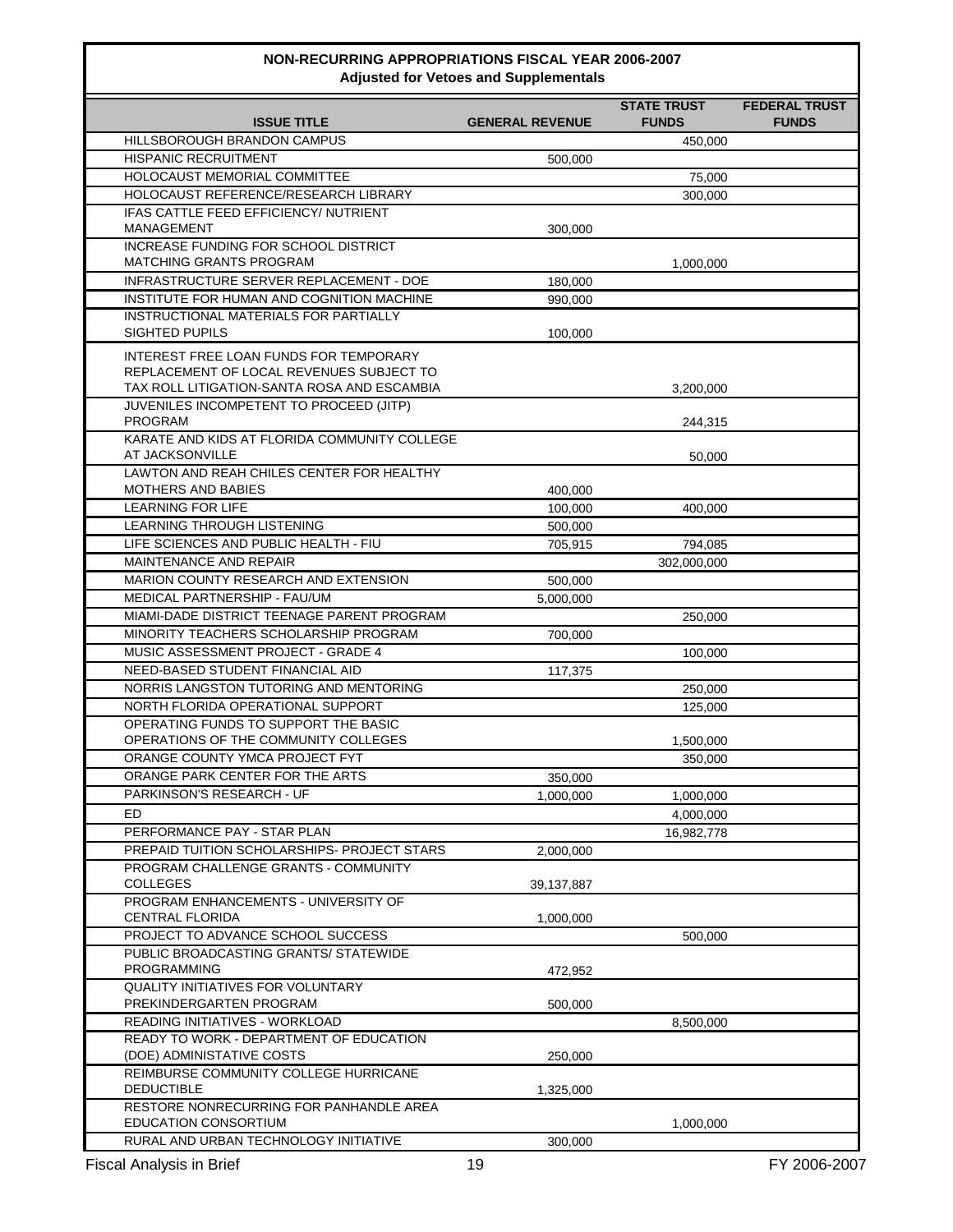| Adjusted for veloes and supplementals                                                      |                        |                                    |                                      |  |  |
|--------------------------------------------------------------------------------------------|------------------------|------------------------------------|--------------------------------------|--|--|
| <b>ISSUE TITLE</b>                                                                         | <b>GENERAL REVENUE</b> | <b>STATE TRUST</b><br><b>FUNDS</b> | <b>FEDERAL TRUST</b><br><b>FUNDS</b> |  |  |
| SCHOOL SAFETY/EMERGENCY PREPAREDNESS                                                       |                        |                                    |                                      |  |  |
| <b>SYSTEM</b><br>SCHOOL STAFF DEVELOPMENT AND LEADERSHIP                                   |                        | 1,500,000                          |                                      |  |  |
| <b>TRAINING INITIATIVE</b>                                                                 | 200,000                |                                    |                                      |  |  |
| SHIFT STUDENT LOAN OPERATING FUNDS TO                                                      |                        |                                    |                                      |  |  |
| NONRECURRING FROM RECURRING                                                                |                        |                                    | 8,475,276                            |  |  |
| SPORTS MEDICINE AND ATHLETICS RELATED                                                      |                        |                                    |                                      |  |  |
| TRAUMA (SMART) INSTITUTE                                                                   | 602,981                |                                    |                                      |  |  |
| STATEWIDE ASSESSMENT PROGRAM<br>STUDENT FINANCIAL AID TO GENERAL REVENUE                   | 5,180,326              | 5,322,301                          |                                      |  |  |
| SUCCEED, FLORIDA - CONTINUATION OF INITIATIVES                                             | 1,480,169<br>1,800,000 | 2,100,000                          |                                      |  |  |
| SUCCEED, FLORIDA - MANUFACTURING AND                                                       |                        |                                    |                                      |  |  |
| <b>AUTOMOTIVE</b>                                                                          |                        | 2,250,000                          |                                      |  |  |
| SUCCEED, FLORIDA - DEPARTMENT ADMINISTRATION                                               | 50,000                 |                                    |                                      |  |  |
| SUNSHINE STATE SCHOLARS - RESTORATION OF                                                   |                        |                                    |                                      |  |  |
| NON-RECURRING                                                                              |                        | 50,000                             |                                      |  |  |
| SUNSHINE STATE SCHOLARS PROGRAM                                                            |                        | 50,000                             |                                      |  |  |
| SYLVESTER CANCER CENTER - UM<br>TAKE STOCK IN CHILDREN                                     | 6,000,000              |                                    |                                      |  |  |
| TAMPA AUTISM PROJECT (TAP)                                                                 |                        | 540,000<br>700,000                 |                                      |  |  |
| TARGETED RURAL/URBAN TRAINING NEEDS -                                                      |                        |                                    |                                      |  |  |
| NORTHEAST FLORIDA EDUCATION CONSORTIUM                                                     |                        |                                    |                                      |  |  |
| (NEFEC)                                                                                    |                        | 500,000                            |                                      |  |  |
| TEACHER TRAINING COMPACT                                                                   | 200,000                |                                    |                                      |  |  |
| TEACHER TRAINING COMPACT - UNIVERSITY OF                                                   |                        |                                    |                                      |  |  |
| CENTRAL FLORIDA AND BETHUNE-COOKMAN                                                        | 200,000                |                                    |                                      |  |  |
| TRAINING EQUIPMENT - UNIVERSITY OF TAMPA                                                   | 864,000                |                                    |                                      |  |  |
| TRANSFER FROM STATE BOARD OF EDUCATION-<br>CONTRACTED SERVICES - VPK                       | 400,000                |                                    |                                      |  |  |
| VOLUNTARY UNIVERSAL PREKINDERGARTEN                                                        |                        |                                    |                                      |  |  |
| EDUCATION ACCOUNTABILITY INITIATIVES                                                       | 1,100,000              |                                    |                                      |  |  |
| VOLUSIA/FLAGLER ADVANCED TECHNOLOGY CENTER                                                 |                        |                                    |                                      |  |  |
| - TECHNOLOGY ENHANCEMENTS                                                                  | 500,000                |                                    |                                      |  |  |
| WASHINGTON INTERNSHIP PROGRAM                                                              |                        | 60,000                             |                                      |  |  |
| WATSON CENTER - SANTA FE CC                                                                | 300,000                |                                    |                                      |  |  |
| WFIT 89.5FM RADIO STATION                                                                  | 111,945                |                                    |                                      |  |  |
| WORKFORCE SKILLS AND FLORIDA COMPREHENSIVE<br>ASSESSMENT TEST (FCAT) ASSISTANCE AT FLORIDA |                        |                                    |                                      |  |  |
| COMMUNITY COLLEGE AT JACKSONVILLE                                                          |                        | 500,000                            |                                      |  |  |
| 2+2 PARTNERSHIP BACCALAUREATE INCENTIVE                                                    | 1,000,000              | 1,575,000                          |                                      |  |  |
| <b>EDUCATION, DEPT OF TOTAL</b>                                                            | 259,573,868            | 2,833,628,384                      | 8,475,276                            |  |  |
|                                                                                            |                        |                                    |                                      |  |  |
| <b>ELDER AFFAIRS, DEPT OF</b>                                                              |                        |                                    |                                      |  |  |
| <b>AGING RESOURCE CENTERS</b>                                                              | 3,000,000              |                                    |                                      |  |  |
| ALZHEIMER'S DISEASE PROJECTS/ SERVICES                                                     | 700,000                | 550,000                            |                                      |  |  |
| COMPREHENSIVE ASSESSMENT AND REVIEW OF                                                     |                        |                                    |                                      |  |  |
| LONG TERM CARE SERVICES<br>CONSUMER DIRECTED CARE PLUS PROGRAM                             | 23,580                 |                                    | 70,794                               |  |  |
| <b>GRANTS AND AIDS - FIXED CAPITAL OUTLAY</b>                                              | 571,393                |                                    | 5,243                                |  |  |
| LOCAL SERVICES PROGRAMS                                                                    | 5,000,000<br>225,000   | 1,084,000                          |                                      |  |  |
| ELDER AFFAIRS, DEPT OF TOTAL                                                               | 9,519,973              | 1,634,000                          | 76,037                               |  |  |
|                                                                                            |                        |                                    |                                      |  |  |
| <b>ENVIR PROTECTION, DEPT OF</b>                                                           |                        |                                    |                                      |  |  |
| ADDITIONAL FUNDING FOR MANAGEMENT OF                                                       |                        |                                    |                                      |  |  |
| STATE'S AQUATIC PRESERVE MANAGEMENT                                                        |                        |                                    |                                      |  |  |
| PROGRAM                                                                                    |                        | 15,429                             |                                      |  |  |
| COMMERCIAL AND CONSUMER SOLAR INCENTIVES -<br>2006 SENATE BILL 888                         | 2,500,000              |                                    |                                      |  |  |
|                                                                                            |                        |                                    |                                      |  |  |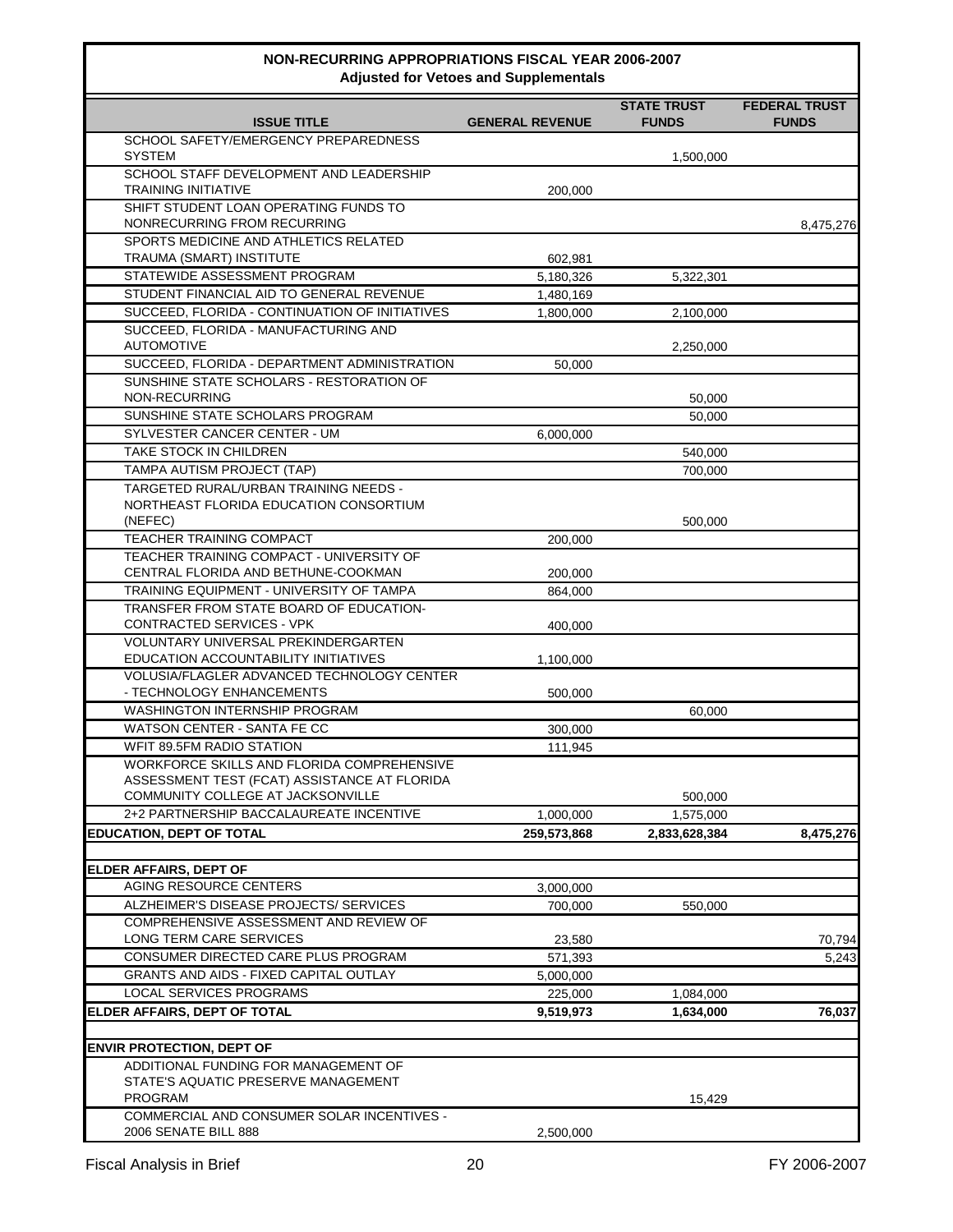| Adjusted for vetoes and Supplementals                                                                   |                        |                                    |                                      |  |
|---------------------------------------------------------------------------------------------------------|------------------------|------------------------------------|--------------------------------------|--|
| <b>ISSUE TITLE</b>                                                                                      | <b>GENERAL REVENUE</b> | <b>STATE TRUST</b><br><b>FUNDS</b> | <b>FEDERAL TRUST</b><br><b>FUNDS</b> |  |
| DEFIBRILLATORS IN STATE PARKS - 2006 SENATE                                                             |                        |                                    |                                      |  |
| <b>BILL 0274</b>                                                                                        |                        | 92,000                             |                                      |  |
| <b>ENVIRONMENTAL PROJECTS</b>                                                                           | 88,425,000             | 703,115,164                        | 166,750,000                          |  |
| EVERGLADES RADIO NETWORK - PROGRAMMING<br><b>UPDATES</b>                                                |                        |                                    | 100,000                              |  |
| FEMA REIMBURSEMENT FOF HURRICANE RECOVERY<br><b>EXPENDITURES</b>                                        |                        |                                    | 2,568,824                            |  |
| <b>GRANTS AND AIDS - FIXED CAPITAL OUTLAY</b>                                                           |                        | 30,281,567                         | 10,550,000                           |  |
| INTERNATIONAL CORAL REEF SYMPOSIUM                                                                      |                        | 100,000                            |                                      |  |
| LAFAYETTE BLUE SPRINGS STATE PARK STAFFING                                                              |                        | 66,686                             |                                      |  |
| <b>LAND ACQUISITION</b>                                                                                 |                        | 278,000,000                        | 1,500,000                            |  |
| LAND MANAGEMENT - BABCOCK RANCH - 2006 HOUSE<br><b>BILL 1347</b>                                        |                        | 50,000                             |                                      |  |
| <b>LITIGATION COSTS</b>                                                                                 |                        | 3,387,500                          |                                      |  |
| <b>MAINTENANCE AND REPAIR</b>                                                                           |                        | 33,600,000                         | 2,450,000                            |  |
| PAYMENT OF SETTLEMENT - DEVELOPERS OF CORAL<br>BAY VS. DEPARTMENT OF ENVIRONMENTAL<br><b>PROTECTION</b> |                        | 7,150,000                          |                                      |  |
| REPLACE GEOPROBE VEHICLE                                                                                |                        | 160,273                            |                                      |  |
| REPLACEMENT OF MOTOR VEHICLES                                                                           |                        | 1,000,000                          |                                      |  |
| <b>SPECIAL PURPOSE</b>                                                                                  |                        | 23,120,000                         | 13,793,000                           |  |
| STAFFING FOR SANTOS TRAIL AND CAMPGROUND                                                                |                        |                                    |                                      |  |
| STAFFING NEEDS FOR BEACH AND DUNE SYSTEM                                                                |                        | 35,243                             |                                      |  |
| RESTORATION                                                                                             | 41,944                 |                                    |                                      |  |
| SUPPLEMENTAL APPROPRIATIONS                                                                             | 8,587,000              | 310,000,000                        | 6,413,000                            |  |
| TRANSFER TO DEPARTMENT OF AGRICULTURE FOR                                                               |                        |                                    |                                      |  |
| <b>MOSQUITO CONTROL</b>                                                                                 |                        | 550,000                            |                                      |  |
| TRANSFER TO ECOSYSTEM MANAGEMENT AND<br>RESTORATION TRUST FUND - WATER PROJECTS                         | 155,433,274            |                                    |                                      |  |
| TRANSFER TO FLORIDA FOREVER TRUST FUND                                                                  |                        | 15,000,000<br>300,000,000          |                                      |  |
| TRANSFER TO FLORIDA FOREVER TRUST FUND - FOR                                                            |                        |                                    |                                      |  |
| BABCOCK RANCH - 2006 HOUSE BILL 1347                                                                    |                        | 310,000,000                        |                                      |  |
| TRANSFER TO SAVE OUR EVERGLADES TRUST FUND -<br><b>EVERGLADES RESTORATION</b>                           |                        |                                    |                                      |  |
| WEKIVA RIVER AND FLORIDA AQUIFER STUDY                                                                  |                        | 135,000,000                        |                                      |  |
|                                                                                                         | 250,000                |                                    |                                      |  |
| <b>ENVIR PROTECTION, DEPT OF TOTAL</b>                                                                  | 255,237,218            | 2,150,723,862                      | 204,124,824                          |  |
| <b>FINANCIAL SERVICES</b>                                                                               |                        |                                    |                                      |  |
| ADDITIONAL RESOURCES - PROPERTY AND                                                                     |                        |                                    |                                      |  |
| CASUALTY<br>ADDITIONAL RESOURCES FOR APPLICATION                                                        |                        | 20,972                             |                                      |  |
| <b>PROCESSING</b>                                                                                       |                        | 31,106                             |                                      |  |
| ADDITIONAL RESOURCES FOR MARKET<br><b>INVESTIGATIONS</b>                                                |                        | 5,243                              |                                      |  |
| ADDITIONAL RESOURCES REQUIRED FOR<br>EXAMINATION OF FINANCIAL INSTITUTIONS                              |                        | 31,458                             |                                      |  |
| ADDITIONAL RESOURCES TO ASSIST WITH                                                                     |                        |                                    |                                      |  |
| <b>EXAMINATIONS</b>                                                                                     | 17,529                 |                                    |                                      |  |
| ADDITIONAL RESOURCES-LEGAL SERVICES                                                                     |                        | 5,243                              |                                      |  |
| ARTICLE V PROGRAM - BUDGET REVIEW OF CLERKS<br>OF THE CIRCUIT COURT                                     |                        | 5,843                              |                                      |  |
| BUSINESS DEVELOPMENT AND MARKET RESEARCH                                                                |                        | 6,843                              |                                      |  |
| CONSOLIDATION OF TECHNOLOGY - FUNERAL AND                                                               |                        |                                    |                                      |  |
| <b>CEMETERY SERVICES</b>                                                                                |                        | 1,192,738                          |                                      |  |
| DATA CENTER MECHANICAL AND ELECTRICAL                                                                   |                        |                                    |                                      |  |
| DISTRIBUTION SYSTEMS UPGRADE                                                                            |                        | 400,000                            |                                      |  |
| FLAIR/CASH MANAGEMENT REPLACEMENT<br>CONTRACTED SERVICES                                                | 6,345,435              |                                    |                                      |  |
|                                                                                                         |                        |                                    |                                      |  |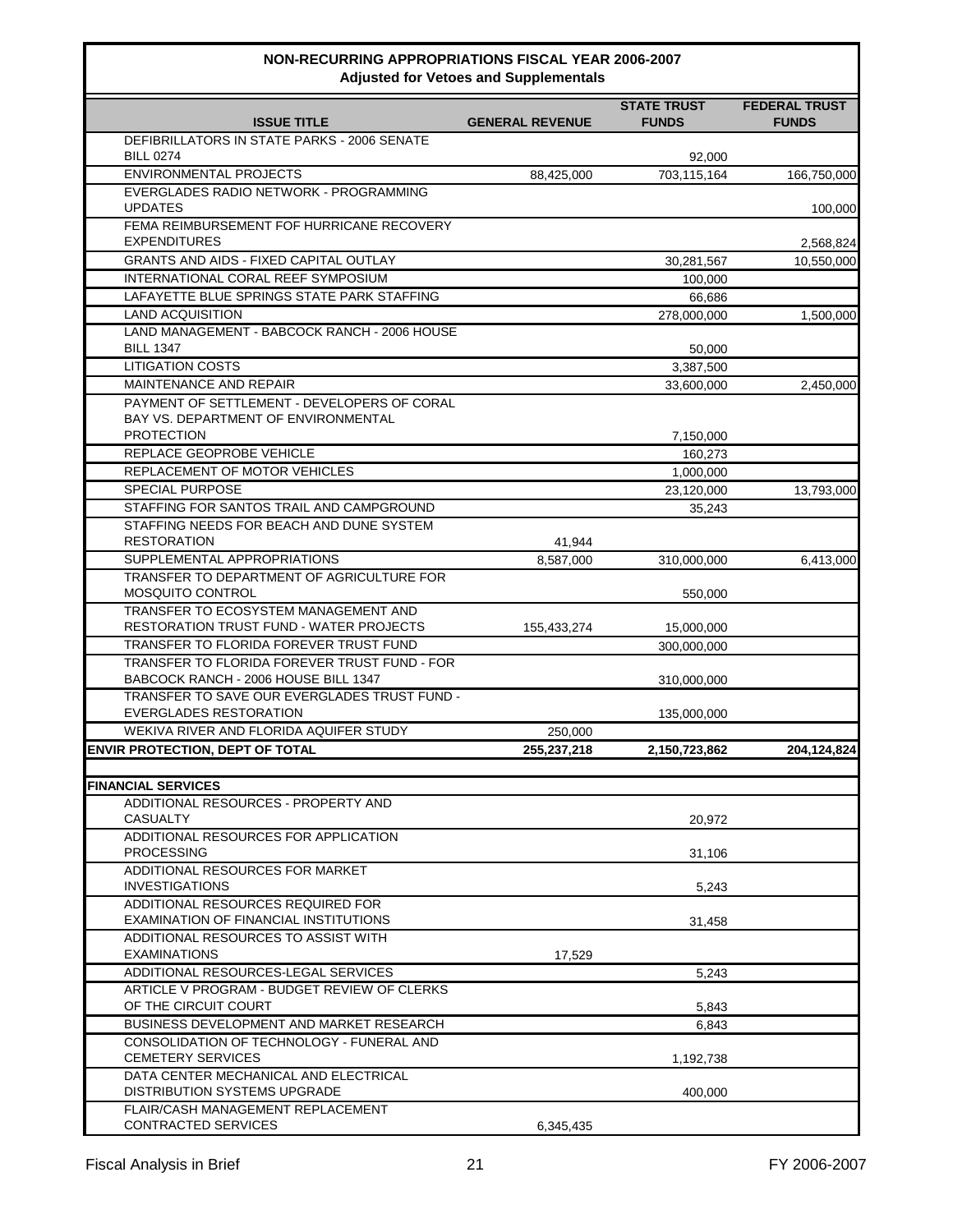| <b>ISSUE TITLE</b>                                                | <b>GENERAL REVENUE</b> | <b>STATE TRUST</b><br><b>FUNDS</b> | <b>FEDERAL TRUST</b><br><b>FUNDS</b> |  |
|-------------------------------------------------------------------|------------------------|------------------------------------|--------------------------------------|--|
| FLORIDA COMPREHENSIVE HURRICANE DAMAGE                            |                        |                                    |                                      |  |
| <b>MITIGATION PROGRAM - SB 1980</b>                               |                        | 242,500,000                        |                                      |  |
| HOUSE BILL 1113 - INSURANCE AGENTS/PROVIDING                      |                        |                                    |                                      |  |
| ADDITIONAL REQUIREMENTS FOR APPLICATIONS FOR                      |                        |                                    |                                      |  |
| <b>CERTAIN LICENSES</b>                                           |                        | 120,069                            |                                      |  |
| HOUSE BILL 825 - FINANCIAL LITERACY COUNCIL                       |                        | 50,000                             |                                      |  |
| LAW ENFORCEMENT COMMUNICATIONS AND<br><b>ANALYSIS ENHANCEMENT</b> |                        | 18,367                             |                                      |  |
| LICENSING ENFORCEMENT SYSTEM                                      |                        | 5,009,600                          |                                      |  |
|                                                                   |                        |                                    |                                      |  |
| MANUFACTURED HOUSING AND MOBILE HOME                              |                        |                                    |                                      |  |
| MITIGATION AND ENHANCEMENT PROGRAM - SB 1980                      |                        | 7,500,000                          |                                      |  |
| MORTGAGE BROKER EXAMINATIONS                                      |                        | 46,744                             |                                      |  |
| NETWORK MANAGEMENT AND MONITORING                                 |                        |                                    |                                      |  |
| SOFTWARE                                                          |                        | 68,000                             |                                      |  |
| PROJECT ASPIRE SOFTWARE AND HARDWARE                              |                        |                                    |                                      |  |
| <b>MAINTENANCE</b><br>PROPERTY AND CASUALTY RATE DATA COLLECTION  |                        | 2,401,688                          |                                      |  |
| AND MANAGEMENT SYSTEM                                             |                        | 1,850,000                          |                                      |  |
| PUBLIC HURRICANE MODEL TO EVALUATE                                |                        |                                    |                                      |  |
| HOMEOWNER'S INSURANCE RATES - MAINTENANCE                         |                        | 554,360                            |                                      |  |
| REPLACEMENT OF MOTOR VEHICLES                                     |                        | 591,000                            |                                      |  |
| SENATE BILL 1980- PROPERTY INSURANCE                              |                        | 260,486                            |                                      |  |
| STAFF TO PERFORM ADDITIONAL DUTIES                                |                        |                                    |                                      |  |
| TRANSFERRED TO THE PROGRAM WITHOUT                                |                        |                                    |                                      |  |
| <b>RESOURCES</b>                                                  | 15,729                 |                                    |                                      |  |
| TRANSFER TO CITIZENS PROPERTY INSUANCE                            |                        |                                    |                                      |  |
| CORPORATION - SB 1980                                             | 715,000,000            |                                    |                                      |  |
| TRANSFER TO INSURANCE REGULATORY TRUST<br><b>FUND - SB 1980</b>   | 250,000,000            |                                    |                                      |  |
| UTILIZATION OF CLASS ACTION SETTLEMENTS TO                        |                        |                                    |                                      |  |
| EXPAND CONSUMER OUTREACH PROGRAM                                  |                        | 909,970                            |                                      |  |
|                                                                   |                        |                                    |                                      |  |
| WEB-ENABLING COMPANY ADMISSION APPLICATIONS                       |                        | 350,000                            |                                      |  |
| <b>FINANCIAL SERVICES TOTAL</b>                                   | 971,378,693            | 263,929,730                        | $\mathbf{0}$                         |  |
|                                                                   |                        |                                    |                                      |  |
| <b>FISH/WILDLIFE CONSERV COMM</b>                                 |                        |                                    |                                      |  |
| <b>ENVIRONMENTAL PROJECTS</b>                                     |                        | 550,000                            | 400,000                              |  |
| EXPANDED MANAGEMENT AREA PROGRAM NEEDS                            |                        |                                    |                                      |  |
| ON CONSERVATION AND RECREATIONAL LANDS<br>(CARL)                  |                        | 482,000                            |                                      |  |
| FISH AND WILDLIFE RESEARCH INSTITUTE                              |                        |                                    |                                      |  |
| CONTRACTS AND GRANTS                                              |                        | 449,124                            | 550,876                              |  |
| GOPHER TORTOISE CONSERVATION - STATEWIDE                          |                        | 120,000                            |                                      |  |
| GRANTS AND AIDS - FIXED CAPITAL OUTLAY                            | 1,500,000              | 8,858,291                          | 1,180,000                            |  |
| HARMFUL ALGAL BLOOM RESEARCH                                      | 650,000                |                                    |                                      |  |
| <b>HURRICANES 2005</b>                                            |                        | 817,500                            | 2,452,500                            |  |
| <b>LAKE RESTORATION PROJECTS</b>                                  |                        | 350,000                            |                                      |  |
| <b>LAND ACQUISITION</b>                                           |                        | 14,500,000                         |                                      |  |
| LAW ENFORCEMENT CONTRACTS AND GRANTS                              |                        |                                    | 500,000                              |  |
| LOBSTER/STONE CRAB TRAP TAG FEE WAIVER                            | 1,220,646              |                                    |                                      |  |
| MAINTENANCE AND REPAIR                                            |                        | 119,500                            |                                      |  |
| MARINE MAMMAL CARE FACILITY                                       |                        | 205,000                            |                                      |  |
| NATURAL RESOURCE MANAGEMENT AND PUBLIC                            |                        |                                    |                                      |  |
| RECREATION PROGRAMS                                               |                        | 2,820,179                          |                                      |  |
| OCEANS INITIATIVE AND MARINE RESEARCH                             | 1,400,000              |                                    |                                      |  |
| REPLACEMENT EQUIPMENT - BOATS, MOTORS, AND                        |                        |                                    |                                      |  |
| <b>TRAILERS</b>                                                   |                        | 247,181                            |                                      |  |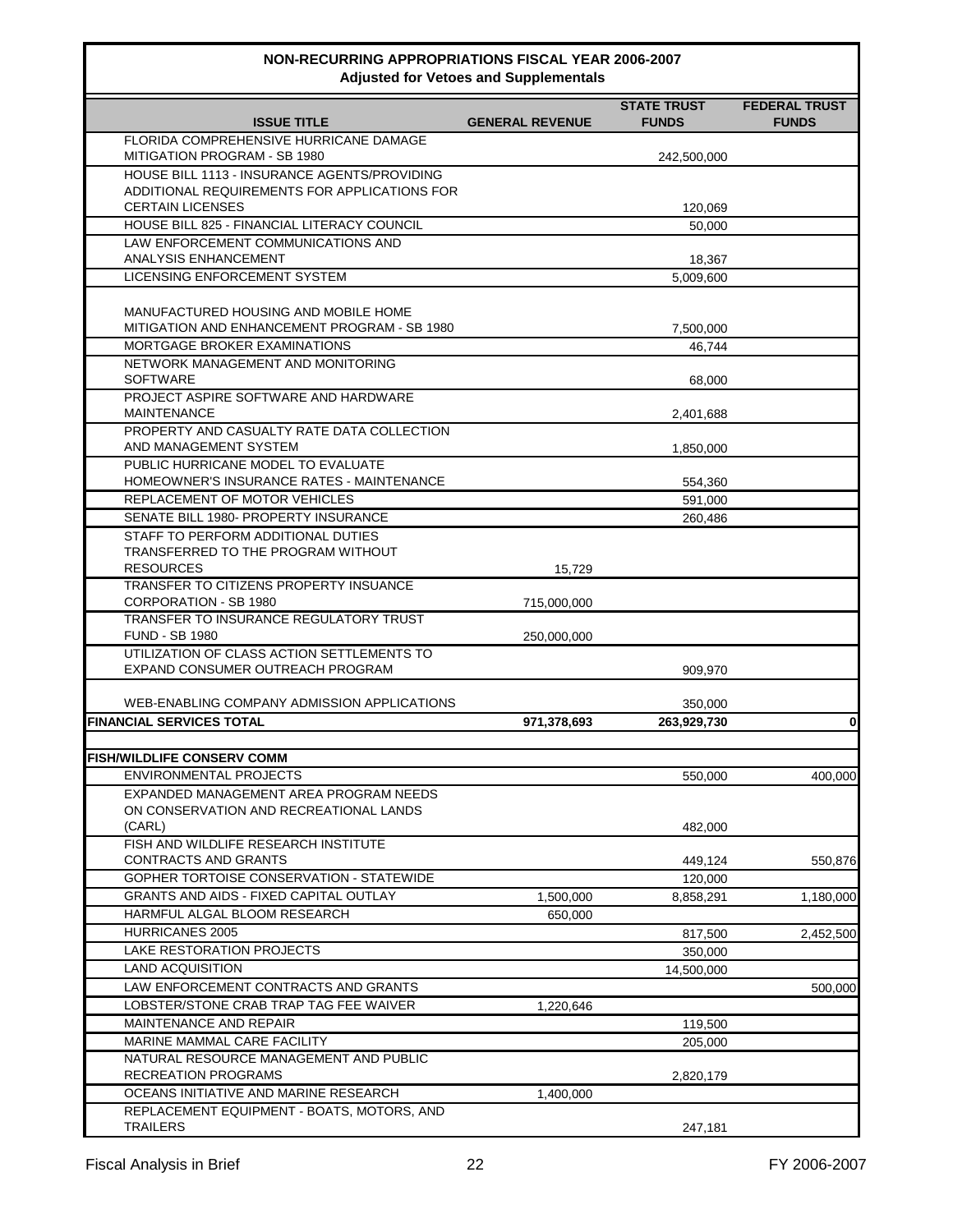| Adjusted for veloes and Supplementals                                  |                        |                                    |                                      |  |
|------------------------------------------------------------------------|------------------------|------------------------------------|--------------------------------------|--|
| <b>ISSUE TITLE</b>                                                     | <b>GENERAL REVENUE</b> | <b>STATE TRUST</b><br><b>FUNDS</b> | <b>FEDERAL TRUST</b><br><b>FUNDS</b> |  |
| REPLACEMENT OF MOTOR VEHICLES                                          |                        | 550,037                            | 38,500                               |  |
| SPECIAL PURPOSE                                                        | 2,610,000              | 280,000                            |                                      |  |
| SPORTFISH RESTORATION PROGRAM                                          |                        |                                    | 3,000,000                            |  |
| WILDLIFE HABITAT RESTORATION PROJECTS                                  |                        | 217,500                            | 991,899                              |  |
| FISH/WILDLIFE CONSERV COMM TOTAL                                       | 7,380,646              | 30,566,312                         | 9,113,775                            |  |
|                                                                        |                        |                                    |                                      |  |
| <b>GOVERNOR, EXECUTIVE OFFICE</b>                                      |                        |                                    |                                      |  |
| CHILD ABUSE PREVENTION                                                 | 15,377                 |                                    |                                      |  |
| ECONOMIC DEVELOPMENT ADMINISTRATION GRANT                              | 784,200                |                                    |                                      |  |
| ECONOMIC DEVELOPMENT INITIATIVES                                       | 2,475,000              |                                    |                                      |  |
| ECONOMIC DEVELOPMENT PROGRAM                                           |                        |                                    |                                      |  |
| ACCOUNTABILITY MONITORING                                              | 250,000                | 300,000                            |                                      |  |
| ECONOMIC DEVELOPMENT TOOLS                                             | 21,420,000             | 4,961,250                          |                                      |  |
| ENFORCING UNDERAGE DRINKING-EUDL FEDERAL<br><b>BLOCK GRANT</b>         |                        |                                    | 87,504                               |  |
| EXOFFENDER RE-ENTRY TASK FORCE                                         |                        | 187,000                            |                                      |  |
| FILM AND ENTERTAINMENT                                                 | 20,753,296             |                                    |                                      |  |
| <b>G/A BLACK BUSINESS INVESTMENT BOARD</b>                             | 400,000                |                                    |                                      |  |
| <b>GRANTS AND AIDS - FLORIDA COMMISSION ON</b>                         |                        |                                    |                                      |  |
| <b>TOURISM</b>                                                         | 4,400,000              | 2,000,000                          |                                      |  |
| <b>GRANTS AND AIDS - PROFESSIONAL SPORTS</b>                           |                        |                                    |                                      |  |
| <b>DEVELOPMENT</b>                                                     | 200.000                | 250,000                            |                                      |  |
| <b>GRANTS AND AIDS - BROWNFIELD REDEVELOPMENT</b>                      |                        |                                    |                                      |  |
| <b>PROJECT</b>                                                         | 950,000                | 237,500                            |                                      |  |
|                                                                        |                        |                                    |                                      |  |
| <b>GRANTS AND AIDS - ENTERPRISE FLORIDA PROGRAM</b>                    | 7,600,000              |                                    |                                      |  |
| <b>GRANTS AND AIDS - FIXED CAPITAL OUTLAY</b>                          | 5,700,000              | 14,000,000                         |                                      |  |
| GRANTS AND AIDS - MILITARY BASE PROTECTION                             | 4,400,000              |                                    |                                      |  |
| INCREASE CONTINGENT - DISCRETIONARY                                    | 10,000                 |                                    |                                      |  |
| INCREASE OTTED OPERATIONAL FUNDING                                     | 100,000                |                                    |                                      |  |
| <b>INNOVATION INCENTIVE FUND</b>                                       | 245,000,000            | 200,000,000                        |                                      |  |
| <b>INTERNATIONAL ADVOCACY</b>                                          | 4,334,231              |                                    |                                      |  |
| LIFE SCIENCE INDUSTRY ENHANCEMENT AND<br><b>PROMOTION</b>              |                        |                                    |                                      |  |
| RURAL COMMUNITY DEVELOPMENT                                            | 2,500,000              |                                    |                                      |  |
| <b>SPACE FLORIDA</b>                                                   | 400.000                | 900,000                            |                                      |  |
|                                                                        | 7,000,000              |                                    |                                      |  |
| SUPPLEMENTAL APPROPRIATIONS<br><b>GOVERNOR, EXECUTIVE OFFICE TOTAL</b> | 35,000,000             |                                    |                                      |  |
|                                                                        | 363,692,104            | 222,835,750                        | 87,504                               |  |
| <b>HEALTH, DEPT OF</b>                                                 |                        |                                    |                                      |  |
| ABSTINENCE EDUCATION PROGRAM                                           |                        |                                    | 1,500,000                            |  |
| CHILDRENS MEDICAL SERVICES DEVELOPMENT AND                             |                        |                                    |                                      |  |
| <b>INTEGRATION PROJECT</b>                                             |                        |                                    | 565,072                              |  |
| <b>CODE CORRECTIONS</b>                                                | 550,000                |                                    |                                      |  |
| DENTAL - COUNTY HEALTH DEPARTMENT                                      |                        | 1,953,695                          |                                      |  |
| DEPARTMENT OF HEALTH SPECIAL PROJECTS                                  | 1,050,000              | 4,335,000                          |                                      |  |
| <b>FLORIDA VITAL STATISTICS</b>                                        |                        | 372,000                            |                                      |  |
| <b>GRANTS AND AIDS - FIXED CAPITAL OUTLAY</b>                          | 5,292,200              | 483,000                            |                                      |  |
| HEALTHY LIFESTYLES (SB 1324-2006 SESSION)                              | 1,900                  |                                    |                                      |  |
| HEALTHY PROMOTION / HEALTHY FLORIDA                                    |                        |                                    |                                      |  |
| INITIATIVES - COUNTY HEALTH DEPARTMENT                                 |                        | 4,145,295                          |                                      |  |
| HISPANIC OBESITY PREVENTION AND EDUCATION                              |                        |                                    |                                      |  |
| <b>PROGRAM</b>                                                         | 2,500,000              |                                    |                                      |  |
| INFORMATION TECHNOLOGY INFRASTRUCTURE                                  |                        | 2,973,643                          |                                      |  |
| INTERVENTION PROGRAM FOR NURSES (IPN)                                  |                        | 75,000                             |                                      |  |
| MAINTENANCE AND REPAIR                                                 | 4,204,972              |                                    |                                      |  |
| PREGNANCY SUPPORT SERVICES PROGRAM                                     |                        | 2,000,000                          |                                      |  |
|                                                                        |                        |                                    |                                      |  |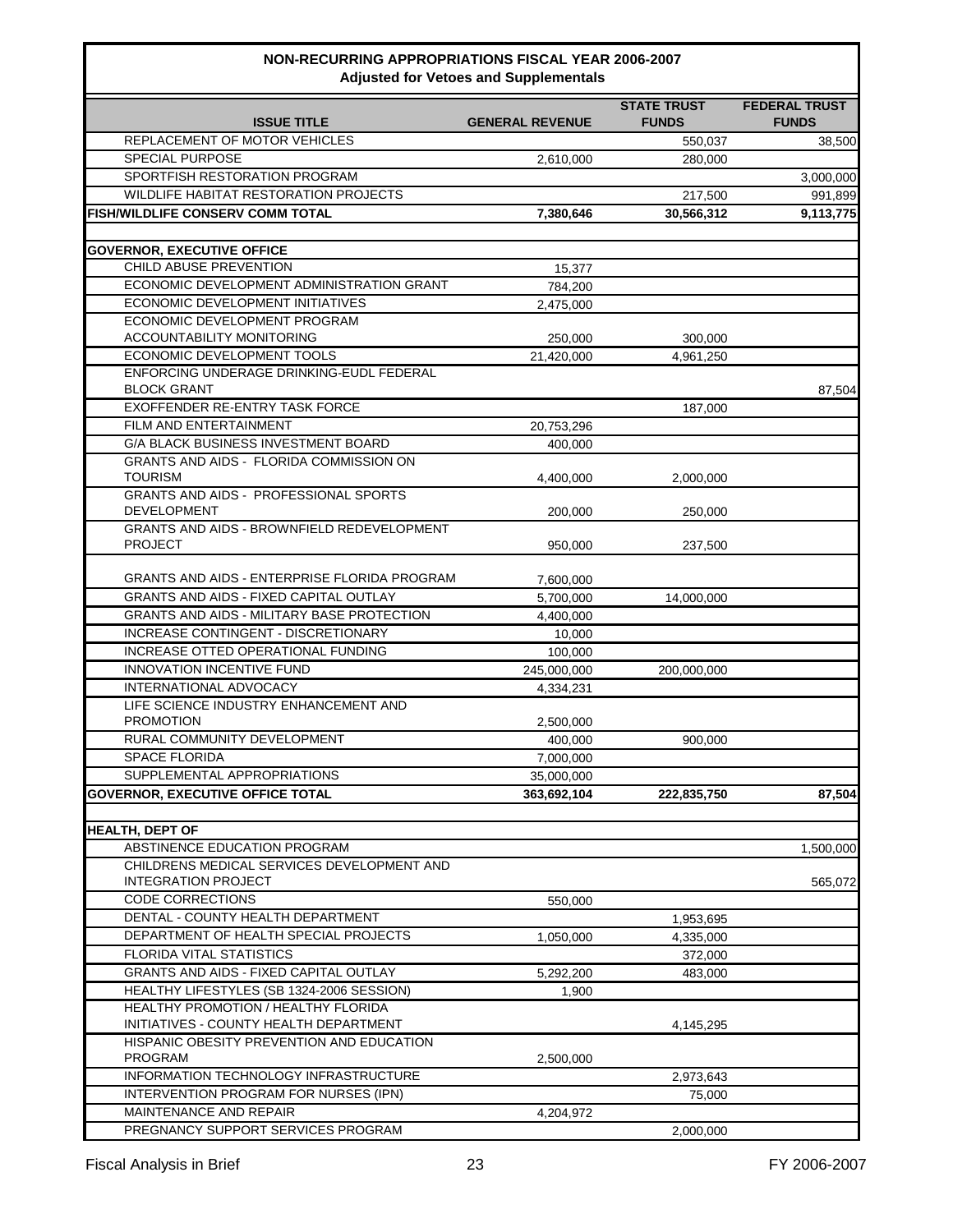|                                                                                         | Adjusted for vetoes and Supplementals |                                    |                                      |
|-----------------------------------------------------------------------------------------|---------------------------------------|------------------------------------|--------------------------------------|
| <b>ISSUE TITLE</b>                                                                      | <b>GENERAL REVENUE</b>                | <b>STATE TRUST</b><br><b>FUNDS</b> | <b>FEDERAL TRUST</b><br><b>FUNDS</b> |
| PRESCRIPTION DRUGS (HB 371-2006 SESSION)                                                |                                       | 1,900                              |                                      |
| <b>RAPE CRISIS CENTERS</b>                                                              |                                       | 600,000                            |                                      |
| <b>RESTORE AHEC FUNDING</b>                                                             | 700.000                               |                                    |                                      |
| RESTORE SCHOOL HEALTH SERVICES                                                          |                                       |                                    | 1,000,000                            |
| <b>SPECIAL PURPOSE</b>                                                                  | 7,374,500                             | 17,001,960                         |                                      |
| TOBACCO AWARENESS/USE REDUCTION PROGRAM                                                 |                                       | 2,600,000                          |                                      |
| TOBACCO USE PREVENTION - COUNTY HEALTH                                                  |                                       |                                    |                                      |
| <b>DEPARTMENT</b>                                                                       |                                       | 566,644                            |                                      |
| WOMEN'S AND CHILDREN'S WELLNESS INFORMATION<br><b>TECHNOLOGY PROJECTS</b>               |                                       |                                    | 200,000                              |
| WOMEN'S AND CHILDREN'S WELLNESS PROJECTS                                                |                                       |                                    | 6,634,675                            |
| <b>HEALTH, DEPT OF TOTAL</b>                                                            | 21,673,572                            | 37,108,137                         | 9,899,747                            |
| <b>HIWAY SAFETY/MTR VEH, DEPT</b>                                                       |                                       |                                    |                                      |
| ADDITIONAL EQUIPMENT - OFFICE OPERATIONS                                                |                                       | 360,000                            |                                      |
| ADDITIONAL TROOPER EQUIPMENT FOR THE                                                    |                                       |                                    |                                      |
| <b>FLORIDA HIGHWAY PATROL</b>                                                           |                                       | 1,566,496                          |                                      |
| BUILDING RENTAL FOR PRIVATELY OWNED OFFICE                                              |                                       |                                    |                                      |
| <b>SPACE</b>                                                                            |                                       | 240,000                            |                                      |
| CONTINUE BIOMETRIC IMAGE SCAN CAPABILITY<br><b>GRANT PROJECT</b>                        |                                       |                                    | 200,000                              |
| <b>ENHANCE INFORMATION SECURITY</b><br><b>INFRASTRUCTURE</b>                            |                                       |                                    |                                      |
| ENHANCED TRAFFIC LAW ENFORCEMENT FOR STATE                                              |                                       | 266,000                            |                                      |
| ROAD 93 - ALLIGATOR ALLEY                                                               |                                       | 700,308                            |                                      |
| ENHANCED TRAFFIC LAW ENFORCEMENT FOR THE                                                |                                       |                                    |                                      |
| FLORIDA TURNPIKE ENTERPRISE (TROOP K)                                                   |                                       | 500,220                            |                                      |
| EXPAND CENTRALIZED CALL CENTER                                                          |                                       | 711,556                            |                                      |
| EXPAND DRIVER AND VEHICLE INFORMATION<br>DATABASE TO SUPPORT JUDICIAL INQUIRY SYSTEM    |                                       | 59,945                             |                                      |
| FLORIDA HIGHWAY PATROL OCCUPANT PROTECTION<br><b>GRANT PROGRAM</b>                      |                                       |                                    | 121,400                              |
| <b>IMPLEMENT PORTS UNIFORM ACCESS CREDENTIAL</b><br><b>SYSTEM GRANT</b>                 |                                       |                                    | 335,000                              |
| INCREASE FUNDING FOR OPERATION OF UNIFORM                                               |                                       |                                    |                                      |
| PORTS CREDENTIAL CARD ACCESS SYSTEM                                                     |                                       | 559,625                            |                                      |
| MAINTENANCE AND REPAIR                                                                  |                                       | 3,737,750                          | 1,084,181                            |
| PROVIDE FUNDING FOR COMMERCIAL VEHICLE                                                  |                                       |                                    |                                      |
| <b>INFORMATION SYSTEMS AND NETWORKS</b>                                                 |                                       |                                    |                                      |
| ELECTRONIC CREDENTIALING PROJECT                                                        |                                       | 110,000                            |                                      |
| PROVIDE GRANT FUNDING FOR THE FLORIDA<br>HIGHWAY PATROL I-95 PROJECT                    |                                       |                                    |                                      |
| PROVIDE PROGRAM SUPPORT FOR THE                                                         |                                       |                                    | 178,480                              |
| COMMERCIAL DRIVER LICENSE HAZMAT PROGRAM                                                |                                       | 1,500                              |                                      |
| REFRESH COMPUTER EQUIPMENT FLORIDA                                                      |                                       |                                    |                                      |
| <b>HIGHWAY PATROL</b>                                                                   |                                       | 416,710                            |                                      |
| REFRESH LOCAL AREA NETWORK INFRASTRUCTURE                                               |                                       | 247,000                            |                                      |
| REPLACE DRIVER LICENSE FIELD OFFICE                                                     |                                       |                                    |                                      |
| <b>TELEPHONE SYSTEMS</b>                                                                |                                       | 248,862                            |                                      |
| REPLACEMENT OF MOTOR VEHICLES                                                           |                                       | 4,388,500                          |                                      |
| REPLACEMENT OF TRAFFIC ENFORCEMENT<br><b>AIRCRAFT</b>                                   |                                       |                                    |                                      |
| STATEWIDE ONLINE DRIVER LICENSE APPOINTMENT                                             |                                       | 700,000                            |                                      |
| <b>SYSTEM</b>                                                                           |                                       | 236,500                            |                                      |
| UPGRADE AUTOMATED DRIVER LICENSE TESTING                                                |                                       |                                    |                                      |
| SYSTEMS (ADLTS)                                                                         |                                       | 463,200                            |                                      |
| UPGRADE DRIVER LICENSE, MOTOR VEHICLE AND<br><b>VESSEL INTERNET RENEWAL APPLICATION</b> |                                       | 400,000                            |                                      |
|                                                                                         |                                       |                                    |                                      |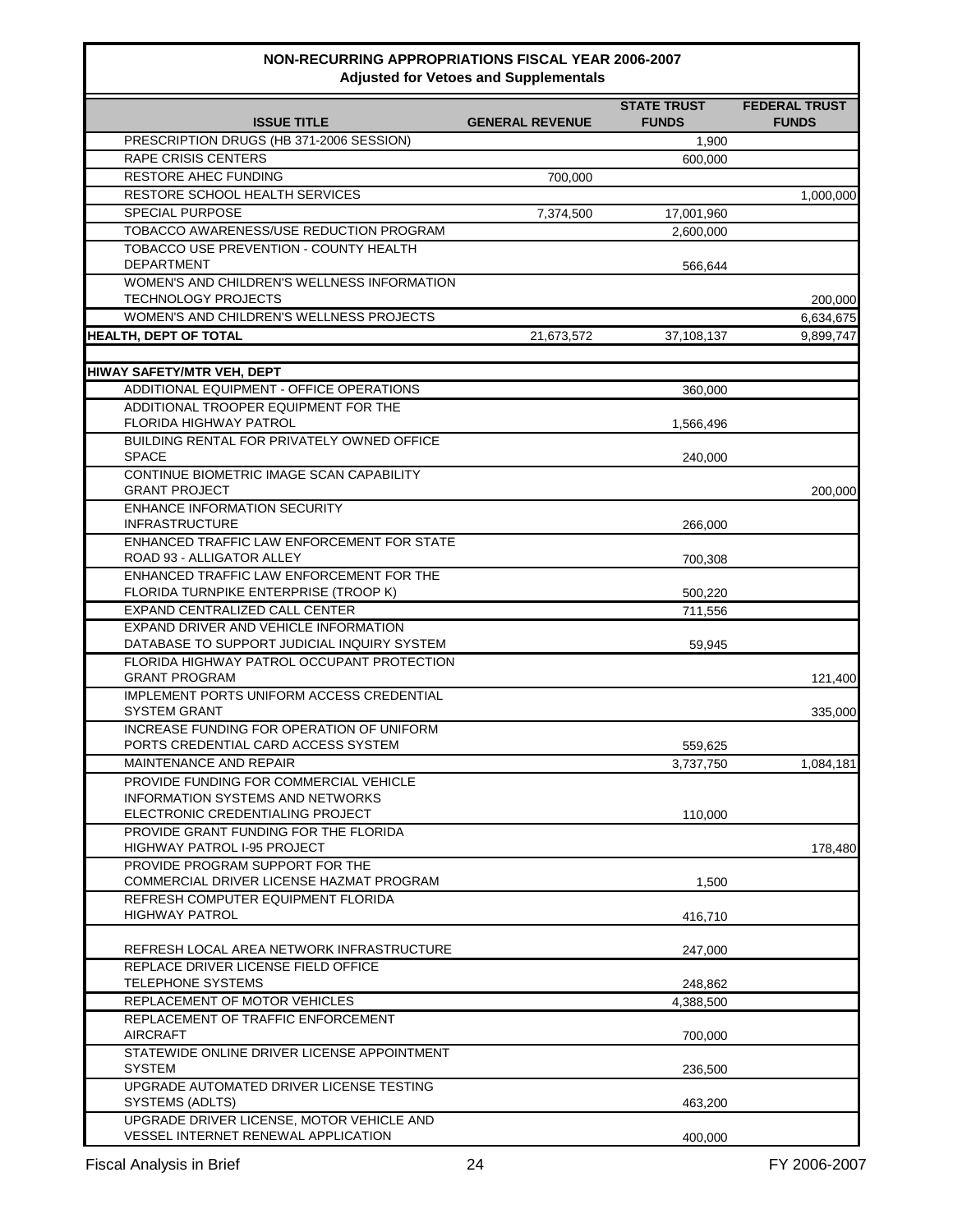|                                                                                   | Adjusted for veloes and supplementals |                                    |                                      |
|-----------------------------------------------------------------------------------|---------------------------------------|------------------------------------|--------------------------------------|
| <b>ISSUE TITLE</b>                                                                | <b>GENERAL REVENUE</b>                | <b>STATE TRUST</b><br><b>FUNDS</b> | <b>FEDERAL TRUST</b><br><b>FUNDS</b> |
| HIWAY SAFETY/MTR VEH, DEPT TOTAL                                                  | 0                                     | 15,914,172                         | 1,919,061                            |
|                                                                                   |                                       |                                    |                                      |
| <b>JUSTICE ADMINISTRATION</b>                                                     |                                       |                                    |                                      |
| <b>ADDITIONAL EQUIPMENT</b>                                                       |                                       | 215,040                            | 31,104                               |
| ADDITIONAL EQUIPMENT - MOTOR VEHICLES                                             |                                       | 177,036                            |                                      |
| CAREER CRIMINAL PROSECUTION                                                       | 60.608                                |                                    |                                      |
| EARLY CASE RESOLUTION DIVISION                                                    | 4,840                                 |                                    |                                      |
| ENHANCED OTHER PERSONAL SERVICES                                                  |                                       | 281,100                            |                                      |
| INCREASE DUE PROCESS CONTINGENCY FUND<br>INFORMATION TECHNOLOGY REPLACEMENT NEEDS | 950,000                               |                                    |                                      |
| MAXIMIZE USE OF INDIGENT CRIMINAL DEFENSE                                         |                                       | 340,000                            |                                      |
| TRUST FUNDS FOR OPERATING EXPENDITURES                                            |                                       | 1,250,565                          |                                      |
| MAXIMIZE USE OF TRUST FUND REVENUES FOR                                           |                                       |                                    |                                      |
| OPERATING EXPENDITURES                                                            |                                       | 218,500                            |                                      |
| MENTAL HEALTH JAIL DIVERSION PROJECT                                              | 600,000                               |                                    |                                      |
| REPLACEMENT EQUIPMENT                                                             |                                       | 254,571                            | 173,934                              |
| REPLACEMENT OF MOTOR VEHICLES                                                     |                                       | 1,066,134                          | 180,000                              |
| STAFFING FOR MENTALLY ILL JAIL DIVERSION                                          |                                       |                                    |                                      |
| <b>PROGRAM</b>                                                                    |                                       | 6,432                              |                                      |
| TRANSFER TO DEPARTMENT OF FINANCIAL                                               |                                       |                                    |                                      |
| SERVICES FOR AUDITS OF CLERK BUDGETS                                              | 5,243                                 |                                    |                                      |
| WORKLOAD RELATED TO INVOICE PROCESSING FOR                                        |                                       |                                    |                                      |
| DUE PROCESS COSTS                                                                 |                                       | 5,392                              |                                      |
| WORTHLESS CHECK DIVERSION PROGRAM                                                 |                                       | 50,000                             |                                      |
| <b>JUSTICE ADMINISTRATION TOTAL</b>                                               | 1,620,691                             | 3,864,770                          | 385,038                              |
|                                                                                   |                                       |                                    |                                      |
| <b>JUVENILE JUSTICE, DEPT OF</b>                                                  |                                       |                                    |                                      |
| CHILDREN'S ADVOCACY COUNCIL-TRAUMA<br>COUNSELING FOR VICTIMIZED YOUTH             |                                       |                                    |                                      |
| <b>CODE CORRECTIONS</b>                                                           | 50,000<br>3,060,000                   |                                    |                                      |
| CREATING LONG LASTING FAMILY CONNECTIONS-                                         |                                       |                                    |                                      |
| PUTNAM COUNTY JUVENILE                                                            |                                       |                                    |                                      |
| DIVERSION/INTERVENTION PROGRAM                                                    | 50,000                                |                                    |                                      |
| CURRICULUM DEVELOPMENT AND MAINTENANCE                                            |                                       |                                    |                                      |
| FOR THE TRAINING OF DIRECT CARE STAFF AND                                         |                                       |                                    |                                      |
| <b>SUPERVISORS</b>                                                                | 140,402                               |                                    |                                      |
| DAY TREATMENT SLOTS FOR AFTERCARE/                                                |                                       |                                    |                                      |
| CONDITIONAL RELEASE SERVICES                                                      | 500.000                               |                                    |                                      |
| DOMESTIC VIOLENCE JUVENILE OFFENDER                                               |                                       |                                    |                                      |
| <b>DIVERSION</b>                                                                  | 100,000                               |                                    |                                      |
| ECKERD YOUTH ALTERNATIVE CHRISTMAS PROGRAM                                        | 500,000                               |                                    |                                      |
| ENHANCED IMMIGRATION BACKGROUND SCREENING                                         |                                       |                                    |                                      |
| <b>CHECKS</b>                                                                     | 48,915                                |                                    |                                      |
| ESCAMBIA RIVER OUTWARD BOUND REPAIR AND                                           |                                       |                                    |                                      |
| <b>MAINTENANCE</b>                                                                | 75,000                                |                                    |                                      |
| <b>EXPANSION OF PACE CENTERS FOR GIRLS</b>                                        | 1,400,000                             |                                    |                                      |
| G.A.P. GIRLS ADVOCACY PROJECT                                                     | 775,000                               |                                    |                                      |
| <b>GRANTS FOR FISCALLY CONSTRAINED COUNTIES -</b>                                 |                                       |                                    |                                      |
| DETENTION CENTER COSTS                                                            | 5,306,166                             |                                    |                                      |
| <b>IMPLEMENT PROVISIONS OF THE MARTIN LEE</b>                                     |                                       |                                    |                                      |
| ANDERSON ACT - HB 5019                                                            | 500,000                               |                                    |                                      |
| <b>INCREASE CINS/FINS STATEWIDE</b>                                               | 500,000                               |                                    |                                      |
| INTENSIVE MENTAL HEALTH TREATMENT SERVICES -                                      |                                       |                                    |                                      |
| <b>MILTON GIRLS FACILITY</b>                                                      | 50,000                                |                                    |                                      |
| MAINTENANCE AND REPAIR                                                            | 17,741,140                            |                                    |                                      |
| MENTAL HEALTH AND FAMILY COUNSELING                                               |                                       |                                    |                                      |
| SERVICES FOR JUVENILE OFFENDERS                                                   | 268,000                               |                                    |                                      |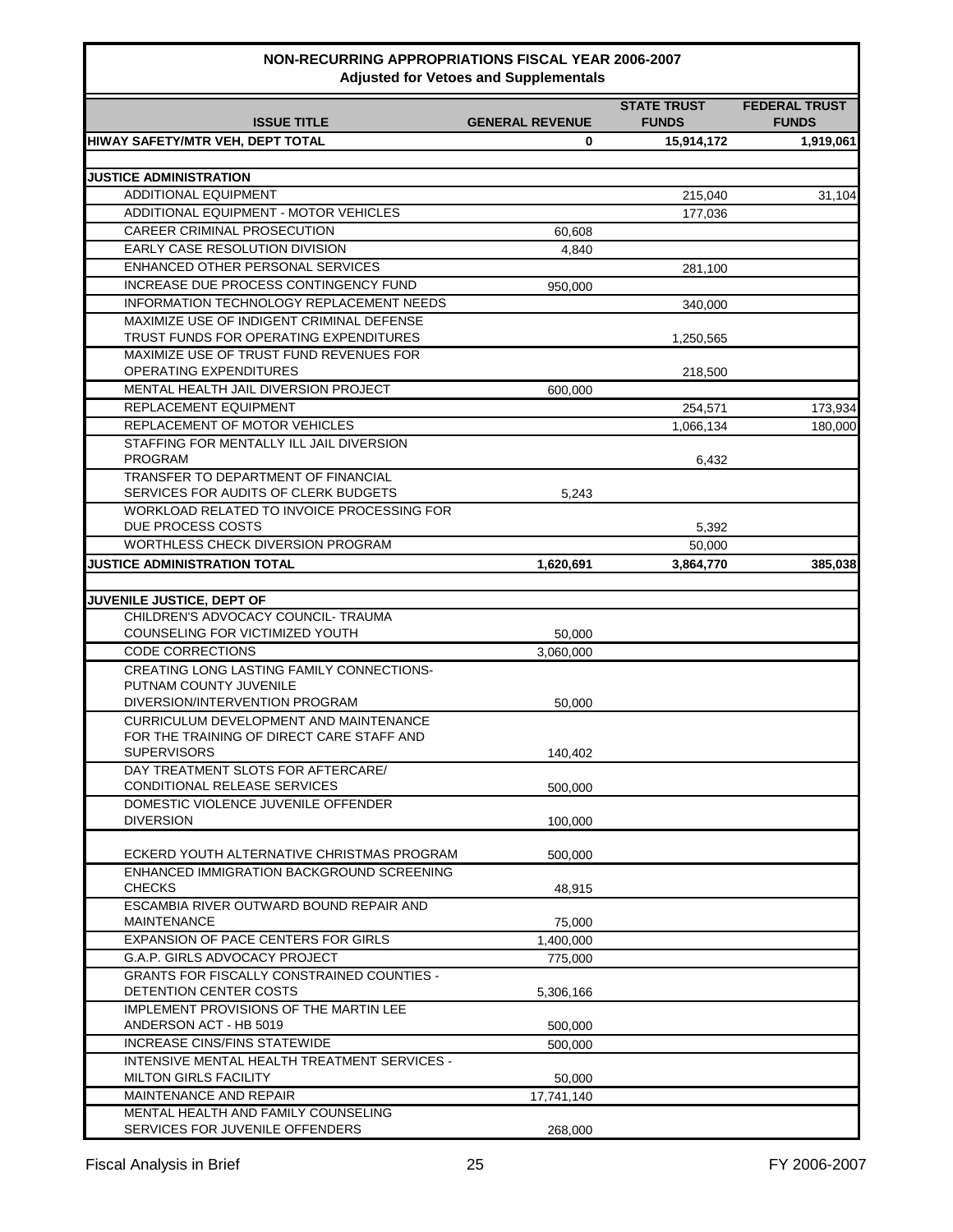| <b>ISSUE TITLE</b>                                                                | <b>GENERAL REVENUE</b> | <b>STATE TRUST</b><br><b>FUNDS</b> | <b>FEDERAL TRUST</b><br><b>FUNDS</b> |
|-----------------------------------------------------------------------------------|------------------------|------------------------------------|--------------------------------------|
| PEACE RIVER OUTWARD BOUND REPAIR AND                                              |                        |                                    |                                      |
| <b>MAINTENANCE</b>                                                                | 200,000                |                                    |                                      |
| <b>PROJECT CRAFT</b>                                                              | 300.000                |                                    |                                      |
| PUTNAM COUNTY SHERIFF'S WORK ETHICS AND                                           |                        |                                    |                                      |
| TRAINING (SWEAT) PROGRAM<br>SEMINOLE COUNTY JUVENILE DRUG COURT                   | 75,000<br>280,000      |                                    |                                      |
| SOUTHWEST FLORIDA MARINE INSTITUTE -                                              |                        |                                    |                                      |
| CONTRACTED CONDITIONAL RELEASE                                                    | 273,750                |                                    |                                      |
| STAFFING FOR BACKGROUND SCREENING UNIT                                            | 1,900                  |                                    |                                      |
| <b>SUPPORT FACILITIES</b>                                                         | 1,518,860              |                                    |                                      |
| TWIN OAKS JUVENILE DEVELOPMENT CONTRACT                                           |                        |                                    |                                      |
| <b>EXPANSION</b>                                                                  | 500,000                |                                    |                                      |
| YOUTH ADVOCATE PROGRAMS, INC                                                      | 300,000                |                                    |                                      |
| JUVENILE JUSTICE, DEPT OF TOTAL                                                   | 34,514,133             | $\bf{0}$                           | 0                                    |
|                                                                                   |                        |                                    |                                      |
| <b>LAW ENFORCEMENT, DEPT OF</b>                                                   |                        |                                    |                                      |
| ADDITIONAL TRUST FUND AUTHORITY TO CONTINUE                                       |                        |                                    |                                      |
| JESSICA LUNSFORD ACT IMPLEMENTATION                                               |                        | 482,217                            |                                      |
| ALZHEIMERS SAFE RETURN PROJECT (STATEWIDE)                                        | 250,000                |                                    |                                      |
| BUILD OUT OF DOMESTIC SECURITY STAFFING TO                                        |                        |                                    |                                      |
| SUPPORT PREPAREDNESS EFFORTS AND SECURITY<br><b>PLANNING</b>                      | 50,000                 | 41,944                             |                                      |
| <b>CRIME LAB EQUIPMENT</b>                                                        |                        |                                    |                                      |
| CRIMINAL HISTORY RECORDS WORKLOAD GROWTH                                          |                        |                                    | 740,000                              |
| AND DATA SHARING AMONG SCHOOL DISTRICTS                                           |                        | 20,972                             |                                      |
| EXPANSION OF DIOXYRIBONUCLEIC ACID (DNA)                                          |                        |                                    |                                      |
| OFFENDER DATABASE TO INCLUDE ALL FELONS                                           | 467,184                |                                    |                                      |
| INCREASED TRUST FUND AUTHORITY TO COVER                                           |                        |                                    |                                      |
| <b>LEGISLATION PASSED</b>                                                         |                        | 213,800                            |                                      |
| INTEGRATED CRIMINAL HISTORY SYSTEM                                                |                        | 4,762,672                          |                                      |
| <b>INVESTIGATIVE EQUIPMENT</b>                                                    | 68,000                 |                                    | 974,019                              |
| MAINTENANCE AND REPAIR                                                            | 539,500                |                                    | 78,300                               |
| NASSAU COUNTY SHERIFF ADMINISTRATIVE                                              |                        |                                    |                                      |
| <b>BUILDING - EMERGENCY OPERATING CENTER</b>                                      | 150,000                |                                    |                                      |
| LAW ENFORCEMENT, DEPT OF TOTAL                                                    | 1.524.684              | 5,521,605                          | 1,792,319                            |
| <b>LEGAL AFFAIRS/ATTY GENERAL</b>                                                 |                        |                                    |                                      |
|                                                                                   |                        |                                    |                                      |
| COMMISSION ON THE STATUS OF WOMEN - ANNUAL                                        |                        |                                    |                                      |
| REPORTS, STUDIES, ANALYSES AND ENHANCEMENTS                                       | 4,891                  |                                    |                                      |
| COUNCIL ON THE SOCIAL STATUS OF BLACK MEN                                         |                        |                                    |                                      |
| AND BOYS                                                                          | 50.000                 |                                    |                                      |
| <b>CUBAN-AMERICAN BAR ASSOCIATION</b>                                             | 100,000                |                                    |                                      |
| FLORIDA COALITION AGAINST HUMAN TRAFFICKING -                                     |                        |                                    |                                      |
| LEE/COLLIER PROGRAM - STATEWIDE TRAINING                                          | 150,000                |                                    |                                      |
| INCREASE SERVICES FOR VICTIMS OF SEXUAL                                           |                        |                                    |                                      |
| ASSAULT                                                                           | 1,000,000              |                                    |                                      |
| MULTI-AGENCY CONSUMER EDUCATION AND PUBLIC<br>AWARENESS ADVERTISING CAMPAIGN FROM |                        |                                    |                                      |
| NATIONWIDE LEGAL SETTLEMENT                                                       |                        | 1,000,000                          |                                      |
| NEEDS ASSESSMENT/FEASIBILITY STUDY                                                | 450,000                |                                    |                                      |
| OFFICE OF THE ATTORNEY GENERAL TRAINING UNIT                                      | 10,486                 | 10,134                             |                                      |
| <b>TRANSITION ASSISTANCE FOR THE EXECUTIVE</b>                                    |                        |                                    |                                      |
| <b>BRANCH</b>                                                                     | 250,000                |                                    |                                      |
| LEGAL AFFAIRS/ATTY GENERAL TOTAL                                                  | 2,015,377              | 1,010,134                          | $\mathbf 0$                          |
|                                                                                   |                        |                                    |                                      |
| <b>LEGISLATIVE BRANCH</b>                                                         |                        |                                    |                                      |
| HB 7109 - TAXATION                                                                | 500,000                |                                    |                                      |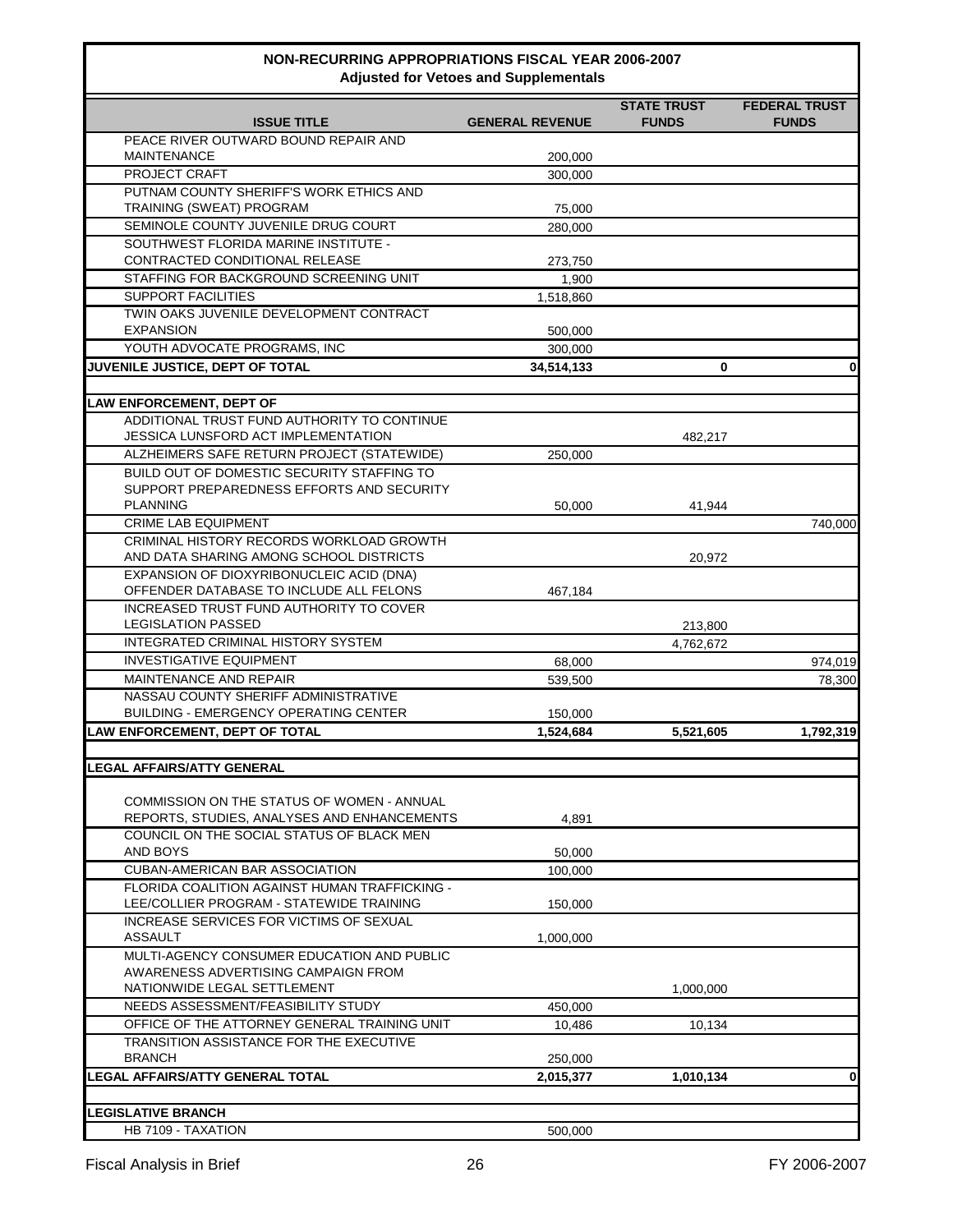# **NON-RECURRING APPROPRIATIONS FISCAL YEAR 2006-2007**

|                                                                                           | <b>Adjusted for Vetoes and Supplementals</b> |                                    |                                      |
|-------------------------------------------------------------------------------------------|----------------------------------------------|------------------------------------|--------------------------------------|
| <b>ISSUE TITLE</b>                                                                        | <b>GENERAL REVENUE</b>                       | <b>STATE TRUST</b><br><b>FUNDS</b> | <b>FEDERAL TRUST</b><br><b>FUNDS</b> |
| HB 7119 - STUDENT ATHLETE RECRUITING                                                      | 60,000                                       |                                    |                                      |
| LEGISLATIVE BRANCH TOTAL                                                                  | 560,000                                      | 0                                  |                                      |
| LOTTERY, DEPARTMENT OF THE                                                                |                                              |                                    |                                      |
| ADJUST FUNDING TO NONRECURRING - ADD                                                      |                                              | 200,000                            |                                      |
| ADJUSTMENT TO RECURRING SPECIAL CATEGORY                                                  |                                              |                                    |                                      |
| APPROPRIATION - TRANSFER TO EDUCATIONAL                                                   |                                              |                                    |                                      |
| <b>ENHANCEMENT TRUST FUND</b>                                                             |                                              | 2,000,000                          |                                      |
| INFORMATION TECHNOLOGY INFRASTRUCTURE                                                     |                                              |                                    |                                      |
| <b>REPLACEMENT</b>                                                                        |                                              | 147,700                            |                                      |
| LIVE SCAN FINGERPRINT SYSTEM                                                              |                                              | 21,500                             |                                      |
| TECHNICAL INFRASTRUCTURE ENHANCEMENTS                                                     |                                              | 1,143,777                          |                                      |
| LOTTERY, DEPARTMENT OF THE TOTAL                                                          | 0                                            | 3,512,977                          |                                      |
|                                                                                           |                                              |                                    |                                      |
| <b>MANAGEMENT SRVCS, DEPT OF</b>                                                          |                                              |                                    |                                      |
| ADDITIONAL RESOURCES FOR THE BUREAU OF                                                    |                                              |                                    |                                      |
| CORRECTIONAL PRIVATIZATION                                                                | 15.729                                       |                                    |                                      |
| ADDITIONAL STAFFING FOR THE OFFICE OF JUDGES                                              |                                              |                                    |                                      |
| OF COMPENSATION CLAIMS                                                                    |                                              | 25,159                             |                                      |
| ALLEVIATE SECURITY RISKS AT DISTRICT OFFICES<br>CHILLER EQUIPMENT FOR THE SHARED RESOURCE |                                              | 67,500                             |                                      |
| <b>CENTER</b>                                                                             | 500,000                                      |                                    |                                      |
| <b>CODE CORRECTIONS</b>                                                                   |                                              | 2,091,014                          |                                      |
| <b>DEBT SERVICE</b>                                                                       |                                              |                                    |                                      |
| <b>DEBT SERVICE PAYMENT</b>                                                               | 3,700,000                                    |                                    |                                      |
| <b>DISASTER RECOVERY SERVICES</b>                                                         | 5,000,000                                    |                                    |                                      |
| HEALTH SAVINGS ACCOUNT PROGRAM                                                            |                                              | 1,346,208                          |                                      |
| INCREASE FOR LEGAL FEES RELATED TO THE                                                    |                                              | 95,000                             |                                      |
| <b>SPECIAL PAY PLAN</b>                                                                   |                                              | 40,000                             |                                      |
| INDEPENDENT AUDIT OF OFFSHORING ACTIVITIES /                                              |                                              |                                    |                                      |
| <b>CONVERGYS</b>                                                                          | 500,000                                      |                                    |                                      |
| INTERIOR REFURBISHMENT OF LEASED SPACE IN                                                 |                                              |                                    |                                      |
| THE FLORIDA FACILITIES POOL                                                               |                                              | 1,086,472                          |                                      |
| MAINTENANCE AND REPAIR                                                                    | 238.528                                      | 8,908,986                          |                                      |
| OFFICE OF INFORMATION SECURITY                                                            | 290,557                                      |                                    |                                      |
| OFFICE SPACE                                                                              | 18,000,000                                   | 96,700,000                         |                                      |
| PEOPLE FIRST - SYSTEM IMPROVEMENTS                                                        |                                              | 433,000                            |                                      |
| PEOPLE FIRST AGENCY TRAINING SESSIONS                                                     |                                              | 54,648                             |                                      |
| PURCHASING OVERSIGHT - DISTRIBUTION OF                                                    |                                              |                                    |                                      |
| EXCESS ONE PERCENT (1%) TRANSACTION FEES                                                  |                                              | 15,457,000                         |                                      |
| SCHEDULED MAINTENANCE OF STATE OWNED                                                      |                                              |                                    |                                      |
| <b>AIRCRAFT</b>                                                                           | 176,845                                      |                                    |                                      |
| SETTLEMENT AGREEMENTS FOR ITN 006                                                         | 7,623,117                                    |                                    |                                      |
| SOUTH BAY WATER MAIN AND FIRE PUMP                                                        |                                              | 420,000                            |                                      |
| STATE INTERNET PORTAL COPYRIGHT PROTECTION                                                | 10,000                                       |                                    |                                      |
| TENANT SPACE IMPROVEMENT FUNDS                                                            |                                              | 1,058,734                          |                                      |
| TRANSFER FUNDS BETWEEN APPROPRIATION                                                      |                                              |                                    |                                      |
| <b>CATEGORIES - ADD</b>                                                                   |                                              | 30,000                             |                                      |
| VENDOR PAYMENTS FOR BILLING AND COLLECTION                                                |                                              |                                    |                                      |
| <b>SERVICES</b>                                                                           |                                              | 900,000                            |                                      |
| <b>MANAGEMENT SRVCS, DEPT OF TOTAL</b>                                                    | 36,054,776                                   | 128,713,721                        |                                      |
|                                                                                           |                                              |                                    |                                      |
| MILITARY AFFAIRS, DEPT OF                                                                 |                                              |                                    |                                      |
| ABOUT FACE PROGRAM                                                                        | 750,000                                      |                                    |                                      |
| ADDITIONAL EQUIPMENT - BODY ARMOR                                                         | 100,000                                      |                                    |                                      |
| FORWARD MARCH PROGRAM                                                                     | 500,000                                      |                                    |                                      |
| INFORMATION TECHNOLOGY INFRASTRUCTURE                                                     |                                              |                                    |                                      |
| <b>REPLACEMENT</b>                                                                        | 100,000                                      |                                    |                                      |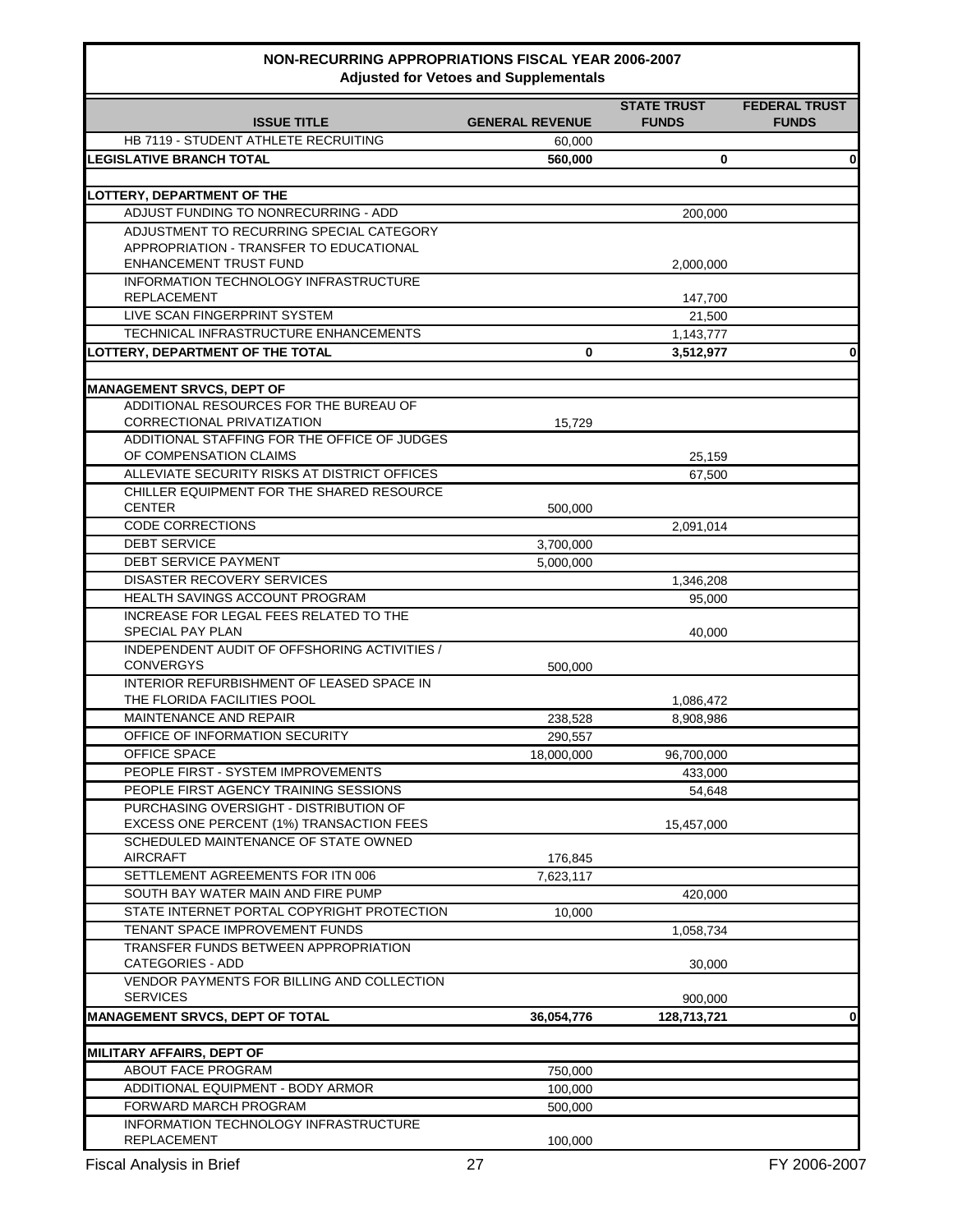| <b>ISSUE TITLE</b>                                                               | <b>GENERAL REVENUE</b> | <b>STATE TRUST</b><br><b>FUNDS</b> | <b>FEDERAL TRUST</b><br><b>FUNDS</b> |
|----------------------------------------------------------------------------------|------------------------|------------------------------------|--------------------------------------|
| <b>INTEGRATED EMERGENCY OPERATIONS</b><br><b>MANAGEMENT INFORMATION SYSTEM</b>   | 140,000                |                                    |                                      |
| LIFE INSURANCE PREMIUM REIMBURSEMENT FOR                                         |                        |                                    |                                      |
| NATIONAL GUARD MEMBERS                                                           | 2,300,000              |                                    |                                      |
| MAINTENANCE AND REPAIR                                                           | 18,600,000             |                                    |                                      |
| <b>SPECIAL PURPOSE</b>                                                           | 4,644,300              | 300,000                            |                                      |
| STATE ACTIVE DUTY WORKER COMPENSATION                                            | 192,573                |                                    |                                      |
| <b>MILITARY AFFAIRS, DEPT OF TOTAL</b>                                           | 27,326,873             | 300,000                            | $\mathbf 0$                          |
| <b>REVENUE, DEPARTMENT OF</b>                                                    |                        |                                    |                                      |
| CHILD SUPPORT AUTOMATED MANAGEMENT SYSTEM<br>(CAMS)                              |                        | 5,393,673                          | 10,470,070                           |
| CHILD SUPPORT PAYMENT PROCESSING FINANCIAL<br>LOSSES                             | 28,153,926             |                                    |                                      |
| DADE COUNTY DEMONSTRATION PROJECT - CALL<br><b>CENTER UPGRADE</b>                |                        | 143,051                            | 277,689                              |
| <b>HEALTHY MARRIAGE GRANT</b>                                                    |                        |                                    | 333,333                              |
| <b>HOUSE BILL 69 SALES TAX EXEMPTION</b>                                         | 19,372                 |                                    |                                      |
| <b>HOUSE BILL 7109 PROPERTY TAX STUDY</b>                                        | 300,000                |                                    |                                      |
| LEGAL SERVICES CONTRACT - ATTORNEY GENERAL'S                                     |                        |                                    |                                      |
| <b>OFFICE</b>                                                                    | 10,765                 | 4,613                              |                                      |
| PURCHASE OF THIRD PARTY BUSINESS DATABASE                                        | 176,222                | 73,778                             |                                      |
| REPLACE SUNTAX NON RECURRING APPROPRIATION                                       | 1.308.097              |                                    |                                      |
| SENATE BILL 692 SALES TAX HOLIDAY SCHOOL                                         |                        |                                    |                                      |
| <b>SUPPLIES</b>                                                                  | 206,000                |                                    |                                      |
| SENATE BILL 888 ENERGY BILL                                                      | 61,379                 |                                    |                                      |
| SEPARATION OF GEOLOGICAL INFORMATION<br>SYSTEMS MAPPING FROM AERIAL PHOTOGRAPHY  |                        |                                    |                                      |
| CATEGORY - ADD                                                                   | 115,000                |                                    |                                      |
| STATE DISBURSEMENT UNIT RECONCILIATION<br>TRANSFER CAMS AND SUNTAX TO THE SHARED |                        | 1,149,611                          | 2,231,598                            |
| <b>RESOURCE CENTER</b>                                                           | 320,154                |                                    |                                      |
| <b>REVENUE, DEPARTMENT OF TOTAL</b>                                              | 30,670,915             | 6,764,726                          | 13,312,690                           |
|                                                                                  |                        |                                    |                                      |
| <b>STATE COURT SYSTEM</b>                                                        |                        |                                    |                                      |
| <b>BAKER</b>                                                                     | 300,000                |                                    |                                      |
| <b>BRADFORD</b>                                                                  | 250.000                |                                    |                                      |
| BUILDING, FACILITIES MAINTENANCE, AND                                            |                        |                                    |                                      |
| OPERATIONAL UPKEEP                                                               | 5,243                  |                                    |                                      |
| <b>CALHOUN</b>                                                                   | 200,000                |                                    |                                      |
| <b>CASE MANAGEMENT ELEMENT</b>                                                   | 24,706                 |                                    |                                      |
| <b>CENTRAL STAFF WORKLOAD</b>                                                    | 5,243                  |                                    |                                      |
| <b>COURT EDUCATION</b>                                                           |                        | 15,729                             |                                      |
| <b>COURT INTERPRETER CERTIFICATION</b>                                           | 75,000                 |                                    |                                      |
| <b>COURT INTERPRETING ELEMENT</b>                                                | 8,984                  |                                    |                                      |
| <b>COURT REPORTING ELEMENT</b>                                                   | 957,920                |                                    |                                      |
| COURT SUPPORT STAFF AND OPERATIONS                                               | 10,486                 |                                    |                                      |
| <b>DESOTO</b>                                                                    | 350,000                |                                    |                                      |
| <b>DIXIE</b>                                                                     | 200,000                |                                    |                                      |
| ENHANCED SUPPORT FOR 5TH DISTRICT COURT OF<br>APPEALS (5TH DCA)                  | 5,443                  |                                    |                                      |
| <b>FRANKLIN</b>                                                                  | 200,000                |                                    |                                      |
| <b>GADSDEN</b>                                                                   | 400,000                |                                    |                                      |
| <b>GILCHRIST</b>                                                                 | 500,000                |                                    |                                      |
| <b>GLADES</b>                                                                    | 550,000                |                                    |                                      |
| <b>GULF</b>                                                                      | 300,000                |                                    |                                      |
| HARDEE                                                                           | 200,000                |                                    |                                      |
|                                                                                  |                        |                                    |                                      |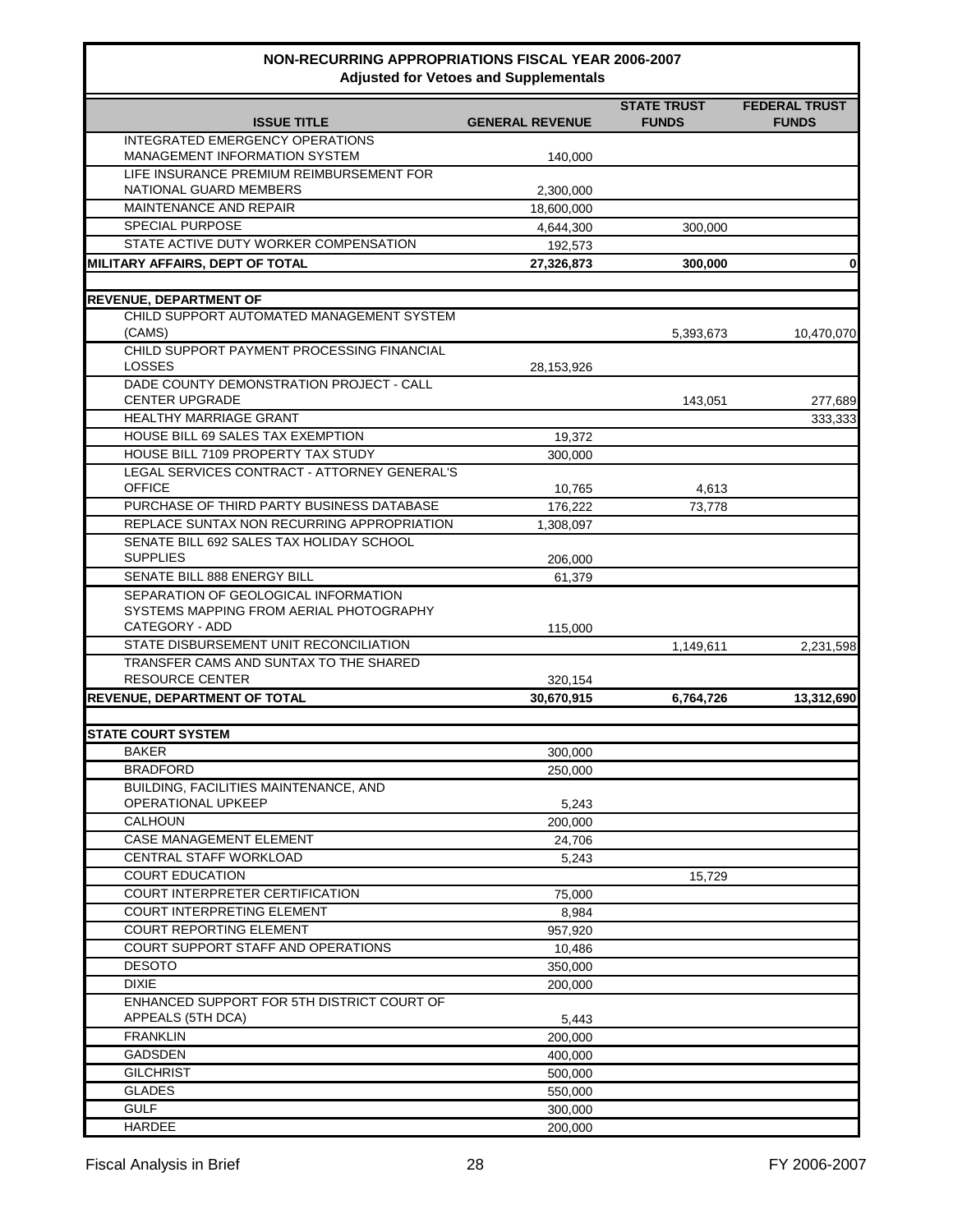| <b>ISSUE TITLE</b>                            | <b>GENERAL REVENUE</b> | <b>STATE TRUST</b><br><b>FUNDS</b> | <b>FEDERAL TRUST</b><br><b>FUNDS</b> |
|-----------------------------------------------|------------------------|------------------------------------|--------------------------------------|
| <b>HENDRY</b>                                 | 200,000                |                                    |                                      |
| <b>HOLMES</b>                                 | 250,000                |                                    |                                      |
| INFORMATION SYSTEMS SERVICES WORKLOAD         | 15,729                 |                                    |                                      |
| JACKSON                                       | 400,000                |                                    |                                      |
| JEFFERSON                                     | 350,000                |                                    |                                      |
| JQC CASELOAD                                  | 10,886                 |                                    |                                      |
| JUDGES AND SUPPORT-HB 113                     | 268,402                |                                    |                                      |
| <b>LAW CLERK ELEMENT</b>                      | 97,056                 |                                    |                                      |
| LEVY                                          | 200.000                |                                    |                                      |
| <b>LIBERTY</b>                                | 200,000                |                                    |                                      |
| MAINTENANCE AND REPAIR                        | 11,547,894             |                                    |                                      |
| MEDIATION/ARBITRATION ELEMENT                 | 26,960                 | 308,713                            |                                      |
| <b>OKEECHOBEE</b>                             | 200,000                |                                    |                                      |
| <b>PUTNAM</b>                                 | 600,000                |                                    |                                      |
| REPLACEMENT EQUIPMENT                         | 28,222                 |                                    |                                      |
| SECURITY CAMERA REPLACEMENT                   | 28.235                 |                                    |                                      |
| SECURITY X-RAY MACHINE REPLACEMENT            | 175,000                |                                    |                                      |
| <b>SPECIAL PURPOSE</b>                        | 1,800,000              |                                    |                                      |
| SUPREME COURT AND LIBRARY WORKLOAD            | 5,243                  |                                    |                                      |
| SUPREME COURT OPERATIONAL INCREASES           | 10,000                 |                                    |                                      |
| <b>SUWANNEE</b>                               | 400,000                |                                    |                                      |
| <b>TAYLOR</b>                                 | 200,000                |                                    |                                      |
| <b>UNION</b>                                  | 150,000                |                                    |                                      |
| WAKULLA                                       | 300,000                |                                    |                                      |
| <b>WASHINGTON</b>                             | 250,000                |                                    |                                      |
| 2ND DISTRICT COURT OF APPEAL TELEPHONE        |                        |                                    |                                      |
| <b>REPLACEMENT</b>                            | 49,750                 |                                    |                                      |
| <b>STATE COURT SYSTEM</b>                     | 22,306,402             | 324,442                            | $\mathbf{0}$                         |
|                                               |                        |                                    |                                      |
| STATE, DEPT OF                                |                        |                                    |                                      |
| ARCHIVAL DIGITAL RECORDS                      | 82,000                 |                                    |                                      |
| COMMUNITY LIBRARIES IN CARING PROGRAM         | 200,000                |                                    |                                      |
| CULTURAL AND HISTORICAL PROGRAMS              | 689,500                |                                    |                                      |
| CULTURAL ENDOWMENT GRANT PROGRAM              | 4,560,000              |                                    |                                      |
| <b>CULTURAL PROGRAM GRANTS</b>                | 12,599,034             |                                    |                                      |
| ELECTION LEGAL EXPENSES                       | 150,000                |                                    |                                      |
| FUNDING STATUTORY REQUIREMENTS FOR            |                        |                                    |                                      |
| <b>FLORIDA'S ELECTION PROGRAM</b>             | 375,000                |                                    |                                      |
| <b>GATES FOUNDATION GRANT</b>                 |                        | 1,150,000                          |                                      |
| <b>GRANTS AND AIDS - FIXED CAPITAL OUTLAY</b> | 38,941,813             | 4,000,000                          |                                      |
| <b>HISTORIC MUSEUM GRANTS</b>                 | 1,750,000              |                                    |                                      |
| <b>HISTORIC PRESERVATION GRANTS</b>           | 2,000,000              |                                    |                                      |
| LIBRARY COOPERATIVE GRANT PROGRAM             | 2,400,000              |                                    |                                      |
| POLL WORKER RECRUITMENT AND TRAINING          |                        |                                    | 1,500,000                            |
| REAPPROVAL OF BUDGET AMENDMENT STATEWIDE      |                        |                                    |                                      |
| <b>VOTER REGISTRATION SYSTEM</b>              |                        |                                    | 1,300,000                            |
| REIMBURSEMENT TO COUNTIES FOR ACCESSIBILITY   |                        |                                    |                                      |
| FOR VOTERS WITH DISABILITIES                  |                        |                                    | 591,515                              |
| <b>SPECIAL PURPOSE</b>                        |                        | 8,209,344                          |                                      |
| TEMPORARY ASSISTANCE FOR PEAK WORKLOADS IN    |                        |                                    |                                      |
| <b>ELECTIONS</b>                              |                        |                                    | 225,000                              |
| <b>VOTER EDUCATION</b>                        |                        |                                    | 2,000,000                            |
| <b>STATE, DEPT OF</b>                         | 63,747,347             | 13,359,344                         | 5,616,515                            |
|                                               |                        |                                    |                                      |
| <b>TRANSPORTATION, DEPT OF</b>                |                        |                                    |                                      |
| ADDITIONAL EQUIPMENT FOR MATERIALS AND        |                        |                                    |                                      |
| <b>TESTING LABORATORIES</b>                   |                        | 1,013,650                          |                                      |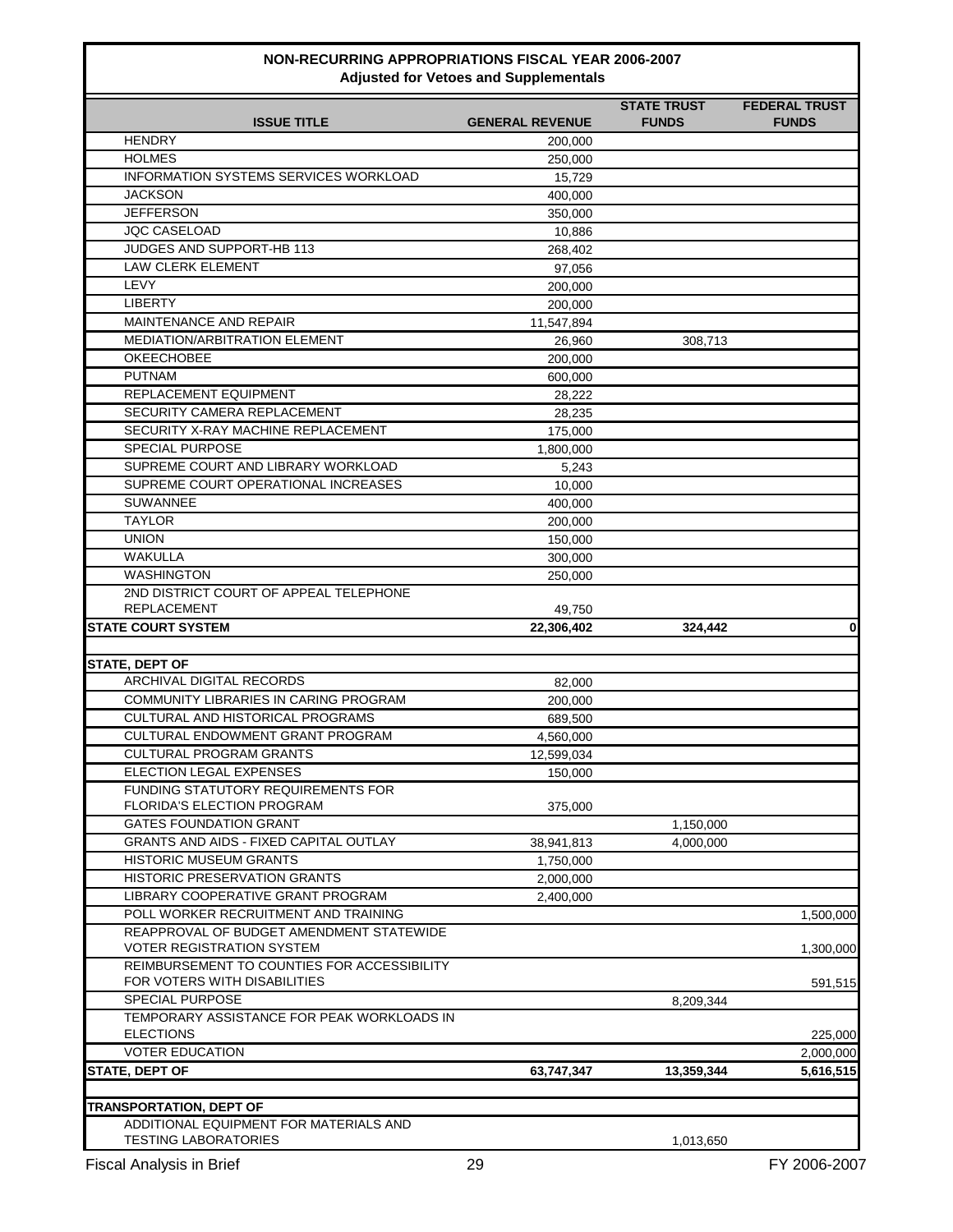|                                                                                       | Adjusted for veloes and supplementals |                                    |                                      |
|---------------------------------------------------------------------------------------|---------------------------------------|------------------------------------|--------------------------------------|
| <b>ISSUE TITLE</b>                                                                    | <b>GENERAL REVENUE</b>                | <b>STATE TRUST</b><br><b>FUNDS</b> | <b>FEDERAL TRUST</b><br><b>FUNDS</b> |
| <b>ENVIRONMENTAL PROJECTS</b>                                                         |                                       | 1,285,000                          |                                      |
| INTELLIGENT TRANSPORTATION SYSTEMS SUPPORT                                            |                                       | 5,243                              |                                      |
| MAINTENANCE AND REPAIR                                                                |                                       | 7,927,619                          |                                      |
| MOTOR CARRIER SAFETY ASSISTANCE PROGRAM                                               |                                       |                                    | 4,492,213                            |
| STAFFING FOR MOTOR CARRIER COMPLIANCE<br><b>REVIEWS</b>                               |                                       | 305,390                            |                                      |
| SUPPORT FOR TRANSPORTATION DISADVANTAGED                                              |                                       | 39,534,276                         |                                      |
| SUPPORT FOR TRANSPORTATION DISADVANTAGED -<br><b>MEDICAID SERVICES</b>                |                                       |                                    | 72,939,505                           |
| <b>TRANSPORTATION WORK PROGRAM</b>                                                    |                                       | 6,467,046,288                      | 1,642,654,848                        |
| <b>TRANSPORTATION, DEPT OF TOTAL</b>                                                  | $\bf{0}$                              | 6,517,117,466                      | 1,720,086,566                        |
| <b>VETERANS' AFFAIRS, DEPT OF</b>                                                     |                                       |                                    |                                      |
| <b>CHIEF OF STAFF</b>                                                                 | 5,243                                 |                                    |                                      |
| DEPARTMENT OF VETERANS' AFFAIRS INFORMATION<br>TECHNOLOGY PROGRAM - PURCHASE OF MOTOR |                                       |                                    |                                      |
| <b>VEHICLE</b>                                                                        | 22,000                                |                                    |                                      |
| DIGITAL ID CARD SYSTEM FOR 100% DISABLED<br><b>VETERANS</b>                           | 17,500                                |                                    |                                      |
| <b>INCREASED CAPACITY</b>                                                             | 5,565,850                             |                                    | 11,632,864                           |
| <b>INFORMATION TECHNOLOGY</b><br><b>BASE BUDGET INCREASE</b>                          | 360,855                               |                                    |                                      |
| <b>MAINTENANCE AND REPAIR</b>                                                         |                                       | 1,681,175                          |                                      |
| <b>SPECIAL PURPOSE</b>                                                                | 400,000                               | 700,000                            | 2,042,857                            |
| STATE NURSING HOME REPLACEMENT EQUIPMENT -<br>OPERATING CAPITAL OUTLAY (OCO) CATEGORY |                                       | 41,500                             |                                      |
| STATE VETERANS' NURSING HOME PROGRAM<br>PURCHASE OF MOTOR VEHICLE                     |                                       | 18,000                             |                                      |
| <b>VIETNAM WAR MUSEUM</b>                                                             | 100,000                               |                                    |                                      |
| <b>VETERANS' AFFAIRS, DEPT OF TOTAL</b>                                               | 6,471,448                             | 2,440,675                          | 13,675,721                           |
| <b>Grand Total</b>                                                                    | 2,488,445,582                         | 12,809,280,514                     | 3,491,818,167                        |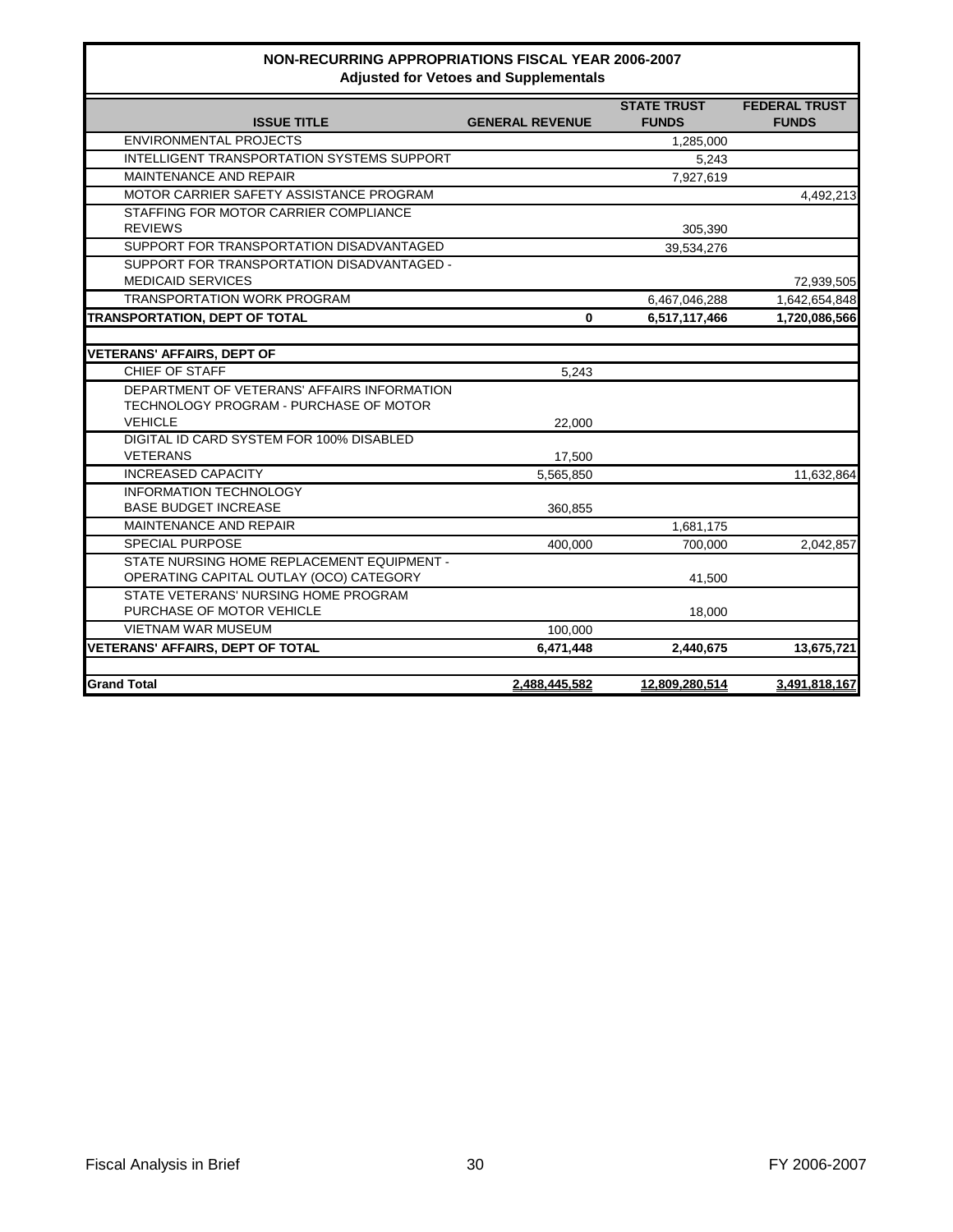| Line # | <b>Title</b>                                                                                                 | <b>GR</b>      | <b>Trust</b>           | <b>Total</b>           |
|--------|--------------------------------------------------------------------------------------------------------------|----------------|------------------------|------------------------|
| 30     | Valencia Community College - Jt-Use Clsrms/Labs/Stu Svcs w/UCF -                                             | 750,000        |                        | 750,000                |
| 31     | West part (spc)<br>FSU Thagard Health Center (P,C,E)                                                         |                |                        |                        |
| 31     | FSU College of Medicine - Daytona Beach (P,C,E)                                                              |                | 7,500,000<br>2,100,000 | 7,500,000<br>2,100,000 |
|        |                                                                                                              |                |                        |                        |
| 31     | FSU College of Medicine - Fort Pierce (P,C,E)                                                                |                | 2,100,000              | 2,100,000              |
| 31     | FSU College of Medicine - Immokalee (P,C,E)                                                                  | ÷              | 4,000,000              | 4,000,000              |
| 31     | USF St. Pete Campus - Science and Technology Bldg (C,E)<br>WJCT-TV/FM Jacksonville - HVAC and Mold Abatement |                | 9,000,000              | 9,000,000              |
| 37     |                                                                                                              |                | 1,500,000              | 1,500,000              |
| 43     | <b>First Coast Technical Institute</b>                                                                       | 500,000        |                        | 500,000                |
| 61     | <b>Blind Americans Wishing Well Center</b>                                                                   | 100,226        | $\blacksquare$         | 100,226                |
| 70 A   | Florida Independent Collegiate Assistance Grant                                                              | 2,500,000      | $\blacksquare$         | 2,500,000              |
| 72 A   | Accelerated Bachelors in Nursing Program at the University of Miami                                          | 500,000        |                        | 500,000                |
| 76 A   | Education Infrastructure - Edward Waters College                                                             | 100,000        | $\sim$                 | 100,000                |
| 76 A   | School of Architecture - Florida Institute of Technology                                                     | 250,000        | $\blacksquare$         | 250,000                |
| 76 A   | Nursing Education at Bethune-Cookman College                                                                 | 800,000        |                        | 800,000                |
| 76 A   | Nursing Education at Florida Southern College                                                                | 2,000,000      | $\blacksquare$         | 2,000,000              |
| 76 A   | Nursing Education at Florida Memorial College                                                                | 200,000        | $\blacksquare$         | 200,000                |
| 76 A   | Nursing Education at Barry University                                                                        | 100,000        | $\blacksquare$         | 100,000                |
| 105 A  | Florida Museum Mentoring Initiative                                                                          | 750,000        |                        | 750,000                |
| 105 A  | Role Models Mentoring                                                                                        |                | 250,000                | 250,000                |
| 106 A  | Innovative Reading Pilot Program                                                                             |                | 2,500,000              | 2,500,000              |
| 106 A  | LEP Student Reading Pilot Program                                                                            | ÷,             | 2,000,000              | 2,000,000              |
| 107 A  | Instructional Technology                                                                                     |                | 1,000,000              | 1,000,000              |
| 116    | Pensacola Naval Museum Distance Learning                                                                     | 463,000        | 287,000                | 750,000                |
| 116    | After School Tutoring - Dade                                                                                 |                | 25,000                 | 25,000                 |
| 116    | Russell Reading Room                                                                                         |                | 225,000                | 225,000                |
| 116    | <b>Operation Student Success</b>                                                                             |                | 94,840                 | 94,840                 |
| 116    | Out of School Suspension Program                                                                             |                | 50,000                 | 50,000                 |
| 116    | Young Haitian Leadership Program                                                                             |                | 150,000                | 150,000                |
| 116    | Statewide Science Teacher Education Program                                                                  |                | 400,000                | 400,000                |
| 116    | FHSAA Finals Participant Reimbursement Program                                                               |                | 500,000                | 500,000                |
| 116    | Yes I Can/High School Dropout Prevention Program                                                             | $\blacksquare$ | 120,000                | 120,000                |
| 116    | After School Student Tutorial Lab/Program                                                                    |                | 25,000                 | 25,000                 |
| 116    | Schultz Center for Teaching and Leadership                                                                   | 350,000        |                        | 350,000                |
| 116    | Automotive Youth Educational Systems (AYES) - FADA                                                           |                | 100,000                | 100,000                |
| 116    | Embry Riddle Engineering/Physics Career Launch                                                               |                | 200,000                | 200,000                |
| 116    | <b>Island Dolphin Care Center</b>                                                                            | $\blacksquare$ | 50,000                 | 50,000                 |
| 116    | Sea Trek Distance Learning                                                                                   | $\frac{1}{2}$  | 550,000                | 550,000                |
| 116    | Online Test Preparation for Teacher Retention                                                                |                | 300,000                | 300,000                |
| 116    | Hallandale Beach After School Tutorial Program                                                               | $\overline{a}$ | 150,000                | 150,000                |
| 116    | Pembroke Pines After School Tutorial Program                                                                 |                | 50,000                 | 50,000                 |
| 116    | Rio Grande Charter School of Excellence                                                                      | L.             | 250,000                | 250,000                |
| 116    | Project CHILD                                                                                                |                | 1,000,000              | 1,000,000              |
| 116    | Online Library Pilot Project                                                                                 |                | 800,000                | 800,000                |
| 116    | Mobility Opportunities Via Education - Neptune Beach                                                         |                | 16,820                 | 16,820                 |
| 116    | FHSAA Random Steroids Testing Pilot Program                                                                  | $\blacksquare$ | 200,000                | 200,000                |
| 116    | Endeavour Academy                                                                                            |                | 350,000                | 350,000                |
| 124    | WPPB-TV BECON Educational Programming                                                                        |                | 250,000                | 250,000                |
| 127    | <b>WDNA Community Public Radio</b>                                                                           | 111,945        | $\blacksquare$         | 111,945                |
| 133    | Workforce Development - Apprenticeship Programs                                                              | 2,000,000      | $\blacksquare$         | 2,000,000              |
| 133    | Workforce Development - Belle Glade Apprenticeship Program                                                   | 200,000        | $\blacksquare$         | 200,000                |
| 135 B  | <b>SABER Nursing Program</b>                                                                                 | 200,000        | $\blacksquare$         | 200,000                |
| 138    | Construction Industry- Apprenticeship Programs                                                               | 1,000,000      | $\blacksquare$         | 1,000,000              |
|        |                                                                                                              |                |                        |                        |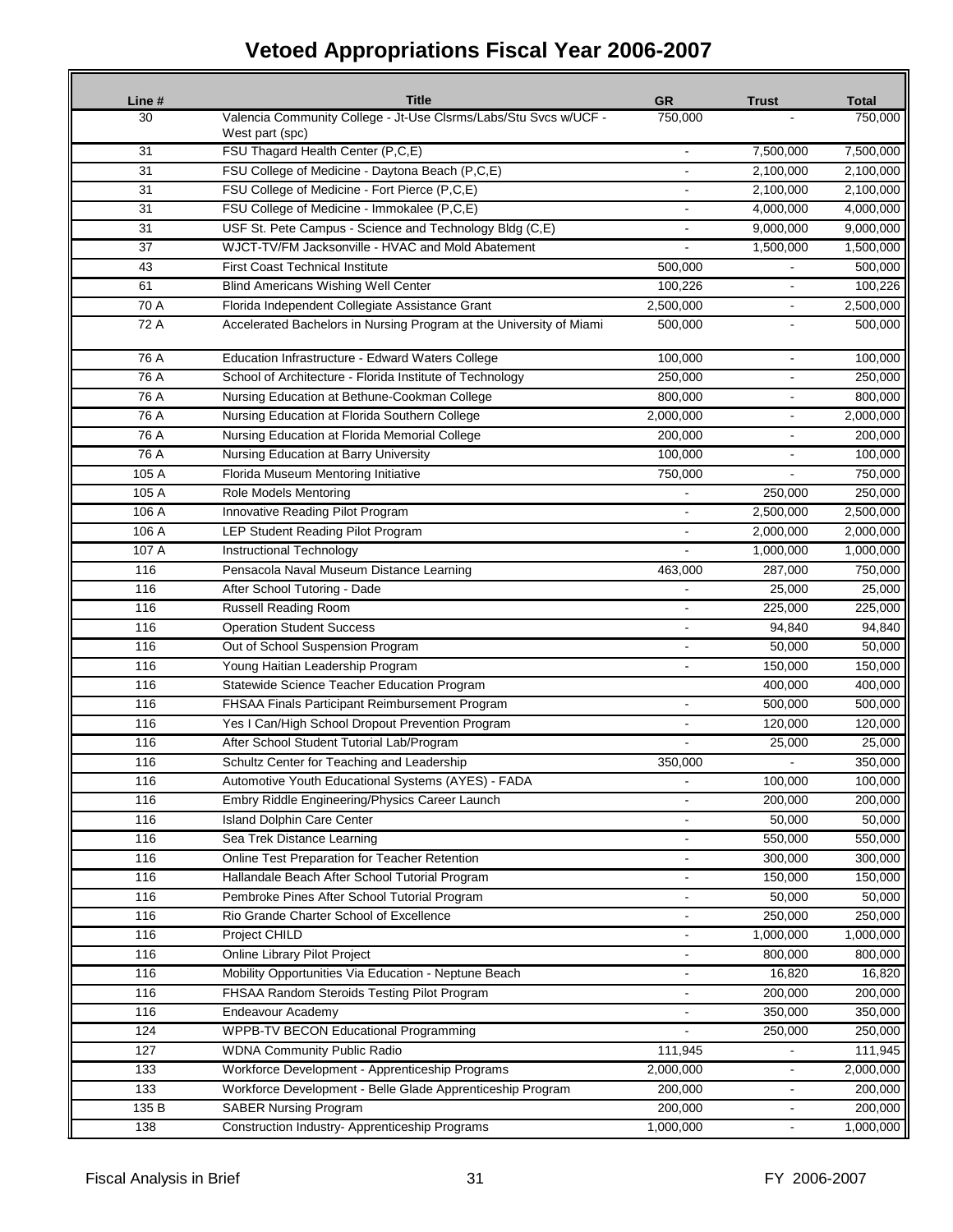| Line #           | <b>Title</b>                                                                                                                          | <b>GR</b>      | <b>Trust</b>   | <b>Total</b> |
|------------------|---------------------------------------------------------------------------------------------------------------------------------------|----------------|----------------|--------------|
| 163              | Moffitt Cancer Center - Total Cancer Care Program                                                                                     | 5,000,000      |                | 5,000,000    |
| 164              | Professional Opportunity Program for Students (POPS)                                                                                  | 750,000        |                | 750,000      |
| 196              | Chronic Kidney Disease Management Program                                                                                             | 1,500,000      | 1,500,000      | 3,000,000    |
| 197              | Federally Qualified Health Center Provider Service Network                                                                            |                | 100,000        | 100,000      |
| 213              | Ceiling Exemptions                                                                                                                    | 5,771,200      | 8,226,375      | 13,997,575   |
| 213              | Medicaid Per Diem Payments                                                                                                            |                | 20,000,000     | 20,000,000   |
| 213              | Medicaid Hospital Property Allowance Reimbursement Rate                                                                               | 4,500,000      | 6,414,383      | 10,914,383   |
| 217              | <b>Hospital Outpatient Ceiling Exemptions</b>                                                                                         | 702,780        | 1,001,759      | 1,704,539    |
| 238              | <b>Assistive Care Services</b>                                                                                                        | 2,191,181      | 3,122,060      | 5,313,241    |
| 243              | Restoration of Prior Year Nursing Home Rate Reductions                                                                                | 10,662,070     | 15,191,639     | 25,853,709   |
| 243              | Rebase the Medicaid Nursing Home Per Diem Rate                                                                                        | 27,000,000     | 38,486,296     | 65,486,296   |
| 249              | Adjust Prepaid Health Plan Rates                                                                                                      | 14,320,000     | 20,411,991     | 34,731,991   |
| 355              | ePassport - Broward, Hillsborough                                                                                                     | 200,000        |                | 200,000      |
| 406              | Regional 15 Bed Children/Adolescent Residential Substance Abuse<br>Treatment Facility - Citrus, Marion                                | 1,000,000      |                | 1,000,000    |
| 409              | Community Based Health Education and Outreach Project - Pinellas                                                                      | 400,000        |                | 400,000      |
| 409 A            | Lisa Merlin House - Orange, Seminole                                                                                                  | 150,000        |                | 150,000      |
| 415              | Eligibility Determination Outreach - Broward                                                                                          | $\blacksquare$ | 50,000         | 50,000       |
| 435              | Positive Spin - Hillsborough                                                                                                          |                | 225,000        | 225,000      |
| 483              | Community Issue for the Elderly - Orange, Seminole                                                                                    |                | 50,000         | 50,000       |
| 483              | Be HeadSmart, Seniors! Brain Injury and Falls Prevention Project -                                                                    |                | 50,000         | 50,000       |
| 538              | Nutrition Education and Outreach Program - Statewide                                                                                  | 100,000        | $\blacksquare$ | 100,000      |
| 538              | National Parkinson's Foundation Care Centers - Alachua, Broward,<br>Collier, Dade, Duval, Hillsborough, Lee, Leon, Orange, Palm Beach | 375,000        |                | 375,000      |
| 538              | Breast Health Initiative for Teens - Duval                                                                                            | $\blacksquare$ | 43,000         | 43,000       |
| 538              | Florida Cancer Control Research Advisory Council (C-CRAB) to<br>Develop Cervical Cancer Priorities - Statewide                        |                | 75,000         | 75,000       |
| 538              | Lakeland Volunteers in Medicine - Polk                                                                                                |                | 50,000         | 50,000       |
| 538              | Deerfield Beach High School Health Center - Broward                                                                                   |                | 75,000         | 75,000       |
| 538              | Crohns and Colitis Study Completion - Statewide                                                                                       |                | 50,000         | 50,000       |
| 538              | New Parent Information Kit Pilot - Leon, Manatee, Martin                                                                              |                | 50,000         | 50,000       |
| 581              | Community Environmental Health (CEHAB) - Statewide                                                                                    | $\blacksquare$ | 10,000         | 10,000       |
| 588              | Community Environmental Health Project (CATE) - Escambia                                                                              | $\blacksquare$ | 100,000        | 100,000      |
| 588              | Pepin Heart Institute - Statewide                                                                                                     |                | 2,500,000      | 2,500,000    |
| 588              | Islet Cell Transplantation Project to Cure Diabetes - Statewide                                                                       | $\blacksquare$ | 100,000        | 100,000      |
| 590 A            | New Parrish Family Health Care Center - DeSoto, Hardee, Manatee,                                                                      |                | 100,000        | 100,000      |
| 590 A            | Sacred Heart Children's Research and Teaching Facility - Escambia,                                                                    | $\blacksquare$ | 1,375,000      | 1,375,000    |
| 590 A            | UF Archer Rural Family Health Clinic - Alachua                                                                                        |                | 530,000        | 530,000      |
| 604              | Trauma Center Start-up Grant Program                                                                                                  |                | 500,000        | 500,000      |
| 619              | Children's Heart Center at St. Joseph's - Hillsborough                                                                                |                | 100,000        | 100,000      |
| 619              | Children's Heart Center at St. Joseph's - Hillsborough                                                                                | 250,000        |                | 250,000      |
| 635              | Division of Health Access and Tobacco - Supply of Medical and<br>Osteopathic Physicians                                               |                | 210,000        | 210,000      |
| 635              | <b>Survey of Dentists</b>                                                                                                             | $\blacksquare$ | 150,000        | 150,000      |
| 655              | Florida Public Health Foundation                                                                                                      | $\blacksquare$ | 400,000        | 400,000      |
| 655              | Pediatric Care and Ultrasound Project - Charlotte, Hendry, Lee                                                                        | $\blacksquare$ | 100,000        | 100,000      |
| 655              | Skilled Nursing Facility (SNF) in Miami-Dade                                                                                          |                | 250,000        | 250,000      |
| 655              | Community Health Advocacy Partnership - Hillsborough                                                                                  | 500,000        |                | 500,000      |
| 657 A            | Jackson Memorial Hospital                                                                                                             | 8,246,000      | $\blacksquare$ | 8,246,000    |
| 657 <sub>B</sub> | <b>Bay County Medical Center</b>                                                                                                      | 4,000,000      |                | 4,000,000    |
| 658              | Nursing Home Transition Initiative Pilot Project                                                                                      | 1,050,000      |                | 1,050,000    |
| 714 A            | Time and Attendance System                                                                                                            | 1,000,000      |                | 1,000,000    |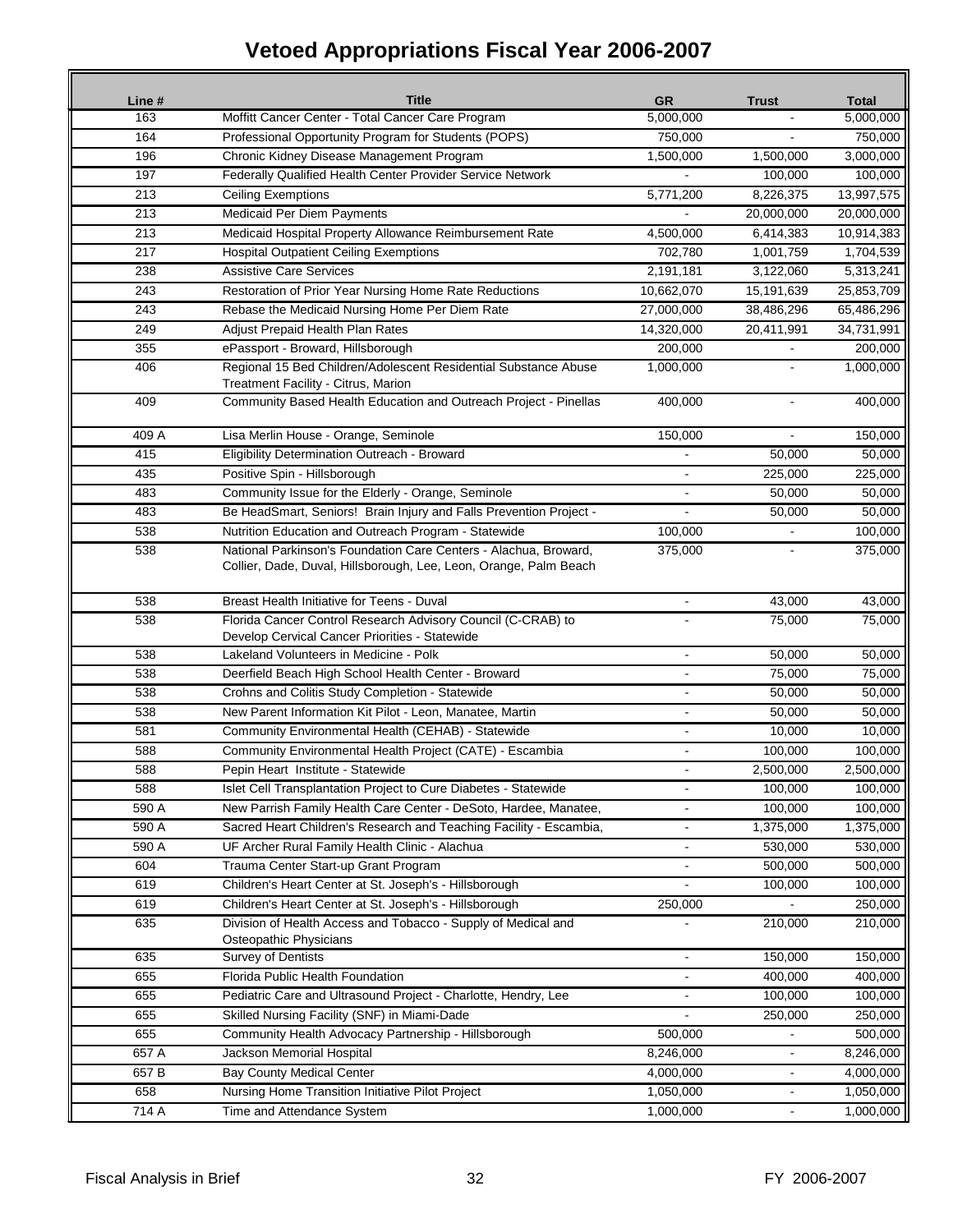| Line # | <b>Title</b>                                                         | <b>GR</b>           | <b>Trust</b>             | <b>Total</b> |
|--------|----------------------------------------------------------------------|---------------------|--------------------------|--------------|
| 715    | Radio Frequency Identification (RFID) Electronic Monitoring System   | 600,000             |                          | 600,000      |
|        |                                                                      |                     |                          |              |
| 720 A  | Major Repairs, Renovations and Improvements to Major Institutions    | 230,000             |                          | 230,000      |
| 821 A  | Jail Diversion Pilot Project (GAP)                                   | 250,000             |                          | 250,000      |
| 821 A  | Women Helping Women Jail Project                                     | 150,000             |                          | 150,000      |
| 821 A  | Project Reconnect/The Habitual Misdemeanor Offender Program          | 75,000              | $\overline{a}$           | 75,000       |
| 824    | Treatment Services for Chronic Misdemeanor Offenders with Mental     | 400,000             |                          | 400,000      |
|        | Illness and/or Substance Abuse                                       |                     |                          |              |
| 824    | Alternatives to Incarceration (ATI) Program                          | 200,000             |                          | 200,000      |
| 824    | African American Center of Excellence                                | 351,714             | $\blacksquare$           | 351,714      |
| 857 A  | Jobs for Florida Department of Corrections Vo-Tech Trainees (Pilot   | 25,000              |                          | 25,000       |
| 868 A  | Personal Injury Protection Insurance Fraud Prosecution               | 300,000             |                          | 300,000      |
| 869 A  | <b>Animal Cruelty Pilot Project</b>                                  | 100,000             |                          | 100,000      |
| 871    | Manatee County Citizens' Review                                      | 75,000              | $\overline{a}$           | 75,000       |
| 871    | Miami-Dade Foster Care Review                                        | 400,000             |                          | 400,000      |
| 874 A  | <b>Contracted Services</b>                                           | $\overline{50,000}$ |                          | 50,000       |
| 1105   | Girls' Advocacy Project - G.A.P. Lee County                          | 50,000              |                          | 50,000       |
| 1105   | Automated Time and Attendance Project                                | 200,000             | $\overline{a}$           | 200,000      |
| 1105   | Juvenile Detention Center-Village Inn for Girls                      | 350,000             | $\blacksquare$           | 350,000      |
| 1115   | Outward Bound Alternative Transition Services Program                | 183,240             |                          | 183,240      |
| 1178   | The Youth Wellness Assistance Program                                | 50.000              | $\sim$                   | 50,000       |
| 1178   | Youth Crime Watch of Florida                                         | 100,000             | $\blacksquare$           | 100,000      |
| 1178   | Center for Advanced Learning                                         | 100,000             | $\blacksquare$           | 100,000      |
| 1178   | <b>New Horizons</b>                                                  | 50,000              | $\overline{\phantom{a}}$ | 50,000       |
| 1178   | <b>Tutorial Educational Recreation Program</b>                       | 150,000             |                          | 150,000      |
| 1178   | The Grove Adolescent Vocational Program                              | 225,000             | $\overline{a}$           | 225,000      |
| 1178   | Youth Crime Watch Here and Now                                       | 150,000             | $\blacksquare$           | 150,000      |
| 1178   | Culinary Education and Training for at Risk Youths (CETARY)          | 100,000             |                          | 100,000      |
| 1178   | Change the Culture                                                   | 300,000             | $\blacksquare$           | 300,000      |
| 1178   | Back to Basics: Ex-Offender Reentry Program                          | 80,000              |                          | 80,000       |
| 1178   | African-American Male Summit                                         | 75,000              |                          | 75,000       |
| 1178   | Statewide Gang Prevention Program                                    | 250,000             |                          | 250,000      |
| 1178   | Mental Health and Substance Abuse Program for Youth Under the        | 150,000             |                          | 150,000      |
| 1178   | <b>Girls Mentoring Program</b>                                       | 75,000              |                          | 75,000       |
| 1178   | Reconnecting Youth                                                   | 70,000              |                          | 70,000       |
| 1178   | <b>Family Referral Network</b>                                       | 100,000             |                          | 100,000      |
| 1178   | <b>Smart Moves</b>                                                   | 100,000             | $\blacksquare$           | 100,000      |
| 1178   | Youth Summer Jobs Program                                            | 75,000              | $\blacksquare$           | 75,000       |
| 1178   | Middle and High School Prevention Services                           | 100,000             | $\blacksquare$           | 100,000      |
| 1178   | Minority Female Delinquency Prevention Program                       | 50,000              | $\blacksquare$           | 50,000       |
| 1178   | Youth Enhancement Skills (YES)                                       | 600,000             | L,                       | 600,000      |
| 1178   | <b>Community Youth Center</b>                                        | 100,000             | $\blacksquare$           | 100,000      |
| 1178   | Jesca Floyd Youth Internship Program                                 | 200,000             | $\Box$                   | 200,000      |
| 1178   | Jesca Young Girls 2 Young Ladies Program                             | 200,000             | $\blacksquare$           | 200,000      |
| 1178   | Juvenile Workforce Development Initiative                            | 500,000             |                          | 500,000      |
| 1178   | Hands Program                                                        | 400,000             |                          | 400,000      |
| 1178   | South Miami Panthers and its Partner, the City of South Miami        | 200,000             | $\blacksquare$           | 200,000      |
| 1239   | A Child is Missing Program - Broward (Recurring)                     | 200,000             |                          | 200,000      |
| 1239   | Automated External Defibrillator (AED) to Pasco Juvenile Detention   | 100,000             |                          | 100,000      |
|        | Center                                                               |                     |                          |              |
| 1239   | St. Cloud Regional Firearms Training Facility - Osceola              | 150,000             | $\blacksquare$           | 150,000      |
| 1239   | Mobile Police Vehicle Technology - City of Fort Lauderdale - Broward | 100,000             | $\mathbf{r}$             | 100,000      |
|        |                                                                      |                     |                          |              |
| 1239   | City of Coral Springs Project Lifesaver - Broward                    | 14,999              | $\blacksquare$           | 14,999       |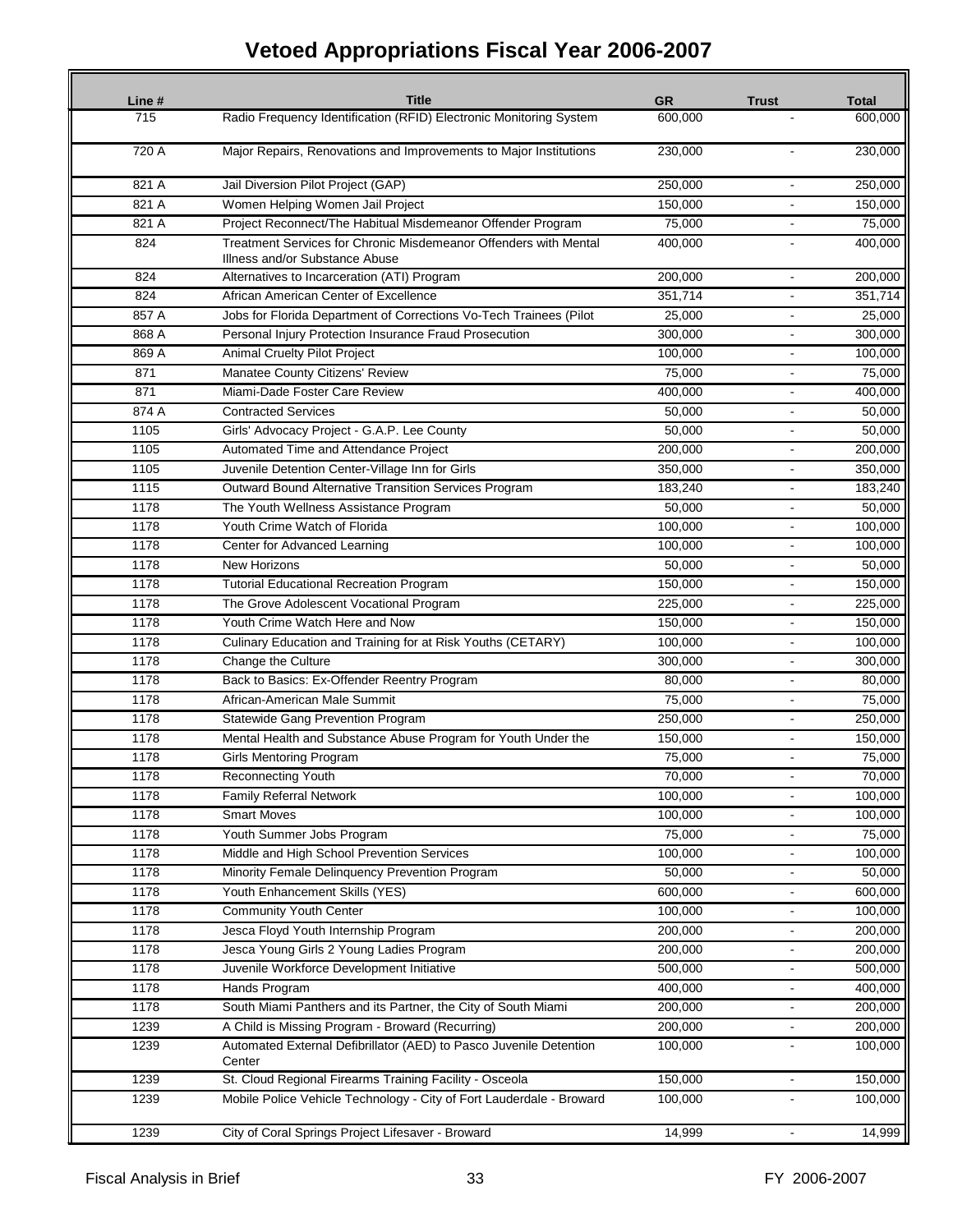| Line # | <b>Title</b>                                                                                                      | <b>GR</b>      | <b>Trust</b>   | <b>Total</b>        |
|--------|-------------------------------------------------------------------------------------------------------------------|----------------|----------------|---------------------|
| 1239   | Radio Communication Equipment City of Hialeah - Miami-Dade                                                        | 25,000         |                | 25,000              |
| 1239   | Automatic Vehicle Locators - City of Hialeah - Miami-Dade                                                         | 50,000         | $\blacksquare$ | 50,000              |
| 1239   | Criminal Signal Information Locator System - City of Hialeah - Miami-<br>Dade                                     | 50,000         |                | 50,000              |
| 1239   | Mobile Data Terminal Project - City of Hialeah - Miami-Dade                                                       | 50,000         |                | 50,000              |
| 1239   | XPS 5000 Radio Project - City of Hialeah - Miami-Dade                                                             | 50,000         | $\blacksquare$ | 50,000              |
| 1239   | National Incident Management System Compliance Training - Miami-<br>Dade                                          | 65,200         |                | 65,200              |
| 1239   | Police Dept. Crime Scene Investigations Bureau - Miami-Dade                                                       | 875,000        |                | 875,000             |
| 1239   | City of North Bay Village Docking Facility - Miami-Dade                                                           | 50,000         |                | 50.000              |
| 1324   | Women in Need Network in Marion County                                                                            | 150,000        | $\blacksquare$ | 150,000             |
| 1338   | Raise Public Awareness of the Move Over Act                                                                       | 500,000        |                | 500,000             |
| 1338   | Increase Awareness of Citizens' Rights Against Improprieties by<br><b>Wrecker Service Companies</b>               | 500,000        |                | 500,000             |
| 1375 A | Nitrate Research and Remediation                                                                                  | $\mathbf{r}$   | 930,000        | 930,000             |
| 1382 A | Acquisition of Motor Vehicles                                                                                     | 206,411        |                | 206,411             |
| 1435 A | Acquisition of Motor Vehicles                                                                                     | 48,762         |                | 48,762              |
| 1454   | Mosquito Control in Miami-Dade County                                                                             |                | 550.000        | 550,000             |
| 1456   | Acquisition of Motor Vehicles                                                                                     | 156,720        | 1,477,980      | 1,634,700           |
| 1487   | Acquisition of Motor Vehicles                                                                                     | 297,654        | 89,242         | 386,896             |
| 1490 B | <b>Agricultural Products Marketing</b>                                                                            | 50,000         |                | 50,000              |
| 1498 A | Florida Horse Park and Agricultural Center                                                                        | 2,000,000      | $\blacksquare$ | 2,000,000           |
| 1499 A | State Farmers' Market - DMS Mgd                                                                                   | 2,320,000      | $\blacksquare$ | 2,320,000           |
| 1499 C | Florida FFA Foundation Leadership Training Education Center<br><b>Facilities</b>                                  | 500,000        |                | 500,000             |
| 1499 C | Marion County Agriculture and Civic Center Master Plan                                                            | 250,000        |                | 250,000             |
| 1499 C | South Florida Fair Agriplex - Small Animal Shelter (Palm Beach<br>County)                                         | 300,000        |                | 300,000             |
| 1499 C | <b>Walton County Fair</b>                                                                                         | 50,000         |                | $\overline{50,000}$ |
| 1503 B | Acquisition and Replacement of Boats, Motors, and Trailers                                                        | 207,600        | $\blacksquare$ | 207,600             |
| 1518 A | Agricultural Law Enforcement Interstate Ramp Renovations                                                          | 1,800,000      | $\blacksquare$ | 1,800,000           |
| 1535 A | <b>Tropical Soda Apple Control</b>                                                                                | 75,000         |                | 75,000              |
| 1537 A | Plant, Pest and Disease Monitoring and Control Program                                                            | $\mathbf{r}$   | 300,000        | 300,000             |
| 1566   | Committee for a Sustainable Emerald Coast                                                                         | 1,000,000      |                | 1,000,000           |
| 1579   | EOC Automation Project - City of Pompano Beach - Broward County                                                   | 50,000         |                | 50,000              |
| 1579   | Town of Davie Portable Generator - Broward County                                                                 | 50,000         | $\blacksquare$ | 50,000              |
| 1579   | West Miami Hurricane Shelter Provisions                                                                           | 50,000         | $\blacksquare$ | 50,000              |
| 1579   | Town of Southwest Ranches - SW Ranches Emergency Response<br>Vehicle - Broward County                             | 200,000        | $\blacksquare$ | 200,000             |
| 1579   | Volunteer Firefighter Safety Equipment - Hamilton County                                                          | 55,000         | $\blacksquare$ | 55,000              |
| 1579   | Education and Training of Emergency Care Providers - Emergency<br>Medicine Learning and Resource Center - Orlando | 500,000        |                | 500,000             |
| 1579   | Water Plant/Homeland Security - City of North Lauderdale                                                          | 200,000        |                | 200,000             |
| 1579   | Miami Springs Senior Center                                                                                       | 25,000         |                | 25,000              |
| 1589 A | JAFCO Emergency Hurricane Shelter for Developmentally Disabled<br>Children - City of Sunrise - Broward County     | 950,000        |                | 950,000             |
| 1589 A | Hurricane Damage Deductibles - The Grove Counseling Center -                                                      | 75,000         | $\blacksquare$ | 75,000              |
| 1589 A | Fire Department Storm Shutters and Generator - Nassau County                                                      | 47,500         |                | 47,500              |
| 1589 A | Arcadia Public Facilities Building - DeSoto County                                                                | 100,000        | $\blacksquare$ | 100,000             |
| 1589 A | Additional Funding for New Fire Station #8 - City of Hialeah                                                      | 200,000        |                | 200,000             |
| 1589A  | Hurricane Disaster Plan - Pinellas County                                                                         | 187,070        | $\blacksquare$ | 187,070             |
| 1589 A | Training Tower and Burn Building - Okaloosa County                                                                | 350,000        | $\blacksquare$ | 350,000             |
| 1589 A | Escambia County McDavid Community Center/Shelter                                                                  | 250,000        |                | 250,000             |
| 1589 A | City of Midway Fire Fighter Training Facility - Gadsden County                                                    | 400,000        |                | 400,000             |
| 1616 A | <b>Grants and Aid Retrofitting Fueling Stations</b>                                                               | $\blacksquare$ | 5,000,000      | 5,000,000           |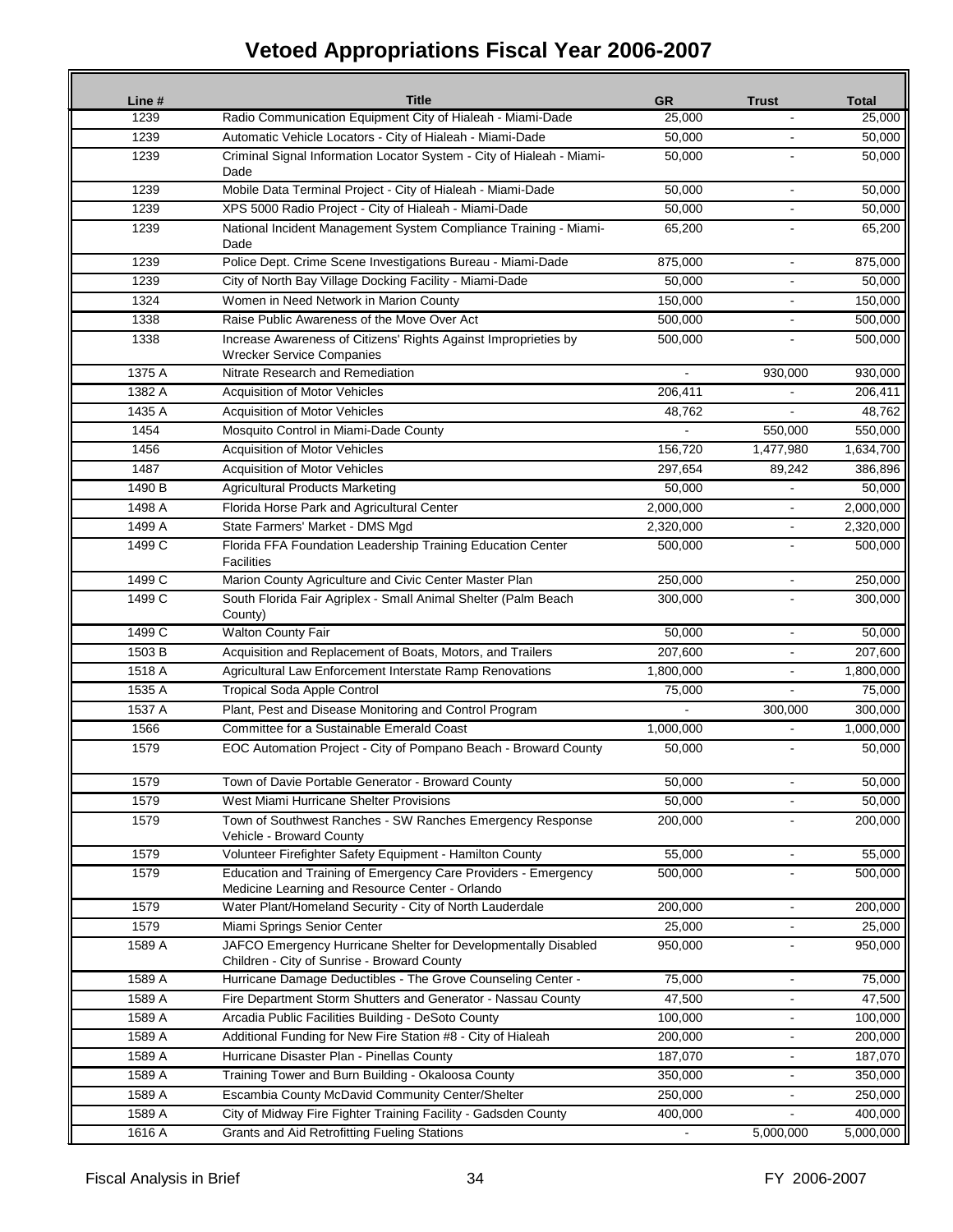| Line # | <b>Title</b>                                                                              | <b>GR</b>                | <b>Trust</b>         | <b>Total</b> |
|--------|-------------------------------------------------------------------------------------------|--------------------------|----------------------|--------------|
| 1632 A | By the River - Senior Housing Facility - Indian River County                              | 1,000,000                |                      | 1,000,000    |
| 1632 A | West Miami Community Center Renovations                                                   | 75,000                   | $\sim$               | 75,000       |
| 1632 A | Rebuilding Together Miami                                                                 | 200,000                  |                      | 200,000      |
| 1632 A | Northwest Federated Women's Club Renovation - Broward County                              | 100,000                  |                      | 100,000      |
| 1632 A | Medley Municipal Services Facility - Dade County                                          | 200,000                  |                      | 200,000      |
| 1650 A | Site Cleanup / Community Development                                                      |                          | 1,000,000            | 1,000,000    |
| 1806   | <b>Streamline Wetland Permitting</b>                                                      | 600,000                  |                      | 600,000      |
| 1821   | Baldwin Waterline and Valve Replacement                                                   |                          | 250,000              | 250,000      |
| 1821   | Beverly Beach Water System Improvements                                                   | ÷,                       | 250,000              | 250,000      |
| 1821   | Bob Sikes Water Reclamation Facility Expansion Project                                    | ä,                       | 800,000              | 800,000      |
| 1821   | Boca Raton Intracoastal Parallel Force Main                                               |                          | 660,000              | 660,000      |
| 1821   | Brooksville Water System Improvement Project                                              |                          | 900,000              | 900,000      |
| 1821   | Campbellton Water Well and System Upgrade                                                 | ÷.                       | 100,000              | 100,000      |
| 1821   | Cocoa Beach-Reclaimed Water Distribution Control Valves                                   | $\blacksquare$           | 117,500              | 117,500      |
| 1821   | Coral Gables Capacity Upgrade to North Gables Stormwater Pump<br>Station                  |                          | 125,000              | 125,000      |
| 1821   | Coral Springs Public Works - Wastewater Infiltration and Inflow<br>Reduction              | ÷                        | 100,000              | 100,000      |
| 1821   | Crestview - Sewer Plant Land Acquisition                                                  |                          | 500,000              | 500,000      |
| 1821   | Cutler Bay Stormwater Master Plan                                                         |                          | 250,000              | 250,000      |
| 1821   | Dania Beach Water Line Looping                                                            | ÷                        | 500,000              | 500,000      |
| 1821   | Daytona 4MGD Pipeline to Reclaimed Water Reservoir and Recharge<br>Basin                  |                          | 100,000              | 100,000      |
| 1821   | Daytona Beach Concrete Sewer Line Replacement                                             |                          | 750,000              | 750,000      |
| 1821   | Daytona LPGA/ISB Sewage Lift Station                                                      |                          | $\overline{500,000}$ | 500,000      |
| 1821   | Daytona Reclaimed Water System                                                            |                          | 1,000,000            | 1,000,000    |
| 1821   | Delray Beach-Reclaimed Water Transmission System Areas 2 and 3                            |                          | 500,000              | 500,000      |
| 1821   | Delray Beach-State Road A-1-A Water Main Replacement                                      | ä,                       | 513,750              | 513,750      |
| 1821   | Florida City Water System Repair                                                          | ä,                       | 1,500,000            | 1,500,000    |
| 1821   | Ft. Lauderdale On-site Sodium Hypochlorite Generation                                     |                          | 1,000,000            | 1,000,000    |
| 1821   | Ft. Walton Beach Reuse Water System Expansion                                             | ä,                       | 221,360              | 221,360      |
| 1821   | Ft. Walton Beach-Storm Drainage Improvement Program                                       |                          | 110.000              | 110,000      |
| 1821   | Gainesville-Extension of Potable Water to Low Income Residents                            |                          | 100,000              | 100,000      |
| 1821   | Glen St. Mary Water Main Extension                                                        |                          | 600,000              | 600,000      |
| 1821   | Havana Loop Connection-North Water Main                                                   |                          | 17,500               | 17,500       |
| 1821   | Hendry County Regional Water Treatment Facility                                           | ä,                       | 500,000              | 500,000      |
| 1821   | Homestead Treatment Plants and Pump Stations                                              | $\blacksquare$           | 200,000              | 200,000      |
| 1821   | Horseshoe Beach Water System Improvements                                                 |                          | 500,000              | 500,000      |
| 1821   | Indian River County Environmental Impacts of Desalinization Effluents                     |                          | 400,000              | 400,000      |
| 1821   | Key Biscayne Sanitary Sewer Project                                                       | $\blacksquare$           | 1,000,000            | 1,000,000    |
| 1821   | L-40 Berm Extension-Palm Beach Co                                                         | ÷,                       | 650,000              | 650,000      |
| 1821   | Leon County-Thomas P. Smith Water Reclamation Facility Effluent<br>Improvement Initiative |                          | 600,000              | 600,000      |
| 1821   | Marion County Oak Run Regional Reclaimed Water Project                                    | $\blacksquare$           | 500,000              | 500,000      |
| 1821   | Marion County Summerglen Reclaimed Water Program                                          | -                        | 500,000              | 500,000      |
| 1821   | Miami Springs Potable Water Line Repairs                                                  | $\blacksquare$           | 500,000              | 500,000      |
| 1821   | Miami Springs Sanitary Sewer Line Repairs                                                 | $\blacksquare$           | 1,000,000            | 1,000,000    |
| 1821   | Miami Springs Stormwater Utility Improvements                                             | $\overline{\phantom{0}}$ | 500,000              | 500,000      |
| 1821   | North Bay Village Rehabilitation of North Bay Island Stormwater                           | ä,                       | 122,500              | 122,500      |
| 1821   | North Miami Emergency Generators                                                          | ÷                        | 700,000              | 700,000      |
| 1821   | <b>Oldsmar Municipal Water Supply</b>                                                     | $\blacksquare$           | 2,000,000            | 2,000,000    |
| 1821   | Opa-locka Potable Drinking Water Booster Station Upgrade                                  | $\blacksquare$           | 600,000              | 600,000      |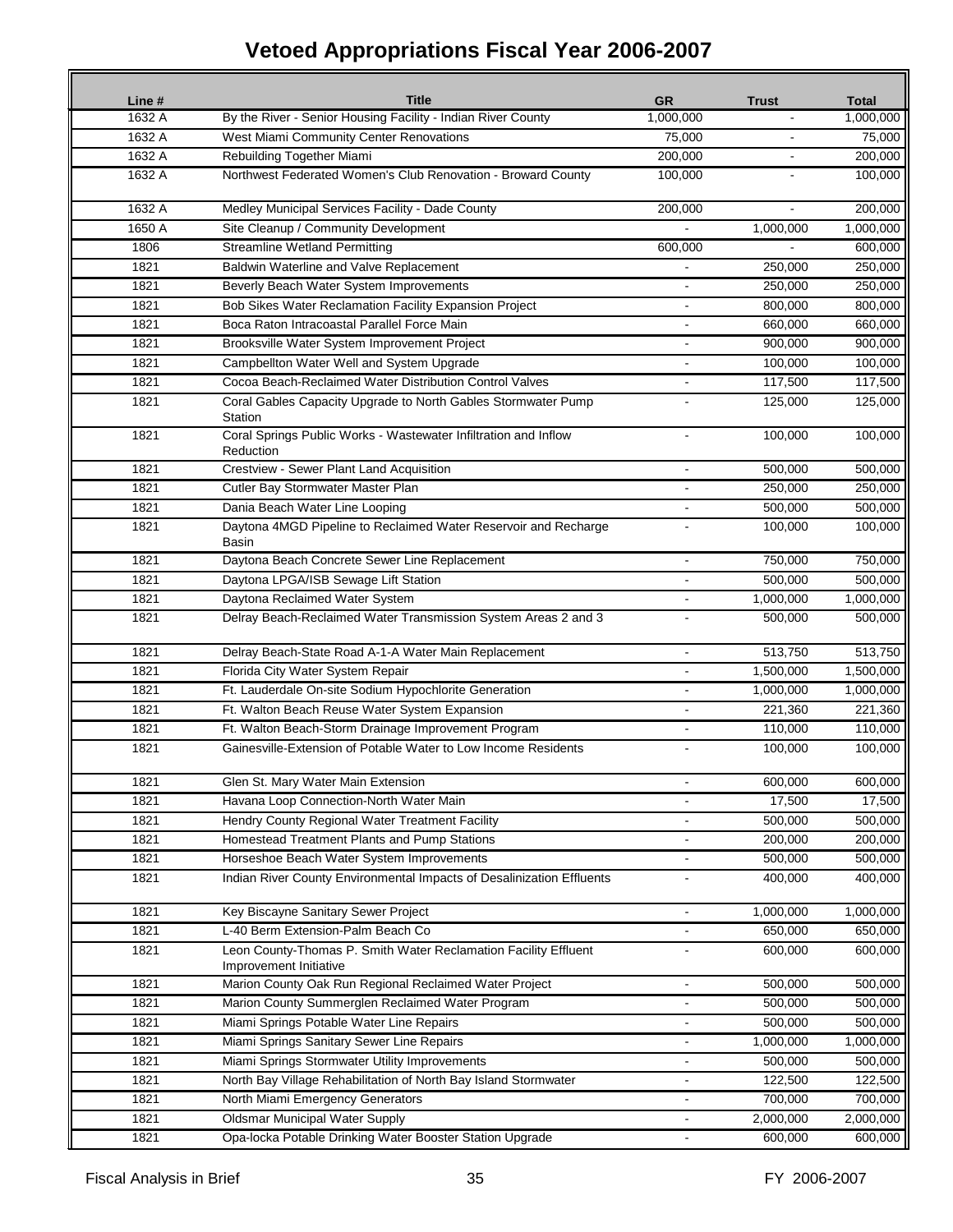| 200,000<br>200,000<br>1821<br>Orlando-Grant St. Drainage Improvements<br>1821<br>Palatka Water Treatment Plant<br>100,000<br>100,000<br>1821<br>Pine Island Sewer Transmission Project<br>82,500<br>82,500<br>Plantation Sewage Lift Station Emergency Power Transfer<br>200,000<br>1821<br>200,000<br>Connections<br>1821<br>Pompano Beach Canal Dredging<br>100,000<br>100,000<br>1821<br>Riviera Beach-Lift Stations Improvements<br>500,000<br>500,000<br>100,000<br>1821<br>Rosedale Water Assn. Improvements<br>100,000<br>Santa Rosa County Stormwater Master Plan<br>850,000<br>1821<br>850,000<br>ä,<br>1821<br>Seminole County-Regional Alternative Water Supply Program<br>600,000<br>600,000<br>South Miami Potable Drinking Water Extension<br>127,500<br>1821<br>127,500<br>Suwannee Water Distribution<br>1821<br>400,000<br>400,000<br>$\blacksquare$<br>Virginia Gardens-NW 40 St. Sidewalk/Curbing Drainage Improvement<br>120,000<br>1821<br>120,000<br>1821<br>Wakulla Springs Aquifer Protection Project<br>250,000<br>250,000<br>1821<br>West Bay Seagrass Evaluation/Restoration Project<br>1,000,000<br>1,000,000<br>1821<br>West Miami Potable Water System Infrastructure Assessment<br>250,000<br>250,000<br>÷<br>1821<br>West Palm Beach-Drinking Water Algae Control Project<br>500,000<br>500,000<br>÷<br>1821<br>Worth Local Pump Station Improvements<br>500,000<br>500,000<br>Caloosahatchee-St. Lucie Rivers Advisory Council<br>75,000<br>1825<br>75,000<br>1847<br><b>Conduct Contamination Assessments at Ports and Airports</b><br>7,000,000<br>7,000,000<br>1850<br><b>Brownfield Redevelopment</b><br>100,000<br>100,000<br>1857 A<br><b>Retrofit of Generators</b><br>5,000,000<br>5,000,000<br>1857 A<br>Pilot Project Clean Up for Front Porch Florida Initiative<br>1,000,000<br>1,000,000<br>Florida Green Procurement Initiative<br>1,500,000<br>1868<br>1,500,000<br>ä,<br>1868<br>Treasure Coast Regional Biosolids Management Facility<br>5,000,000<br>5,000,000<br>ä,<br>Solid Waste Collection Unit - City of Coleman<br>1868<br>100,000<br>100,000<br>Southern Waste Information Exchange Agriculture Film Collection Pilot<br>250,000<br>1868<br>250,000<br>Trailhead Implementation for the Lake Okeechobee Scenic Trail<br>500,000<br>1881<br>500,000<br>1885 A<br>Lake Jackson Bike Path - Walton County<br>350,000<br>350,000<br>1885 l<br>Baker County Swimming Pool Project<br>200,000<br>200,000<br>18851<br><b>Baldwin-Park Upgrades</b><br>100,000<br>100,000<br>Baldwin-Skateboard Park<br>18851<br>100,000<br>100,000<br>18851<br><b>Bristol-Veterans' Memorial Park</b><br>200,000<br>200,000<br>18851<br>Carrabelle Park Phase II<br>200,000<br>200,000<br>1885 I<br>Cross Florida Greenways Trail-Seminole County/Winter Springs<br>500,000<br>500,000   <br>Connection<br>250,000<br>1885 l<br>Dade-Harris Field Improvements<br>250,000<br>L.<br>18851<br>Dixie Co.-Joe H. Anderson, Sr. Park<br>200,000<br>200,000<br>Ft. Lauderdale Aquatic Complex-Feasibility Study<br>18851<br>250,000<br>250,000<br>18851<br>Ft. Lauderdale-Development of Ann Herman Park<br>50,000<br>50,000<br>400,000<br>18851<br>Ft. Lauderdale-Redevelopment of Lincoln Park<br>400,000<br>$\overline{\phantom{0}}$<br>1885 l<br>350,000<br>Ft. Lauderdale-Osswald Park Recreation Amenity Improvements<br>350,000<br>$\blacksquare$<br>1885 l<br>111,525<br>111,525<br>Ft. Walton Beach-Liza Jackson Park Improvements<br>$\blacksquare$<br>18851<br>Hialeah Gardens Water Park<br>200,000<br>200,000<br>$\overline{\phantom{0}}$<br>100,000<br>18851<br>Hickory-Hickory Park Recreation Facilities<br>100,000<br>÷,<br>18851<br>Miami Lakes--NW 107th Linear Park<br>50,000<br>50,000<br>$\blacksquare$<br>18851<br>250,000<br>Milton Swimming Pool<br>250,000<br>ä,<br>North Miami Athletic Stadium Renovation<br>500,000<br>18851<br>500,000<br>÷,<br>18851<br>Oakland Park-SWIM Central Special Needs Certification<br>150,000<br>150,000<br>÷,<br>1885  <br>Palmetto Bay-Boundless Playground<br>250,000<br>250,000<br>÷,<br>18851<br>Pinellas County Blueway Saltwater Paddling Trail<br>150,000<br>150,000<br>Pinellas-Wall Springs Coast Addition III<br>435,900<br>18851<br>435,900<br>500,000<br>18851<br>500,000 | Line # | <b>Title</b>                              | <b>GR</b> | <b>Trust</b> | <b>Total</b> |
|-------------------------------------------------------------------------------------------------------------------------------------------------------------------------------------------------------------------------------------------------------------------------------------------------------------------------------------------------------------------------------------------------------------------------------------------------------------------------------------------------------------------------------------------------------------------------------------------------------------------------------------------------------------------------------------------------------------------------------------------------------------------------------------------------------------------------------------------------------------------------------------------------------------------------------------------------------------------------------------------------------------------------------------------------------------------------------------------------------------------------------------------------------------------------------------------------------------------------------------------------------------------------------------------------------------------------------------------------------------------------------------------------------------------------------------------------------------------------------------------------------------------------------------------------------------------------------------------------------------------------------------------------------------------------------------------------------------------------------------------------------------------------------------------------------------------------------------------------------------------------------------------------------------------------------------------------------------------------------------------------------------------------------------------------------------------------------------------------------------------------------------------------------------------------------------------------------------------------------------------------------------------------------------------------------------------------------------------------------------------------------------------------------------------------------------------------------------------------------------------------------------------------------------------------------------------------------------------------------------------------------------------------------------------------------------------------------------------------------------------------------------------------------------------------------------------------------------------------------------------------------------------------------------------------------------------------------------------------------------------------------------------------------------------------------------------------------------------------------------------------------------------------------------------------------------------------------------------------------------------------------------------------------------------------------------------------------------------------------------------------------------------------------------------------------------------------------------------------------------------------------------------------------------------------------------------------------------------------------------------------------------------------------------------------------------------------------------------------------------------------------------------------------------------------------------------------------------------------------------------------------------------------------------------------------------------------------------------------------------------------------------------------------------------------------------------------------------------------------------------------------------------------------------------------------------------------------------------------------------------------------------------------------|--------|-------------------------------------------|-----------|--------------|--------------|
|                                                                                                                                                                                                                                                                                                                                                                                                                                                                                                                                                                                                                                                                                                                                                                                                                                                                                                                                                                                                                                                                                                                                                                                                                                                                                                                                                                                                                                                                                                                                                                                                                                                                                                                                                                                                                                                                                                                                                                                                                                                                                                                                                                                                                                                                                                                                                                                                                                                                                                                                                                                                                                                                                                                                                                                                                                                                                                                                                                                                                                                                                                                                                                                                                                                                                                                                                                                                                                                                                                                                                                                                                                                                                                                                                                                                                                                                                                                                                                                                                                                                                                                                                                                                                                                                               |        |                                           |           |              |              |
|                                                                                                                                                                                                                                                                                                                                                                                                                                                                                                                                                                                                                                                                                                                                                                                                                                                                                                                                                                                                                                                                                                                                                                                                                                                                                                                                                                                                                                                                                                                                                                                                                                                                                                                                                                                                                                                                                                                                                                                                                                                                                                                                                                                                                                                                                                                                                                                                                                                                                                                                                                                                                                                                                                                                                                                                                                                                                                                                                                                                                                                                                                                                                                                                                                                                                                                                                                                                                                                                                                                                                                                                                                                                                                                                                                                                                                                                                                                                                                                                                                                                                                                                                                                                                                                                               |        |                                           |           |              |              |
|                                                                                                                                                                                                                                                                                                                                                                                                                                                                                                                                                                                                                                                                                                                                                                                                                                                                                                                                                                                                                                                                                                                                                                                                                                                                                                                                                                                                                                                                                                                                                                                                                                                                                                                                                                                                                                                                                                                                                                                                                                                                                                                                                                                                                                                                                                                                                                                                                                                                                                                                                                                                                                                                                                                                                                                                                                                                                                                                                                                                                                                                                                                                                                                                                                                                                                                                                                                                                                                                                                                                                                                                                                                                                                                                                                                                                                                                                                                                                                                                                                                                                                                                                                                                                                                                               |        |                                           |           |              |              |
|                                                                                                                                                                                                                                                                                                                                                                                                                                                                                                                                                                                                                                                                                                                                                                                                                                                                                                                                                                                                                                                                                                                                                                                                                                                                                                                                                                                                                                                                                                                                                                                                                                                                                                                                                                                                                                                                                                                                                                                                                                                                                                                                                                                                                                                                                                                                                                                                                                                                                                                                                                                                                                                                                                                                                                                                                                                                                                                                                                                                                                                                                                                                                                                                                                                                                                                                                                                                                                                                                                                                                                                                                                                                                                                                                                                                                                                                                                                                                                                                                                                                                                                                                                                                                                                                               |        |                                           |           |              |              |
|                                                                                                                                                                                                                                                                                                                                                                                                                                                                                                                                                                                                                                                                                                                                                                                                                                                                                                                                                                                                                                                                                                                                                                                                                                                                                                                                                                                                                                                                                                                                                                                                                                                                                                                                                                                                                                                                                                                                                                                                                                                                                                                                                                                                                                                                                                                                                                                                                                                                                                                                                                                                                                                                                                                                                                                                                                                                                                                                                                                                                                                                                                                                                                                                                                                                                                                                                                                                                                                                                                                                                                                                                                                                                                                                                                                                                                                                                                                                                                                                                                                                                                                                                                                                                                                                               |        |                                           |           |              |              |
|                                                                                                                                                                                                                                                                                                                                                                                                                                                                                                                                                                                                                                                                                                                                                                                                                                                                                                                                                                                                                                                                                                                                                                                                                                                                                                                                                                                                                                                                                                                                                                                                                                                                                                                                                                                                                                                                                                                                                                                                                                                                                                                                                                                                                                                                                                                                                                                                                                                                                                                                                                                                                                                                                                                                                                                                                                                                                                                                                                                                                                                                                                                                                                                                                                                                                                                                                                                                                                                                                                                                                                                                                                                                                                                                                                                                                                                                                                                                                                                                                                                                                                                                                                                                                                                                               |        |                                           |           |              |              |
|                                                                                                                                                                                                                                                                                                                                                                                                                                                                                                                                                                                                                                                                                                                                                                                                                                                                                                                                                                                                                                                                                                                                                                                                                                                                                                                                                                                                                                                                                                                                                                                                                                                                                                                                                                                                                                                                                                                                                                                                                                                                                                                                                                                                                                                                                                                                                                                                                                                                                                                                                                                                                                                                                                                                                                                                                                                                                                                                                                                                                                                                                                                                                                                                                                                                                                                                                                                                                                                                                                                                                                                                                                                                                                                                                                                                                                                                                                                                                                                                                                                                                                                                                                                                                                                                               |        |                                           |           |              |              |
|                                                                                                                                                                                                                                                                                                                                                                                                                                                                                                                                                                                                                                                                                                                                                                                                                                                                                                                                                                                                                                                                                                                                                                                                                                                                                                                                                                                                                                                                                                                                                                                                                                                                                                                                                                                                                                                                                                                                                                                                                                                                                                                                                                                                                                                                                                                                                                                                                                                                                                                                                                                                                                                                                                                                                                                                                                                                                                                                                                                                                                                                                                                                                                                                                                                                                                                                                                                                                                                                                                                                                                                                                                                                                                                                                                                                                                                                                                                                                                                                                                                                                                                                                                                                                                                                               |        |                                           |           |              |              |
|                                                                                                                                                                                                                                                                                                                                                                                                                                                                                                                                                                                                                                                                                                                                                                                                                                                                                                                                                                                                                                                                                                                                                                                                                                                                                                                                                                                                                                                                                                                                                                                                                                                                                                                                                                                                                                                                                                                                                                                                                                                                                                                                                                                                                                                                                                                                                                                                                                                                                                                                                                                                                                                                                                                                                                                                                                                                                                                                                                                                                                                                                                                                                                                                                                                                                                                                                                                                                                                                                                                                                                                                                                                                                                                                                                                                                                                                                                                                                                                                                                                                                                                                                                                                                                                                               |        |                                           |           |              |              |
|                                                                                                                                                                                                                                                                                                                                                                                                                                                                                                                                                                                                                                                                                                                                                                                                                                                                                                                                                                                                                                                                                                                                                                                                                                                                                                                                                                                                                                                                                                                                                                                                                                                                                                                                                                                                                                                                                                                                                                                                                                                                                                                                                                                                                                                                                                                                                                                                                                                                                                                                                                                                                                                                                                                                                                                                                                                                                                                                                                                                                                                                                                                                                                                                                                                                                                                                                                                                                                                                                                                                                                                                                                                                                                                                                                                                                                                                                                                                                                                                                                                                                                                                                                                                                                                                               |        |                                           |           |              |              |
|                                                                                                                                                                                                                                                                                                                                                                                                                                                                                                                                                                                                                                                                                                                                                                                                                                                                                                                                                                                                                                                                                                                                                                                                                                                                                                                                                                                                                                                                                                                                                                                                                                                                                                                                                                                                                                                                                                                                                                                                                                                                                                                                                                                                                                                                                                                                                                                                                                                                                                                                                                                                                                                                                                                                                                                                                                                                                                                                                                                                                                                                                                                                                                                                                                                                                                                                                                                                                                                                                                                                                                                                                                                                                                                                                                                                                                                                                                                                                                                                                                                                                                                                                                                                                                                                               |        |                                           |           |              |              |
|                                                                                                                                                                                                                                                                                                                                                                                                                                                                                                                                                                                                                                                                                                                                                                                                                                                                                                                                                                                                                                                                                                                                                                                                                                                                                                                                                                                                                                                                                                                                                                                                                                                                                                                                                                                                                                                                                                                                                                                                                                                                                                                                                                                                                                                                                                                                                                                                                                                                                                                                                                                                                                                                                                                                                                                                                                                                                                                                                                                                                                                                                                                                                                                                                                                                                                                                                                                                                                                                                                                                                                                                                                                                                                                                                                                                                                                                                                                                                                                                                                                                                                                                                                                                                                                                               |        |                                           |           |              |              |
|                                                                                                                                                                                                                                                                                                                                                                                                                                                                                                                                                                                                                                                                                                                                                                                                                                                                                                                                                                                                                                                                                                                                                                                                                                                                                                                                                                                                                                                                                                                                                                                                                                                                                                                                                                                                                                                                                                                                                                                                                                                                                                                                                                                                                                                                                                                                                                                                                                                                                                                                                                                                                                                                                                                                                                                                                                                                                                                                                                                                                                                                                                                                                                                                                                                                                                                                                                                                                                                                                                                                                                                                                                                                                                                                                                                                                                                                                                                                                                                                                                                                                                                                                                                                                                                                               |        |                                           |           |              |              |
|                                                                                                                                                                                                                                                                                                                                                                                                                                                                                                                                                                                                                                                                                                                                                                                                                                                                                                                                                                                                                                                                                                                                                                                                                                                                                                                                                                                                                                                                                                                                                                                                                                                                                                                                                                                                                                                                                                                                                                                                                                                                                                                                                                                                                                                                                                                                                                                                                                                                                                                                                                                                                                                                                                                                                                                                                                                                                                                                                                                                                                                                                                                                                                                                                                                                                                                                                                                                                                                                                                                                                                                                                                                                                                                                                                                                                                                                                                                                                                                                                                                                                                                                                                                                                                                                               |        |                                           |           |              |              |
|                                                                                                                                                                                                                                                                                                                                                                                                                                                                                                                                                                                                                                                                                                                                                                                                                                                                                                                                                                                                                                                                                                                                                                                                                                                                                                                                                                                                                                                                                                                                                                                                                                                                                                                                                                                                                                                                                                                                                                                                                                                                                                                                                                                                                                                                                                                                                                                                                                                                                                                                                                                                                                                                                                                                                                                                                                                                                                                                                                                                                                                                                                                                                                                                                                                                                                                                                                                                                                                                                                                                                                                                                                                                                                                                                                                                                                                                                                                                                                                                                                                                                                                                                                                                                                                                               |        |                                           |           |              |              |
|                                                                                                                                                                                                                                                                                                                                                                                                                                                                                                                                                                                                                                                                                                                                                                                                                                                                                                                                                                                                                                                                                                                                                                                                                                                                                                                                                                                                                                                                                                                                                                                                                                                                                                                                                                                                                                                                                                                                                                                                                                                                                                                                                                                                                                                                                                                                                                                                                                                                                                                                                                                                                                                                                                                                                                                                                                                                                                                                                                                                                                                                                                                                                                                                                                                                                                                                                                                                                                                                                                                                                                                                                                                                                                                                                                                                                                                                                                                                                                                                                                                                                                                                                                                                                                                                               |        |                                           |           |              |              |
|                                                                                                                                                                                                                                                                                                                                                                                                                                                                                                                                                                                                                                                                                                                                                                                                                                                                                                                                                                                                                                                                                                                                                                                                                                                                                                                                                                                                                                                                                                                                                                                                                                                                                                                                                                                                                                                                                                                                                                                                                                                                                                                                                                                                                                                                                                                                                                                                                                                                                                                                                                                                                                                                                                                                                                                                                                                                                                                                                                                                                                                                                                                                                                                                                                                                                                                                                                                                                                                                                                                                                                                                                                                                                                                                                                                                                                                                                                                                                                                                                                                                                                                                                                                                                                                                               |        |                                           |           |              |              |
|                                                                                                                                                                                                                                                                                                                                                                                                                                                                                                                                                                                                                                                                                                                                                                                                                                                                                                                                                                                                                                                                                                                                                                                                                                                                                                                                                                                                                                                                                                                                                                                                                                                                                                                                                                                                                                                                                                                                                                                                                                                                                                                                                                                                                                                                                                                                                                                                                                                                                                                                                                                                                                                                                                                                                                                                                                                                                                                                                                                                                                                                                                                                                                                                                                                                                                                                                                                                                                                                                                                                                                                                                                                                                                                                                                                                                                                                                                                                                                                                                                                                                                                                                                                                                                                                               |        |                                           |           |              |              |
|                                                                                                                                                                                                                                                                                                                                                                                                                                                                                                                                                                                                                                                                                                                                                                                                                                                                                                                                                                                                                                                                                                                                                                                                                                                                                                                                                                                                                                                                                                                                                                                                                                                                                                                                                                                                                                                                                                                                                                                                                                                                                                                                                                                                                                                                                                                                                                                                                                                                                                                                                                                                                                                                                                                                                                                                                                                                                                                                                                                                                                                                                                                                                                                                                                                                                                                                                                                                                                                                                                                                                                                                                                                                                                                                                                                                                                                                                                                                                                                                                                                                                                                                                                                                                                                                               |        |                                           |           |              |              |
|                                                                                                                                                                                                                                                                                                                                                                                                                                                                                                                                                                                                                                                                                                                                                                                                                                                                                                                                                                                                                                                                                                                                                                                                                                                                                                                                                                                                                                                                                                                                                                                                                                                                                                                                                                                                                                                                                                                                                                                                                                                                                                                                                                                                                                                                                                                                                                                                                                                                                                                                                                                                                                                                                                                                                                                                                                                                                                                                                                                                                                                                                                                                                                                                                                                                                                                                                                                                                                                                                                                                                                                                                                                                                                                                                                                                                                                                                                                                                                                                                                                                                                                                                                                                                                                                               |        |                                           |           |              |              |
|                                                                                                                                                                                                                                                                                                                                                                                                                                                                                                                                                                                                                                                                                                                                                                                                                                                                                                                                                                                                                                                                                                                                                                                                                                                                                                                                                                                                                                                                                                                                                                                                                                                                                                                                                                                                                                                                                                                                                                                                                                                                                                                                                                                                                                                                                                                                                                                                                                                                                                                                                                                                                                                                                                                                                                                                                                                                                                                                                                                                                                                                                                                                                                                                                                                                                                                                                                                                                                                                                                                                                                                                                                                                                                                                                                                                                                                                                                                                                                                                                                                                                                                                                                                                                                                                               |        |                                           |           |              |              |
|                                                                                                                                                                                                                                                                                                                                                                                                                                                                                                                                                                                                                                                                                                                                                                                                                                                                                                                                                                                                                                                                                                                                                                                                                                                                                                                                                                                                                                                                                                                                                                                                                                                                                                                                                                                                                                                                                                                                                                                                                                                                                                                                                                                                                                                                                                                                                                                                                                                                                                                                                                                                                                                                                                                                                                                                                                                                                                                                                                                                                                                                                                                                                                                                                                                                                                                                                                                                                                                                                                                                                                                                                                                                                                                                                                                                                                                                                                                                                                                                                                                                                                                                                                                                                                                                               |        |                                           |           |              |              |
|                                                                                                                                                                                                                                                                                                                                                                                                                                                                                                                                                                                                                                                                                                                                                                                                                                                                                                                                                                                                                                                                                                                                                                                                                                                                                                                                                                                                                                                                                                                                                                                                                                                                                                                                                                                                                                                                                                                                                                                                                                                                                                                                                                                                                                                                                                                                                                                                                                                                                                                                                                                                                                                                                                                                                                                                                                                                                                                                                                                                                                                                                                                                                                                                                                                                                                                                                                                                                                                                                                                                                                                                                                                                                                                                                                                                                                                                                                                                                                                                                                                                                                                                                                                                                                                                               |        |                                           |           |              |              |
|                                                                                                                                                                                                                                                                                                                                                                                                                                                                                                                                                                                                                                                                                                                                                                                                                                                                                                                                                                                                                                                                                                                                                                                                                                                                                                                                                                                                                                                                                                                                                                                                                                                                                                                                                                                                                                                                                                                                                                                                                                                                                                                                                                                                                                                                                                                                                                                                                                                                                                                                                                                                                                                                                                                                                                                                                                                                                                                                                                                                                                                                                                                                                                                                                                                                                                                                                                                                                                                                                                                                                                                                                                                                                                                                                                                                                                                                                                                                                                                                                                                                                                                                                                                                                                                                               |        |                                           |           |              |              |
|                                                                                                                                                                                                                                                                                                                                                                                                                                                                                                                                                                                                                                                                                                                                                                                                                                                                                                                                                                                                                                                                                                                                                                                                                                                                                                                                                                                                                                                                                                                                                                                                                                                                                                                                                                                                                                                                                                                                                                                                                                                                                                                                                                                                                                                                                                                                                                                                                                                                                                                                                                                                                                                                                                                                                                                                                                                                                                                                                                                                                                                                                                                                                                                                                                                                                                                                                                                                                                                                                                                                                                                                                                                                                                                                                                                                                                                                                                                                                                                                                                                                                                                                                                                                                                                                               |        |                                           |           |              |              |
|                                                                                                                                                                                                                                                                                                                                                                                                                                                                                                                                                                                                                                                                                                                                                                                                                                                                                                                                                                                                                                                                                                                                                                                                                                                                                                                                                                                                                                                                                                                                                                                                                                                                                                                                                                                                                                                                                                                                                                                                                                                                                                                                                                                                                                                                                                                                                                                                                                                                                                                                                                                                                                                                                                                                                                                                                                                                                                                                                                                                                                                                                                                                                                                                                                                                                                                                                                                                                                                                                                                                                                                                                                                                                                                                                                                                                                                                                                                                                                                                                                                                                                                                                                                                                                                                               |        |                                           |           |              |              |
|                                                                                                                                                                                                                                                                                                                                                                                                                                                                                                                                                                                                                                                                                                                                                                                                                                                                                                                                                                                                                                                                                                                                                                                                                                                                                                                                                                                                                                                                                                                                                                                                                                                                                                                                                                                                                                                                                                                                                                                                                                                                                                                                                                                                                                                                                                                                                                                                                                                                                                                                                                                                                                                                                                                                                                                                                                                                                                                                                                                                                                                                                                                                                                                                                                                                                                                                                                                                                                                                                                                                                                                                                                                                                                                                                                                                                                                                                                                                                                                                                                                                                                                                                                                                                                                                               |        |                                           |           |              |              |
|                                                                                                                                                                                                                                                                                                                                                                                                                                                                                                                                                                                                                                                                                                                                                                                                                                                                                                                                                                                                                                                                                                                                                                                                                                                                                                                                                                                                                                                                                                                                                                                                                                                                                                                                                                                                                                                                                                                                                                                                                                                                                                                                                                                                                                                                                                                                                                                                                                                                                                                                                                                                                                                                                                                                                                                                                                                                                                                                                                                                                                                                                                                                                                                                                                                                                                                                                                                                                                                                                                                                                                                                                                                                                                                                                                                                                                                                                                                                                                                                                                                                                                                                                                                                                                                                               |        |                                           |           |              |              |
|                                                                                                                                                                                                                                                                                                                                                                                                                                                                                                                                                                                                                                                                                                                                                                                                                                                                                                                                                                                                                                                                                                                                                                                                                                                                                                                                                                                                                                                                                                                                                                                                                                                                                                                                                                                                                                                                                                                                                                                                                                                                                                                                                                                                                                                                                                                                                                                                                                                                                                                                                                                                                                                                                                                                                                                                                                                                                                                                                                                                                                                                                                                                                                                                                                                                                                                                                                                                                                                                                                                                                                                                                                                                                                                                                                                                                                                                                                                                                                                                                                                                                                                                                                                                                                                                               |        |                                           |           |              |              |
|                                                                                                                                                                                                                                                                                                                                                                                                                                                                                                                                                                                                                                                                                                                                                                                                                                                                                                                                                                                                                                                                                                                                                                                                                                                                                                                                                                                                                                                                                                                                                                                                                                                                                                                                                                                                                                                                                                                                                                                                                                                                                                                                                                                                                                                                                                                                                                                                                                                                                                                                                                                                                                                                                                                                                                                                                                                                                                                                                                                                                                                                                                                                                                                                                                                                                                                                                                                                                                                                                                                                                                                                                                                                                                                                                                                                                                                                                                                                                                                                                                                                                                                                                                                                                                                                               |        |                                           |           |              |              |
|                                                                                                                                                                                                                                                                                                                                                                                                                                                                                                                                                                                                                                                                                                                                                                                                                                                                                                                                                                                                                                                                                                                                                                                                                                                                                                                                                                                                                                                                                                                                                                                                                                                                                                                                                                                                                                                                                                                                                                                                                                                                                                                                                                                                                                                                                                                                                                                                                                                                                                                                                                                                                                                                                                                                                                                                                                                                                                                                                                                                                                                                                                                                                                                                                                                                                                                                                                                                                                                                                                                                                                                                                                                                                                                                                                                                                                                                                                                                                                                                                                                                                                                                                                                                                                                                               |        |                                           |           |              |              |
|                                                                                                                                                                                                                                                                                                                                                                                                                                                                                                                                                                                                                                                                                                                                                                                                                                                                                                                                                                                                                                                                                                                                                                                                                                                                                                                                                                                                                                                                                                                                                                                                                                                                                                                                                                                                                                                                                                                                                                                                                                                                                                                                                                                                                                                                                                                                                                                                                                                                                                                                                                                                                                                                                                                                                                                                                                                                                                                                                                                                                                                                                                                                                                                                                                                                                                                                                                                                                                                                                                                                                                                                                                                                                                                                                                                                                                                                                                                                                                                                                                                                                                                                                                                                                                                                               |        |                                           |           |              |              |
|                                                                                                                                                                                                                                                                                                                                                                                                                                                                                                                                                                                                                                                                                                                                                                                                                                                                                                                                                                                                                                                                                                                                                                                                                                                                                                                                                                                                                                                                                                                                                                                                                                                                                                                                                                                                                                                                                                                                                                                                                                                                                                                                                                                                                                                                                                                                                                                                                                                                                                                                                                                                                                                                                                                                                                                                                                                                                                                                                                                                                                                                                                                                                                                                                                                                                                                                                                                                                                                                                                                                                                                                                                                                                                                                                                                                                                                                                                                                                                                                                                                                                                                                                                                                                                                                               |        |                                           |           |              |              |
|                                                                                                                                                                                                                                                                                                                                                                                                                                                                                                                                                                                                                                                                                                                                                                                                                                                                                                                                                                                                                                                                                                                                                                                                                                                                                                                                                                                                                                                                                                                                                                                                                                                                                                                                                                                                                                                                                                                                                                                                                                                                                                                                                                                                                                                                                                                                                                                                                                                                                                                                                                                                                                                                                                                                                                                                                                                                                                                                                                                                                                                                                                                                                                                                                                                                                                                                                                                                                                                                                                                                                                                                                                                                                                                                                                                                                                                                                                                                                                                                                                                                                                                                                                                                                                                                               |        |                                           |           |              |              |
|                                                                                                                                                                                                                                                                                                                                                                                                                                                                                                                                                                                                                                                                                                                                                                                                                                                                                                                                                                                                                                                                                                                                                                                                                                                                                                                                                                                                                                                                                                                                                                                                                                                                                                                                                                                                                                                                                                                                                                                                                                                                                                                                                                                                                                                                                                                                                                                                                                                                                                                                                                                                                                                                                                                                                                                                                                                                                                                                                                                                                                                                                                                                                                                                                                                                                                                                                                                                                                                                                                                                                                                                                                                                                                                                                                                                                                                                                                                                                                                                                                                                                                                                                                                                                                                                               |        |                                           |           |              |              |
|                                                                                                                                                                                                                                                                                                                                                                                                                                                                                                                                                                                                                                                                                                                                                                                                                                                                                                                                                                                                                                                                                                                                                                                                                                                                                                                                                                                                                                                                                                                                                                                                                                                                                                                                                                                                                                                                                                                                                                                                                                                                                                                                                                                                                                                                                                                                                                                                                                                                                                                                                                                                                                                                                                                                                                                                                                                                                                                                                                                                                                                                                                                                                                                                                                                                                                                                                                                                                                                                                                                                                                                                                                                                                                                                                                                                                                                                                                                                                                                                                                                                                                                                                                                                                                                                               |        |                                           |           |              |              |
|                                                                                                                                                                                                                                                                                                                                                                                                                                                                                                                                                                                                                                                                                                                                                                                                                                                                                                                                                                                                                                                                                                                                                                                                                                                                                                                                                                                                                                                                                                                                                                                                                                                                                                                                                                                                                                                                                                                                                                                                                                                                                                                                                                                                                                                                                                                                                                                                                                                                                                                                                                                                                                                                                                                                                                                                                                                                                                                                                                                                                                                                                                                                                                                                                                                                                                                                                                                                                                                                                                                                                                                                                                                                                                                                                                                                                                                                                                                                                                                                                                                                                                                                                                                                                                                                               |        |                                           |           |              |              |
|                                                                                                                                                                                                                                                                                                                                                                                                                                                                                                                                                                                                                                                                                                                                                                                                                                                                                                                                                                                                                                                                                                                                                                                                                                                                                                                                                                                                                                                                                                                                                                                                                                                                                                                                                                                                                                                                                                                                                                                                                                                                                                                                                                                                                                                                                                                                                                                                                                                                                                                                                                                                                                                                                                                                                                                                                                                                                                                                                                                                                                                                                                                                                                                                                                                                                                                                                                                                                                                                                                                                                                                                                                                                                                                                                                                                                                                                                                                                                                                                                                                                                                                                                                                                                                                                               |        |                                           |           |              |              |
|                                                                                                                                                                                                                                                                                                                                                                                                                                                                                                                                                                                                                                                                                                                                                                                                                                                                                                                                                                                                                                                                                                                                                                                                                                                                                                                                                                                                                                                                                                                                                                                                                                                                                                                                                                                                                                                                                                                                                                                                                                                                                                                                                                                                                                                                                                                                                                                                                                                                                                                                                                                                                                                                                                                                                                                                                                                                                                                                                                                                                                                                                                                                                                                                                                                                                                                                                                                                                                                                                                                                                                                                                                                                                                                                                                                                                                                                                                                                                                                                                                                                                                                                                                                                                                                                               |        |                                           |           |              |              |
|                                                                                                                                                                                                                                                                                                                                                                                                                                                                                                                                                                                                                                                                                                                                                                                                                                                                                                                                                                                                                                                                                                                                                                                                                                                                                                                                                                                                                                                                                                                                                                                                                                                                                                                                                                                                                                                                                                                                                                                                                                                                                                                                                                                                                                                                                                                                                                                                                                                                                                                                                                                                                                                                                                                                                                                                                                                                                                                                                                                                                                                                                                                                                                                                                                                                                                                                                                                                                                                                                                                                                                                                                                                                                                                                                                                                                                                                                                                                                                                                                                                                                                                                                                                                                                                                               |        |                                           |           |              |              |
|                                                                                                                                                                                                                                                                                                                                                                                                                                                                                                                                                                                                                                                                                                                                                                                                                                                                                                                                                                                                                                                                                                                                                                                                                                                                                                                                                                                                                                                                                                                                                                                                                                                                                                                                                                                                                                                                                                                                                                                                                                                                                                                                                                                                                                                                                                                                                                                                                                                                                                                                                                                                                                                                                                                                                                                                                                                                                                                                                                                                                                                                                                                                                                                                                                                                                                                                                                                                                                                                                                                                                                                                                                                                                                                                                                                                                                                                                                                                                                                                                                                                                                                                                                                                                                                                               |        |                                           |           |              |              |
|                                                                                                                                                                                                                                                                                                                                                                                                                                                                                                                                                                                                                                                                                                                                                                                                                                                                                                                                                                                                                                                                                                                                                                                                                                                                                                                                                                                                                                                                                                                                                                                                                                                                                                                                                                                                                                                                                                                                                                                                                                                                                                                                                                                                                                                                                                                                                                                                                                                                                                                                                                                                                                                                                                                                                                                                                                                                                                                                                                                                                                                                                                                                                                                                                                                                                                                                                                                                                                                                                                                                                                                                                                                                                                                                                                                                                                                                                                                                                                                                                                                                                                                                                                                                                                                                               |        |                                           |           |              |              |
|                                                                                                                                                                                                                                                                                                                                                                                                                                                                                                                                                                                                                                                                                                                                                                                                                                                                                                                                                                                                                                                                                                                                                                                                                                                                                                                                                                                                                                                                                                                                                                                                                                                                                                                                                                                                                                                                                                                                                                                                                                                                                                                                                                                                                                                                                                                                                                                                                                                                                                                                                                                                                                                                                                                                                                                                                                                                                                                                                                                                                                                                                                                                                                                                                                                                                                                                                                                                                                                                                                                                                                                                                                                                                                                                                                                                                                                                                                                                                                                                                                                                                                                                                                                                                                                                               |        |                                           |           |              |              |
|                                                                                                                                                                                                                                                                                                                                                                                                                                                                                                                                                                                                                                                                                                                                                                                                                                                                                                                                                                                                                                                                                                                                                                                                                                                                                                                                                                                                                                                                                                                                                                                                                                                                                                                                                                                                                                                                                                                                                                                                                                                                                                                                                                                                                                                                                                                                                                                                                                                                                                                                                                                                                                                                                                                                                                                                                                                                                                                                                                                                                                                                                                                                                                                                                                                                                                                                                                                                                                                                                                                                                                                                                                                                                                                                                                                                                                                                                                                                                                                                                                                                                                                                                                                                                                                                               |        |                                           |           |              |              |
|                                                                                                                                                                                                                                                                                                                                                                                                                                                                                                                                                                                                                                                                                                                                                                                                                                                                                                                                                                                                                                                                                                                                                                                                                                                                                                                                                                                                                                                                                                                                                                                                                                                                                                                                                                                                                                                                                                                                                                                                                                                                                                                                                                                                                                                                                                                                                                                                                                                                                                                                                                                                                                                                                                                                                                                                                                                                                                                                                                                                                                                                                                                                                                                                                                                                                                                                                                                                                                                                                                                                                                                                                                                                                                                                                                                                                                                                                                                                                                                                                                                                                                                                                                                                                                                                               |        |                                           |           |              |              |
|                                                                                                                                                                                                                                                                                                                                                                                                                                                                                                                                                                                                                                                                                                                                                                                                                                                                                                                                                                                                                                                                                                                                                                                                                                                                                                                                                                                                                                                                                                                                                                                                                                                                                                                                                                                                                                                                                                                                                                                                                                                                                                                                                                                                                                                                                                                                                                                                                                                                                                                                                                                                                                                                                                                                                                                                                                                                                                                                                                                                                                                                                                                                                                                                                                                                                                                                                                                                                                                                                                                                                                                                                                                                                                                                                                                                                                                                                                                                                                                                                                                                                                                                                                                                                                                                               |        |                                           |           |              |              |
|                                                                                                                                                                                                                                                                                                                                                                                                                                                                                                                                                                                                                                                                                                                                                                                                                                                                                                                                                                                                                                                                                                                                                                                                                                                                                                                                                                                                                                                                                                                                                                                                                                                                                                                                                                                                                                                                                                                                                                                                                                                                                                                                                                                                                                                                                                                                                                                                                                                                                                                                                                                                                                                                                                                                                                                                                                                                                                                                                                                                                                                                                                                                                                                                                                                                                                                                                                                                                                                                                                                                                                                                                                                                                                                                                                                                                                                                                                                                                                                                                                                                                                                                                                                                                                                                               |        |                                           |           |              |              |
|                                                                                                                                                                                                                                                                                                                                                                                                                                                                                                                                                                                                                                                                                                                                                                                                                                                                                                                                                                                                                                                                                                                                                                                                                                                                                                                                                                                                                                                                                                                                                                                                                                                                                                                                                                                                                                                                                                                                                                                                                                                                                                                                                                                                                                                                                                                                                                                                                                                                                                                                                                                                                                                                                                                                                                                                                                                                                                                                                                                                                                                                                                                                                                                                                                                                                                                                                                                                                                                                                                                                                                                                                                                                                                                                                                                                                                                                                                                                                                                                                                                                                                                                                                                                                                                                               |        |                                           |           |              |              |
|                                                                                                                                                                                                                                                                                                                                                                                                                                                                                                                                                                                                                                                                                                                                                                                                                                                                                                                                                                                                                                                                                                                                                                                                                                                                                                                                                                                                                                                                                                                                                                                                                                                                                                                                                                                                                                                                                                                                                                                                                                                                                                                                                                                                                                                                                                                                                                                                                                                                                                                                                                                                                                                                                                                                                                                                                                                                                                                                                                                                                                                                                                                                                                                                                                                                                                                                                                                                                                                                                                                                                                                                                                                                                                                                                                                                                                                                                                                                                                                                                                                                                                                                                                                                                                                                               |        |                                           |           |              |              |
|                                                                                                                                                                                                                                                                                                                                                                                                                                                                                                                                                                                                                                                                                                                                                                                                                                                                                                                                                                                                                                                                                                                                                                                                                                                                                                                                                                                                                                                                                                                                                                                                                                                                                                                                                                                                                                                                                                                                                                                                                                                                                                                                                                                                                                                                                                                                                                                                                                                                                                                                                                                                                                                                                                                                                                                                                                                                                                                                                                                                                                                                                                                                                                                                                                                                                                                                                                                                                                                                                                                                                                                                                                                                                                                                                                                                                                                                                                                                                                                                                                                                                                                                                                                                                                                                               |        |                                           |           |              |              |
|                                                                                                                                                                                                                                                                                                                                                                                                                                                                                                                                                                                                                                                                                                                                                                                                                                                                                                                                                                                                                                                                                                                                                                                                                                                                                                                                                                                                                                                                                                                                                                                                                                                                                                                                                                                                                                                                                                                                                                                                                                                                                                                                                                                                                                                                                                                                                                                                                                                                                                                                                                                                                                                                                                                                                                                                                                                                                                                                                                                                                                                                                                                                                                                                                                                                                                                                                                                                                                                                                                                                                                                                                                                                                                                                                                                                                                                                                                                                                                                                                                                                                                                                                                                                                                                                               |        |                                           |           |              |              |
|                                                                                                                                                                                                                                                                                                                                                                                                                                                                                                                                                                                                                                                                                                                                                                                                                                                                                                                                                                                                                                                                                                                                                                                                                                                                                                                                                                                                                                                                                                                                                                                                                                                                                                                                                                                                                                                                                                                                                                                                                                                                                                                                                                                                                                                                                                                                                                                                                                                                                                                                                                                                                                                                                                                                                                                                                                                                                                                                                                                                                                                                                                                                                                                                                                                                                                                                                                                                                                                                                                                                                                                                                                                                                                                                                                                                                                                                                                                                                                                                                                                                                                                                                                                                                                                                               |        | Pompano Beach-Community Park Improvements |           |              |              |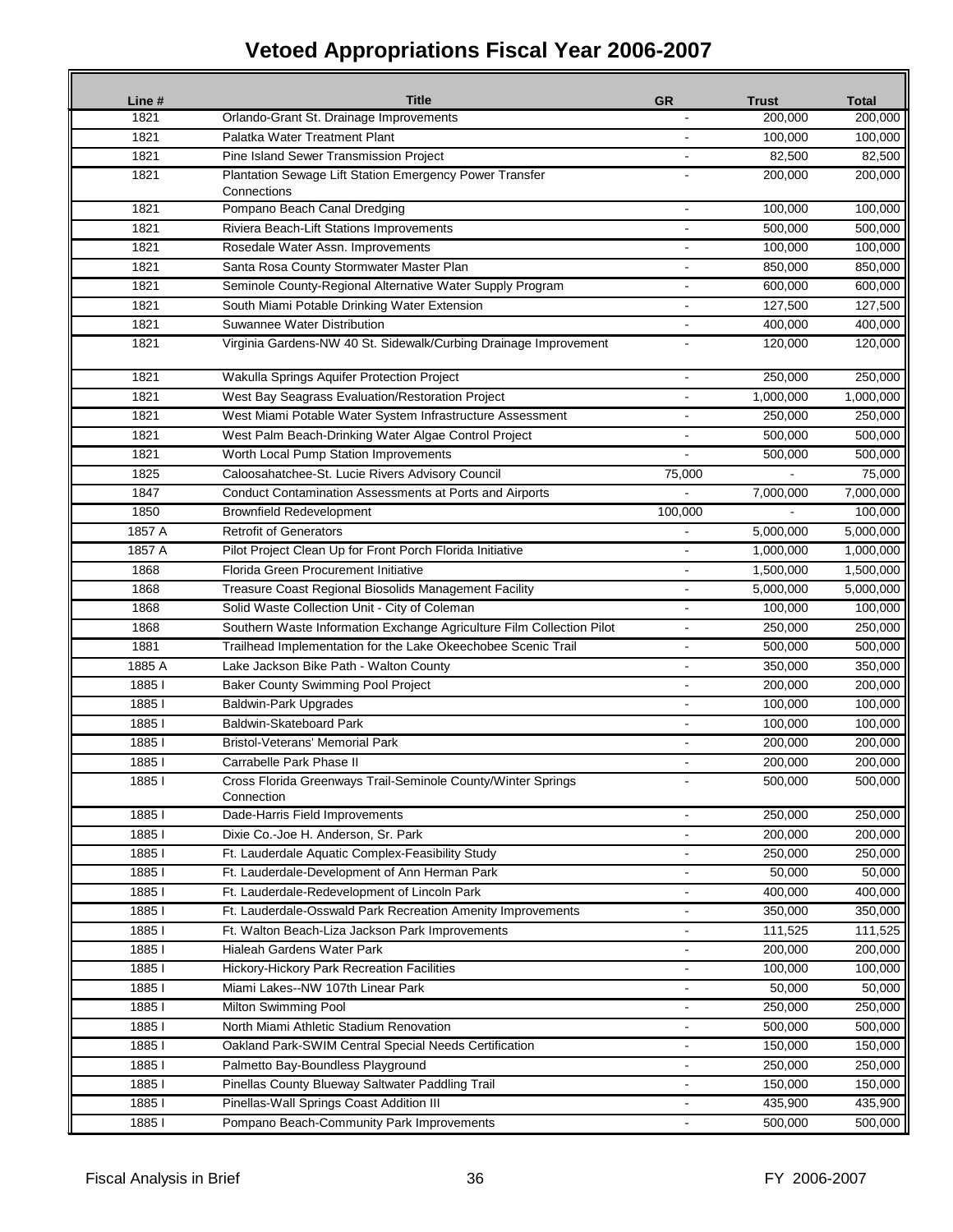| Line # | <b>Title</b>                                                             | <b>GR</b>      | <b>Trust</b>   | <b>Total</b> |
|--------|--------------------------------------------------------------------------|----------------|----------------|--------------|
| 18851  | Pompano Beach-Hunters Manor Park                                         |                | 500,000        | 500,000      |
| 18851  | Pompano Beach-Lifeguard Tower Replacement                                |                | 48,455         | 48,455       |
| 18851  | Pompano Beach-McNair Center Water Recreation                             | ä,             | 92,500         | 92,500       |
| 18851  | Pompano Beach-Mitchell/Moore Pool                                        | $\blacksquare$ | 500,000        | 500,000      |
| 18851  | Putnam Co.-St. Johns River Trailhead Park                                |                | 250,000        | 250,000      |
| 18851  | Sarasota-Bay Preserve at Osprey Improvements                             |                | 500,000        | 500,000      |
| 18851  | South Miami-Citywide Bike Path Master Plan                               |                | 150,000        | 150,000      |
| 18851  | South Miami-YMCA Property Acquisition                                    | ä,             | 2,750,000      | 2,750,000    |
| 18851  | <b>Starke Multipurpose Recreation Building</b>                           |                | 200,000        | 200,000      |
| 1885 l | Surfside Beach Walk                                                      |                | 100,000        | 100,000      |
| 18851  | Tampa Riverwalk                                                          |                | 1,000,000      | 1,000,000    |
| 18851  | West Palm Beach City Commons                                             |                | 1,000,000      | 1,000,000    |
| 18851  | West Palm Beach-Acreage Community Park Expansion                         |                | 1,000,000      | 1,000,000    |
| 1885 J | City of Hialeah Park/Hialeah Racetrack                                   | 1,000,000      |                | 1,000,000    |
| 1911 A | Camp Helen Environmental Learning Center                                 | 571,219        |                | 571,219      |
| 1930   | University of South Florida Underwater Anomaly Detection                 | 1,300,000      |                | 1,300,000    |
| 1933 A | Oceans and Coastal Resources Council                                     | 3,000,000      |                | 3,000,000    |
| 1977 A | Transfer Resources to FWCC for Derelict Vessel Program                   |                | 250,000        | 250,000      |
| 2006 A | <b>Trout Lake Nature Center</b>                                          | 150,000        |                | 150,000      |
| 2032 A | Derelict Vessel Removal Program                                          | 3,000,000      | 250,000        | 3,250,000    |
| 2035 A | Hurricane Relief - Marinas                                               | 2,500,000      |                | 2,500,000    |
| 2036   | Escambia County Marine Multi-Use Facility                                |                | 1,000,000      | 1,000,000    |
| 2036 A | Bellair Bait House Replacement                                           |                | 150,000        | 150,000      |
| 2036 B | North Cape Coral Spreader Waterway - Ceitus Boat Lift                    | 250,000        |                | 250,000      |
| 2043 A | Transfer Department of Agriculture - Alligator Marketing and Education   | $\blacksquare$ | 273,408        | 273,408      |
|        |                                                                          |                |                |              |
| 2107 A | Fish and Wildlife Conservation Commission Grants Program                 | 2,975,000      | $\blacksquare$ | 2,975,000    |
| 2111   | Coastal Marine Research Partnership at the Smithsonian Marine<br>Station | 300,000        |                | 300,000      |
| 2113 A | Harmful Algal Bloom                                                      |                | 150,000        | 150,000      |
| 2173   | Northwest Florida Transportation Corridor Authority                      |                | 3,000,000      | 3,000,000    |
| 2227 A | <b>Hendry County Fairgrounds</b>                                         | 200,000        |                | 200,000      |
| 2227 A | Town Hall Hurricane Hardening - SW Ranches                               | 300,000        | $\blacksquare$ | 300,000      |
| 2227 A | Special and General Purpose Shelter - Chattahoochee                      | 750,000        |                | 750,000      |
| 2227 A | Primrose Center Capital Improvement - Orange County                      | 627,000        |                | 627,000      |
| 2227 A | <b>Charlotte County Airport Authority</b>                                | 500,000        |                | 500,000      |
| 2227 A | <b>Charlotte County Courthouse Restoration</b>                           | 1,000,000      | $\blacksquare$ | 1,000,000    |
| 2227 A | Village of Biscayne Park - Equipment and Repairs                         | 100,000        | $\blacksquare$ | 100,000      |
| 2227 A | Mobile Command/Communications - City of Hollywood                        | 250,000        | L,             | 250,000      |
| 2227 A | Emergency Generator - Miami Springs Senior Center                        | 57,000         | $\blacksquare$ | 57,000       |
| 2227 A | Gritney Emergency - Holmes County                                        | 50,000         | $\blacksquare$ | 50,000       |
| 2227 A | Prosperity Emergency - Holmes County                                     | 50,000         | $\blacksquare$ | 50,000       |
| 2227 A | Liberty County Special Needs Shelter                                     | 100,000        |                | 100,000      |
| 2227 A | Richardson Historic Park Structural Repairs                              | 185,000        |                | 185,000      |
| 2227 A | Pace Phase II Storm Shelter                                              | 50,000         |                | 50,000       |
| 2267 A | Jubilee Job Link - Gadsden, Jefferson, Leon and Wakulla County           |                | 50,000         | 50,000       |
| 2267 A | Youth Summer Jobs Program - Broward County                               |                | 100,000        | 100,000      |
| 2267 A | Connections Job Development Program - Hernando, Pasco and                | 20,000         | L,             | 20,000       |
| 2267 A | Prosperity Campaign - Pasco County                                       | 25,000         |                | 25,000       |
| 2268   | Noncustodial Parent Program in Brevard County                            |                | 100,000        | 100,000      |
| 2303 A | Child Care Developmental Services - Orange County                        |                | 100,000        | 100,000      |
| 2303 A | Alachua County Success by Six Program                                    |                | 250,000        | 250,000      |
| 2382W  | Tax Relief Related to Hurricane Ivan 2004                                |                | 310,000        | 310,000      |
|        |                                                                          |                |                |              |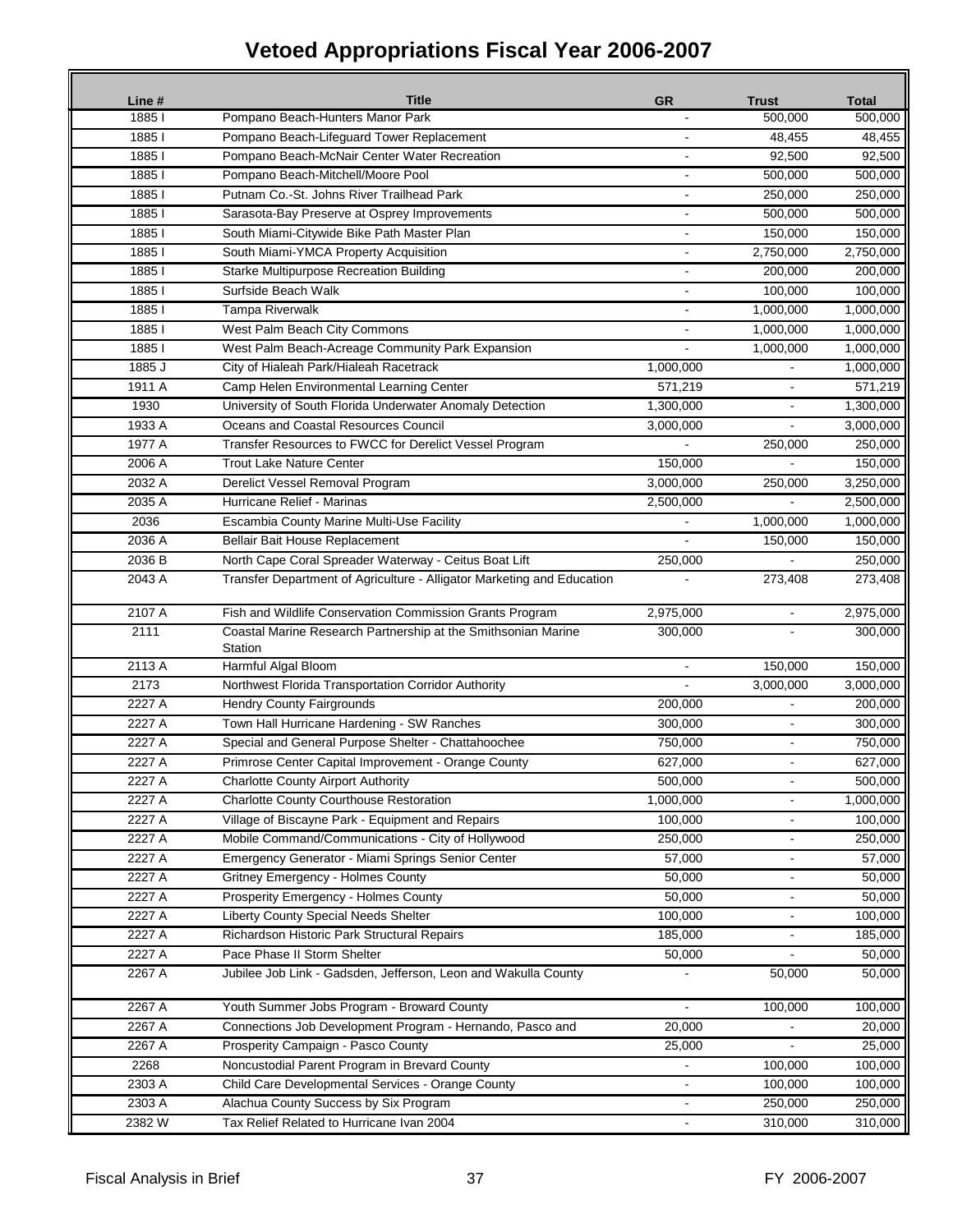| Line # | <b>Title</b>                                                                          | <b>GR</b>      | <b>Trust</b>             | <b>Total</b>        |
|--------|---------------------------------------------------------------------------------------|----------------|--------------------------|---------------------|
| 2442 A | Specific Insurance Training to Condominium Boards and Unit Owners                     |                | 50,000                   | $\overline{50,000}$ |
| 2442 B | Transfer to State Attorney for State Attorney Condominium Pilot<br>Program            |                | 100,000                  | 100,000             |
| 2519   | Integration of State's Purchasing and Human Resources Systems with                    | 556,000        |                          | 556,000             |
| 2549 A | City of Hialeah - Arson Investigation Unit                                            | 100,000        | $\overline{\phantom{a}}$ | 100,000             |
| 2549 B | City of Hialeah - Communication Center Manager                                        | 80,000         |                          | 80,000              |
| 2549 C | City of Hialeah - Fire Prevention Computer System                                     | 80,000         |                          | 80,000              |
| 2611 A | Transfer to Workers' Compensation Joint Underwriting Association                      |                | 7,103,111                | 7,103,111           |
| 2650 B | Consumer Outreach Initiative in the Office of Financial Regulation                    | $\blacksquare$ | 175,000                  | 175,000             |
| 2683   | <b>Black Business Investment Board</b>                                                | 451,210        |                          | 451,210             |
| 2685 A | Community Youth Center - Baker County                                                 | 100,000        |                          | 100,000             |
| 2685 A | Science Comes to Life at Metro Zoo's Dr. Wilde's World                                | 100,000        |                          | 100,000             |
| 2685 A | Town of Surfside Community Center Dade County                                         | 250,000        |                          | 250,000             |
| 2685 A | Marco Island YMCA Expansion Plan - Collier County                                     | 300,000        | $\blacksquare$           | 300,000             |
| 2685 A | Coconut Creek Parkway Education Corridor                                              | 200,000        | $\overline{\phantom{0}}$ | 200,000             |
| 2685 A | Community Center Roof Replacement - Palm Beach County                                 | 180,000        |                          | 180,000             |
| 2685 A | Southwest Florida Teen Challenge Community Outreach Center - Lee                      | 300,000        |                          | 300,000             |
| 2685 A | Enterprise Community of SW Florida                                                    | 200,000        |                          | 200,000             |
| 2685 A | Lake Mary Community Building - Orange County                                          | 100,000        | $\blacksquare$           | 100,000             |
| 2685 A | Old Bostwick Schoolhouse Renovations - Putnam County                                  | 292,000        | $\blacksquare$           | 292,000             |
| 2685 A | NMSDC/FRMBC National Conference - Florida Regional Minority                           | 50,000         |                          | 50,000              |
| 2685 A | International Services Network (ISN) - Greater Miami Chamber of<br>Commerce           | 300,000        |                          | 300,000             |
| 2685 A | Miami International Film Festival - Dade County                                       | 50,000         | $\blacksquare$           | 50,000              |
| 2685 A | Commercial Revitalization - Cinco Bayou - Okaloosa County                             | 300,000        |                          | 300,000             |
| 2685 A | Polk County Business Incubator                                                        | 75,000         |                          | 75,000              |
| 2685 A | Puerto Rican Community/Enterprise Center                                              | 50,000         | L,                       | 50,000              |
| 2685 A | City of Blountstown Municipal Replacement Building - Calhoun County                   | 125,000        |                          | 125,000             |
| 2685 A | World Trade Center - Tampa Bay                                                        | 500,000        | $\blacksquare$           | 500,000             |
| 2685 A | Historic Fish House - Indian River County                                             | 300,000        | $\overline{\phantom{0}}$ | 300,000             |
| 2685 A | Okaloosa County Agricultural/City of Crestview Multi-Purpose Facility                 | 250,000        | ä,                       | 250,000             |
| 2685 A | Davis Street Community Police Sub-station and Wellness Clinic -                       | 250,000        |                          | 250,000             |
| 2685 A | Barwick Road Pedestrian Connection - Palm Beach County                                | 70,000         | $\blacksquare$           | 70,000              |
| 2685 A | Lynx Replacement - CFRTA Hybrid Electric Bus Procurement Program<br>- City of Orlando | 300,000        |                          | 300,000             |
| 2685 A | Central Florida Regional Transportation Passenger Shelter Program                     | 300,000        |                          | 300,000             |
| 2685 A | Dania Beach Street Lighting Project - Broward County                                  | 100,000        | $\blacksquare$           | 100,000             |
| 2685 A | Internationalizing the Economy of Tampa Bay                                           | 250,000        | $\overline{\phantom{a}}$ | 250,000             |
| 2685 A | Business Redevelopment of Lowry Park Zoo                                              | 100,000        | $\blacksquare$           | 100,000             |
| 2685 A | Intergenerational Mentoring - Dade County                                             | 10,000         |                          | 10,000              |
| 2685 A | SBA NEC/Business Incubator Center - City of Orlando                                   | 100,000        | $\overline{\phantom{a}}$ | 100,000             |
| 2685 A | Tampa Riverwalk Project - Hillsborough County                                         | 2,000,000      |                          | 2,000,000           |
| 2685 A | Tampa Riverwalk Parking Garage - Hillsborough County                                  | 2,500,000      |                          | 2,500,000           |
| 2685 A | St. Lucie County Education and Research Park - Main Building                          | 3,100,000      |                          | 3,100,000           |
| 2685 A | Exponica International - Miami-Dade                                                   | 50,000         |                          | 50,000              |
| 2685 A | International Conference- Florida Conference on Democracy in the                      | 100,000        |                          | 100,000             |
| 2698   | Landscape Study US 1 - Village of Tequesta                                            |                | 250,000                  | 250,000             |
| 2698   | S.W. 11th Avenue Bridge Repair Project - Broward County                               | $\blacksquare$ | 200,000                  | 200,000             |
| 2698   | Coral Gables Trolley Program - Dade County                                            |                | 200,000                  | 200,000             |
| 2698   | NW 40th Street Sidewalk/Curbing Drainage Improvement                                  | $\blacksquare$ | 100,000                  | 100,000             |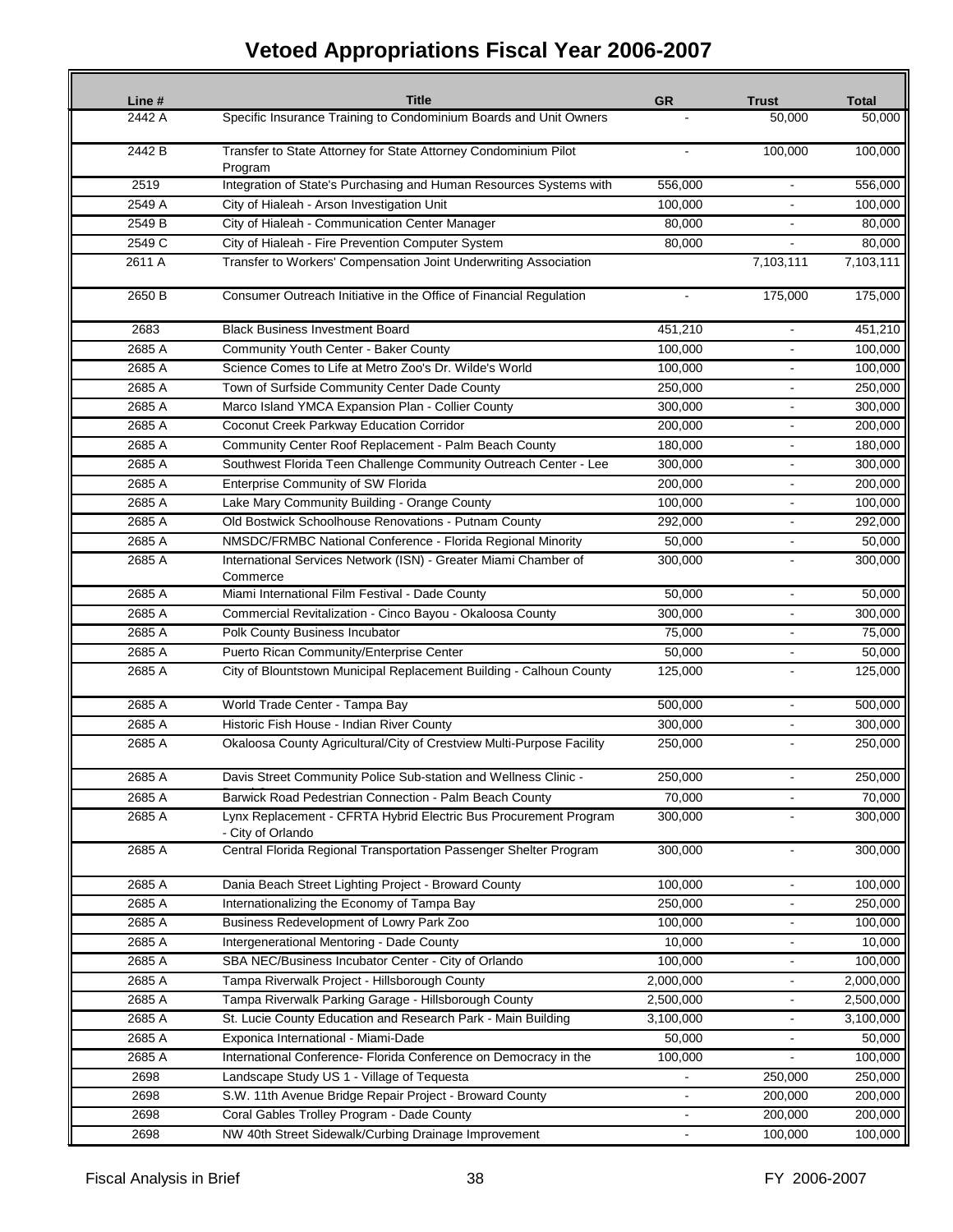| Line #                         | <b>Title</b>                                                                                           | <b>GR</b>      | <b>Trust</b>   | <b>Total</b> |
|--------------------------------|--------------------------------------------------------------------------------------------------------|----------------|----------------|--------------|
| 2698                           | Intersection Improvements at State Road 60 and Royal Palm - Indian                                     |                | 500,000        | 500,000      |
| 2724 A                         | New Florida Highway Patrol Station - Pinellas Park, Pinellas County                                    | $\overline{a}$ | 2,200,000      | 2,200,000    |
| 2834 A                         | City of Tallahassee - Capital City Plaza                                                               | 400,000        | ÷,             | 400,000      |
| 2847 A                         | Planning/Design/Site Development - Capital Circle Office Complex -<br>Parcel 4 - Leon County - DMS Mgd | 7,000,000      |                | 7,000,000    |
| 2964 A                         | Purchase of Replacement Radios for the Statewide Law Enforcement                                       | 100,000        |                | 100,000      |
| 3200 A                         | Supplemental Library Grants                                                                            | 2,200,000      | $\mathbf{r}$   | 2,200,000    |
| 3205 A                         | Florida Online Homework Helps at Libraries                                                             | 1,800,000      | $\blacksquare$ | 1,800,000    |
| 3208 B                         | <b>Library Projects</b>                                                                                | 1,000,000      |                | 1,000,000    |
| 3225 A                         | Youth Cultural Center - Hillsborough County                                                            | 65,707         |                | 65,707       |
| 3225 A                         | Florida Aquarium Underwater Archeology - Statewide                                                     | 250,000        | $\overline{a}$ | 250,000      |
| 3225 A                         | Florida Grand Opera's Operatunity Job Program - Dade County                                            | 250,000        |                | 250,000      |
| 3225 A                         | Preservation and Maintenance Planning Grant                                                            | 15,000         |                | 15,000       |
| 3225 A                         | Heritage Village - Pinellas County                                                                     | 75,000         |                | 75,000       |
| 3225 D                         | Tampa History Center Museum - Hillsborough County                                                      | 800,000        | $\overline{a}$ | 800,000      |
| 3225 D                         | Excelsior Cultural Arts and Education Center - St. Augustine                                           | 150,000        | $\blacksquare$ | 150,000      |
| 3225 D                         | Old School Museum, Baker County                                                                        | 100,000        |                | 100,000      |
| 3225 D                         | Mary McLeod Bethune Performing Arts Center - Volusia County                                            | 100,000        | $\blacksquare$ | 100,000      |
| 3225 D                         | Florida History Exhibit Design and Construction - Hillsborough County                                  | 750,000        |                | 750,000      |
| 3225 D                         | Pensacola Museum of Art - Escambia County                                                              | 500,000        | $\blacksquare$ | 500,000      |
| 3225 D                         | Gospel Museum Site Selection Acquisition Study - Broward County                                        | 350,000        |                | 350,000      |
| 3225 D                         | Golden Gate Building Restoration - Martin County                                                       | 350,000        |                | 350,000      |
| 3234 A                         | Supreme Court - Court Room Renovation - DMS Mgd                                                        | 418,000        | $\overline{a}$ | 418,000      |
| 3237 A                         | Library Renovation - DMS Mgd                                                                           | 1,000,000      | $\sim$         | 1,000,000    |
| 3237 C                         | Water Intrusion - Supreme Court - DMS Mgd                                                              | 2,500,000      |                | 2,500,000    |
| 3247 A                         | 4th Judicial Circuit County Court Renovations                                                          | 600,000        |                | 600,000      |
| 3259 B                         | 2nd District Court of Appeals - Annex - DMS Mgd                                                        | 1,500,000      |                | 1,500,000    |
| 3260 A                         | Fourth District Court of Appeals Remodeling - DMS Mgd                                                  | 1,000,000      |                | 1,000,000    |
| 3269                           | Children's Advocacy Center of Volusia and Flagler Counties                                             | 80,000         | $\overline{a}$ | 80,000       |
| 3269                           | DUI/Domestic Violence Monitoring in the Eleventh Judicial Circuit                                      | 750,000        | $\blacksquare$ | 750,000      |
| 3269                           | Substance Abuse Treatment Diversion in Lee County                                                      | 175,000        |                | 175,000      |
| Total Line Items Vetoed in GAA |                                                                                                        | 187,423,408    | 247,805,894    | 435,229,302  |
| <b>Other Sections</b>          |                                                                                                        |                |                |              |
| Section 8                      | <b>PIP Fraud Investigators</b>                                                                         | 599,571        |                | 599,571      |
| Section 8                      | State Employees Life Insurance                                                                         | 10.500.000     | ÷,             | 10,500,000   |
| <b>Grand Total</b>             |                                                                                                        | 198,522,979    | 247,805,894    | 446,328,873  |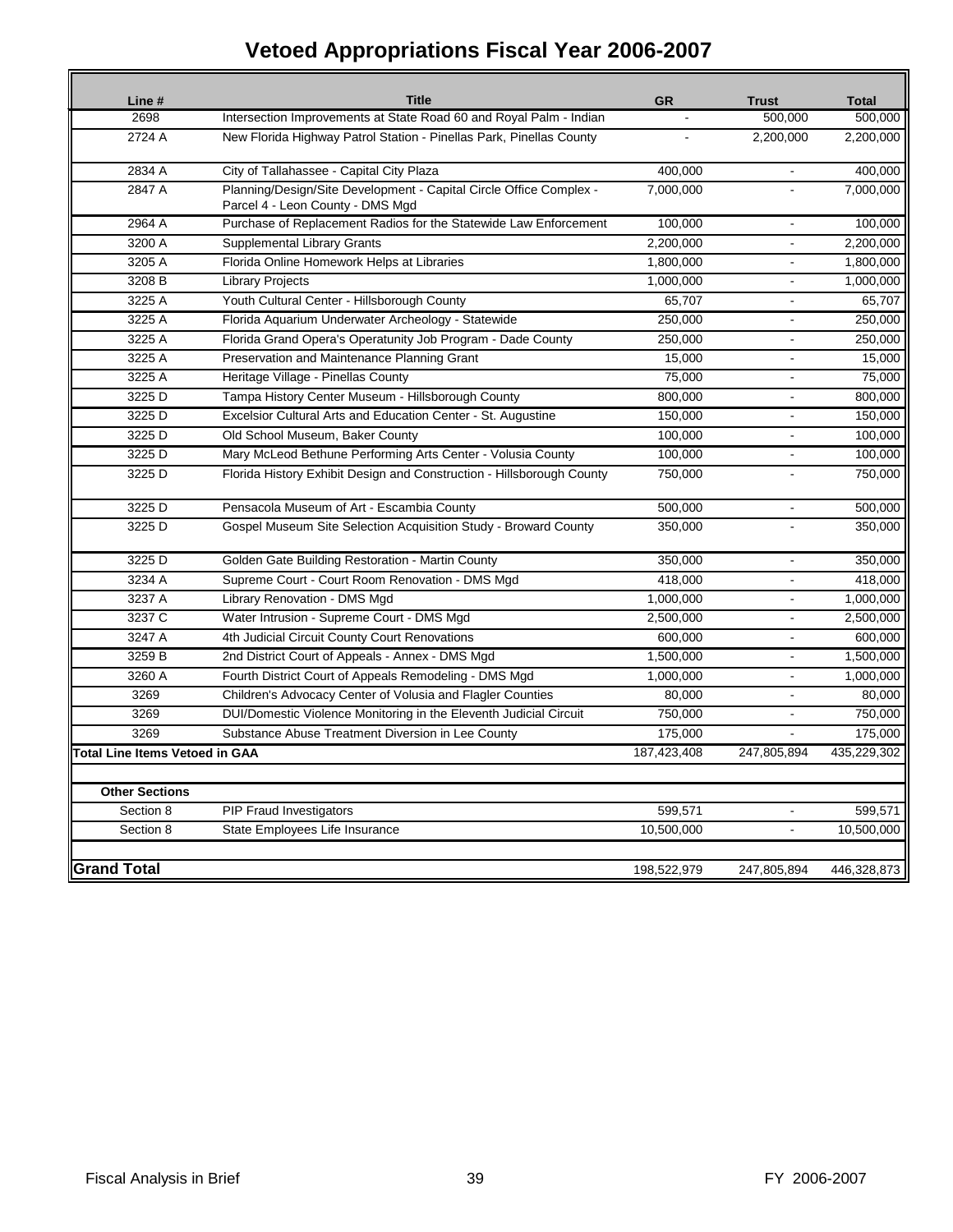## **Chart 9 Projected FY 2006-2007 Recurring General Revenue Sources (Dollars in Millions)**

| <b>Revenue Source</b>                  | <b>Dollars</b> | <b>Percent</b> |
|----------------------------------------|----------------|----------------|
| <b>Sales Tax/General Revenue (GR)</b>  | 20,053.90      | 74.4%          |
| <b>Corporate Income Tax</b>            | 2,430.30       | 9.0%           |
| <b>Documentary Stamp Tax</b>           | 848.10         | 3.1%           |
| <b>Beverage Tax &amp; Licenses</b>     | 602.80         | 2.2%           |
| <b>Intangibles Tax</b>                 | 718.90         | 2.7%           |
| <b>Insurance Premium Tax</b>           | 662.80         | 2.5%           |
| <b>Service Charges</b>                 | 471.70         | 1.7%           |
| Tobacco Taxes                          | 278.40         | 1.0%           |
| Interest Earnings                      | 391.00         | 1.4%           |
| <b>Corporation Filing Fees</b>         | 187.20         | 0.7%           |
| <b>Other Taxes &amp; Fees</b>          | 685.20         | 2.5%           |
| <b>Less:Refunds</b>                    | $-360.9$       | $-1.3%$        |
| <b>Total Recurring General Revenue</b> | 26,969.4       | 100.0%         |

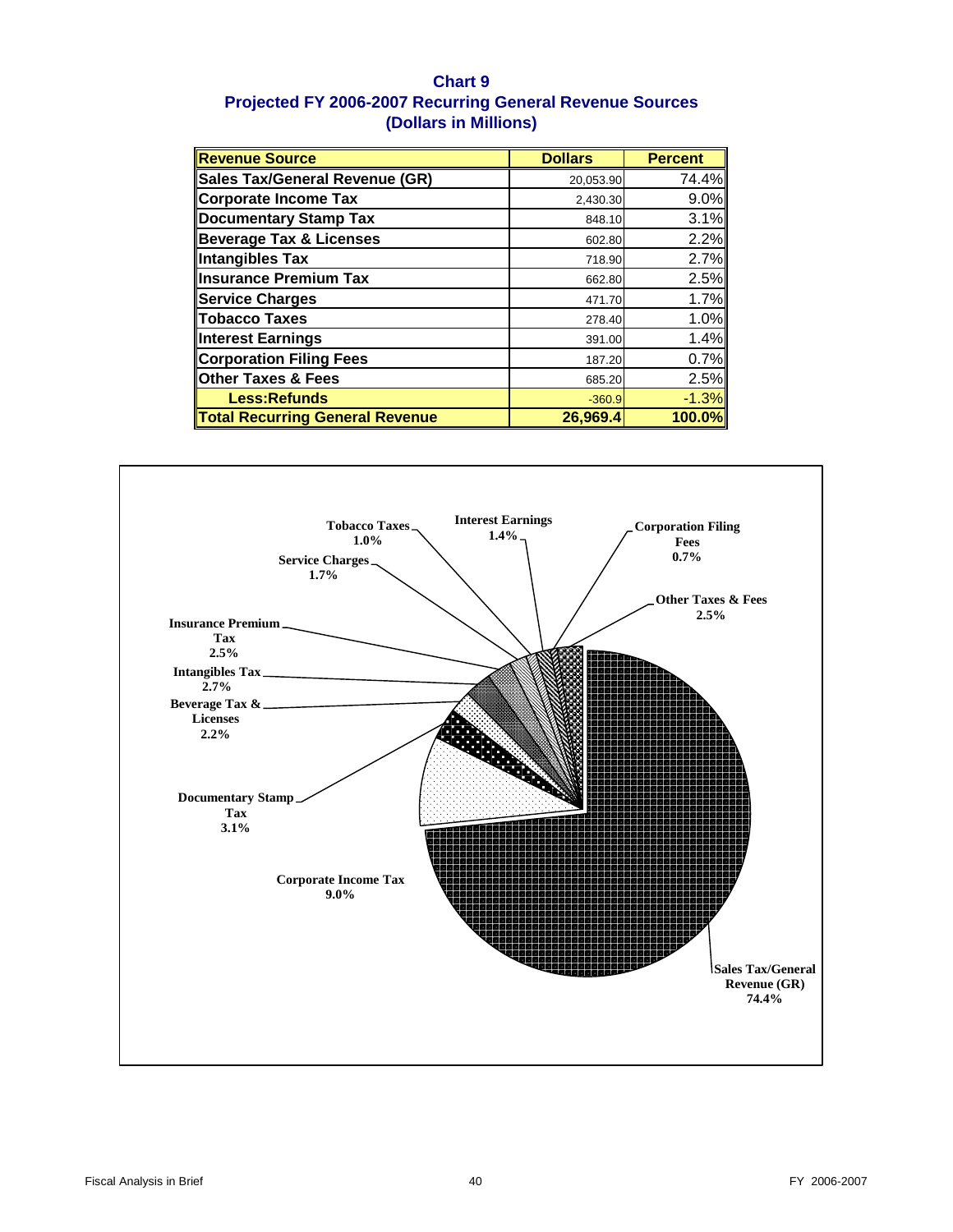### (MILLIONS OF DOLLARS) **GENERAL REVENUE FUND** CONSENSUS REVENUE ESTIMATING CONFERENCE RETROSPECT **FY 2003-04 and FY 2004-05**

|                                                                                  |                  |                  | 13-Sep-2005      |
|----------------------------------------------------------------------------------|------------------|------------------|------------------|
|                                                                                  |                  | NON-             | <b>TOTAL</b>     |
|                                                                                  | <b>RECURRING</b> | <b>RECURRING</b> | <b>ALL</b>       |
|                                                                                  | <b>FUNDS</b>     | <b>FUNDS</b>     | <b>FUNDS</b>     |
| <b>FUNDS AVAILABLE 2003-04</b>                                                   |                  |                  |                  |
| Balance forward from 02-03                                                       | 0.0              | 682.4            | 682.4            |
| Miscellaneous adjustments<br>Revenue collections                                 | 0.0<br>21,528.4  | 13.1<br>295.5    | 13.1<br>21823.9  |
| Transfers from trust funds                                                       | 0.0              | 1,288.9          | 1288.9           |
| Midyear reversions                                                               | 0.0              | 56.2             | 56.2             |
| <b>Cancellation of warrants</b>                                                  | 0.0              | 0.9              | 0.9              |
| FCO reversions - Feb 1                                                           | 0.0              | 13.9             | 13.9             |
| FCO reversions - June 30                                                         | 0.0              | 5.7              | 5.7              |
| Federal funds interest earnings rebate                                           | (0.9)            | 0.0              | $-0.9$           |
| Total 2003-04 funds available                                                    | 21,527.5         | 2,356.6          | 23,884.1         |
| <b>EXPENDITURES 2003-04</b>                                                      |                  |                  |                  |
| Operations                                                                       | 10,903.9         | 271.3            | 11175.2          |
| Aid to Local Government                                                          | 9,890.0          | 41.7             | 9931.7           |
| <b>Fixed Capital Outlay</b>                                                      | 16.0<br>0.0      | 42.7<br>23.6     | 58.7<br>23.6     |
| Fixed Capital Outlay/Aid to Local Government<br>Disaster/emergency disbursements | 0.0              | 19.9             | 19.9             |
| Nonoperating disbursements                                                       | 207.5            | 2.8              | 210.3            |
| Transfer to Budget Stabilization Fund                                            | 0.0              | 7.5              | 7.5              |
| Total 2003-04 expenditures                                                       | 21,017.4         | 409.5            | 21,426.9         |
| <b>ENDING BALANCE</b>                                                            | 510.1            | 1,947.1          | 2,457.2          |
| <b>Budget Stabilization Fund</b>                                                 |                  |                  | 966.4            |
| <b>AVAILABLE RESERVES</b>                                                        |                  |                  | 3423.6           |
| <b>FUNDS AVAILABLE 2004-05</b>                                                   |                  |                  |                  |
| Balance forward from 03-04                                                       | 0.0              | 2,457.2          | 2457.2           |
| Miscellaneous adjustments                                                        | 0.0              | 12.0             | 12               |
| Revenue collections                                                              | 24,400.9         | 568.5            | 24969.4          |
| Transfers from trust funds                                                       | 0.0              | 465.3            | 465.3            |
| FEMA bridge loan repayments                                                      | 0.0              | 30.7             | 30.7             |
| Midyear reversions<br><b>Cancellation of warrants</b>                            | 0.0<br>0.0       | 71.5<br>1.2      | 71.5<br>1.2      |
| FCO reversions - Feb 1                                                           | 0.0              | 0.5              | 0.5              |
| FCO reversions - June 30                                                         | 0.0              | 3.4              | 3.4              |
| Federal funds interest earnings rebate                                           | (0.8)            | 0.0              | $-0.8$           |
| Total 2004-05 funds available                                                    | 24,400.1         | 3,610.3          | 28,010.4         |
| EXPENDITURES 2004-05                                                             |                  |                  |                  |
| Operations                                                                       | 10,305.1         | 1,767.2          | 12072.3          |
| Aid to Local Government                                                          | 11,752.7         | 97.9             | 11850.6          |
| <b>Fixed Capital Outlay</b>                                                      | 20.5             | 191.5            | 212              |
| Fixed Capital Outlay/Aid to Local Government<br>Nonoperating disbursements       | 135.0<br>0.0     | 136.9<br>0.2     | 271.9<br>0.2     |
| Transfer to Budget Stabilization Fund                                            | 0.0              | 32.8             | 32.8             |
| Total 2004-05 expenditures                                                       | 22,213.3         | 2,226.5          | 24,439.8         |
| <b>ENDING BALANCE</b><br><b>Budget Stabilization Fund (A)</b>                    | 2,186.8          | 1,383.8          | 3,570.6<br>999.2 |
| <b>AVAILABLE RESERVES</b>                                                        |                  |                  | 4569.8           |

(A) Does not include a disbursement of \$11.0 million which will be repaid in FY 05-06.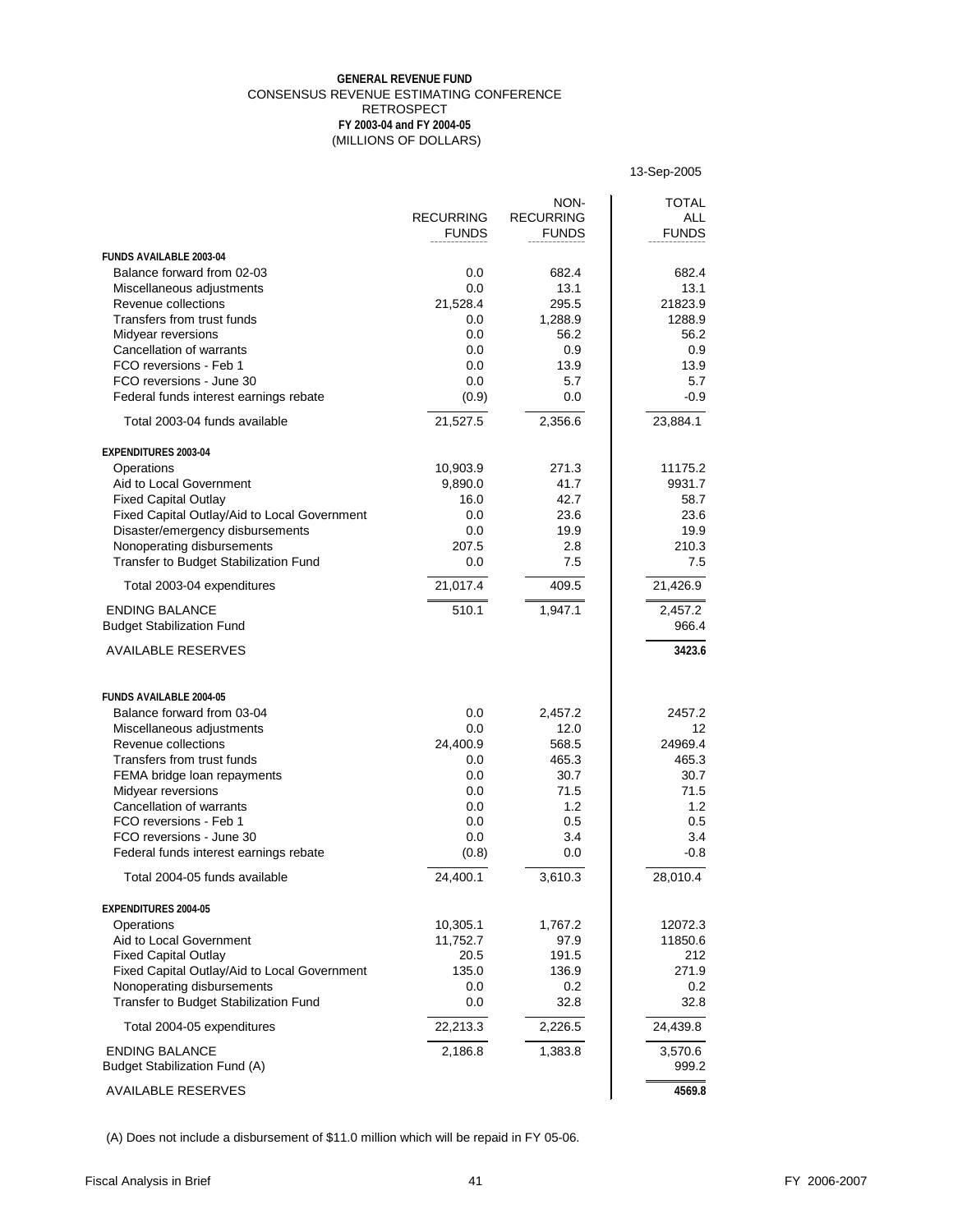### **GENERAL REVENUE FUND FINANCIAL OUTLOOK STATEMENT**

### including 2006 regular legislative session action and vetoes

FY 2005-06 and FY 2006-07

(MILLIONS OF DOLLARS)

| DATE: | 25-Jul-2006 |
|-------|-------------|
| TIME: | $2:39$ PM   |

|                                                 |                  | NON-             | <b>TOTAL</b>   |
|-------------------------------------------------|------------------|------------------|----------------|
|                                                 | <b>RECURRING</b> | <b>RECURRING</b> | <b>ALL</b>     |
|                                                 | <b>FUNDS</b>     | <b>FUNDS</b>     | <b>FUNDS</b>   |
| <b>FUNDS AVAILABLE 2005-06</b>                  |                  |                  |                |
| Balance forward from 04-05                      | 0                | 3570.6           | 3570.6         |
| <b>Estimated revenues</b>                       | 26290.2          | 543.1            | 26833.3        |
| Measures affecting revenue (H47-2006)           | 0                | $-33.8$          | $-33.8$        |
| Repayment of loans/FEMA) (C)                    | 0                | 49.6             | 49.6           |
| Repayment of loans (HB11A-2004A)                | 0                | 6.8              | 6.8            |
| Repayment of bridge loans                       | 0                | 16.3             | 16.3           |
| Transfers from trust funds                      | 0                | 40               | 40             |
| Midyear reversions                              | 0                | 227              | 227            |
| FCO reversions                                  | 0                | 2.0001           | 2.0001         |
| HB 7109 (2006) reversion                        | 0                | 0.6              | 0.6            |
| <b>Cancellation of warrants</b>                 | 0                | 2                | 2              |
| Federal funds interest earnings rebate          | $-2.6$           | 0                | $-2.6$         |
| Total 2005-06 funds available                   | 26287.6          | 4424.20          | 30711.80       |
| <b>ESTIMATED EXPENDITURES 2005-06</b>           |                  |                  |                |
| Operations                                      | 12192.3          | 1288.9           | 13481.2        |
| Aid to Local Government                         | 12606.1          | 115              | 12721.1        |
| <b>Fixed Capital Outlay</b>                     | 20.1             | 153.2            | 173.3          |
| Fixed Capital Outlay/Aid to Local Government    | 0                | 97               | 97             |
| Transfer to Budget Stabilization Fund           | 0                | 92               | 92             |
| Section 34 GAA (EOG #34)                        | 0                | 12.5             | 12.5           |
| Section 35 GAA (EOG #51)                        | 0                | 10               | 10             |
| Section 36 GAA (EOG #60)                        | 0                | 3.9              | 3.9            |
| Section 42 GAA (EOG #200, 219)                  | 0                | 2.5              | 2.5            |
| Section 50 2006 GAA                             | 0                | 12               | 12             |
| Reappropriations                                | 0                | 16.6             | 16.6           |
| Disaster/emergency disbursements/bridge loans   | 0                | 264.8            | 264.8          |
| Special appropriations/2005 special session "B" | 0.6              | 2                | 2.6            |
| Special appropriations/2006 regular session     | 0                | 250.3            | 250.3          |
| Total 05-06 estimated expenditures              | 24819.1          | 2320.7           | 27139.8        |
| <b>ENDING BALANCE</b>                           | 1468.5           | 2103.50          | 3572.00        |
|                                                 |                  |                  |                |
| <b>FUNDS AVAILABLE 2006-07</b>                  |                  |                  |                |
| Balance forward from 05-06                      | $\Omega$         | 3572.0001        | 3572.0001      |
| <b>Estimated revenues</b>                       | 27215.3          | 34.4             | 27249.7        |
| Measures affecting revenue                      | $-245.9$         | 44.2             | $-201.7$       |
| Repayment of loans/FEMA) (C)                    | 0                | 89.7             | 89.7           |
| Repayment of bridge loans                       | 0                | 24               | 24             |
| Transfers from trust funds                      | 0                | 12.8             | 12.8           |
| Unused appropriations                           | 0                | 151              | 151            |
| Midyear reversions                              | 0                | 310.8            | 310.8          |
| FCO reversions                                  | 0                | 2.0001           | 2.0001         |
| <b>Cancellation of warrants</b>                 | 0                | 2                | $\overline{2}$ |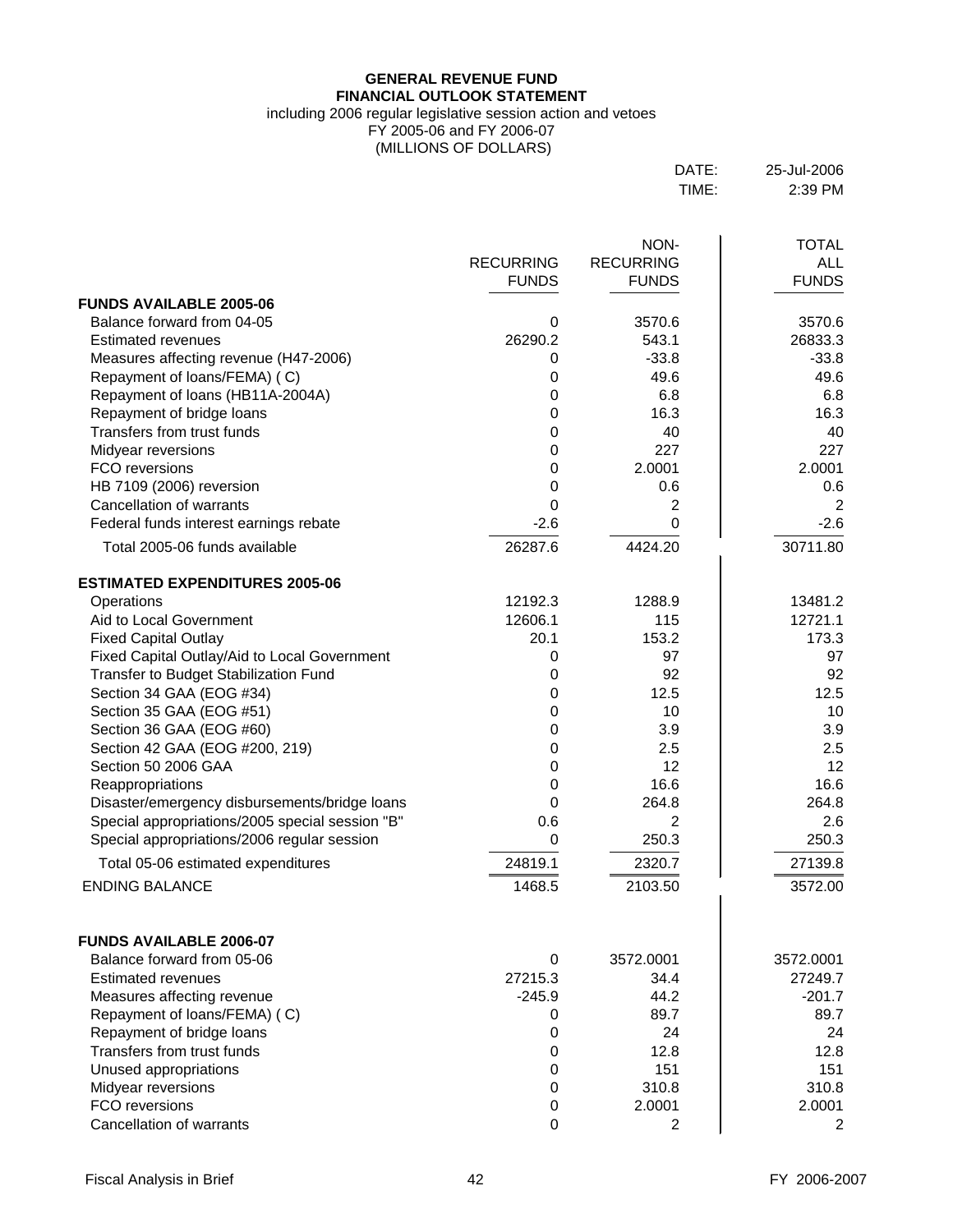|                                                      |                  | NON-             | <b>TOTAL</b> |
|------------------------------------------------------|------------------|------------------|--------------|
|                                                      | <b>RECURRING</b> | <b>RECURRING</b> | <b>ALL</b>   |
|                                                      | <b>FUNDS</b>     | <b>FUNDS</b>     | <b>FUNDS</b> |
| Federal funds interest earnings rebate               | $-4.3$           |                  | -4.3         |
| Total 2006-07 funds available                        | 26965.1          | 4242.90          | 31208.00     |
| <b>EFFECTIVE APPROPRIATIONS 2006-07</b>              |                  |                  |              |
| GAA                                                  | 26652.1          | 1196             | 27848.1      |
| GAA - vetoes                                         | $-76.3$          | $-111.7$         | -188         |
| Transfer to Budget Stabilization Fund                | 0                | 157.3            | 157.3        |
| Section 8 GAA                                        | 10.5             |                  | 10.5         |
| Section 8 GAA - vetoes                               | $-10.5$          |                  | $-10.5$      |
| Section 53 GAA                                       | 0                | 0.5              | 0.5          |
| Special appropriations/2006 regular session          | 68.8             | 1405.9           | 1474.7       |
| Special appropriations/2006 regular session - vetoes | 0                | $-0.1$           | $-0.1$       |
| Total 06-07 effective appropriations                 | 26644.6          | 2647.9           | 29292.5      |
| <b>ENDING BALANCE</b>                                | 320.5            | 1595.00          | 1915.50      |

### FOOTNOTES

(A) The FY 2005-06 statutory balance in the Budget Stabilization Fund is \$1091.2 million. The required balance for FY 2006-07 is \$1248.5 million, requiring a transfer of \$157.3 million. These figures do not include hurricane-related budget amendments transferring funds to the Casualty Insurance Risk Management TF which must be repaid to the Budget Stabilization Fund per Chap. 215.32(2)(c)3, F.S. (EOG #483 for FY 04-05 of \$11.0 million and EOG #205 for FY 05-06 of \$11.8 million).

(B) This financial statement is based on current law as it is currently administered. It does not include the potential effect of any legal actions which might affect revenues or appropriations. The Attorney General periodically issues an update on any such litigation. In addition, it does not recognize any deficits in any spending programs unless specifically stated.

(C) Hurricane related expenditures were made through budget amendments which anticipate repayment from FEMA funds.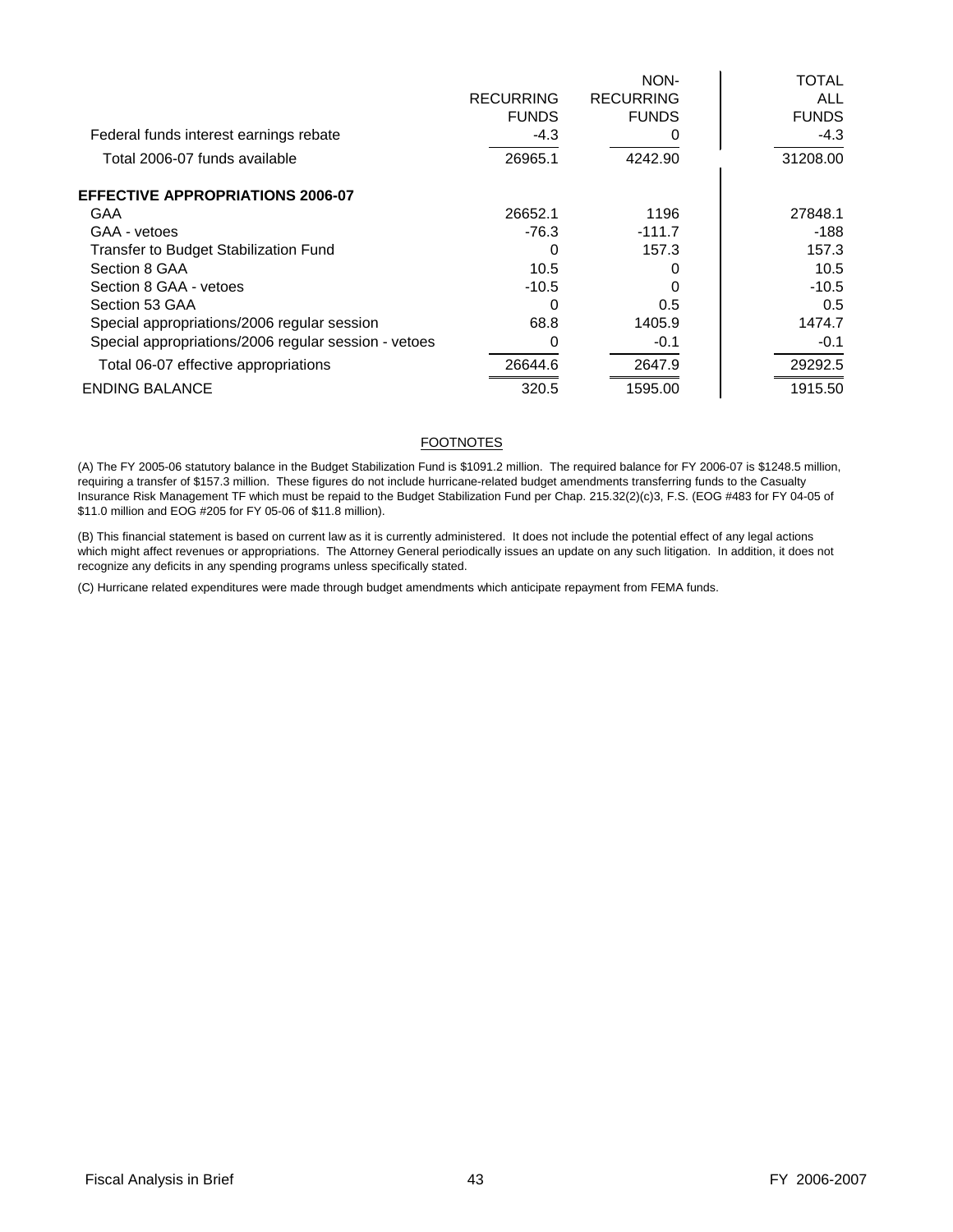### **FLORIDA TOBACCO SETTLEMENT TRUST FUND RETROSPECT** FY 2003-04 and FY 2004-05

(\$ MILLIONS)

14-Feb-2006

|                                                                                                            |                  | NON-             |                |
|------------------------------------------------------------------------------------------------------------|------------------|------------------|----------------|
|                                                                                                            | <b>RECURRING</b> | <b>RECURRING</b> | <b>TOTAL</b>   |
| <b>FUNDS AVAILABLE 2003-04</b>                                                                             |                  |                  |                |
| Balance forward from 2002-03                                                                               | 0                | 4.9              | 4.9            |
| Initial settlement payment                                                                                 | 364              | 0                | 364            |
| Transfer from Lawton Chiles Endowment - Regular                                                            | 37.5             | 0                | 37.5           |
| Transfer from Lawton Chiles Endowment - Biomedical TF                                                      | 3.6              | 0                | 3.6            |
| Midyear reversions                                                                                         | 0                | 3.7              | 3.7            |
| Nonoperating revenue                                                                                       | 0                | 0.1              | 0.1            |
| Interest earnings                                                                                          | 1.9              | 0                | 1.9            |
| Total 2003-04 funds available                                                                              | 407              | 8.7              | 415.7          |
| <b>EXPENDITURES 2003-04</b>                                                                                |                  |                  |                |
| Agency for Health Care Administration                                                                      | 160.1            | 0                | 160.1          |
| Department of Children and Family Services                                                                 | 157.3            | 0                | 157.3          |
| Department of Elder Affairs                                                                                | 24.8             | 0                | 24.8           |
| Department of Health                                                                                       | 52.4             | 0                | 52.4           |
| Transfer to General Revenue (Sec 56, 2003 GAA)<br>Transfer to Biomedical Research TF (Sec. 215.5601, F.S.) | 0                | 10.2<br>0        | 10.2           |
|                                                                                                            | 3.6              |                  | 3.6            |
| Total 2003-04 expenditures                                                                                 | 398.2<br>=====   | 10.2<br>=====    | 408.4<br>===== |
| <b>AVAILABLE RESERVES</b>                                                                                  | 8.8              | $-1.5$           | 7.3            |
| <b>FUNDS AVAILABLE 2004-05</b>                                                                             |                  |                  |                |
| Balance forward from 2003-04                                                                               | 0                | 7.3              | 7.3            |
| Annual settlement payment                                                                                  | 378.3            | 0                | 378.3          |
| Profit adjustment                                                                                          | 0                | 0                | 0              |
| Transfer from Lawton Chiles Endowment - Regular                                                            | 36.6             | 0                | 36.6           |
| Nonoperating revenues                                                                                      | 0                | 1.3              | 1.3            |
| Midyear reversions                                                                                         | 0                | 3.2              | 3.2            |
| Interest earnings                                                                                          | 1.8              | 0                | 1.8            |
| Total 2004-05 funds available                                                                              | 416.7            | 11.8             | 428.5          |
| <b>EXPENDITURES 2004-05</b>                                                                                |                  |                  |                |
| Agency for Health Care Administration                                                                      | 170.1            | 0                | 170.1          |
| Department of Children and Family Services                                                                 | 164.1            | 0                | 164.1          |
| Department of Elder Affairs                                                                                | 24.8             | 0                | 24.8           |
| Department of Health                                                                                       | 52.5             | 0                | 52.5           |
| Unused appropriations                                                                                      | $-9.6$           | 0                | $-9.6$         |
| Total 2004-05 expenditures                                                                                 | 401.9<br>=====   | 0<br>=====       | 401.9<br>===== |
| <b>AVAILABLE RESERVES</b>                                                                                  | 14.8             | 11.8             | 26.6           |

Beginning in FY2004-05, the transfer to the Biomedical Research TF and corresponding appropriations are not included in the outlook statement.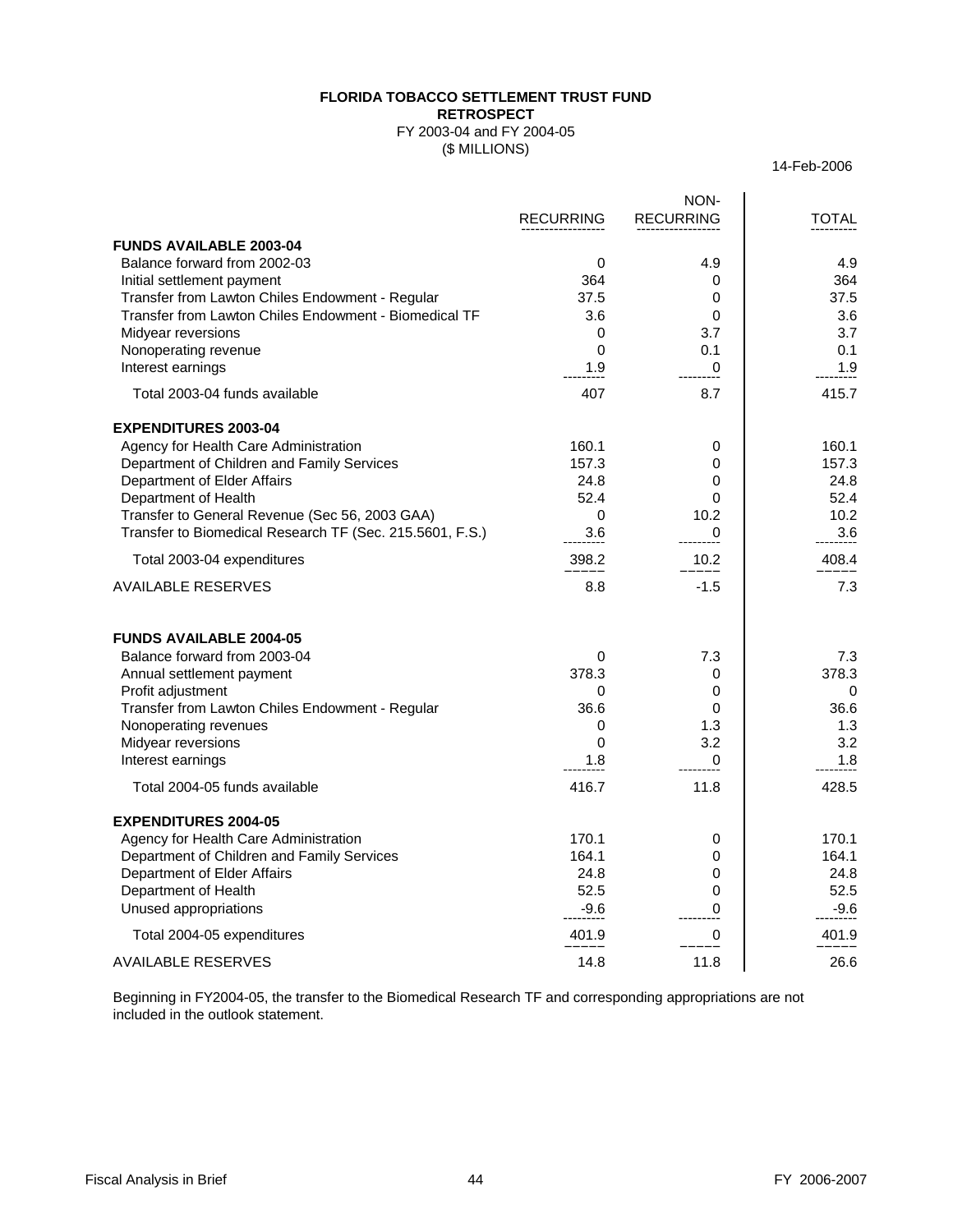### **TOBACCO SETTLEMENT TRUST FUND**

### FINANCIAL OUTLOOK STATEMENT FY 2005-06 and FY 2006-07 (\$ MILLIONS) including 2006 regular session appropriations and vetoes

DATE: 13-Jul-06

|                                                   |                  | TIME:                    | 11:25 AM      |
|---------------------------------------------------|------------------|--------------------------|---------------|
|                                                   | <b>RECURRING</b> | NON-<br><b>RECURRING</b> | <b>TOTAL</b>  |
| <b>FUNDS AVAILABLE 2005-06</b>                    |                  |                          |               |
| Balance forward from 2004-05                      | 0                | 26.6                     | 26.6          |
| Annual settlement payment                         | 386              | 0                        | 386           |
| Profit adjustment estimate                        | 1.2              | 0                        | 1.2           |
| Transfer from Lawton Chiles Endowment - Regular   | 35.8             | 0                        | 35.8          |
| Midyear reversions                                | 0                | 7                        | 7             |
| Interest earnings                                 | 1                | 0                        | 1             |
| Total 2005-06 funds available                     | 424              | 33.6                     | 457.6         |
| <b>EFFECTIVE APPROPRIATIONS 2005-06</b>           |                  |                          |               |
| Agency for Health Care Administration             | 170.1            | 0                        | 170.1         |
| Department of Children and Family Services        | 141.5            | 7.6                      | 149.1         |
| Department of Elder Affairs                       | 24.8             | 0.9                      | 25.7          |
| Department of Health                              | 53.3             | 2.4                      | 55.7          |
| Agency for Persons with Disabilities              | 22.6             | 0                        | 22.6          |
| Total 2005-06 effective appropriations            | 412.3            | 10.9                     | 423.2         |
| <b>AVAILABLE RESERVES</b>                         | =====<br>11.7    | $=====$<br>22.7          | =====<br>34.4 |
| <b>FUNDS AVAILABLE 2006-07</b>                    |                  |                          |               |
| Balance forward from 2005-06                      | 0                | 34.4                     | 34.4          |
| Annual settlement payment estimate                | 380.2            | 0                        | 380.2         |
| Profit adjustment estimate                        | 1.9              | 0                        | 1.9           |
| Transfer from Lawton Chiles Endowment - Regular   | 37.2             | 0                        | 37.2          |
| Interest earnings                                 | 1                | O                        |               |
| Total 2006-07 funds available                     | 420.3            | 34.4                     | 454.7         |
| <b>EFFECTIVE APPROPRIATIONS 2006-07</b>           |                  |                          |               |
| Agency for Health Care Administration             | 169.6            | 0.8                      | 170.4         |
| Agency for Health Care Administration/vetoes      | $\Omega$         | $-0.1$                   | $-0.1$        |
| Department of Children and Family Services        | 146.8            | 7.1                      | 153.9         |
| Department of Children and Family Services/vetoes | 0                | $-0.3$                   | $-0.3$        |
| Department of Elder Affairs                       | 24.8             | 1.7                      | 26.5          |
| Department of Elder Affairs/vetoes                | 0                | $-0.1$                   | $-0.1$        |
| Department of Health                              | 53.8             | 14.8                     | 68.6          |
| Department of Health/vetoes                       | -3               | $-3.4$                   | $-6.4$        |
| Agency for Persons with Disabilities              | 22.6             | 0                        | 22.6          |
| Total 2006-07 effective appropriations            | 414.6<br>=====   | 20.5                     | 435.1         |
| <b>AVAILABLE RESERVES</b>                         | 5.7              | 13.9                     | 19.6          |

This financial outlook statement does not include the transfer from the Lawton Chiles Endowment Fund to the Biomedical Research Trust Fund under section 215.5601, Florida Statutes, nor does it include the appropriation from the trust fund. The amount of this transfer for FY 2005-06 was \$3.4 million. For FY 2006-07 the projected amount of the transfer is \$3.5 million.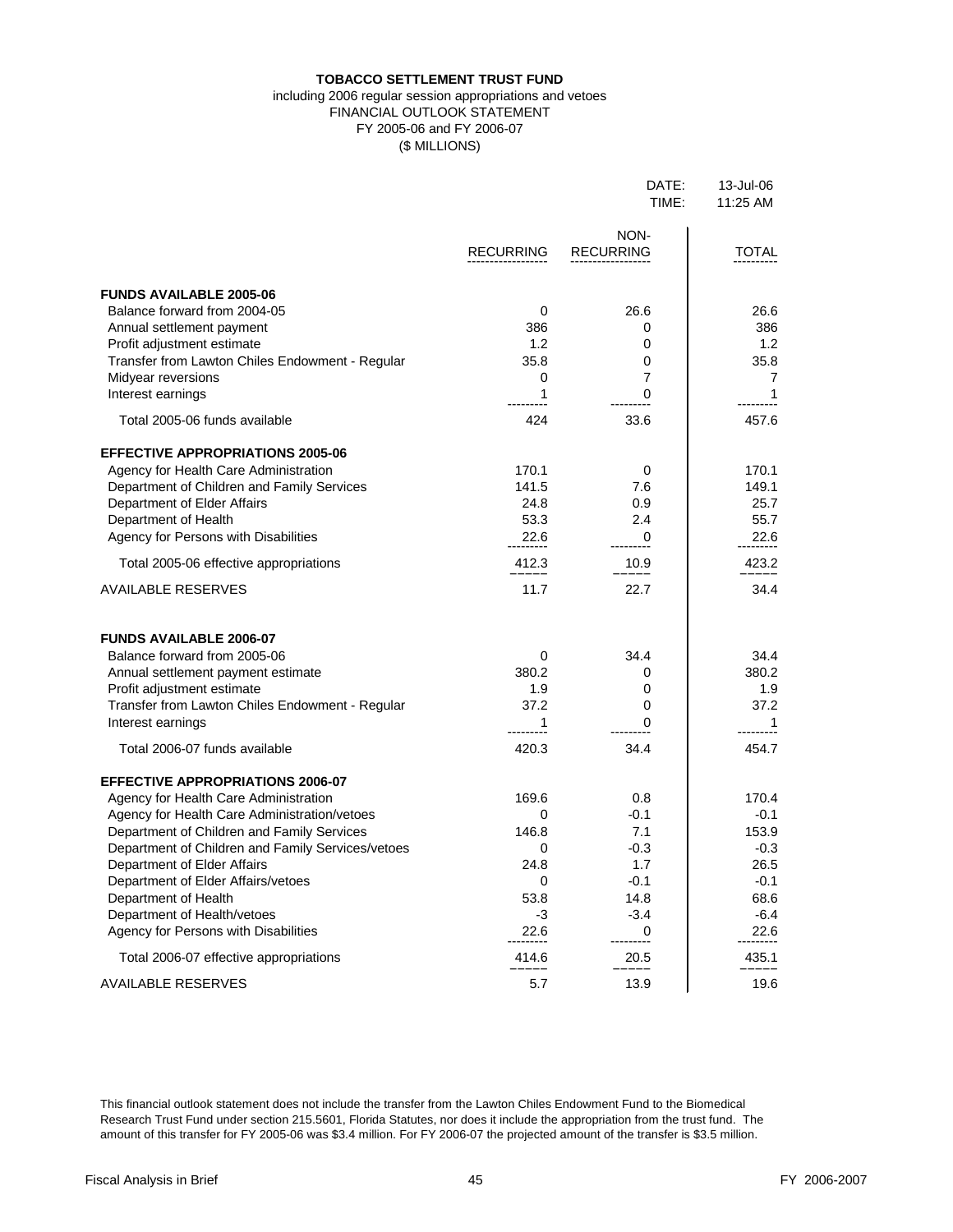### (\$ MILLIONS) EDUCATIONAL ENHANCEMENT (LOTTERY) TRUST FUND CONSENSUS REVENUE ESTIMATING CONFERENCE RETROSPECT FY 2003-04 and FY 2004-05

17-Mar-2006

|                                                        | <b>RECURRING</b> | NON-<br><b>RECURRING</b> | <b>TOTAL</b> |
|--------------------------------------------------------|------------------|--------------------------|--------------|
| <b>FUNDS AVAILABLE 2003-04</b>                         |                  |                          |              |
| Balance forward from 2002-03                           | 0                | 121.9                    | 121.9        |
| Miscellaneous adjustments                              | 0                | 2.3                      | 2.3          |
| Refunds                                                | 0                | 0.2                      | 0.2          |
| Revenues from ticket sales                             | 970.7            | 0                        | 970.7        |
| Midyear reversions                                     | 0                | 0.1                      | 0.1          |
| Transfer of unclaimed prize (H43E)                     | 0                | 30.1                     | 30.1         |
| Transfer from Lottery Admin TF (#2560A, 2003 GAA)      | 0                | 20                       | 20           |
| Unencumbered DOL balance from 02-03                    | 0                | 33.9                     | 33.9         |
| Transfer from Lottery Capital Outlay & Debt Service TF | 0                | 60                       | 60           |
| Interest earnings                                      | 0                | 1.8                      | 1.8          |
| BOR TF cash balance transfer to EETF                   | $\Omega$         | 2.1                      | 2.1          |
| Total 2003-04 funds available                          | 970.7            | 272.4                    | 1243.1       |
| <b>EXPENDITURES 2003-04</b>                            |                  |                          |              |
| <b>Public Schools</b>                                  | 266.2            | 122.2                    | 388.4        |
| <b>State University System</b>                         | 92               | 72                       | 164          |
| <b>Community Colleges</b>                              | 99.1             | 25                       | 124.1        |
| <b>Bright Futures</b>                                  | 233.2            | $\overline{2}$           | 235.2        |
| Transfer to Lottery Capital Outlay TF                  | 187.5            | 0                        | 187.5        |
| <b>Student Financial Assistance</b>                    | 2.4              | 18                       | 20.4         |
| School for the Deaf & Blind                            | 0.1              | 0                        | 0.1          |
| Total 03-04 expenditures                               | 880.5            | 239.2                    | 1119.7       |
| <b>AVAILABLE RESERVES</b>                              | 90.2             | 33.2                     | 123.4        |
| <b>FUNDS AVAILABLE 2004-05</b>                         |                  |                          |              |
| Balance forward from 2003-04                           | 0                | 123.4                    | 123.4        |
| Miscellaneous adjustments                              | 0                | 0.3                      | 0.3          |
| Refunds                                                | 0                | 0.2                      | 0.2          |
| Revenues from ticket sales                             | 1028.6           | 0                        | 1028.6       |
| Midyear reversions                                     | 0                | 1.5                      | 1.5          |
| Transfer from Lottery Admin TF (#2602A, 2004 GAA)      | 0                | 38.3                     | 38.3         |
| Unencumbered DOL balance from 03-04                    | 0                | 12.5                     | 12.5         |
| Interest earnings                                      | 1.5              | 0                        | 1.5          |
| Total 2003-04 funds available                          | 1030.1           | 176.2                    | 1206.3       |
| <b>EXPENDITURES 2004-05</b>                            |                  |                          |              |
| <b>Public Schools</b>                                  | 294              | 143.1                    | 437.1        |
| <b>State University System</b>                         | 128.5            | 1.3                      | 129.8        |
| <b>Community Colleges</b>                              | 95.2             | 3.7                      | 98.9         |
| <b>Bright Futures</b>                                  | 259.2            | 9.9                      | 269.1        |
| Transfer to Lottery Capital Outlay TF                  | 180.1            | 0                        | 180.1        |
| <b>Student Financial Assistance</b>                    | 2.5              | 18                       | 20.5         |
| <b>State Board of Education</b>                        | 0                | 5                        | 5            |
| Total 04-05 expenditures                               | 959.5            | 181                      | 1140.5       |
| <b>AVAILABLE RESERVES</b>                              | 70.6             | $-4.8$                   | 65.8         |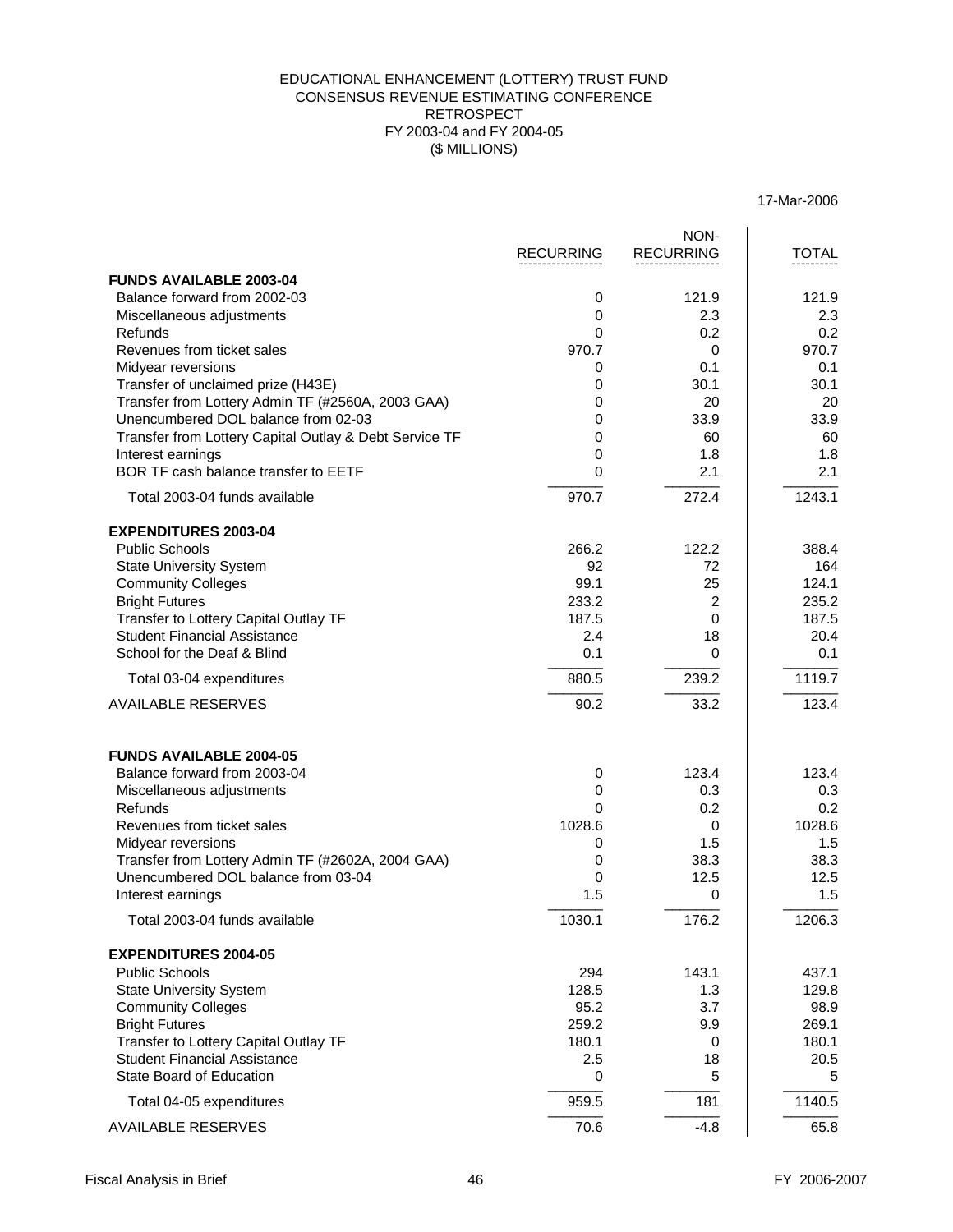### FY 2005-06 and FY 2006-07 (\$ MILLIONS) **EDUCATIONAL ENHANCEMENT TRUST FUND** including 2006 legislative session action **FINANCIAL OUTLOOK STATEMENT**

|                                               | <b>RECURRING</b><br><b>LOTTERY</b><br><b>SALES</b> | NON-<br><b>RECURRING</b><br><b>LOTTERY</b> | <b>TOTAL</b><br><b>LOTTERY</b> | <b>RECURRING</b><br><b>SLOT</b> | NON-<br><b>RECURRING</b><br><b>SLOT</b><br><b>MACHINES</b> | <b>TOTAL</b><br><b>SLOT</b><br><b>MACHINES</b> |
|-----------------------------------------------|----------------------------------------------------|--------------------------------------------|--------------------------------|---------------------------------|------------------------------------------------------------|------------------------------------------------|
| <b>FUNDS AVAILABLE 2005-06</b>                |                                                    | <b>SALES</b>                               | <b>SALES</b>                   | <b>MACHINES</b>                 |                                                            |                                                |
| Balance forward from 2004-05                  | 0                                                  | 65.8                                       | 65.8                           | 0                               | 0                                                          | 0                                              |
| Revenues from ticket sales                    | 1206.2                                             | $\Omega$                                   | 1206.2                         | 0                               | 0                                                          | 0                                              |
| Transfer from DOL Administrative TF           | 0                                                  | 60                                         | 60                             | 0                               | 0                                                          | 0                                              |
| Unencumbered DOL balance from 04-05           | $\Omega$                                           | 15.1                                       | 15.1                           | 0                               | 0                                                          | 0                                              |
| Interest earnings                             | 1.5                                                | $\mathbf 0$                                | 1.5                            | 0                               | 0                                                          | 0                                              |
| Total 2005-06 funds available                 | 1207.7                                             | 140.9                                      | 1348.6                         | $\Omega$                        | 0                                                          | $\Omega$                                       |
| <b>ESTIMATED EXPENDITURES 2005-06</b>         |                                                    |                                            |                                |                                 |                                                            |                                                |
| <b>Public Schools</b>                         | 271.9                                              | 67.3                                       | 339.2                          | 0                               | 0                                                          | 0                                              |
| <b>State University System</b>                | 138.2                                              | 6.5                                        | 144.7                          | 0                               | 0                                                          |                                                |
| <b>Community Colleges</b>                     | 99.8                                               | $\overline{7}$                             | 106.8                          | 0                               | 0                                                          | 0                                              |
| <b>Critical Jobs Initiative</b>               | 0                                                  | 4.7                                        | 4.7                            | 0                               | 0                                                          | 0                                              |
| <b>Bright Futures</b>                         | 311.8                                              | $\Omega$                                   | 311.8                          | 0                               | 0                                                          | 0                                              |
| <b>Student Financial Assistance</b>           | 18.1                                               | 0                                          | 18.1                           | 0                               | 0                                                          | 0                                              |
| <b>SMART Schools/Classrooms First</b>         | 169                                                | 0                                          | 169                            | 0                               | 0                                                          | 0                                              |
| <b>Class Size Reduction/Debt Service</b>      | 43.9                                               | 0                                          | 43.9                           | 0                               | 0                                                          | 0                                              |
| Total 05-06 estimated expenditures            | 1052.7                                             | 85.5                                       | 1138.2                         | $\Omega$                        | 0                                                          | 0                                              |
| <b>AVAILABLE RESERVES</b>                     | 155                                                | 55.4                                       | 210.4                          | $\Omega$                        | 0                                                          | 0                                              |
| <b>FUNDS AVAILABLE 2006-07</b>                |                                                    |                                            |                                |                                 |                                                            |                                                |
| Balance forward from 2005-06                  | 0                                                  | 210.4                                      | 210.4                          | 0                               | 0                                                          | 0                                              |
| Revenues from ticket sales                    | 1251.6                                             | 0                                          | 1251.6                         | 0                               | 0                                                          | 0                                              |
| Revenues from slot machine activity (A)       | 0                                                  | 0                                          | 0                              | 0                               | 0                                                          | 0                                              |
| Interest earnings                             | 1.5                                                | 0                                          | 1.5                            | 0                               | 0                                                          | 0                                              |
| Total 2006-07 funds available                 | 1253.1                                             | 210.4                                      | 1463.5                         | $\overline{0}$                  | 0                                                          | 0                                              |
| <b>EFFECTIVE APPROPRIATIONS 2006-07</b>       |                                                    |                                            |                                |                                 |                                                            |                                                |
| <b>Public Schools</b>                         | 330.9                                              | U                                          | 330.9                          | 0                               | O                                                          |                                                |
| <b>State University System</b>                | 166.9                                              | 10.1                                       | 177                            | 0                               | 0                                                          |                                                |
| State University System/challenge grants      | 0                                                  | 120.2                                      | 120.2                          | O                               | 0                                                          |                                                |
| <b>Community Colleges</b>                     | 115.9                                              | 24.1                                       | 140                            |                                 | 0                                                          |                                                |
| Community Colleges/facilities matching grants | 0                                                  | 35                                         | 35                             | 0                               | 0                                                          |                                                |
| <b>Bright Futures</b>                         | 346.3                                              | 0                                          | 346.3                          | 0                               | 0                                                          |                                                |
| <b>Student Financial Assistance</b>           | 21.5                                               | 0                                          | 21.5                           | 0                               | 0                                                          |                                                |
| <b>SMART Schools/Classrooms First</b>         | 167.9                                              | 0                                          | 167.9                          | 0                               | 0                                                          |                                                |
| <b>Class Size Reduction/Debt Service</b>      | 100.3                                              | 0                                          | 100.3                          | 0                               | 0                                                          |                                                |
| Total 06-07 effective appropriations          | 1249.7                                             | 189.4                                      | 1439.1                         | 0                               | 0                                                          | 0                                              |
| <b>AVAILABLE RESERVES</b>                     | 3.4                                                | 21                                         | 24.4                           | 0                               | 0                                                          | 0                                              |

(A) A recurring impact of -\$15.7 million on Lottery ticket sales from the introduction of slot machines is not included in FY 06-07 because there is no cash impact from slot machine activity until FY 07-08.

DATE: 13-Jul-06<br>TIME: 11:27 AM

11:27 AM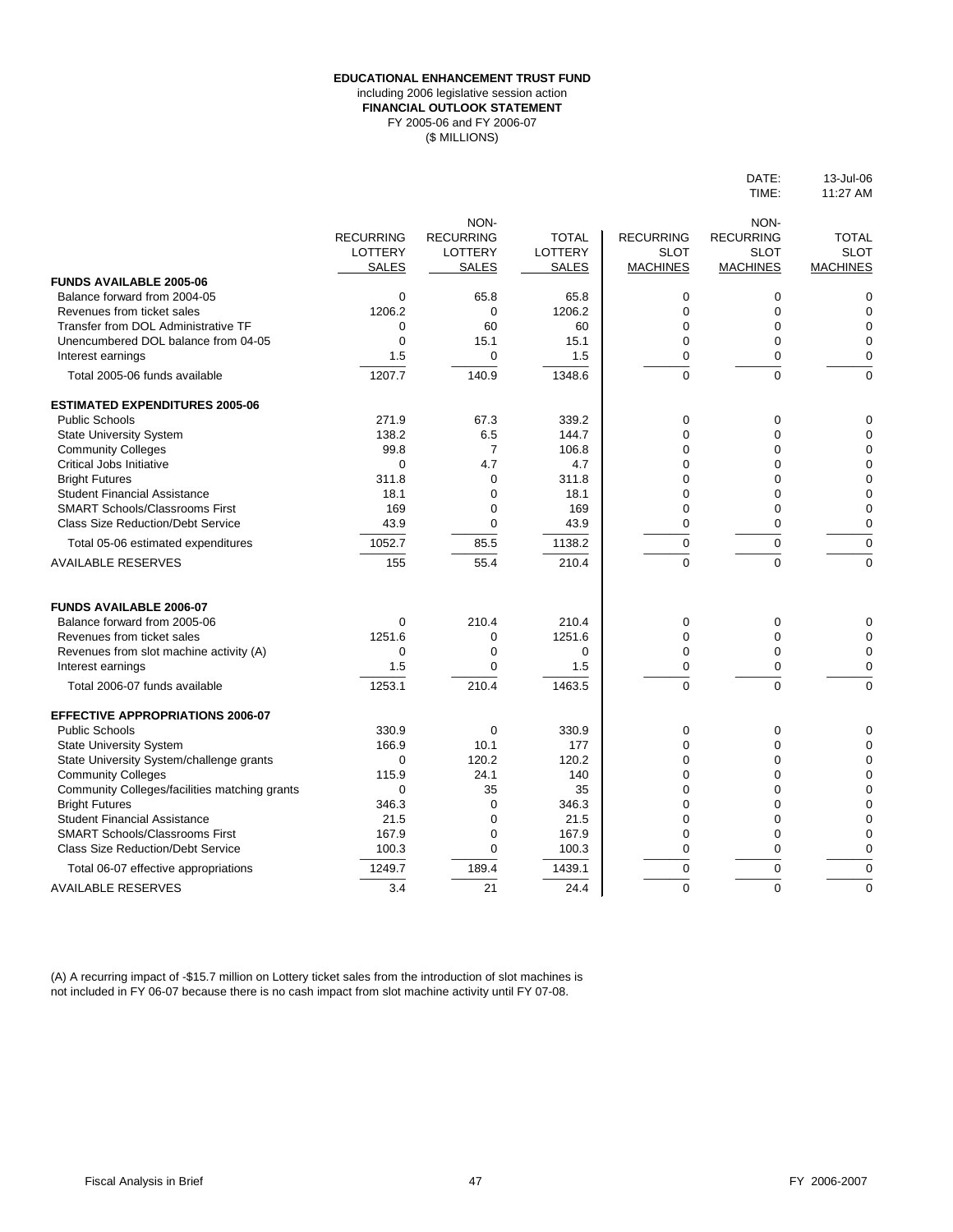### **PRINCIPAL STATE SCHOOL TRUST FUND** CONSENSUS REVENUE ESTIMATING CONFERENCE

**RETROSPECT**

(\$ MILLIONS) FY 2003-04 and 2004-05

15-Aug-05

|                                               | <b>RECURRING</b> | NON-<br><b>RECURRING</b>    | <b>TOTAL</b>     |
|-----------------------------------------------|------------------|-----------------------------|------------------|
| <b>FUNDS AVAILABLE FOR 2003-04</b>            |                  |                             |                  |
| Cash & short term investments balance forward | 0                | 17.9                        | 17.9             |
| Abandoned property receipts                   | 76.2             | 75.9                        | 152.1            |
| Parimutuel escheated tickets                  | 1.8              | 0                           | 1.8              |
| Miscellaneous receipts                        | 1.1              | 0                           | 1.1              |
| Interest earnings                             | 0.6              | $\Omega$                    | 0.6              |
| Refunds                                       | 0.5              | 0                           | 0.5              |
| Total 03-04 funds available                   | 80.2             | 93.8                        | 174              |
| <b>EXPENDITURES FOR 2003-04</b>               |                  |                             |                  |
| Grants & Aids/FEFP                            | 67               | 0                           | 67               |
| Grants & Aids/class size reduction            | 1.9              | $\Omega$                    | 1.9              |
| Grants & Aids/best teacher                    | $\mathbf 0$      | 25                          | 25               |
| Reading programs                              | 0                | 25                          | 25               |
| Low performing schools                        | $\mathbf 0$      | 4.2                         | 4.2              |
| <b>Education partnerships</b>                 | 0                | 5.5                         | 5.5              |
| <b>Excellent Teaching Trust Fund</b>          | $\Omega$         | 1.7                         | 1.7              |
| <b>Instruction Enhancement</b>                | 0                | 1                           | 1<br>----------- |
| Total 03-04 expenditures                      | 68.9<br>======   | 62.4<br>$=$ $=$ $=$ $=$ $=$ | 131.3<br>======  |
| <b>AVAILABLE RESERVES</b>                     | 11.3             | 31.4                        | 42.7             |
| <b>FUNDS AVAILABLE FOR 2004-05</b>            |                  |                             |                  |
| Cash & short term investments balance forward | 0                | 42.7                        | 42.7             |
| Abandoned property receipts                   | 127.5            | $-23.1$                     | 104.4            |
| Parimutuel escheated tickets                  | 1.3              | 0                           | 1.3              |
| Miscellaneous receipts                        | 2.3              | 0                           | 2.3              |
| Interest earnings                             | 1.1              | 0                           | 1.1              |
| Refunds                                       | 3.9              | 0                           | 3.9              |
| Total 04-05 funds available                   | 136.1            | 19.6                        | 155.7            |
| <b>EXPENDITURES FOR 2004-05</b>               |                  |                             |                  |
| <b>Grants &amp; Aids/FEFP</b>                 | 72.2             | 0                           | 72.2             |
| Grants & Aids/class size reduction            | 18.7             | 0                           | 18.7             |
| Total 04-05 expenditures                      | 90.9<br>$======$ | 0<br>======                 | 90.9<br>======   |
| <b>AVAILABLE RESERVES</b>                     | 45.2             | 19.6                        | 64.8             |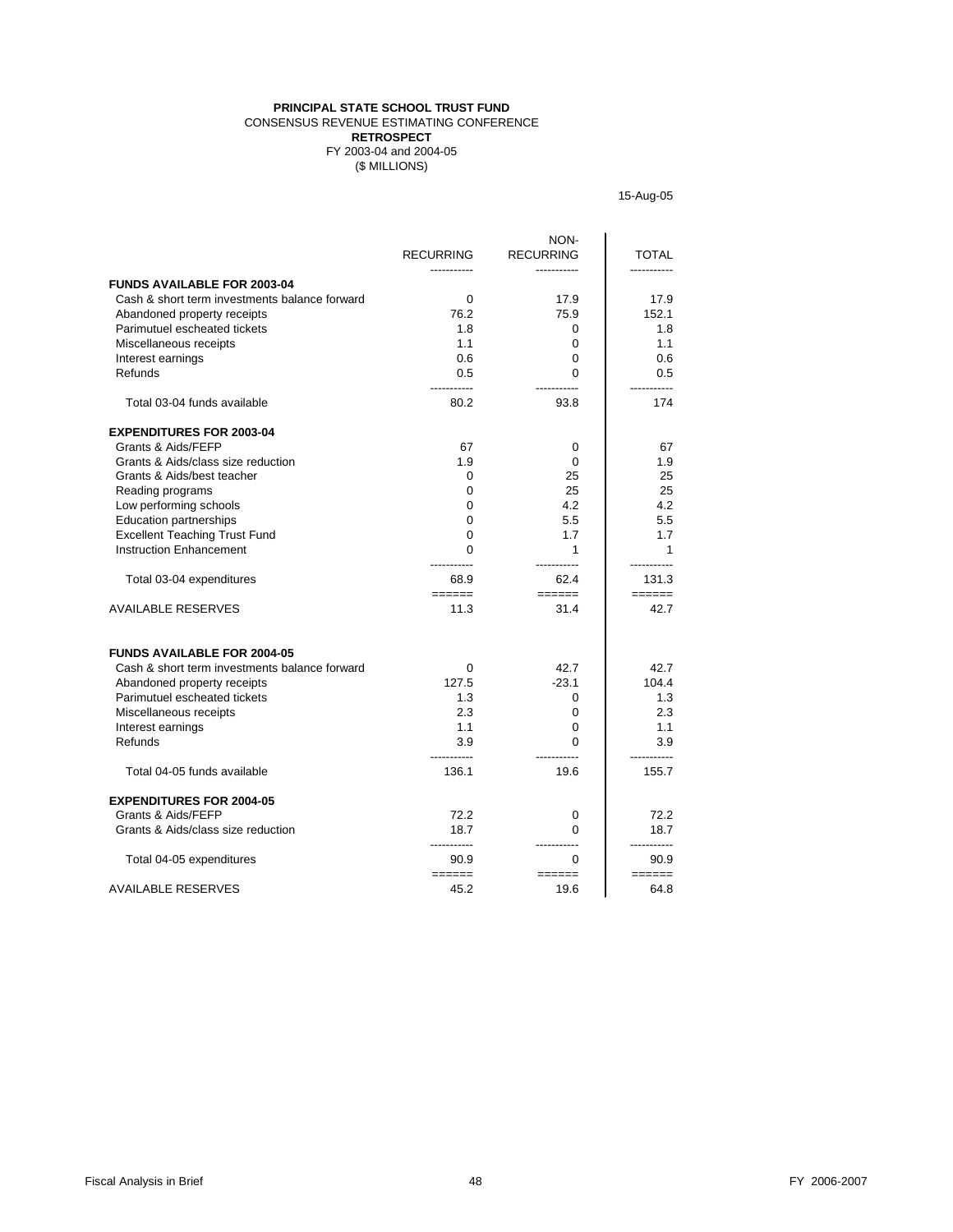### **PRINCIPAL STATE SCHOOL TRUST FUND** includes 2006 legislative session action **FINANCIAL OUTLOOK STATEMENT** FY 2005-06 and FY 2006-07 (\$ MILLIONS)

13-Jul-06

|                                                     |                  | NON-                         |                    |
|-----------------------------------------------------|------------------|------------------------------|--------------------|
|                                                     | <b>RECURRING</b> | <b>RECURRING</b>             | <b>TOTAL</b>       |
| <b>FUNDS AVAILABLE 2005-06</b>                      |                  |                              |                    |
| Cash & short term investments balance forward       | 0                | 64.8                         | 64.8               |
| Estimated transfers from Unclaimed Property TF      | 103.9            | 55.2                         | 159.1              |
| Long-term investments/return of principal           | 0                | 0.8                          | 0.8                |
| Pari-mutuel escheated tickets                       | 1.3              | 0                            | 1.3                |
| Nonoperating revenues                               | 4.1              | 0                            | 4.1                |
| Interest earnings                                   | 1.8              | 0                            | 1.8                |
| Total 05-06 funds available                         | 111.1            | 120.8                        | 231.9              |
| <b>EFFECTIVE APPROPRIATIONS 2005-06</b>             |                  |                              |                    |
| Grants & Aids/FEFP                                  | 72.2             | 0                            | 72.2               |
| Grants & Aids/class size reduction                  | 4.3              | 0                            | 4.3                |
| Grants & Aids/excellent teaching                    | $rac{0}{1}$      | 8.2                          | 8.2                |
| Total 05-06 effective appropriations                | 76.5             | 8.2                          | $rac{84.7}{22.20}$ |
| <b>AVAILABLE RESERVES</b>                           | =====<br>34.60   | $=$ $=$ $=$ $=$ $=$<br>112.6 | 147.2              |
| <b>FUNDS AVAILABLE 2006-07</b>                      |                  |                              |                    |
| Cash & short term investments balance forward       | 0                | 147.2                        | 147.2              |
| Estimated transfers from Unclaimed Property TF      | 107              | 1.5                          | 108.5              |
| Pari-mutuel escheated tickets                       | 1.3              | 0                            | 1.3                |
| Interest earnings                                   | 1.2              | 0                            | 1.2                |
| Total 06-07 funds available                         | 109.5            | 148.7                        | 258.2              |
| <b>EFFECTIVE APPROPRIATIONS 2006-07</b>             |                  |                              |                    |
| Grants & Aids/FEFP                                  | 72.2             | 17                           | 89.2               |
| Grants & Aids/non-FEFP                              | 0                | 22.7                         | 22.7               |
| Grants & Aids/class size reduction                  | 37.3             | 0                            | 37.3               |
| Grants & Aids/excellent teaching                    | 0                | 18.9                         | 18.9               |
| Grants & Aids/school recognition                    | 0                | 8.3                          | 8.3                |
| Special Categories/reading programs                 | $\pmb{0}$        | 18.5                         | 18.5               |
| Special Categories/education innovation initiatives | 0                | 16.2                         | 16.2               |
| Special Categories/school & instructional           | 0                | 12.6                         | 12.6               |
| Special Categories/school & instructional/vetoes    | 0                | $-8.6$                       | $-8.6$             |
| Other                                               | 0.2              | 18.9                         | 19.1               |
| Other/vetoes                                        | 0                | $-3.3$                       | $-3.3$             |
| Aid to Local Government/Critical Jobs Initiative    | 0                | 5.6                          | 5.6                |
| Total 06-07 effective appropriations                | 109.7<br>=====   | 126.8<br>=====               | 236.5<br>=====     |
| <b>AVAILABLE RESERVES</b>                           | $-0.20$          | 21.9                         | 21.7               |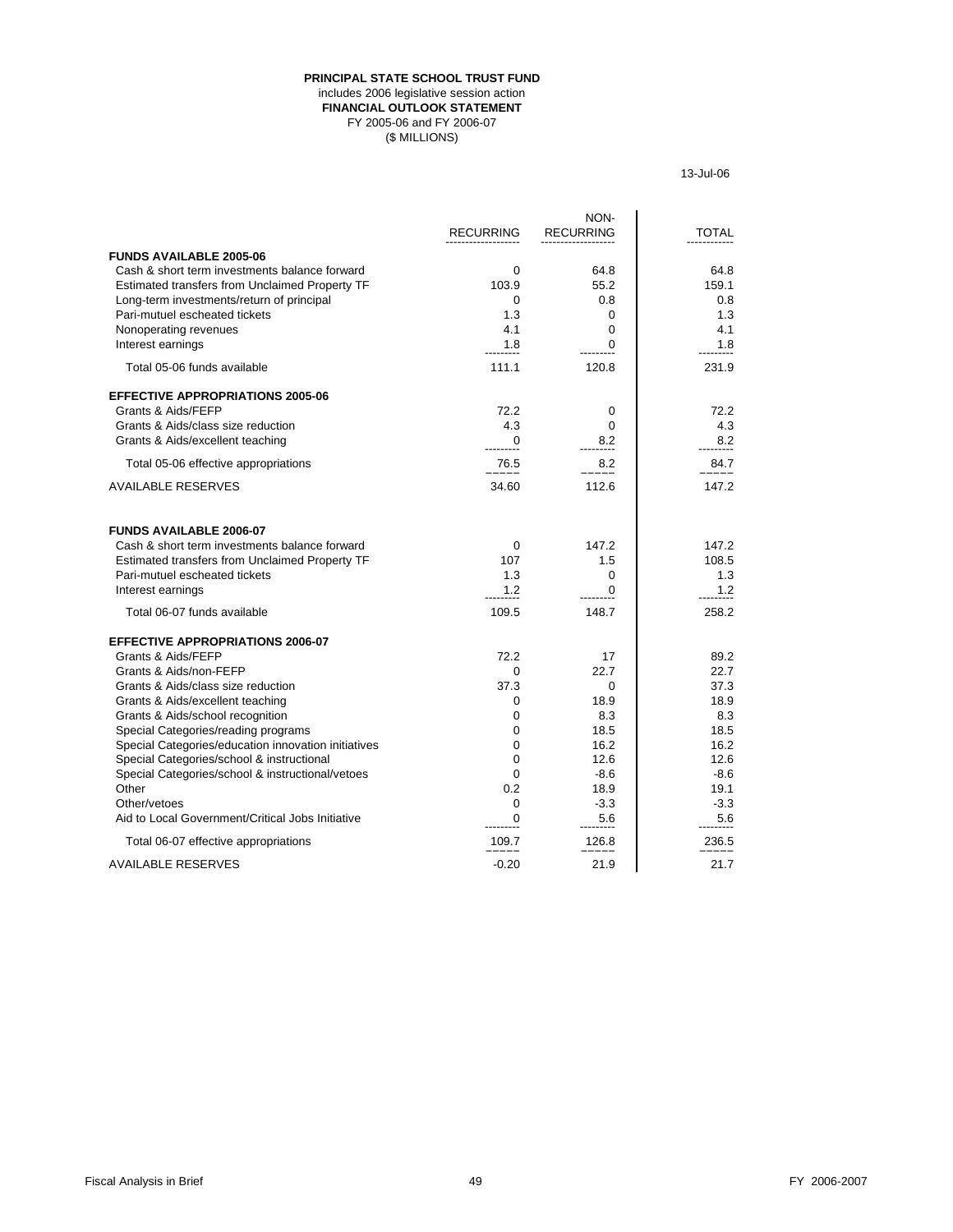### **IMPACT OF LEGISLATION AFFECTING REVENUES FOR THE 2006 LEGISLATIVE SESSION GENERAL REVENUE FUND (\$ MILLIONS)**

### **Fiscal Year 2006-07**

|                                |          |                                 |                     |          | ------------- RECURRING ------------- |                     | --------- NONRECURRING ---------- |                                 |                     |  |  |  |  |  |
|--------------------------------|----------|---------------------------------|---------------------|----------|---------------------------------------|---------------------|-----------------------------------|---------------------------------|---------------------|--|--|--|--|--|
|                                | Current  | Session<br>Forecast Legislation | Revised<br>Forecast | Current  | Session<br>Forecast Legislation       | Revised<br>Forecast | Current                           | Session<br>Forecast Legislation | Revised<br>Forecast |  |  |  |  |  |
|                                |          |                                 |                     |          |                                       |                     |                                   |                                 |                     |  |  |  |  |  |
| Sales tax/GR                   | 20112.5  | $-90.6$                         | 20021.9             | 20112.8  | $-58.9$                               | 20053.9             | $-0.3$                            | $-31.7$                         | $-32$               |  |  |  |  |  |
| Beverage tax & licenses        | 609.6    | 30                              | 639.6               | 609.6    | $-6.8$                                | 602.8               | 0                                 | 36.8                            | 36.8                |  |  |  |  |  |
| Corporate income tax           | 2449.3   | $-10.5$                         | 2438.8              | 2449.3   | $-19$                                 | 2430.3              | $\Omega$                          | 8.5                             | 8.5                 |  |  |  |  |  |
| Documentary stamp tax          | 855.3    | $-0.3$                          | 855                 | 848.4    | $-0.3$                                | 848.1               | 6.9                               | 0                               | 6.9                 |  |  |  |  |  |
| Tobacco taxes                  | 278.4    | 0                               | 278.4               | 278.4    | 0                                     | 278.4               | 0                                 | 0                               | $\Omega$            |  |  |  |  |  |
| Insurance premium tax          | 662.8    | 0                               | 662.8               | 662.8    | 0                                     | 662.8               | 0                                 | $\Omega$                        | $\mathbf{0}$        |  |  |  |  |  |
| Parimutuels tax                | 23       | $\Omega$                        | 23                  | 23       | $\Omega$                              | 23                  | 0                                 | $\Omega$                        | $\Omega$            |  |  |  |  |  |
| Intangibles tax                | 880.1    | $-130.6$                        | 749.5               | 880.1    | $-161.2$                              | 718.9               | 0                                 | 30.6                            | 30.6                |  |  |  |  |  |
| Estate tax                     | 3        | 0                               | 3                   | 0        | 0                                     | 0                   | 3                                 | 0                               | 3                   |  |  |  |  |  |
| Interest earnings              | 391      | 0                               | 391                 | 391      | 0                                     | 391                 | 0                                 | 0                               | 0                   |  |  |  |  |  |
| <b>Driver's License Fees</b>   | 73.4     | 0                               | 73.4                | 73.4     | 0                                     | 73.4                | 0                                 | 0                               | $\Omega$            |  |  |  |  |  |
| Medical-hospital fees          | 202.4    | 0                               | 202.4               | 202.4    | 0                                     | 202.4               | 0                                 | 0                               | 0                   |  |  |  |  |  |
| Auto title & lien fees         | 35.8     | 0                               | 35.8                | 35.8     | 0                                     | 35.8                | 0                                 | 0                               | 0                   |  |  |  |  |  |
| Severance tax                  | 22.8     | 0                               | 22.8                | 22.8     | 0                                     | 22.8                | 0                                 | 0                               | 0                   |  |  |  |  |  |
| <b>Corporation Filing Fees</b> | 187.2    | 0                               | 187.2               | 187.2    | 0                                     | 187.2               | $\Omega$                          | 0                               | $\Omega$            |  |  |  |  |  |
| Service charges                | 471.3    | 0.2                             | 471.5               | 471.5    | 0.2                                   | 471.7               | $-0.2$                            | 0                               | $-0.2$              |  |  |  |  |  |
| Other taxes & fees             | 352.7    | 0.1                             | 352.8               | 327.7    | 0.1                                   | 327.8               | 25                                | 0                               | 25                  |  |  |  |  |  |
| <b>Total Revenue</b>           | 27610.6  | $-201.7$                        | 27408.9             | 27576.2  | $-245.9$                              | 27330.3             | 34.4                              | 44.2                            | 78.6                |  |  |  |  |  |
| Less:Refunds                   | $-360.9$ | $_{-}$ 0                        | $-360.9$            | $-360.9$ | 0                                     | $-360.9$            | 0                                 | 0                               | 0                   |  |  |  |  |  |
| <b>Net General Revenue</b>     | 27249.7  | $-201.7$                        | 27048               | 27215.3  | $-245.9$                              | 26969.4             | 34.4                              | 44.2                            | 78.6                |  |  |  |  |  |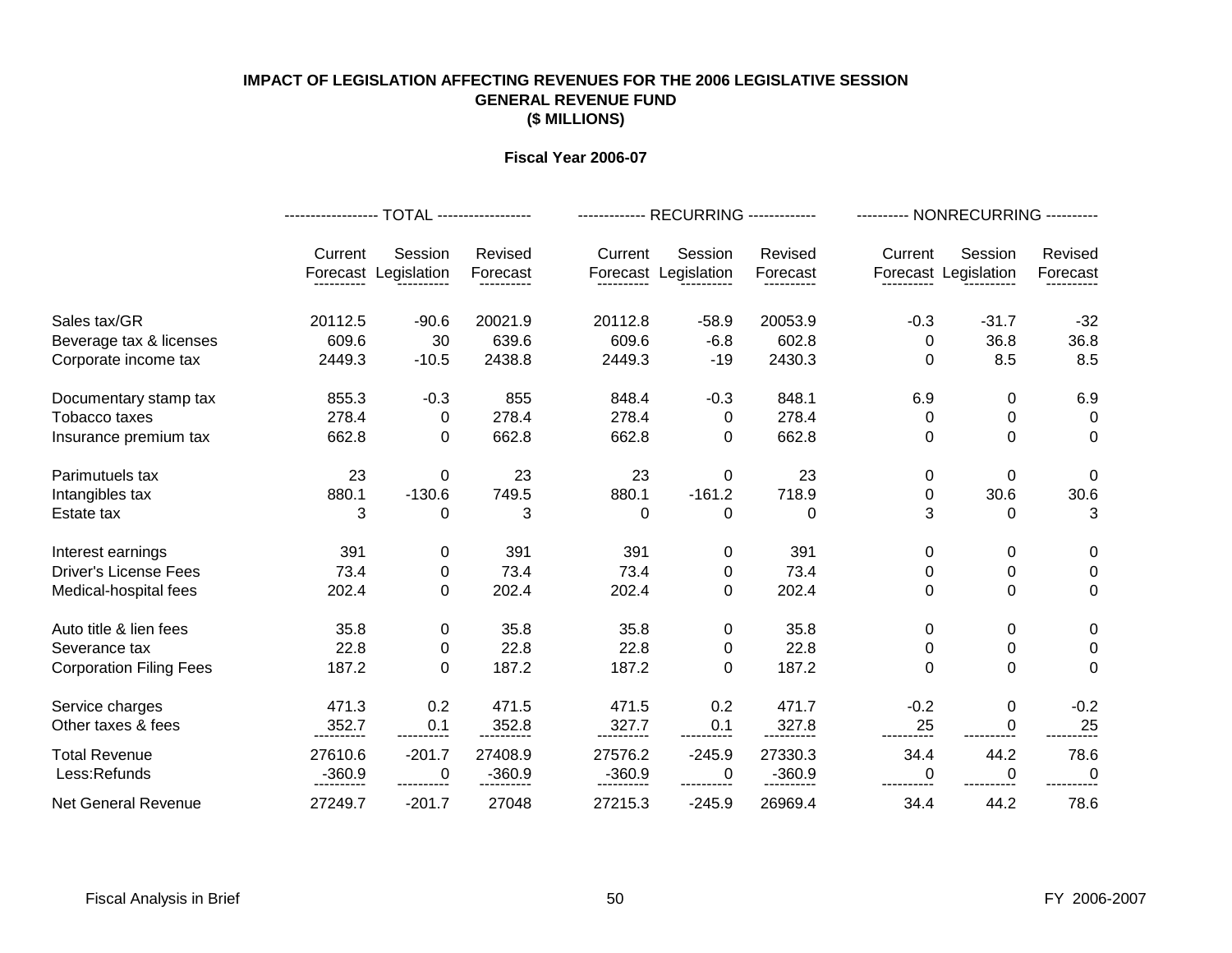| FINAL--8/8/06 |                             |           |                   |                                                                            |                                      |             |          | FY06-07      |                       |            |              |                   |            |             |          | FY07-08        |             |             |              |                   |         |
|---------------|-----------------------------|-----------|-------------------|----------------------------------------------------------------------------|--------------------------------------|-------------|----------|--------------|-----------------------|------------|--------------|-------------------|------------|-------------|----------|----------------|-------------|-------------|--------------|-------------------|---------|
|               |                             |           |                   |                                                                            |                                      | GR          |          | Trust        |                       | Local      |              |                   | Total      | GR          |          | <b>Trust</b>   |             | Local       |              | Total             |         |
|               | Chapter Law Page Numbe Date |           | BILL#             | Issue                                                                      | Tax                                  | Cash Recur. |          | Cash Recur.  |                       | Cash Recur |              | <b>Cash Recur</b> |            | Cash Recur. |          | Cash Recur.    |             | Cash Recur. |              | <b>Cash Recur</b> |         |
|               |                             |           |                   |                                                                            |                                      |             |          |              |                       |            |              |                   |            |             |          |                |             |             |              |                   |         |
|               |                             |           |                   |                                                                            |                                      |             |          |              |                       |            |              |                   |            |             |          |                |             |             |              |                   |         |
| 2006-175      | 363                         | 6/15/2006 | H65               | Foreclosure Proceedings--Surplus Trust Application a Other Taxes & Fees    |                                      |             |          |              |                       |            |              |                   |            |             |          |                |             |             |              |                   |         |
| 2006-175      | 363                         | 6/15/2006 | H65               | Foreclosure Proceedings--Clerk of Courts Service Ch: Other Taxes & Fees    |                                      | $\Omega$    | $\Omega$ | 0.1          | 0.1                   |            |              | 1.1               | 1.1        |             | $\Omega$ | 0.1            | 0.1         |             |              |                   | 1.1     |
| 2006-56       | 22                          | 2/10/2006 | H69               | M&E Exemption: Productive Output, Phosphate & Fed Sales and Use Tax        |                                      | $-19.7$     | $-21.3$  | $(*)$        | $-0.1$                | $-4.4$     | $-4.7$       | $-24.1$           | $-26.1$    | $-21.3$     | $-21.3$  | $-0.1$         | $-0.1$      | $-4.7$      | $-4.7$       | $-26.1$           | $-26.1$ |
| 2006-4        | 318                         | 6/1/2006  | H <sub>167</sub>  | <b>Household Moving Services</b>                                           | Other Taxes & Fees                   |             | $***$    | $***$        | $***$                 |            | $\Omega$     | $***$             | $**$       | $***$       | $***$    | $***$          | $***$       |             |              |                   | $***$   |
| 2006-312      | 24                          | 2/10/2006 | H <sub>209</sub>  | Repeal                                                                     | Intangibles Tax                      | -131        | $-161$   |              |                       |            | $\Omega$     | $-131$            | $-161$     | $-165$      | -165     |                |             |             |              | 65                | $-165$  |
| 2006-293      | 319                         | 6/1/2006  | H <sub>281</sub>  | State of Vision License Plate                                              | Motor Vehicle Licenses               |             | $\Omega$ |              |                       |            |              |                   |            |             |          |                |             |             |              |                   |         |
| 2006-229      | 320                         | 6/1/2006  | H <sub>293</sub>  | <b>Fiscally Constrained Counties (2)</b>                                   | <b>Communications Services Tax</b>   |             |          |              |                       |            |              |                   |            |             |          |                |             |             |              |                   |         |
| HJR           | 195                         | 3/31/2006 | H353              | Homestead Exemption - an additional \$25,000 for low Ad Valorem Tax        |                                      |             |          |              |                       |            |              | 0                 |            |             | 0        | 0              |             |             |              |                   |         |
| 2006-57       | 197                         | 3/31/2006 | H415              | M&E Used for R&D Spaceflight Vehicle                                       | Sales and Use Tax                    | $-24.7$     | $-26.9$  | $-0.1$       | $-0.1$                | $-5.6$     | $-6.1$       | $-30.4$           | $-33.1$    | $-27$       | $-27$    | $-0.1$         | $-0.1$      | -6.1        | $-6.1$       | $-33.2$           | $-33.2$ |
| 2006-101      | 12                          | 2/3/2006  | H421              | <b>Civic Centers</b>                                                       | Sales and Use Tax                    | $-3.8$      | $-1.3$   | $(*)$        | $(*)$                 | $-0.9$     | $-0.3$       | $-4.7$            | $-1.6$     | $-3.8$      | $-1.3$   | $(*)$          | $(\star)$   | $-0.9$      | $-0.3$       |                   | $-1.6$  |
| 2006-178      | 321                         | 6/7/2006  | H457              | Guardianship/background checks & fingerprint fees                          | Other Taxes & Fees                   |             |          |              |                       |            | $\Omega$     |                   |            |             |          |                |             |             |              |                   |         |
| 2006-304      | 322                         | 6/1/2006  | H471              | Fish & Wildlife                                                            | Hunting and Fishing Licenses         |             |          | 0.1          | 0.1                   |            | $\Omega$     | 0.1               | 0.1        |             |          |                | 0.1         |             |              |                   | 0.1     |
| 2006-305      | 324                         | 6/1/2006  | H <sub>561</sub>  | Offenses Involving Insurance                                               | <b>Drivers Licenses</b>              | $***$       |          |              | $**$                  |            |              | $***$             |            |             |          |                | $**$        |             |              |                   | $***$   |
| 2006-250      | 233                         | 4/7/2006  | H <sub>573</sub>  | Exemption: Retrofitted Dwellings for Disabled Vets                         | Local License and Permit Fees        |             | $\Omega$ |              | 0                     |            |              | $(\hbox{}^\star)$ |            |             |          |                |             |             |              |                   |         |
| 2006-294      | 325                         | 6/1/2006  | H585              | Inmate Litigation Costs                                                    | Other Taxes & Fees                   | 0.1         | 0.1      |              | $\Omega$              | $\Omega$   | $\Omega$     | 0.1               | 0.1        | 0.1         | 0.1      | $\Omega$       | $\Omega$    |             | $\mathbf{0}$ | 0.1               | 0.1     |
| HJR           | 327                         | 6/1/2006  | H631              | Disabled Veterans (4)                                                      | Ad Valorem Tax                       |             |          |              | 0                     |            |              | 0                 | **\        |             |          |                |             |             |              |                   | $(**)$  |
| 2006-220      | 199                         | 3/31/2006 | H683              | Deferral - Public Lodging at Working Waterfronts                           | Ad Valorem Tax                       |             |          |              |                       |            | $(**)$       | 0                 | $***$ \    |             | $\Omega$ | 0              |             |             | $(**)$       | (**)              | /**\    |
| 2006-139      | 329                         | 6/7/2006  | H819              | <b>Radiologist Assistants</b>                                              | Other Taxes & Fees                   |             | $\Omega$ |              |                       | $\Omega$   | $\Omega$     |                   |            |             | $\Omega$ | $\star$        |             | 0           | $\cap$       |                   |         |
| 2006-78       | 330                         | 6/1/2006  | H821              | <b>Community Contribution Tax Credit</b>                                   | Sales and Use Tax                    | $-1.6$      | $-1.6$   |              |                       | $-0.2$     | $-0.2$       | $-1.8$            | -1.8       | $-1.6$      | $-1.6$   |                |             |             | -0.2         |                   |         |
| 2006-78       | 330                         | 6/1/2006  | H821              | <b>Community Contribution Tax Credit</b>                                   | Corporate Income Tax                 | $-0.2$      | $-0.2$   |              | $\Omega$              | $\Omega$   | $\Omega$     | $-0.2$            | $-0.2$     | $-0.2$      | $-0.2$   | $\Omega$       |             |             |              | $-0.2$            | $-0.2$  |
| 2006-253      | 331                         | 6/7/2006  | H849              | Foreign Language Court Interpreters                                        | Other Taxes & Fees                   |             | $\Omega$ | $\star\star$ | $***$                 |            | $\Omega$     | $***$             | $**$       |             | $\Omega$ | $\star\star$   | $***$       |             |              |                   |         |
| 2006-182      | 278                         | 4/14/2006 | H1027             | Redistribution to GR: Alzheimer's, Biomed, Chiropract Beverage Excise Tax  |                                      | 30          | 30       | $-30$        | $-30$                 |            |              |                   |            | 30          | 30       | -30            | -30         |             |              |                   |         |
| 2006-143      | 332                         | 6/1/2006  | H <sub>1031</sub> | Pawnbroking/Local Ordinances/Fees                                          | Other Taxes & Fees                   |             | $\Omega$ |              |                       | $-0.1$     | $-0.1$       | $-0.1$            | $-0.1$     |             | $\Omega$ |                |             |             |              |                   | $-0.1$  |
| 2006-13       | 296                         | 4/26/2006 | H1039             | Limerock: 12, 18, 24 cents per ton; Treatment Plant of 15 cents            | Other Taxes & Fees                   |             |          | $\Omega$     |                       |            | 14.7         | 4.6               | 14.7       |             |          |                |             |             | 14.7         | 11.2              | 14.7    |
| 2006-13       | 296                         | 4/26/2006 | H1039             | Limerock: 12, 18, 24 cents per ton; Treatment Plant of 15 cents            | General Revenue Service Charge       | 0.3         | 1.2      |              |                       |            |              | 0.3               | 1.2        | 0.9         | 1.2      |                |             |             |              |                   |         |
| 2006-144      | 138                         | 3/17/2006 | H1079             | Advertising Materials, mailers                                             | Sales and Use Tax                    | $-0.7$      | $-0.7$   |              |                       | $-0.2$     | $-0.2$       | $-0.9$            | $-0.9$     | $-0.7$      | $-0.7$   |                |             | $-0.2$      | $-0.2$       | $-0.9$            | $-0.9$  |
| 2006-144      | 304                         | 4/26/2006 | H1079             | Small aircraft, fleet of 25                                                | Sales and Use Tax                    |             | $-0.8$   | $(*)$        | $(\dot{z})$           |            | $-0.2$       | $(*)$             | -1         | $-0.4$      | $-0.8$   | $(*)$          | $(\dot{a})$ |             | $-0.2$       | $-0.4$            |         |
| 2006-185      | 185                         | 3/31/2006 | H1249             | Redistribution - Oyster Management and Restoration                         | Documentary Stamp Tax                | $-0.3$      | $-0.3$   | 0.3          | 0.3                   |            | $\Omega$     |                   |            | $-0.3$      | $-0.3$   | 0.3            | 0.3         |             |              |                   |         |
| 2006-185      | 185                         | 3/31/2006 | H1249             | Repeal-- Apalachicola Bay Oyster Surcharge                                 | Other Taxes & Fees                   |             |          |              |                       |            | 0            |                   |            |             |          |                |             |             |              |                   |         |
| VETOED        | 287                         | 4/21/2006 | H1361             | Exemption: Not-for-Profit Orgs' Self-Insurance Funds Insurance Premium Tax |                                      | $***$       |          | ∩            | $\cap$                | $\Omega$   |              | $***$             | $***$      |             | **       |                |             |             |              |                   |         |
| 2006-69       | 162                         | 3/17/2006 | H1363             | Deferred Taxes for Low Income Srs                                          | Ad Valorem Tax                       |             |          |              |                       |            |              |                   | See SB1268 |             |          |                |             |             |              |                   |         |
| 2006-69       | 233                         | 4/7/2006  | H1363             | <b>Disabled Veterans--dwellings</b>                                        | <b>Local License and Permit Fees</b> | 0           |          |              |                       |            |              | (*)               |            |             |          |                |             |             |              |                   |         |
| 2006-296      | 333                         | 6/1/2006  | H1465             | Speed Limit/State Roads/Penalty Zone                                       | Other Taxes & Fees                   | $\Omega$    | $\Omega$ | $\Omega$     | $\Omega$              | $\Omega$   | $\mathbf 0$  | 0                 | $\Omega$   |             | $\Omega$ | $\Omega$       |             |             | - റ          |                   |         |
| 2006-60       | 197                         | 3/31/2006 | H1489             | Defense & Space Technology                                                 | Sales and Use Tax                    |             |          |              |                       |            |              |                   | See HB 415 |             |          |                |             |             |              |                   |         |
| 2006-297      | 334                         | 6/1/2006  | H1589             | <b>Specialty License Plates</b>                                            | Motor Vehicle Licenses               |             | $\Omega$ |              |                       |            |              |                   | $**$       |             | $\Omega$ |                |             |             |              |                   |         |
| 2006-25       | NA                          | 8/8/2006  | H5001             | Appropriations Bill/CC tuition increases                                   | Other Taxes & Fees                   |             | $\Omega$ |              |                       |            | 11.1         | 11.1              | 11.1       |             | $\Omega$ |                |             |             | 11.1         |                   | 11.1    |
| 2006-25       | NA                          | 8/8/2006  | H5001             | Appropriations Bill/SUS tuition increases                                  | Other Taxes & Fees                   |             |          |              |                       |            |              |                   |            |             | $\Omega$ | $\Omega$       |             |             |              |                   |         |
| 2006-26       | 335                         | 6/1/2006  | H5003             | Appropriations Implementing Bill/trap tag fee waiver                       | Other Taxes & Fees                   |             |          | $-1.2$       |                       |            | $\Omega$     | $-1.2$            |            |             |          | $\overline{0}$ |             |             |              |                   |         |
| 2006-26       | 335                         | 6/1/2006  | H5003             | Appropriations Implementing Bill/trap tag fee waiver                       | General Revenue Service Chare        | $-0.1$      |          |              |                       |            | 0            | $-0.1$            |            |             | $\Omega$ | $\overline{0}$ |             |             | 0            |                   |         |
| 2006-105      | 336                         | 6/1/2006  | H6003             | Resale of Tickets / Scalping                                               | Sales & Use Tax                      | $***$       | $***$    | $***$        | $***$                 |            | $\star\star$ | $***$             | $**$       | $***$       | $***$    | $***$          |             | $***$       | $**$         |                   | $**$    |
| 2006-113      | 106                         | 3/10/2006 | H7055             | Enterprise Zone Job Credit                                                 | Corporate Income Tax                 | 0.1         | 0.2      |              | 0                     |            | $\Omega$     | 0.1               | 0.2        | 0.2         | 0.2      | $\Omega$       |             |             | $\Omega$     | 0.2               | 0.2     |
| 2006-113      | 316                         | 4/28/2006 | H7055             | Winter Haven Enterprise Zone                                               | Sales & Use Tax                      |             | $-0.1$   | $(*)$        | $(\dot{\phantom{a}})$ |            | $(*)$        | $(*)$             | $-0.1$     | $-0.1$      | $-0.1$   | $(*)$          |             |             |              | $-0.1$            | $-0.1$  |
| 2006-289      | .5                          | 2/3/2006  | H7075             | Obsolete Farm Equipment (1)                                                | Ad Valorem Tax                       |             | $\Omega$ |              | $\Omega$              | $\Omega$   | $-0.9$       | $\Omega$          | $-0.9$     |             | $\Omega$ | $\Omega$       |             | $-0.9$      | $-0.9$       | $-0.9$            | $-0.9$  |
| 2006-289      | 96                          | 3/3/2006  | H7075             | Diesel Fuel/Electricity Used in Farming                                    | Sales & Use Tax                      | $-1.8$      | $-3.7$   |              | $(\hbox{}^\star)$     | $-0.5$     | $-0.7$       | $-2.3$            | -4.4       | $-2.8$      | $-3.7$   |                |             | -0.7        | $-0.7$       | $-3.5$            | $-4.4$  |
| 2006-290      | 338                         | 6/7/2006  | H7079             | <b>Traffic fines</b>                                                       | Other Taxes & Fees                   |             | $\Omega$ | $***$        | $***$                 | $**$       | $***$        | $***$             |            |             |          | $***$          | $**$        |             |              |                   |         |
| 2006-290      | 338                         | 6/7/2006  | H7079             | <b>Prefabricated Mobile Homes</b>                                          | Ad Valorem Tax                       |             |          |              |                       |            |              |                   |            |             |          |                |             |             |              |                   |         |
| 2006-290      | 338                         | 6/7/2006  | H7079             | Drivers education surcharge on civic traffic penalties                     | Other Taxes & Fees                   |             | $\Omega$ | $\Omega$     | $\Omega$              | 9.9        | 9.9          | 9.9               | 9.9        |             | $\Omega$ |                |             | 9.9         | 9.9          | 9.9               | 9.9     |
| 2006-290      | 338                         | 6/7/2006  | H7079             | Specialty license plates                                                   | Motor Vehicle License Fees           |             |          |              |                       |            |              |                   | See HB1589 |             |          |                |             |             |              |                   |         |
| 2006-262      | 232                         | 4/7/2006  | H7089             | Distr: Sports Franc, spring training                                       | Sales and Use Tax                    | $-0.8$      | $-2.5$   |              |                       | 0.8        | 2.5          |                   |            | $-2.5$      | $-2.5$   |                |             | 2.5         | 2.5          |                   |         |
| 2006-190      | 340                         | 6/7/2006  | H7103             | Charter Schools--exempt from occupational licenses                         | Other Taxes & Fees                   |             | $\Omega$ |              | $\Omega$              |            | $(*)$        | $(*)$             | $(*)$      |             | $\Omega$ | $\Omega$       |             |             | $(*)$        |                   |         |
| 2006-162      | 341                         | 6/7/2006  | H7105             | Repeal of Surcharge; Abolition of CASA TF                                  | Alcoholic Beverage Surcharge         | $\mathbf 0$ | $-36.8$  |              | $-12.8$               | 0          | $\Omega$     | $\mathbf{0}$      | $-49.6$    | $-32.3$     | $-37.7$  | $-13.1$        | $-13.1$     |             | $\mathbf 0$  | -45.4             | $-50.8$ |
| 2006-162      | 341                         | 6/7/2006  | H7105             | Repeal of Surcharge; Abolition of CASA TF                                  | General Revenue Service Chare        |             | -1       |              |                       |            | $\Omega$     |                   | -1         |             |          | $\Omega$       |             |             |              | -1                |         |
| 2006-191      | 343                         | 6/7/2006  | H7107             | <b>Trademarks</b>                                                          | Other Taxes & Fees                   |             |          |              |                       |            | $\Omega$     |                   |            |             |          | $\Omega$       |             |             |              |                   |         |
| 2006-311      | 90                          | 3/3/2006  | H7109             | Destroyed Property Valuation / SOH Study (1)                               | Ad Valorem Tax                       |             | $\Omega$ |              | 0                     | $-0.9$     | $-3.8$       | $-0.9$            | $-3.8$     |             | 0        |                |             | $-1.9$      | $-3.8$       | $-1.9$            | $-3.8$  |
| 2006-291      | 345                         | 6/1/2006  | H7131             | <b>Brownfield Tax Credits</b>                                              | Corporate Income Tax                 | $-0.9$      | $\Omega$ |              | 0                     |            | $\Omega$     | $-0.9$            |            | $-0.7$      | $\Omega$ |                |             | 0           | $\Omega$     | $-0.7$            |         |
|               |                             |           |                   |                                                                            |                                      |             |          |              |                       |            |              |                   |            |             |          |                |             |             |              |                   |         |

### **Measures Affecting Revenue and Tax Administration - 2006 Regular Session Increase/(Decrease) in \$ Millions**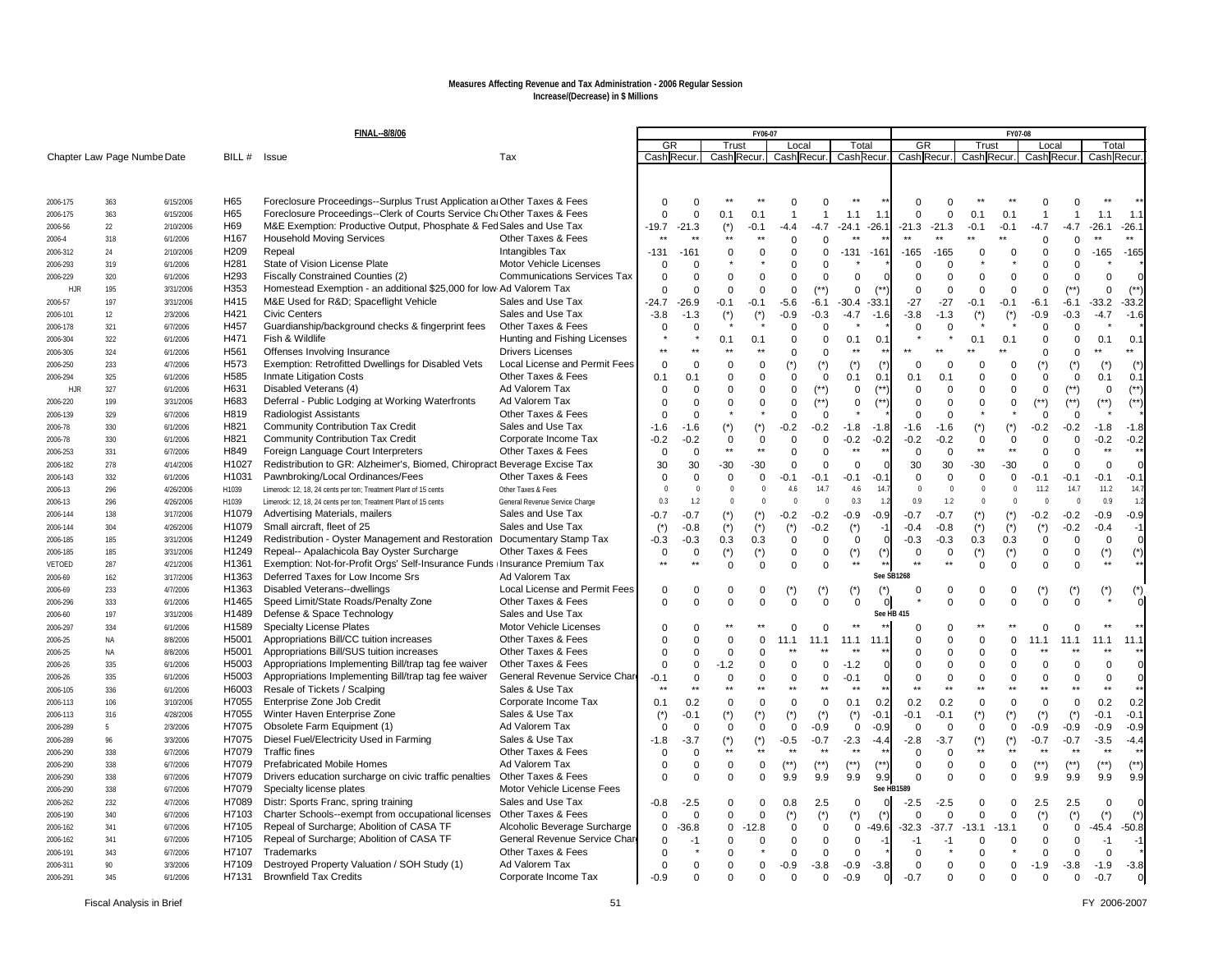| FINAL--8/8/06 |                              |           |                  |                                                                            |                                          | FY06-07     |                       |                                                                                                                  |                     |             |                |                       |          |                       | FY07-08             |                |          |             |          |                                  |                       |
|---------------|------------------------------|-----------|------------------|----------------------------------------------------------------------------|------------------------------------------|-------------|-----------------------|------------------------------------------------------------------------------------------------------------------|---------------------|-------------|----------------|-----------------------|----------|-----------------------|---------------------|----------------|----------|-------------|----------|----------------------------------|-----------------------|
|               |                              |           |                  |                                                                            |                                          | GR          |                       |                                                                                                                  | Trust<br>Local      |             |                | Total                 |          | GR                    |                     | Trust          |          | Local       |          | Total                            |                       |
|               | Chapter Law Page Numbe Date  |           | BILL#            | Issue                                                                      | Tax                                      | Cash Recur. |                       | Cash Recur.                                                                                                      |                     | Cash Recur. |                | <b>Cash Recur</b>     |          | Cash Recur.           |                     | Cash Recur.    |          | Cash Recur. |          | Cash Recur                       |                       |
| 2006-192      | 366                          | 6/15/2006 | H7141            | <b>Health Care Providers/Licensure</b>                                     | Other Taxes & Fees                       | $\Omega$    |                       |                                                                                                                  |                     |             |                | $***$                 |          |                       |                     |                |          |             |          |                                  |                       |
| 2006-213      | 346                          | 6/7/2006  | H7153            | <b>Financial Entities &amp; Transactions</b>                               | <b>Other Taxes &amp; Fees</b>            |             |                       |                                                                                                                  |                     |             | $\mathbf 0$    | $(\dot{\phantom{a}})$ |          |                       |                     | -0             |          |             |          |                                  |                       |
| 2006-164      | 191                          | 3/31/2006 | H7183            | <b>Biblical Exhibits Exemption</b>                                         | Ad Valorem Tax                           | $\Omega$    | $\Omega$              |                                                                                                                  | 0                   | $\Omega$    | $($ **)        | $\mathbf 0$           | /**\     |                       |                     | $\overline{0}$ |          |             |          | $(\hbox{}^{\ast}\hbox{}^{\ast})$ | $(**)$                |
| 2006-273      | 347                          | 6/1/2006  | S <sub>122</sub> | <b>Tuition Waivers/Purple Heart</b>                                        | University and Community College Tuition |             | $\Omega$              |                                                                                                                  | $\Omega$            | $(**)$      | $(**)$         | $***$                 |          |                       |                     | $\Omega$       | $\Omega$ | $(***)$     | $(**)$   | $^{(*)}$                         | $(**)$                |
| 2006-36       | 100                          | 3/10/2006 | S <sub>152</sub> | Appraisal Cycle; increase from 3 to 5 years (1)                            | Ad Valorem Tax                           | $\Omega$    | $\Omega$              |                                                                                                                  | 0                   | $\Omega$    | $***$          | 0                     |          |                       |                     | $\Omega$       | $\Omega$ | $***$       | $^{***}$ | /**)                             | $($ **)               |
| 2006-75       | 150                          | 3/17/2006 | S256             | Vouchers: SFO - small business reserve                                     | Corporate Income Tax                     | $-3.5$      | $-3.5$                |                                                                                                                  | $\Omega$            | $\Omega$    | $\Omega$       | $-3.5$                | $-3.5$   | $-3.5$                | $-3.5$              | $\Omega$       | ∩        |             |          | $-3.5$                           | $-3.5$                |
| 2006-38       | 3                            | 2/3/2006  | S264             | Exempt Transfers - Change In Ownership (1)                                 | Ad Valorem Tax                           |             |                       |                                                                                                                  | 0                   | $-2.4$      | $-8.6$         | $-2.4$                | $-8.6$   |                       |                     | $\Omega$       |          | $-4.6$      | $-8.6$   | $-4.6$                           | $-8.6$                |
| 2006-169      | 349                          | 6/1/2006  | S460             | <b>Specialty License Plates/Sales</b>                                      | Motor Vehicle Licenses                   | $\Omega$    |                       | 0.1                                                                                                              | 0.1                 | $\Omega$    | $\Omega$       | 0.1                   | 0.1      |                       |                     | 0.1            | 0.1      | 0           | $\Omega$ | 0.1                              | 0.1                   |
| 2006-63       | 58                           | 2/17/2006 | S692             | Sales Tax Holiday - Back to School                                         | Sales and Use Tax                        | $-32$       | 0                     | $-0.1$                                                                                                           | $\Omega$            | $-7.2$      | $\mathbf 0$    | $-39.3$               |          |                       |                     | $\Omega$       | $\Omega$ | 0           |          |                                  |                       |
| 2006-118      | 350                          | 6/1/2006  | S746             | Certificate of Birth & Death                                               | Other Taxes & Fees                       |             |                       |                                                                                                                  |                     | $\Omega$    | $\Omega$       |                       |          |                       |                     |                |          |             |          |                                  |                       |
| 2006-16       | 351                          | 6/7/2006  | S818             | <b>Fuel Tax Collection TF/Distributions</b>                                | Other Taxes & Fees                       | $\Omega$    |                       |                                                                                                                  |                     |             | $\Omega$       |                       |          |                       |                     | -0             |          |             |          |                                  |                       |
| 2006-230      | 123                          | 3/10/2006 | S888             | <b>Energy Efficient Technology</b>                                         | Sales and Use Tax                        | $-3.3$      | 0                     | $(*)$                                                                                                            | $(\dot{ }^{\ast} )$ | $-0.7$      | $\overline{0}$ | $-4$                  |          | $-3.3$                | $\Omega$            | $(*)$          |          | $-0.7$      |          | $-4$                             |                       |
| 2006-230      | 123                          | 3/10/2006 | S888             | <b>Energy Efficient Technology</b>                                         | Corporate Income Tax                     | $-5.5$      | $\Omega$              | $\Omega$                                                                                                         | $\Omega$            | $\Omega$    | $\Omega$       | $-5.5$                |          | $-11$                 |                     | $\Omega$       | $\Omega$ | $\Omega$    |          | -11                              |                       |
| 2006-230      |                              | 2/3/2006  | S888             | Energy Efficient Products, Tax Holiday                                     | Sales and Use Tax                        | $-2.2$      | $\Omega$              | $(*)$                                                                                                            | $(\dot{ }^{\ast} )$ | $-0.5$      | $\Omega$       | $-2.7$                |          |                       |                     | $\Omega$       | $\Omega$ | $\Omega$    |          | $\Omega$                         |                       |
| 2006-230      | 352                          | 6/1/2006  | S888             | Renewable Energy Credit                                                    | Corporate Income Tax                     |             | $\Omega$              |                                                                                                                  | $\Omega$            | 0           | $\mathbf 0$    |                       |          |                       |                     | -0             | $\Omega$ |             |          | -5                               |                       |
| 2006-87       | 353                          | 6/1/2006  | S1090            | <b>Water Well Contractors</b>                                              | Other Taxes & Fees                       | $**$        | $***$                 | $***$                                                                                                            | $***$               |             |                | $***$                 | $***$    | $***$                 | $***$               | $**$           | $***$    |             |          | $***$                            |                       |
| 2006-46       | 108                          | 3/10/2006 | S1198            | Piggyback                                                                  | Corporate Income Tax                     |             | /**\                  |                                                                                                                  | 0                   | $\Omega$    | $\Omega$       | /**\                  |          | /**)                  | /**\                | $\Omega$       |          |             |          | /**\                             | $^{(*)}$              |
| 2006-47       | 162                          | 3/17/2006 | S1268            | Deferred Taxes; age and income requirements (1)                            | Ad Valorem Tax                           |             | $\Omega$              |                                                                                                                  | 0                   | $-1.1$      |                | $-1.1$                |          |                       |                     | $\Omega$       |          |             |          | $-1.1$                           | $+ -$                 |
| <b>VETOED</b> | 216                          | 4/7/2006  | S1350            | Local Option; countywide referendum; \$2.00 per day ( Rental Car Surcharge |                                          |             | $\Omega$              |                                                                                                                  | $\Omega$            |             | $***$          | $***$                 | $**$     |                       |                     | $\Omega$       |          |             | $***$    | $***$                            | $***$                 |
| 2006-240      | 354                          | 6/1/2006  | S1450            | Donate Organs-Pass It On Plate                                             | Motor Vehicle Licenses                   |             |                       | $\star\star$                                                                                                     | $***$               |             | $\Omega$       | $***$                 | $***$    |                       |                     | $***$          | $***$    |             |          | $***$                            | $***$                 |
| 2006-92       | 355                          | 6/1/2006  | S1540            | Veterinary Drug Distribution                                               | Other Taxes & Fees                       |             | $(\dot{\phantom{a}})$ | $(*)$                                                                                                            | $(\hbox{}^\star)$   | 0           | $\mathbf 0$    | $(\dot{\phantom{a}})$ |          | $(\dot{\phantom{a}})$ | $(\dot{ }^{\ast })$ | $(*)$          |          | 0           |          | $(\dot{\phantom{a}})$            | $(\dot{\phantom{a}})$ |
| 2006-52       | 356                          | 6/1/2006  | S1590            | <b>Sales Tax Collection Allowance</b>                                      | Sales and Use Tax                        | - റ         | $\Omega$              | $***$                                                                                                            | $***$               | $\Omega$    | $\overline{0}$ | $***$                 | $***$    |                       | $\Omega$            | $***$          | $***$    | $\Omega$    | $\Omega$ | $***$                            |                       |
| 2006-241      | 356                          | 6/7/2006  | S1614            | Fla. National Guard/License Plates                                         | Motor Vehicle Licenses                   |             |                       | $-0.7$                                                                                                           | $-0.7$              |             |                | $-0.7$                | $-0.7$   | $(*)$                 | $(*)$               | $-0.7$         | $-0.7$   |             |          | $-0.7$                           | $-0.7$                |
| 2006-244      | 359                          | 6/1/2006  | S2034            | Education/Spouses/Disabled Veterans (5)                                    | Tuition                                  | $\Omega$    | $\Omega$              |                                                                                                                  | $\Omega$            | $\Omega$    | 0              |                       | $\Omega$ |                       | 0                   | -0             | $\Omega$ | 0           | $\Omega$ |                                  |                       |
| 2006-55       | 112                          | 3/10/2006 | S2728            | Capital Investment Tax Credit                                              | Corporate Income Tax                     | $\Omega$    | $-15$                 |                                                                                                                  | $\Omega$            | $\Omega$    | $\overline{0}$ | $\Omega$              | $-15$    | $\Omega$              | $-15$               | -0             | $\Omega$ |             |          |                                  | $-15$                 |
| 2006-55       | 361                          | 6/1/2006  | S2728            | <b>Excess Salary Credit</b>                                                | Corporate Income Tax                     | $-0.5$      | $-0.5$                | $\Omega$                                                                                                         | $\Omega$            |             | $\Omega$       | $-0.5$                | $-0.5$   | $-0.6$                | $-0.6$              | $\Omega$       |          |             |          | -0.6                             | $-0.6$                |
|               |                              |           |                  |                                                                            |                                          |             |                       |                                                                                                                  |                     |             |                |                       |          |                       |                     |                |          |             |          |                                  |                       |
|               |                              |           |                  | TOTAL 2006-07 and 2007-08 MEASURES AFFECTING REVENUE                       |                                          | $-201.$     | $-245.9$              | $-31.5$                                                                                                          |                     |             | 13.4           | $-230.5$              | $-275.6$ | $-252.2$              | $-251$              |                |          |             |          |                                  | $-281$                |
|               |                              |           |                  | LESS: VETOES AND FAILED CONTINGENCIES                                      |                                          |             |                       |                                                                                                                  |                     |             |                |                       |          |                       |                     |                |          |             |          |                                  |                       |
|               |                              |           |                  | NET 2006-07 and 2007-08 MEASURES AFFECTING REVENUE                         |                                          |             |                       | $-201.7$ $-245.9$ $-31.5$ $-43.1$ $2.7$ $13.4$ $-230.5$ $-275.6$ $-252.2$ $-251.1$ $-43.4$ $-43.4$ $13.6$ $13.4$ |                     |             |                |                       |          |                       |                     |                |          |             |          | $-282 - 281.1$                   |                       |
|               | Bills having 2005-06 Impacts |           |                  |                                                                            |                                          |             |                       |                                                                                                                  |                     |             |                |                       |          |                       |                     |                |          |             |          |                                  |                       |
|               |                              |           |                  |                                                                            |                                          |             |                       |                                                                                                                  | FY05-06             |             |                |                       |          |                       |                     |                | FY06-07  |             |          |                                  |                       |
| 2006-7        | 143                          | 3/31/2006 | H47              | Hurricane Sales Tax Holiday - Storm shutters (one cyc Sales and Use Tax    |                                          | $-33.8$     | $\mathbf{0}$          | $-0.1$                                                                                                           |                     | $0 - 7.5$   |                | $0 -41.4$             |          | $\Omega$              | 0                   | -0             | $\Omega$ |             |          | $\mathbf{0}$                     |                       |
|               |                              |           |                  | NET 2005-06, 2006-07 and 2007-08 MEASURES AFFECTING REVENUE                |                                          | $-235.5$    | -245.9                | $-31.6$                                                                                                          | $-43.1$             | -4.8        |                | 13.4 -271.9           | $-275.6$ | $-252.2$              | $-251.1$            | $-43.4$        | $-43.4$  | 13.6        | 13.4     | -282                             | $-281.1$              |
|               |                              |           |                  | (2005-06 impact is shown as part of 2006-07 total)                         |                                          |             |                       |                                                                                                                  |                     |             |                |                       |          |                       |                     |                |          |             |          |                                  |                       |

(1) The estimate assumes no off-setting changes in millage rates by local governments.

(2) Results in \$16.7 million being redistributed among local governments.

(3) Should the electorate approve the amendment, and all cities and counties enact it, the statewide impact would be a loss in taxable value of \$3.1 billion.

At current millage rates, this would result in a loss in tax revenue of approximately \$36 million.

(4) Should the electorate approve the amendment, the statewide recurring impact would be -\$20.1 million, assuming no off-setting changes in millage rates by local governments.

(5) Because the tuition lost by this bill will be covered by an appropriation, the impact to state universities and community colleges will be zero.